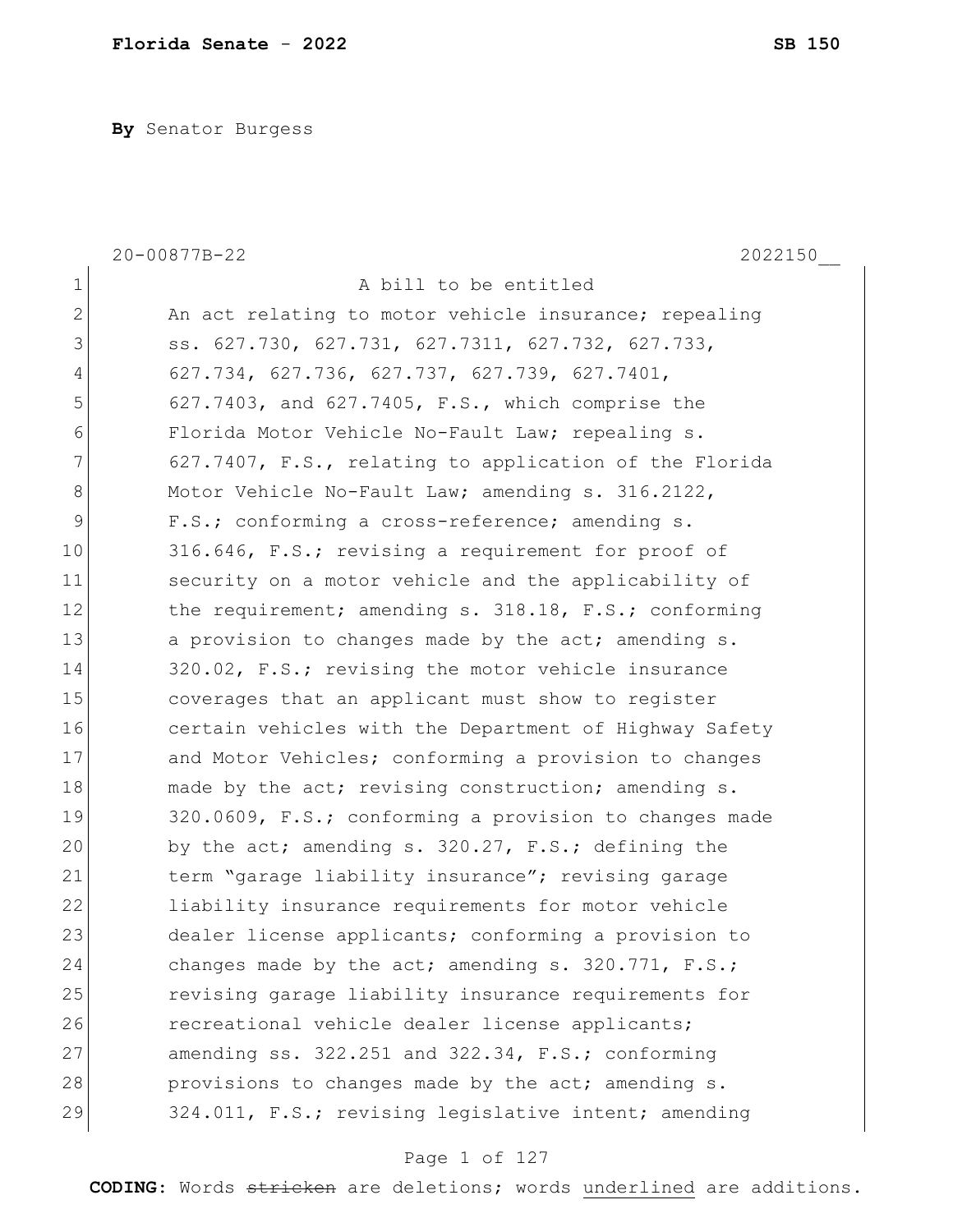20-00877B-22 2022150\_\_ 30 s. 324.021, F.S.; revising and providing definitions; 31 revising minimum coverage requirements for proof of 32 financial responsibility for specified motor vehicles; 33 conforming provisions to changes made by the act; 34 amending s. 324.022, F.S.; revising minimum liability 35 coverage requirements for motor vehicle owners or 36 operators; revising authorized methods for meeting 37 such requirements; deleting a provision relating to an 38 insurer's duty to defend certain claims; revising the 39 vehicles that are excluded from the definition of the 40 term "motor vehicle"; providing security requirements 41 for certain excluded vehicles; conforming provisions  $42$  to changes made by the act; amending s. 324.0221, 43 F.S.; revising coverages that subject a policy to 44 certain insurer reporting and notice requirements; 45 conforming provisions to changes made by the act; 46 creating s. 324.0222, F.S.; providing that driver 47 license or motor vehicle registration suspensions for 48 failure to maintain required security which are in 49 effect before a specified date remain in full force 50 and effect; providing that such suspended licenses or 51 registrations may be reinstated as provided in a 52 specified section; amending s. 324.023, F.S.; 53 conforming cross-references; amending s. 324.031, 54 F.S.; specifying a method of proving financial 55 responsibility by owners or operators of motor 56 vehicles other than for-hire passenger transportation 57 vehicles; revising the amount of a certificate of 58 deposit required to elect a certain method of proof of

#### Page 2 of 127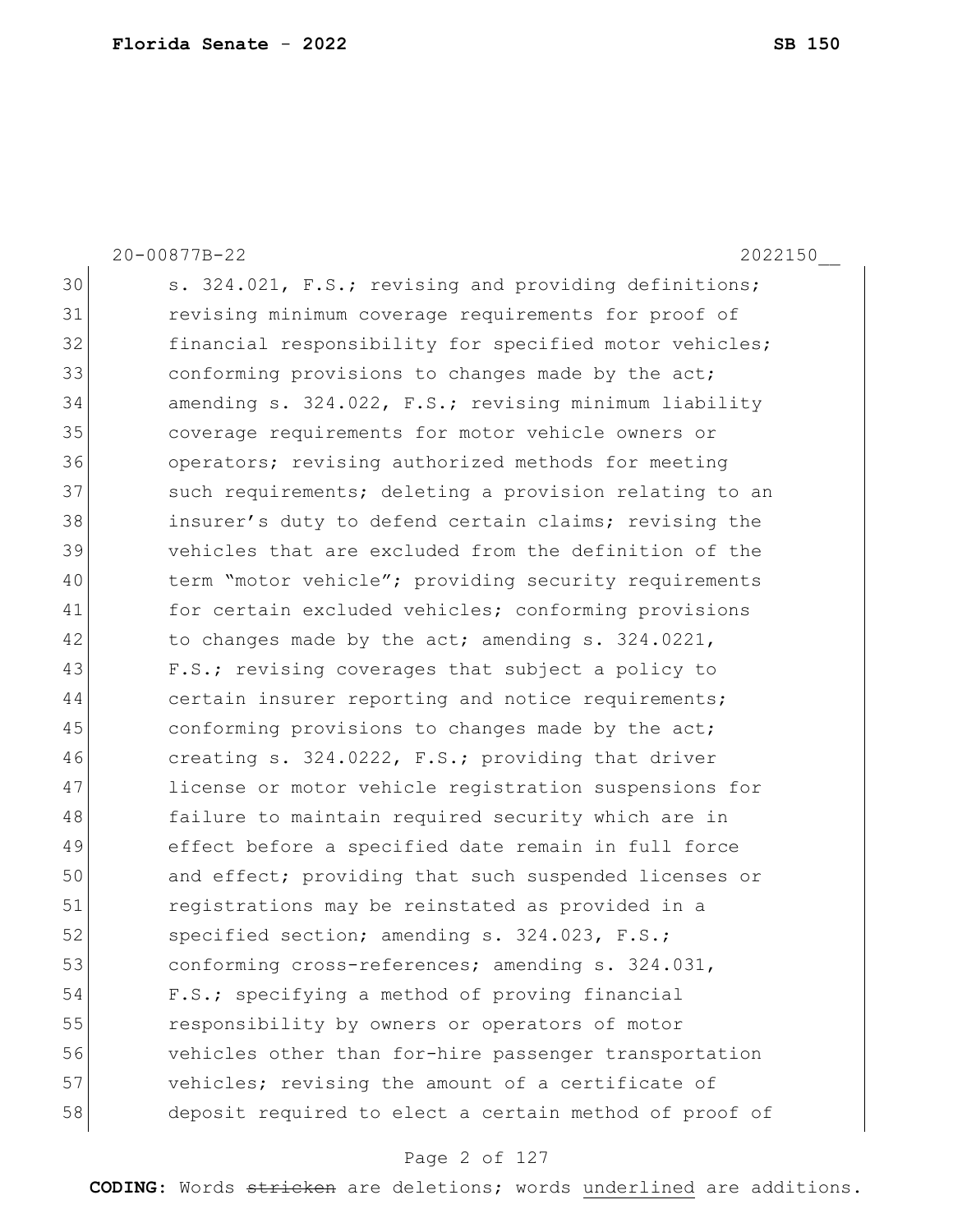|    | 2022150<br>20-00877B-22                                |
|----|--------------------------------------------------------|
| 59 | financial responsibility; revising liability coverage  |
| 60 | requirements for a person electing to use such method; |
| 61 | amending s. 324.032, F.S.; revising financial          |
| 62 | responsibility requirements for owners or lessees of   |
| 63 | for-hire passenger transportation vehicles; amending   |
| 64 | s. 324.051, F.S.; making technical changes; specifying |
| 65 | that motor vehicles include motorcycles for purposes   |
| 66 | of the section; amending ss. 324.071 and 324.091,      |
| 67 | F.S.; making technical changes; amending s. 324.151,   |
| 68 | F.S.; revising requirements for motor vehicle          |
| 69 | liability insurance policies relating to coverage, and |
| 70 | exclusion from coverage, for certain drivers and       |
| 71 | vehicles; conforming provisions to changes made by the |
| 72 | act; making technical changes; defining terms;         |
| 73 | amending s. 324.161, F.S.; revising requirements for a |
| 74 | certificate of deposit that is required if a person    |
| 75 | elects a certain method of proving financial           |
| 76 | responsibility; amending s. 324.171, F.S.; revising    |
| 77 | the minimum net worth requirements to qualify certain  |
| 78 | persons as self-insurers; conforming provisions to     |
| 79 | changes made by the act; amending s. $324.251$ , F.S.; |
| 80 | revising the short title and an effective date;        |
| 81 | amending s. 400.9905, F.S.; revising the definition of |
| 82 | the term "clinic"; amending ss. 400.991 and 400.9935,  |
| 83 | F.S.; conforming provisions to changes made by the     |
| 84 | act; amending s. 409.901, F.S.; revising the           |
| 85 | definition of the term "third-party benefit"; amending |
| 86 | s. 409.910, F.S.; revising the definition of the term  |
| 87 | "medical coverage"; amending s. 456.057, F.S.;         |

# Page 3 of 127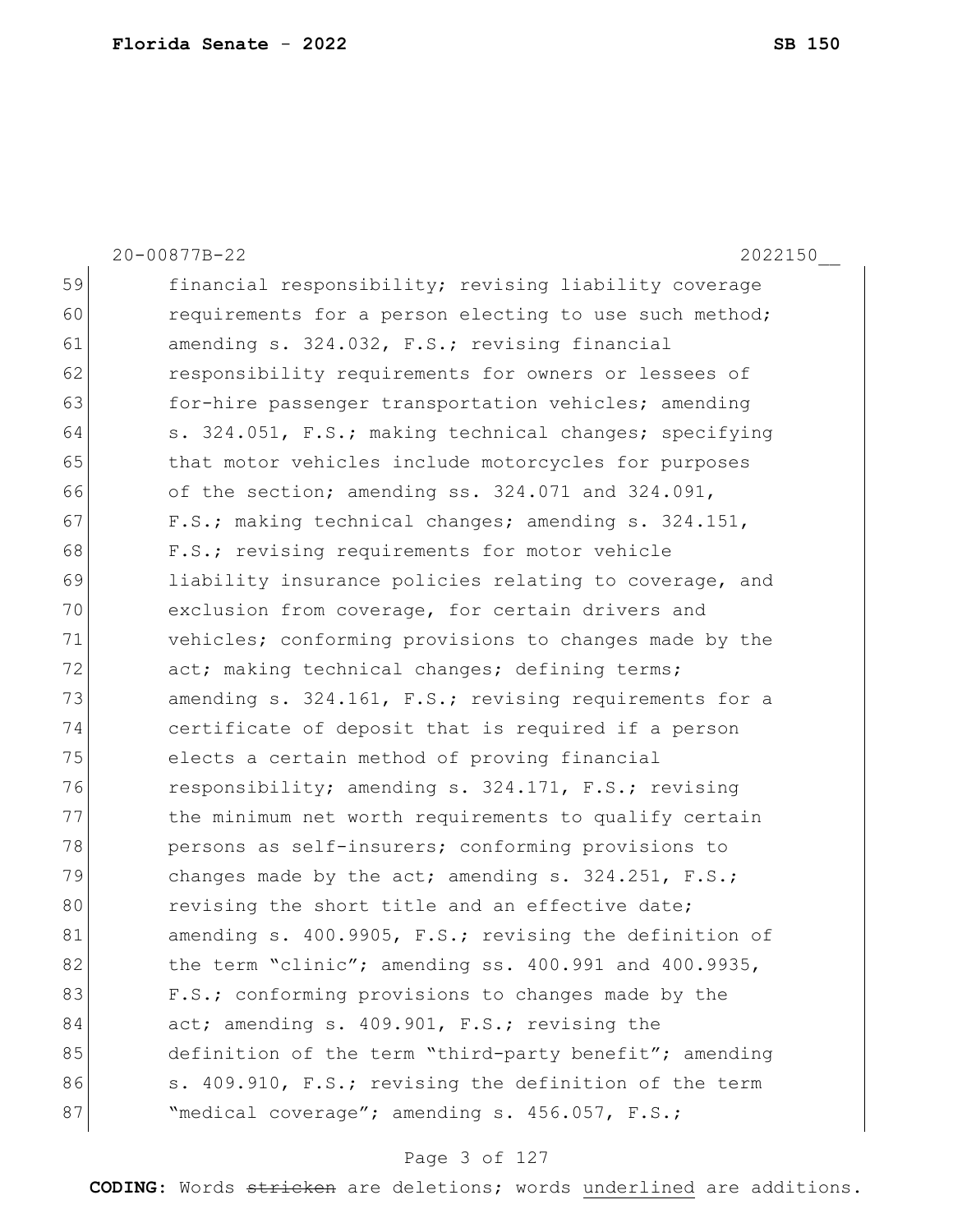|     | 20-00877B-22<br>2022150                                |
|-----|--------------------------------------------------------|
| 88  | conforming a provision to changes made by the act;     |
| 89  | amending s. 456.072, F.S.; revising specified grounds  |
| 90  | for discipline for certain health professions;         |
| 91  | defining the term "upcode"; amending s. 624.155, F.S.; |
| 92  | providing an exception to the circumstances under      |
| 93  | which a person who is damaged may bring a civil action |
| 94  | against an insurer; adding a cause of action against   |
| 95  | insurers in certain circumstances; providing that a    |
| 96  | person is not entitled to judgments under multiple bad |
| 97  | faith remedies; creating s. 624.156, F.S.; providing   |
| 98  | that the section applies to bad faith failure to       |
| 99  | settle third-party claim actions against any insurer   |
| 100 | for a loss arising out of the ownership, maintenance,  |
| 101 | or use of a motor vehicle under specified              |
| 102 | circumstances; providing construction; providing that  |
| 103 | insurers have a duty of good faith; providing          |
| 104 | construction; defining the term "bad faith failure to  |
| 105 | settle"; requiring insurers to meet best practices     |
| 106 | standards; providing circumstances under which a       |
| 107 | notice is not effective; providing that the burden is  |
| 108 | on the party bringing the bad faith claim; specifying  |
| 109 | best practices standards for insurers upon receiving   |
| 110 | actual notice of certain incidents or losses;          |
| 111 | specifying certain requirements for insurer            |
| 112 | communications to an insured; requiring an insurer to  |
| 113 | initiate settlement negotiations under certain         |
| 114 | circumstances; specifying requirements for the insurer |
| 115 | when multiple claims arise out of a single occurrence  |
| 116 | under certain conditions; providing construction;      |

# Page 4 of 127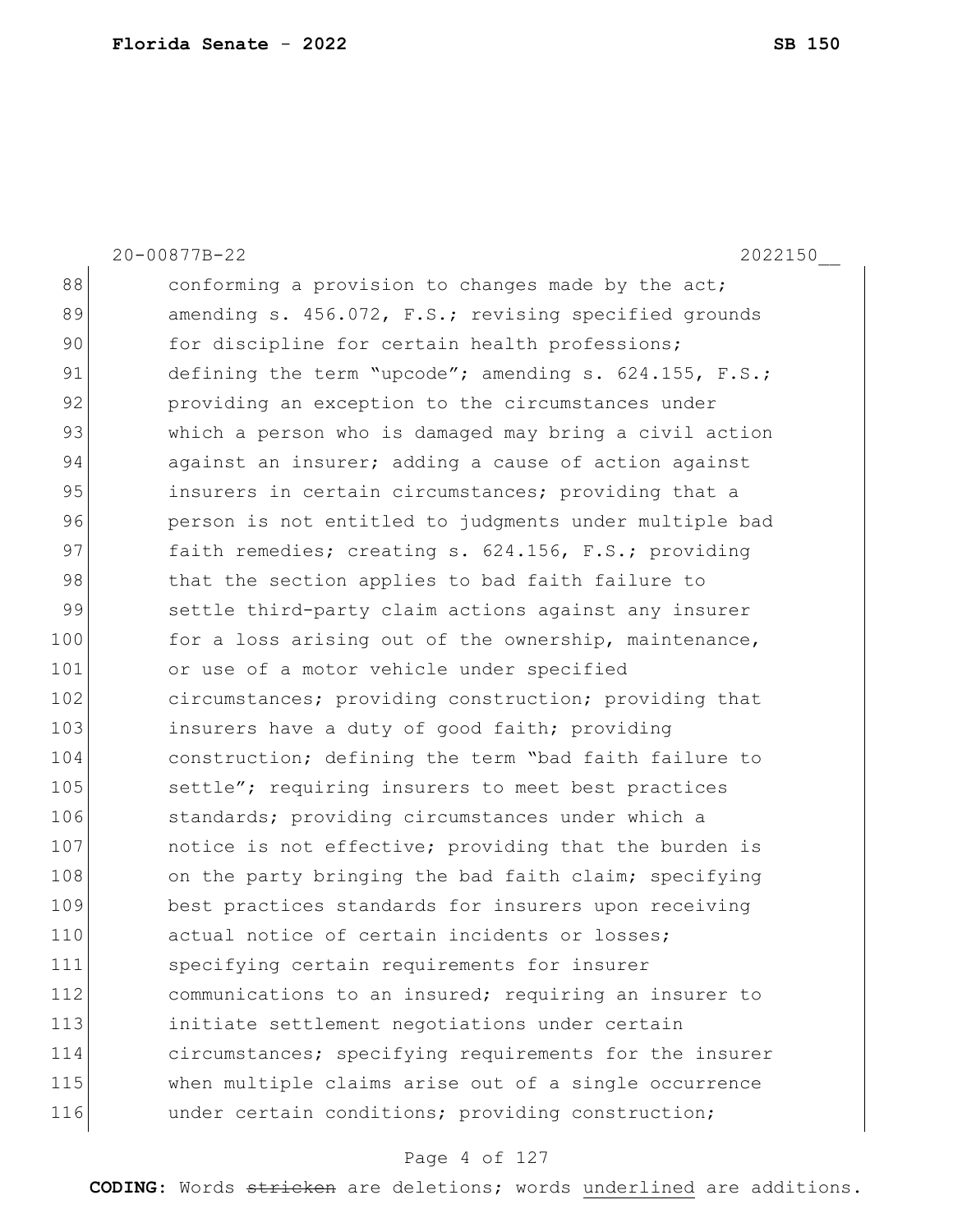|     | 20-00877B-22<br>2022150                                |
|-----|--------------------------------------------------------|
| 117 | requiring an insurer to attempt to settle a claim on   |
| 118 | behalf of certain insureds under certain               |
| 119 | circumstances; providing for a defense to bad faith    |
| 120 | actions; providing that insureds have a duty to        |
| 121 | cooperate; requiring an insured to take certain        |
| 122 | reasonable actions necessary to settle covered claims; |
| 123 | providing requirements for disclosures by insureds;    |
| 124 | requiring insurers to provide certain notice to        |
| 125 | insureds within a specified timeframe; providing that  |
| 126 | insurers may terminate certain defenses under certain  |
| 127 | circumstances; providing construction; providing that  |
| 128 | a trier of fact may not attribute an insurer's failure |
| 129 | to settle certain claims to specified causes under     |
| 130 | certain circumstances; providing construction;         |
| 131 | specifying conditions precedent for claimants filing   |
| 132 | bad faith failure to settle third-party claim actions; |
| 133 | providing that an insurer is entitled to a reasonable  |
| 134 | opportunity to investigate and evaluate claims under   |
| 135 | certain circumstances; providing construction;         |
| 136 | providing that insurers may not be held liable for the |
| 137 | failure to accept a settlement offer within a certain  |
| 138 | timeframe if certain conditions are met; providing     |
| 139 | that an insurer is not required to automatically       |
| 140 | tender policy limits within a certain timeframe in     |
| 141 | every case; requiring the party bringing a bad faith   |
| 142 | failure to settle action to prove every element by the |
| 143 | greater weight of the evidence; specifying burdens of  |
| 144 | proof for insurers relying on specified defenses;      |
| 145 | limiting damages under certain circumstances;          |

# Page 5 of 127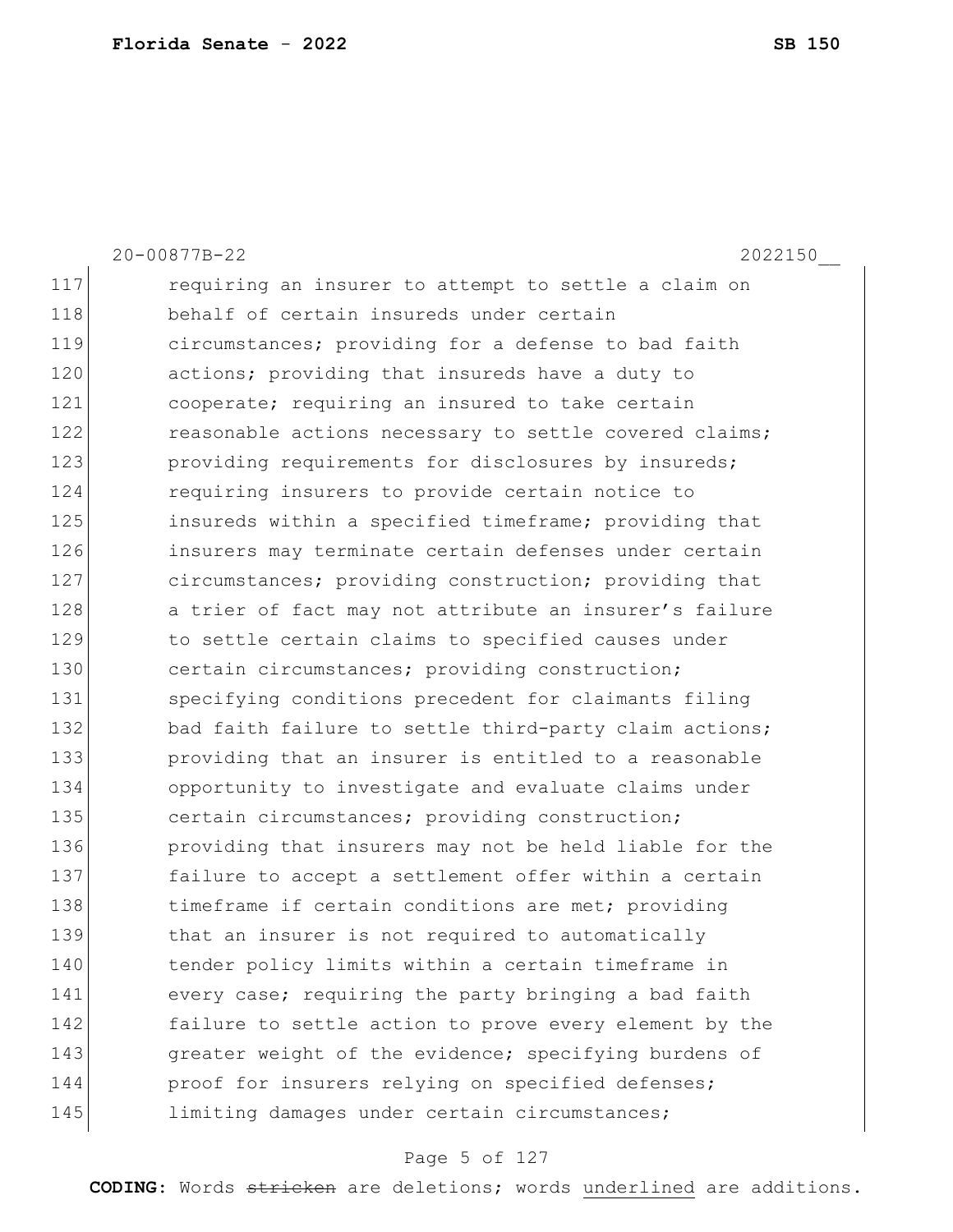20-00877B-22 2022150\_\_ 146 providing construction; amending s. 626.9541, F.S.; 147 conforming a provision to changes made by the act; 148 revising certain prohibited acts related to specified 149 insurance coverage payment requirements; amending s. 150 626.989, F.S.; revising the definition of the term 151 The "fraudulent insurance act"; amending s. 627.06501, 152 F.S.; revising coverages that may provide for a 153 reduction in motor vehicle insurance policy premium 154 charges under certain circumstances; amending s. 155 627.0651, F.S.; specifying requirements for rate 156 filings for motor vehicle liability policies that 157 implement requirements in effect on a specified date; 158 requiring such filings to be approved through a 159 certain process; amending s. 627.0652, F.S.; revising 160 coverages that must provide a premium charge reduction 161 **under certain circumstances; amending s. 627.0653,** 162 F.S.; revising coverages that are subject to premium 163 discounts for specified motor vehicle equipment; 164 amending s. 627.4132, F.S.; revising coverages that 165 are subject to a stacking prohibition; amending s. 166 627.4137, F.S.; requiring that insurers disclose 167 certain information at the request of a claimant's 168 attorney; authorizing a claimant to file an action 169 ander certain circumstances; providing for the award 170 of reasonable attorney fees and costs under certain 171 circumstances; amending s. 627.7263, F.S.; revising 172 coverages that are deemed primary, except under 173 certain circumstances, for the lessor of a motor 174 vehicle for lease or rent; revising a notice that is

#### Page 6 of 127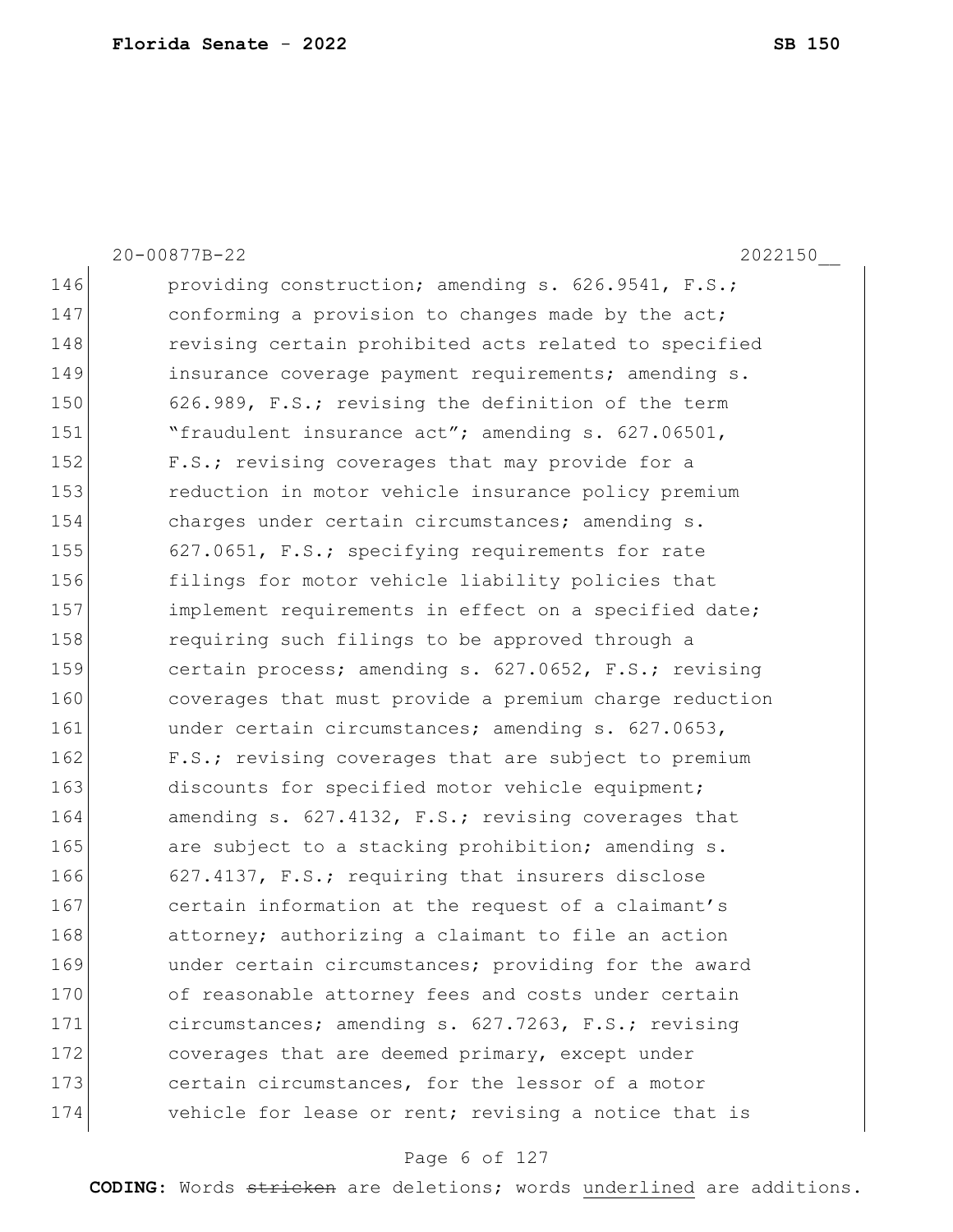20-00877B-22 2022150\_\_ 175 required if the lessee's coverage is to be primary; 176 creating s. 627.7265, F.S.; specifying persons whom 177 medical payments coverage must protect; specifying the 178 minimum medical expense limits; specifying coverage 179 options that an insurer is required and authorized to 180 offer; providing construction relating to limits on 181 certain other coverages; requiring insurers, upon 182 receiving certain notice of an accident, to hold a 183 specified reserve for certain purposes for a certain 184 timeframe; providing that the reserve requirement does 185 not require insurers to establish a claim reserve for 186 accounting purposes; prohibiting an insurer providing 187 medical payments coverage benefits from seeking a lien 188 on a certain recovery and bringing a certain cause of 189 action; authorizing insurers to include policy 190 **provisions allowing for subrogation, under certain** 191 circumstances, for medical payments benefits paid; 192 **providing construction;** specifying a requirement for 193 an insured for repayment of medical payments benefits 194 ander certain circumstances; prohibiting insurers from 195 including policy provisions allowing for subrogation 196 for death benefits paid; amending s. 627.727, F.S.; 197 conforming provisions to changes made by the act; 198 revising the legal liability of an uninsured motorist 199 coverage insurer; amending s. 627.7275, F.S.; revising 200 required coverages for a motor vehicle insurance 201 policy; conforming provisions to changes made by the 202 act; creating s. 627.72761, F.S.; requiring motor 203 vehicle insurance policies to provide death benefits;

#### Page 7 of 127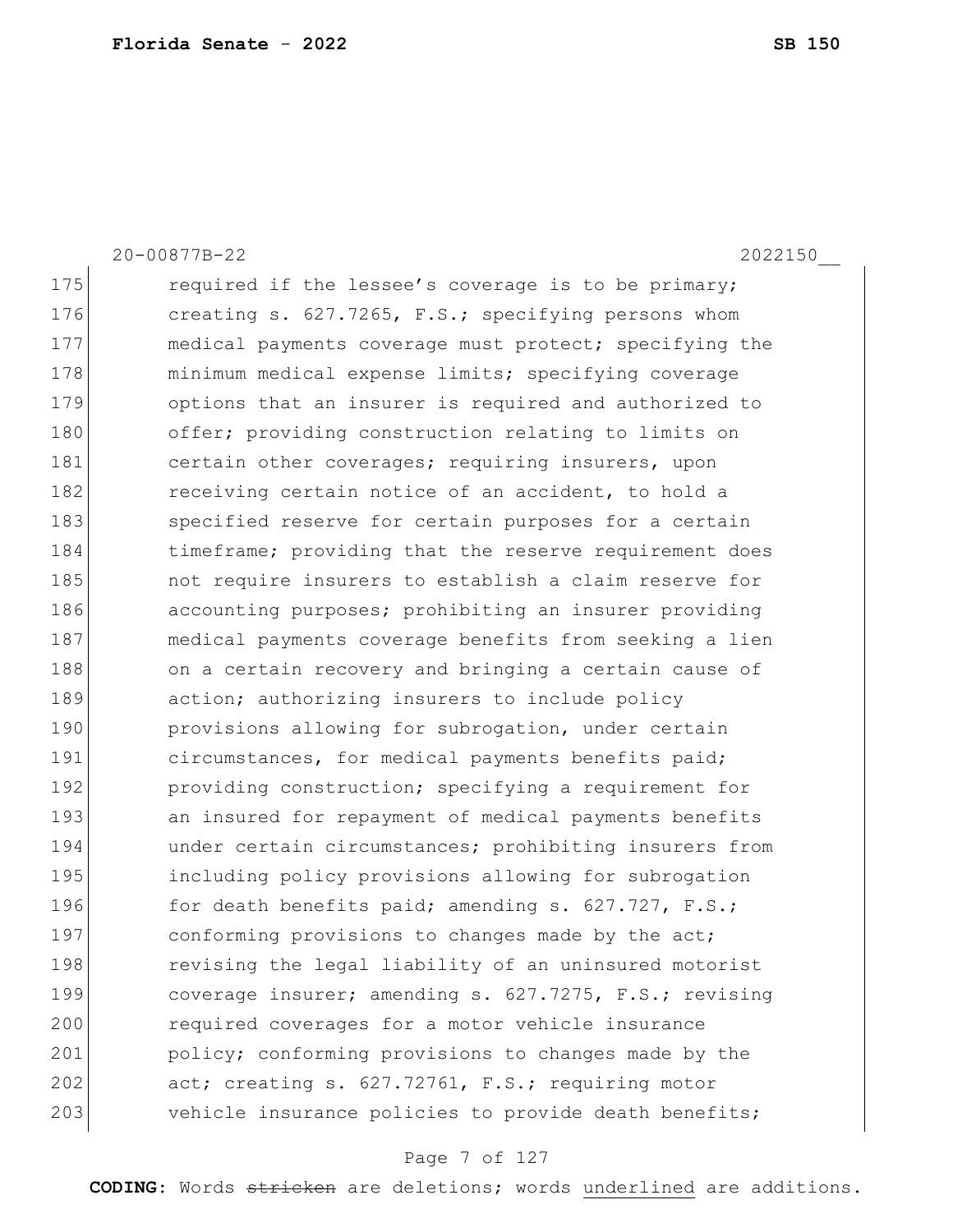20-00877B-22 2022150\_\_ 204 Specifying requirements for such benefits; specifying 205 **persons to whom such benefits may and may not be paid;** 206 creating s. 627.7278, F.S.; defining the term "minimum 207 security requirements"; providing a prohibition, 208 requirements, applicability, and construction relating 209 to motor vehicle insurance policies as of a certain 210 date; requiring insurers to allow certain insureds to 211 make certain coverage changes, subject to certain 212 conditions; requiring an insurer to provide, by a 213 specified date, a specified notice to policyholders  $214$  relating to requirements under the act; amending s. 215 627.728,  $F.S.$ ; conforming a provision to changes made 216 by the act; amending s. 627.7295, F.S.; revising the 217 definitions of the terms "policy" and "binder"; 218 revising the coverages of a motor vehicle insurance 219 policy for which a licensed general lines agent may 220 charge a specified fee; conforming provisions to 221 changes made by the act; amending  $s. 627.7415$ ,  $F.S.;$ 222 revising additional liability insurance requirements 223 for commercial motor vehicles; amending s. 627.747, 224 F.S.; conforming provisions to changes made by the  $225$  act; amending s.  $627.748$ , F.S.; revising insurance 226 requirements for transportation network company 227 drivers; conforming provisions to changes made by the 228 act; conforming cross-references; amending s. 229 627.7483, F.S.; conforming provisions to changes made 230 by the act; conforming cross-references; amending s. 231 627.749, F.S.; conforming a provision to changes made 232 by the act; amending s.  $627.8405$ , F.S.; revising

#### Page 8 of 127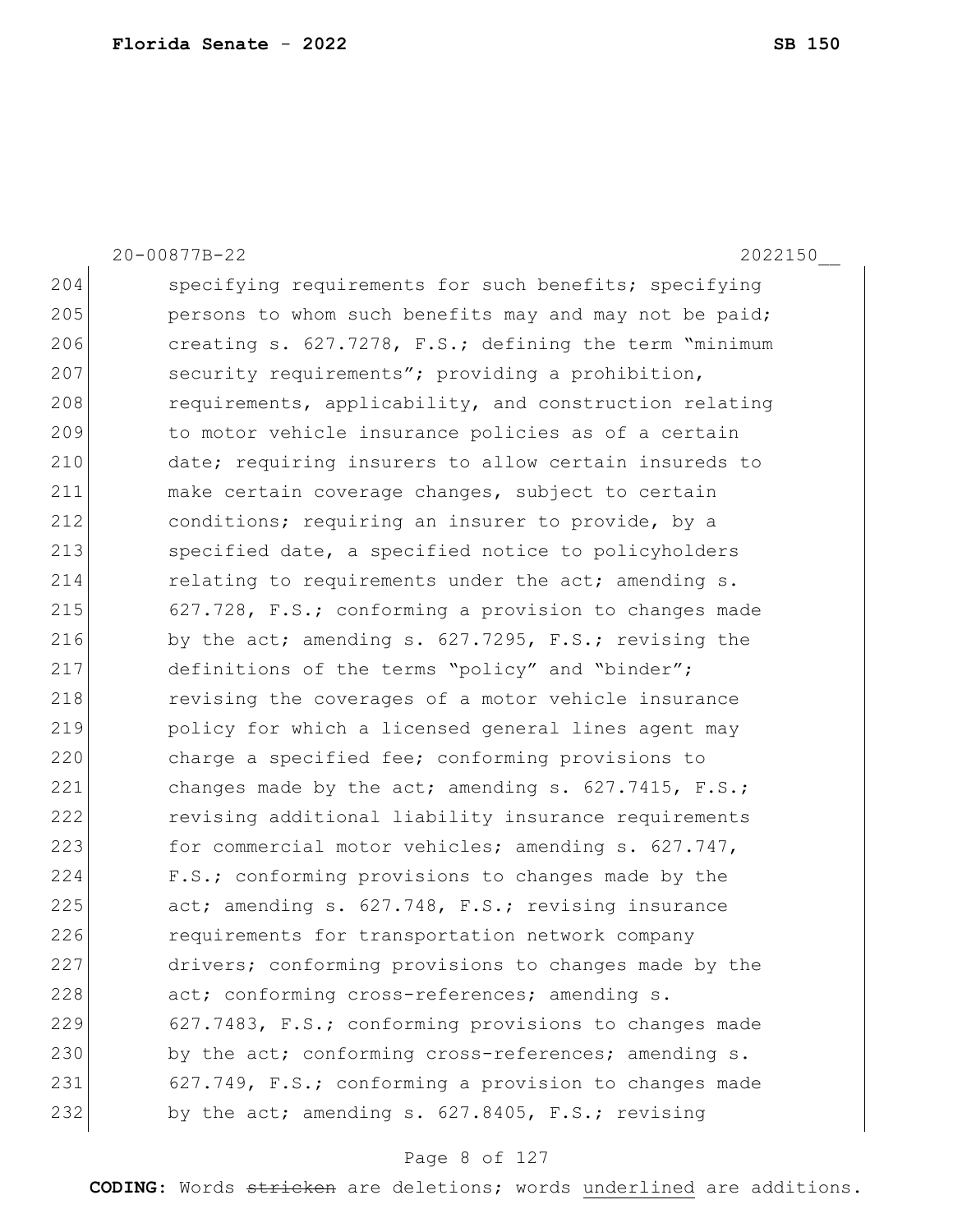20-00877B-22 2022150\_\_ 233 coverages in a policy sold in combination with an 234 accidental death and dismemberment policy which a 235 premium finance company may not finance; revising 236 rulemaking authority of the Financial Services 237 Commission; amending ss. 627.915, 628.909, 705.184, 238 and 713.78, F.S.; conforming provisions to changes 239 made by the act; creating s. 768.852, F.S.; providing 240 for a setoff on certain damages that may be recovered 241 by a person operating certain motor vehicles who is 242 **not in compliance with financial responsibility laws;** 243 providing exceptions; amending s. 817.234, F.S.; 244 revising coverages that are the basis of specified 245 **prohibited false and fraudulent insurance claims;** 246 conforming provisions to changes made by the act; 247 deleting provisions relating to prohibited changes in 248 certain mental or physical reports; providing an 249 appropriation; providing effective dates. 250 251 Be It Enacted by the Legislature of the State of Florida: 252 253 Section 1. Sections 627.730, 627.731, 627.7311, 627.732, 254 627.733, 627.734, 627.736, 627.737, 627.739, 627.7401, 627.7403, 255 and 627.7405, Florida Statutes, are repealed. 256 Section 2. Section 627.7407, Florida Statutes, is repealed. 257 Section 3. Paragraph (e) of subsection (2) of section 258 316.2122, Florida Statutes, is amended to read: 259 316.2122 Operation of a low-speed vehicle, mini truck, or 260 low-speed autonomous delivery vehicle on certain roadways.-261 (2) The operation of a low-speed autonomous delivery

#### Page 9 of 127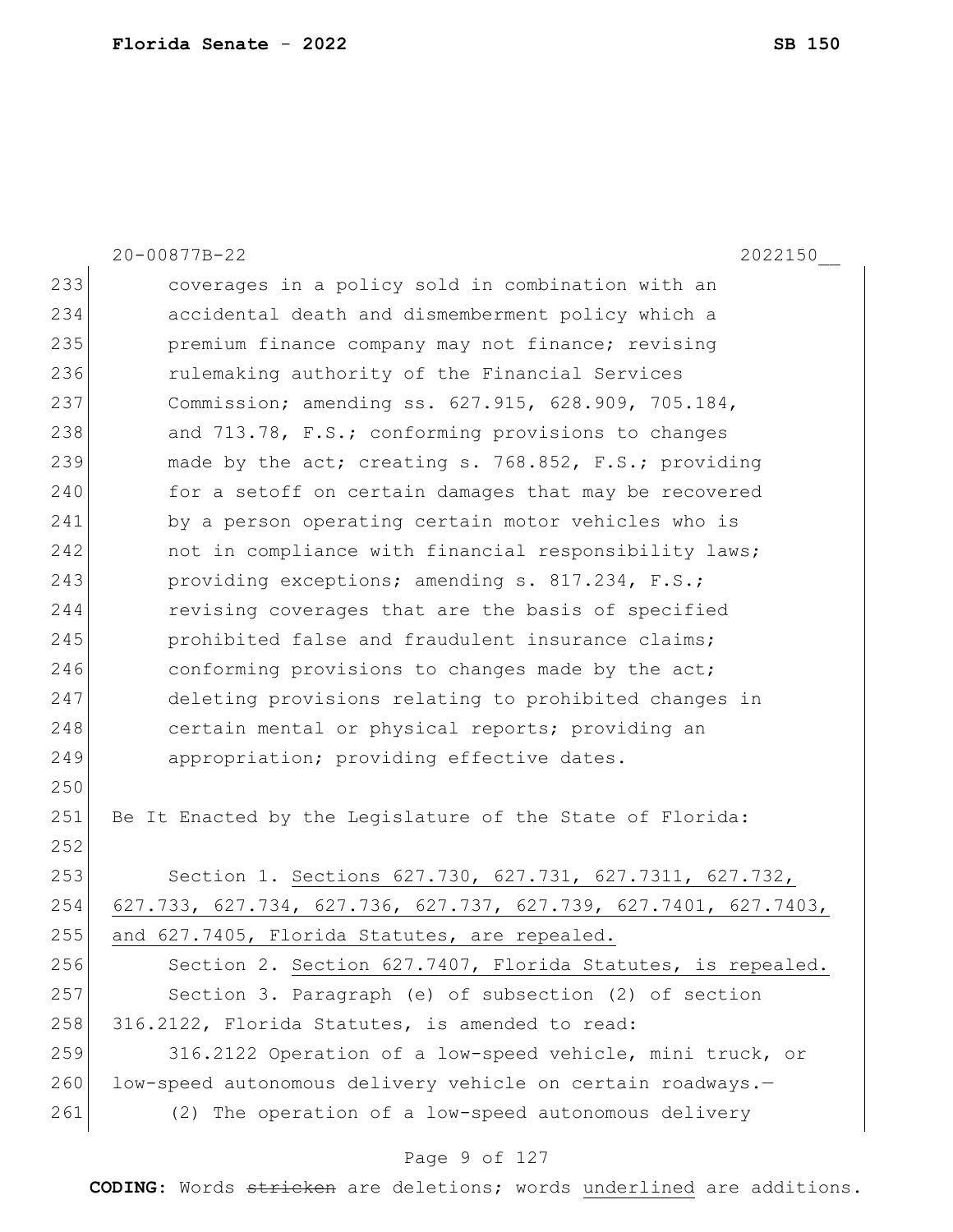20-00877B-22 2022150\_\_ 262 vehicle on any road is authorized with the following 263 restrictions: 264 (e) A low-speed autonomous delivery vehicle must be covered 265 by a policy of automobile insurance which provides the coverage 266 required by s. 627.749(2)(a)1. and  $\tau$  2.  $\tau$  and 3. The coverage 267 requirements of this paragraph may be satisfied by automobile 268 insurance maintained by the owner of a low-speed autonomous 269 delivery vehicle, the owner of the teleoperation system, the  $270$  remote human operator, or a combination thereof. 271 Section 4. Subsection (1) of section 316.646, Florida 272 Statutes, is amended to read: 273 316.646 Security required; proof of security and display  $274$  thereof.-275 (1) Any person required by s. 324.022 to maintain liability 276 security for property damage, liability security, required by s. 277 324.023 to maintain liability security for bodily injury, or  $278$  death, or required by s. 627.733 to maintain personal injury 279 protection security on a motor vehicle shall have in his or her 280 immediate possession at all times while operating a such motor 281 vehicle proper proof of maintenance of the required security 282 required under s. 324.021(7). 283 (a) Such proof must shall be in a uniform paper or 284 electronic format, as prescribed by the department, a valid 285 insurance policy, an insurance policy binder, a certificate of 286 insurance, or such other proof as may be prescribed by the 287 department. 288 (b)1. The act of presenting to a law enforcement officer an 289 electronic device displaying proof of insurance in an electronic

#### Page 10 of 127

290 format does not constitute consent for the officer to access any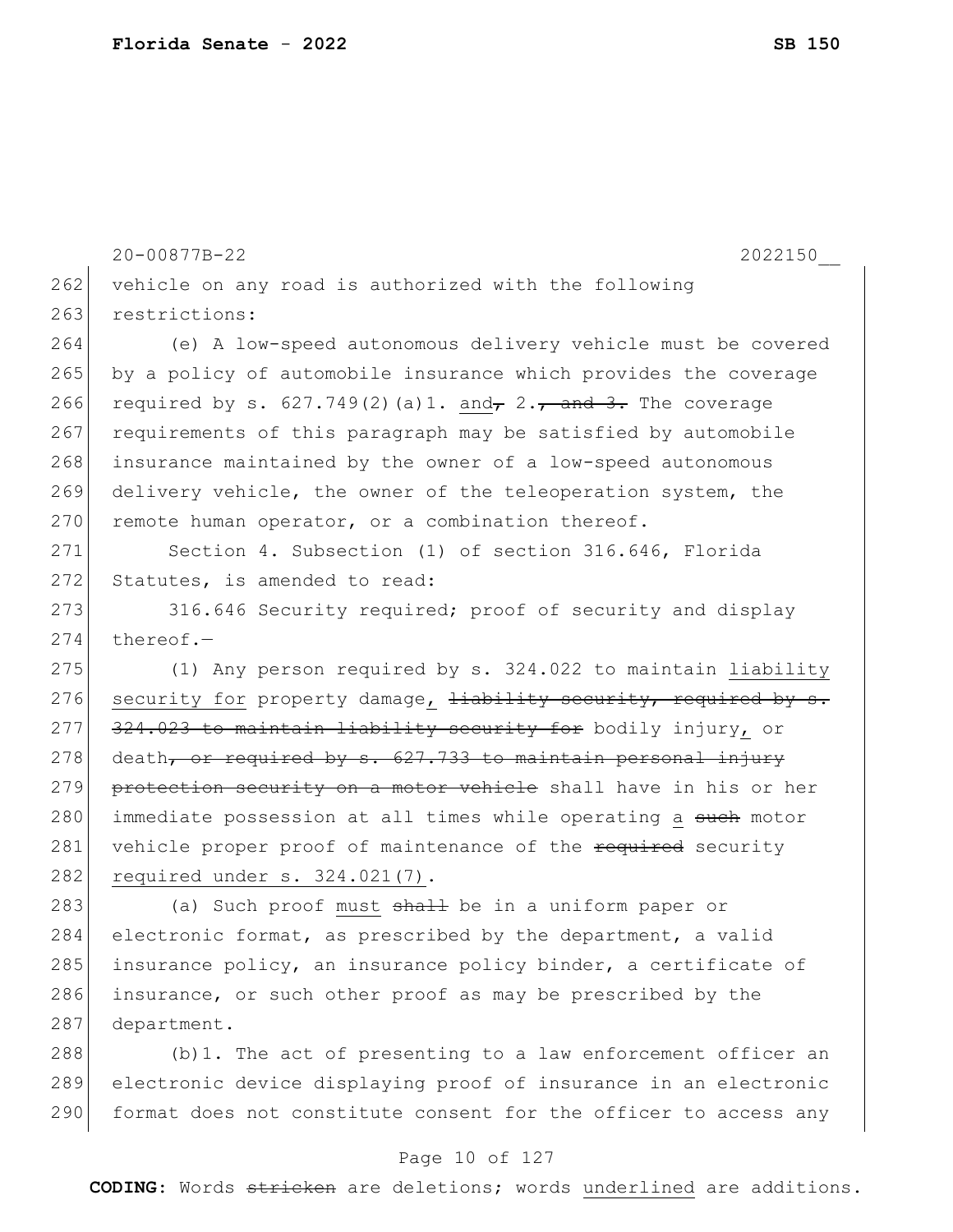|     | 20-00877B-22<br>2022150                                           |
|-----|-------------------------------------------------------------------|
| 291 | information on the device other than the displayed proof of       |
| 292 | insurance.                                                        |
| 293 | 2. The person who presents the device to the officer              |
| 294 | assumes the liability for any resulting damage to the device.     |
| 295 | Section 5. Paragraph (b) of subsection (2) of section             |
| 296 | 318.18, Florida Statutes, is amended to read:                     |
| 297 | 318.18 Amount of penalties. The penalties required for a          |
| 298 | noncriminal disposition pursuant to s. 318.14 or a criminal       |
| 299 | offense listed in s. 318.17 are as follows:                       |
| 300 | (2) Thirty dollars for all nonmoving traffic violations           |
| 301 | and:                                                              |
| 302 | (b) For all violations of ss. 320.0605, 320.07(1), 322.065,       |
| 303 | and $322.15(1)$ . A Any person who is cited for a violation of s. |
| 304 | $320.07(1)$ shall be charged a delinquent fee pursuant to s.      |
| 305 | $320.07(4)$ .                                                     |
| 306 | 1. If a person who is cited for a violation of s. 320.0605        |
| 307 | or s. 320.07 can show proof of having a valid registration at     |
| 308 | the time of arrest, the clerk of the court may dismiss the case   |
| 309 | and may assess a dismissal fee of up to \$10, from which the      |
| 310 | clerk shall remit \$2.50 to the Department of Revenue for deposit |
| 311 | into the General Revenue Fund. A person who finds it impossible   |
| 312 | or impractical to obtain a valid registration certificate must    |
| 313 | submit an affidavit detailing the reasons for the impossibility   |
| 314 | or impracticality. The reasons may include, but are not limited   |
| 315 | to, the fact that the vehicle was sold, stolen, or destroyed;     |
| 316 | that the state in which the vehicle is registered does not issue  |
| 317 | a certificate of registration; or that the vehicle is owned by    |
| 318 | another person.                                                   |
| 319 | 2. If a person who is cited for a violation of s. 322.03,         |

# Page 11 of 127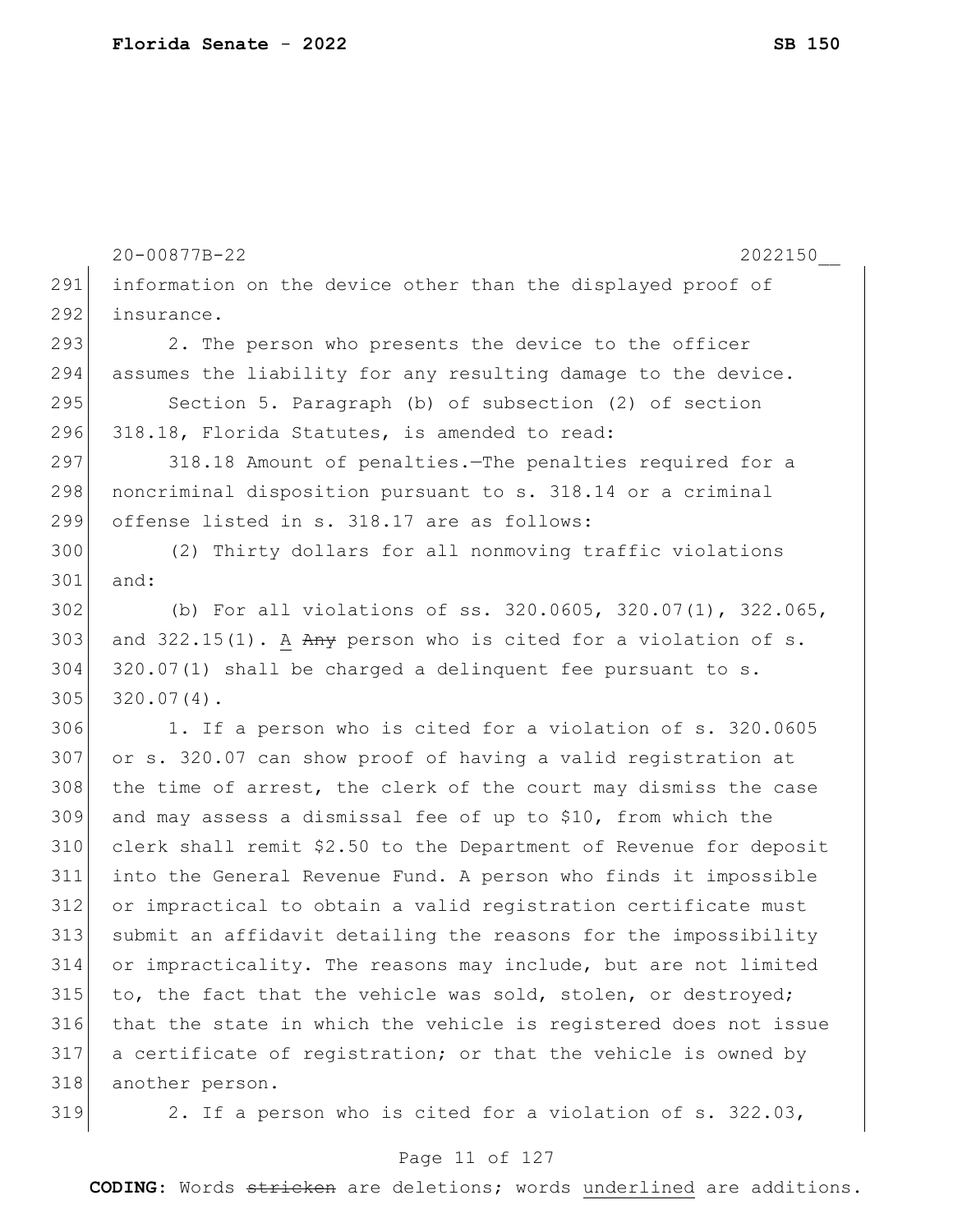|     | 20-00877B-22<br>2022150                                               |
|-----|-----------------------------------------------------------------------|
| 320 | s. 322.065, or s. 322.15 can show a driver license issued to him      |
| 321 | or her and valid at the time of arrest, the clerk of the court        |
| 322 | may dismiss the case and may assess a dismissal fee of up to          |
| 323 | \$10, from which the clerk shall remit \$2.50 to the Department of    |
| 324 | Revenue for deposit into the General Revenue Fund.                    |
| 325 | 3. If a person who is cited for a violation of s. 316.646             |
| 326 | can show proof of security as required by s. 324.021(7) $\frac{1}{2}$ |
| 327 | 627.733, issued to the person and valid at the time of arrest,        |
| 328 | the clerk of the court may dismiss the case and may assess a          |
| 329 | dismissal fee of up to \$10, from which the clerk shall remit         |
| 330 | \$2.50 to the Department of Revenue for deposit into the General      |
| 331 | Revenue Fund. A person who finds it impossible or impractical to      |
| 332 | obtain proof of security must submit an affidavit detailing the       |
| 333 | reasons for the impracticality. The reasons may include, but are      |
| 334 | not limited to, the fact that the vehicle has since been sold,        |
| 335 | stolen, or destroyed <del>; that the owner or registrant of the</del> |
| 336 | vehicle is not required by s. 627.733 to maintain personal            |
| 337 | injury protection insurance; or that the vehicle is owned by          |
| 338 | another person.                                                       |
| 339 | Section 6. Paragraphs (a) and (d) of subsection (5) of                |
| 340 | section 320.02, Florida Statutes, are amended to read:                |
| 341 | 320.02 Registration required; application for registration;           |
| 342 | forms.-                                                               |
| 343 | (5) (a) Proof that bodily injury liability coverage and               |
| 344 | property damage liability coverage personal injury protection         |
| 345 | benefits have been purchased if required under s. 324.022, s.         |
| 346 | 324.032, or s. 627.742 s. 627.733, that property damage               |
| 347 | liability coverage has been purchased as required under s.            |
| 348 | 324.022, that bodily injury liability or death coverage has been      |

# Page 12 of 127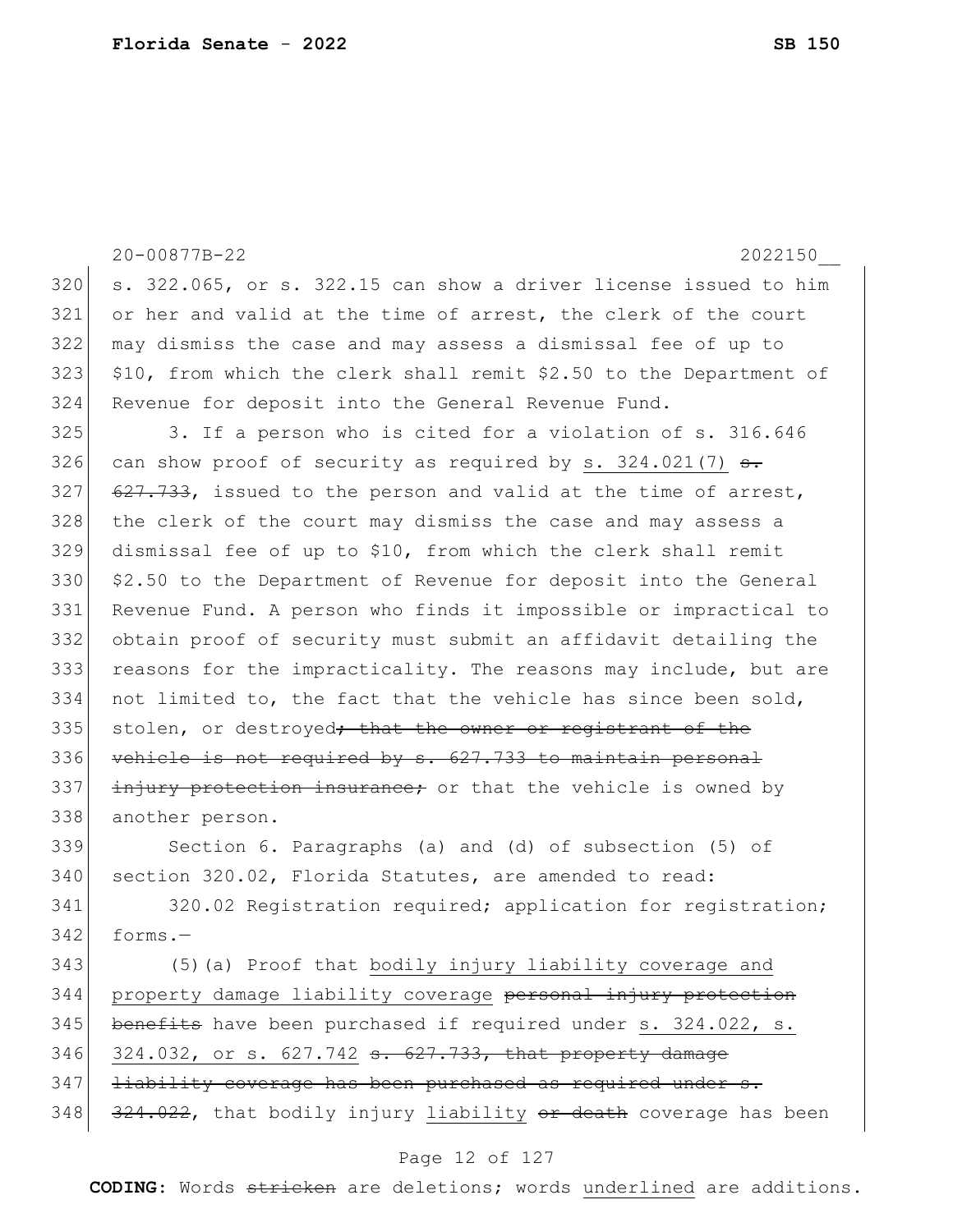20-00877B-22 2022150\_\_ 349 purchased if required under s. 324.023, and that combined bodily 350 liability insurance and property damage liability insurance have 351 been purchased if required under s. 627.7415 must shall be 352 provided in the manner prescribed by law by the applicant at the 353 time of application for registration of any motor vehicle that 354 is subject to such requirements. The issuing agent may not shall 355 refuse to issue registration if such proof of purchase is not 356 provided. Insurers shall furnish uniform proof-of-purchase cards 357 in a paper or electronic format in a form prescribed by the 358 department and include the name of the insured's insurance  $359$  company, the coverage identification number, and the make, year, 360 and vehicle identification number of the vehicle insured. The 361 card must contain a statement notifying the applicant of the  $362$  penalty specified under s.  $316.646(4)$ . The card or insurance 363 policy, insurance policy binder, or certificate of insurance or 364 a photocopy of any of these; an affidavit containing the name of 365 the insured's insurance company, the insured's policy number, 366 and the make and year of the vehicle insured; or such other 367 proof as may be prescribed by the department constitutes shall 368 constitute sufficient proof of purchase. If an affidavit is 369 provided as proof, it must be in substantially the following 370 form: 371

372 Under penalty of perjury, I ... (Name of insured)... do hereby 373 certify that I have ... (bodily injury liability and Personal 374 Injury Protection, property damage liability, and, if required, 375 Bodily Injury Liability)... insurance currently in effect with  $376$  ...(Name of insurance company)... under ...(policy number)... 377 covering ...(make, year, and vehicle identification number of

#### Page 13 of 127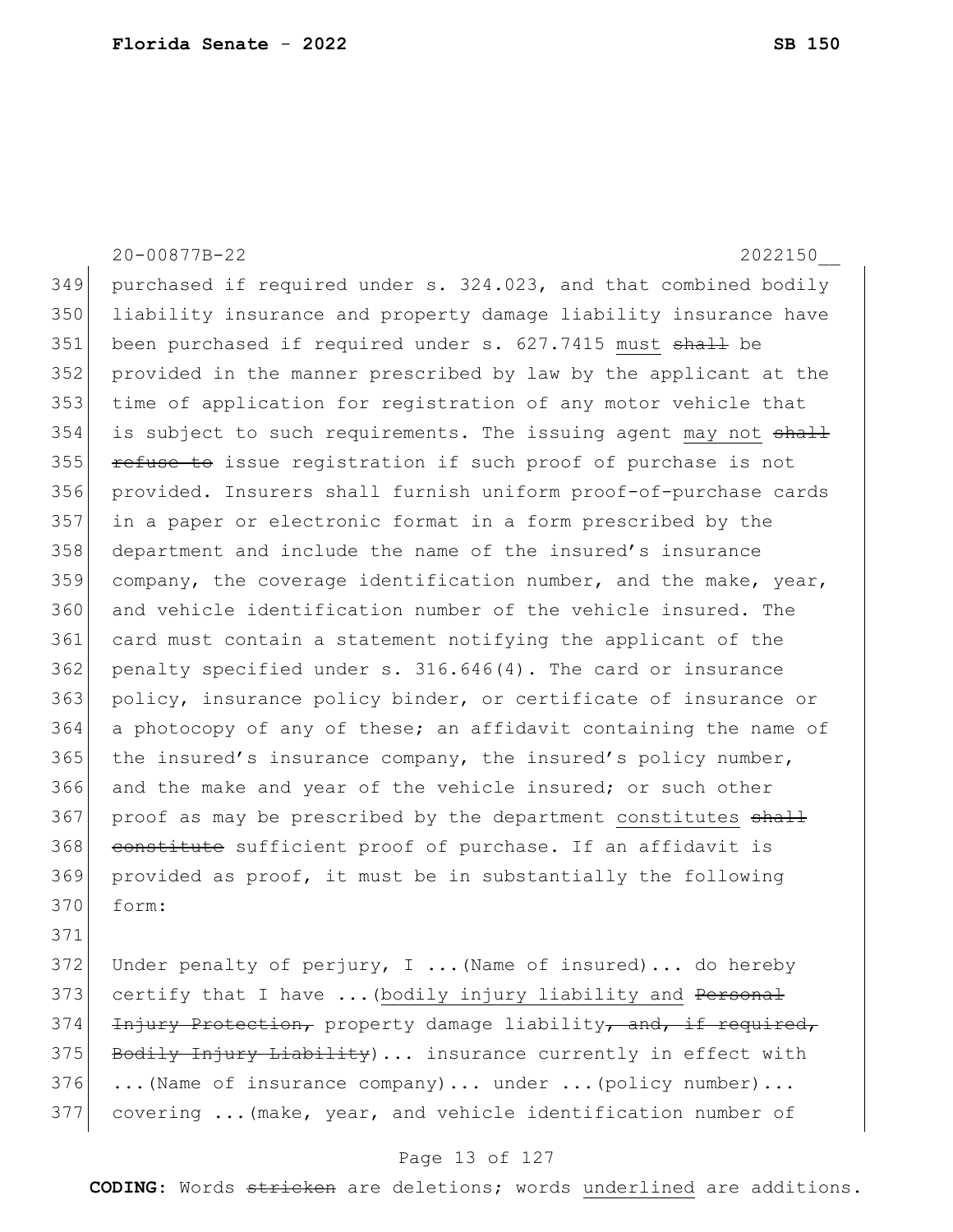|     | 20-00877B-22<br>2022150                                          |
|-----|------------------------------------------------------------------|
| 378 | vehicle)   (Signature of Insured)                                |
| 379 |                                                                  |
| 380 | Such affidavit must include the following warning:               |
| 381 |                                                                  |
| 382 | WARNING: GIVING FALSE INFORMATION IN ORDER TO OBTAIN A VEHICLE   |
| 383 | REGISTRATION CERTIFICATE IS A CRIMINAL OFFENSE UNDER FLORIDA     |
| 384 | LAW. ANYONE GIVING FALSE INFORMATION ON THIS AFFIDAVIT IS        |
| 385 | SUBJECT TO PROSECUTION.                                          |
| 386 |                                                                  |
| 387 | If an application is made through a licensed motor vehicle       |
| 388 | dealer as required under s. 319.23, the original or a photocopy  |
| 389 | photostatic copy of such card, insurance policy, insurance       |
| 390 | policy binder, or certificate of insurance or the original       |
| 391 | affidavit from the insured must shall be forwarded by the dealer |
| 392 | to the tax collector of the county or the Department of Highway  |
| 393 | Safety and Motor Vehicles for processing. By executing the       |
| 394 | aforesaid affidavit, a no licensed motor vehicle dealer is not   |
| 395 | will be liable in damages for any inadequacy, insufficiency, or  |
| 396 | falsification of any statement contained therein. A card must    |
| 397 | also indicate the existence of any bodily injury liability       |
| 398 | insurance voluntarily purchased.                                 |
| 399 | (d) The verifying of proof of personal injury protection         |
| 400 | insurance, proof of property damage liability insurance, proof   |
| 401 | of combined bodily liability insurance and property damage       |
| 402 | <b>liability insurance, or</b> proof of financial responsibility |
| 403 | insurance and the issuance or failure to issue the motor vehicle |
| 404 | registration under the provisions of this chapter may not be     |
| 405 | construed in any court as a warranty of the reliability or       |
| 406 | accuracy of the evidence of such proof or as meaning that the    |

### Page 14 of 127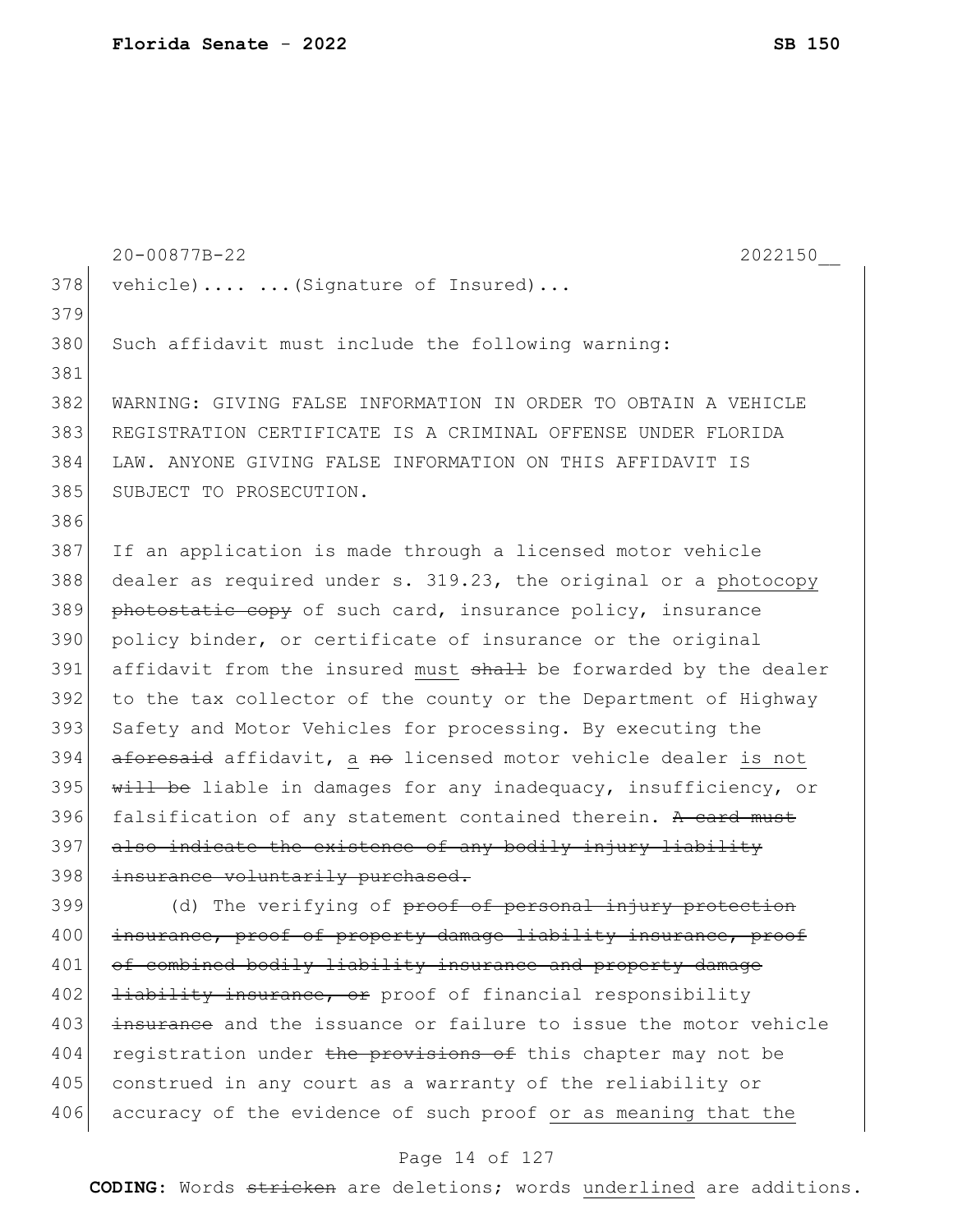|     | 20-00877B-22<br>2022150                                          |
|-----|------------------------------------------------------------------|
| 407 | provisions of any insurance policy furnished as proof of         |
| 408 | financial responsibility comply with state law. Neither the      |
| 409 | department nor any tax collector is liable in damages for any    |
| 410 | inadequacy, insufficiency, falsification, or unauthorized        |
| 411 | modification of any item of the proof of personal injury         |
| 412 | protection insurance, proof of property damage liability         |
| 413 | insurance, proof of combined bodily liability insurance and      |
| 414 | property damage liability insurance, or proof of financial       |
| 415 | responsibility before insurance prior to, during, or subsequent  |
| 416 | to the verification of the proof. The issuance of a motor        |
| 417 | vehicle registration does not constitute prima facie evidence or |
| 418 | a presumption of insurance coverage.                             |
| 419 | Section 7. Paragraph (b) of subsection (1) of section            |
| 420 | 320.0609, Florida Statutes, is amended to read:                  |
| 421 | 320.0609 Transfer and exchange of registration license           |
| 422 | plates; transfer fee.-                                           |
| 423 | (1)                                                              |
| 424 | (b) The transfer of a license plate from a vehicle disposed      |
| 425 | of to a newly acquired vehicle does not constitute a new         |
| 426 | registration. The application for transfer must shall be         |
| 427 | accepted without requiring proof of personal injury protection   |
| 428 | <del>or</del> liability insurance.                               |
| 429 | Section 8. Subsection (3) of section 320.27, Florida             |
| 430 | Statutes, is amended, and paragraph (g) is added to subsection   |
| 431 | (1) of that section, to read:                                    |
| 432 | 320.27 Motor vehicle dealers.-                                   |
| 433 | (1) DEFINITIONS. - The following words, terms, and phrases       |
| 434 | when used in this section have the meanings respectively         |
| 435 | ascribed to them in this subsection, except where the context    |

# Page 15 of 127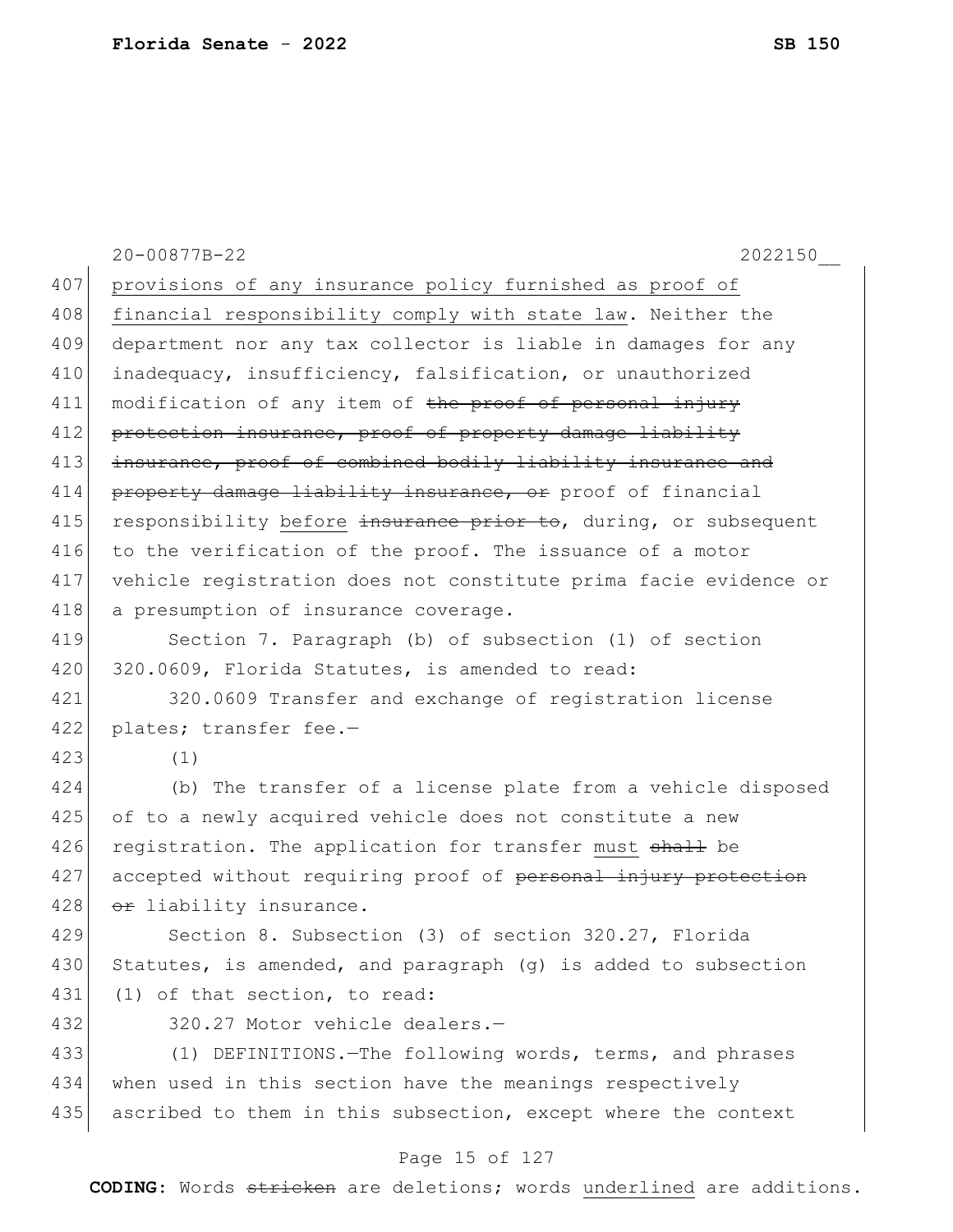|     | 20-00877B-22<br>2022150                                          |
|-----|------------------------------------------------------------------|
| 436 | clearly indicates a different meaning:                           |
| 437 | (g) "Garage liability insurance" means, beginning July 1,        |
| 438 | 2023, combined single-limit liability coverage, including        |
| 439 | property damage and bodily injury liability coverage, in the     |
| 440 | amount of at least \$60,000.                                     |
| 441 | (3) APPLICATION AND FEE. - The application for the license       |
| 442 | application must shall be in such form as may be prescribed by   |
| 443 | the department and is shall be subject to such rules with        |
| 444 | respect thereto as may be so prescribed by the department it.    |
| 445 | Such application must shall be verified by oath or affirmation   |
| 446 | and must shall contain a full statement of the name and birth    |
| 447 | date of the person or persons applying for the license therefor; |
| 448 | the name of the firm or copartnership, with the names and places |
| 449 | of residence of all members thereof, if such applicant is a firm |
| 450 | or copartnership; the names and places of residence of the       |
| 451 | principal officers, if the applicant is a body corporate or      |
| 452 | other artificial body; the name of the state under whose laws    |
| 453 | the corporation is organized; the present and former place or    |
| 454 | places of residence of the applicant; and the prior business in  |
| 455 | which the applicant has been engaged and its the location        |
| 456 | thereof. The Such application must shall describe the exact      |
| 457 | location of the place of business and must shall state whether   |
| 458 | the place of business is owned by the applicant and when         |
| 459 | acquired, or, if leased, a true copy of the lease must shall be  |
| 460 | attached to the application. The applicant shall certify that    |
| 461 | the location provides an adequately equipped office and is not a |
| 462 | residence; that the location affords sufficient unoccupied space |
| 463 | upon and within which adequately to store all motor vehicles     |
| 464 | offered and displayed for sale; and that the location is a       |

# Page 16 of 127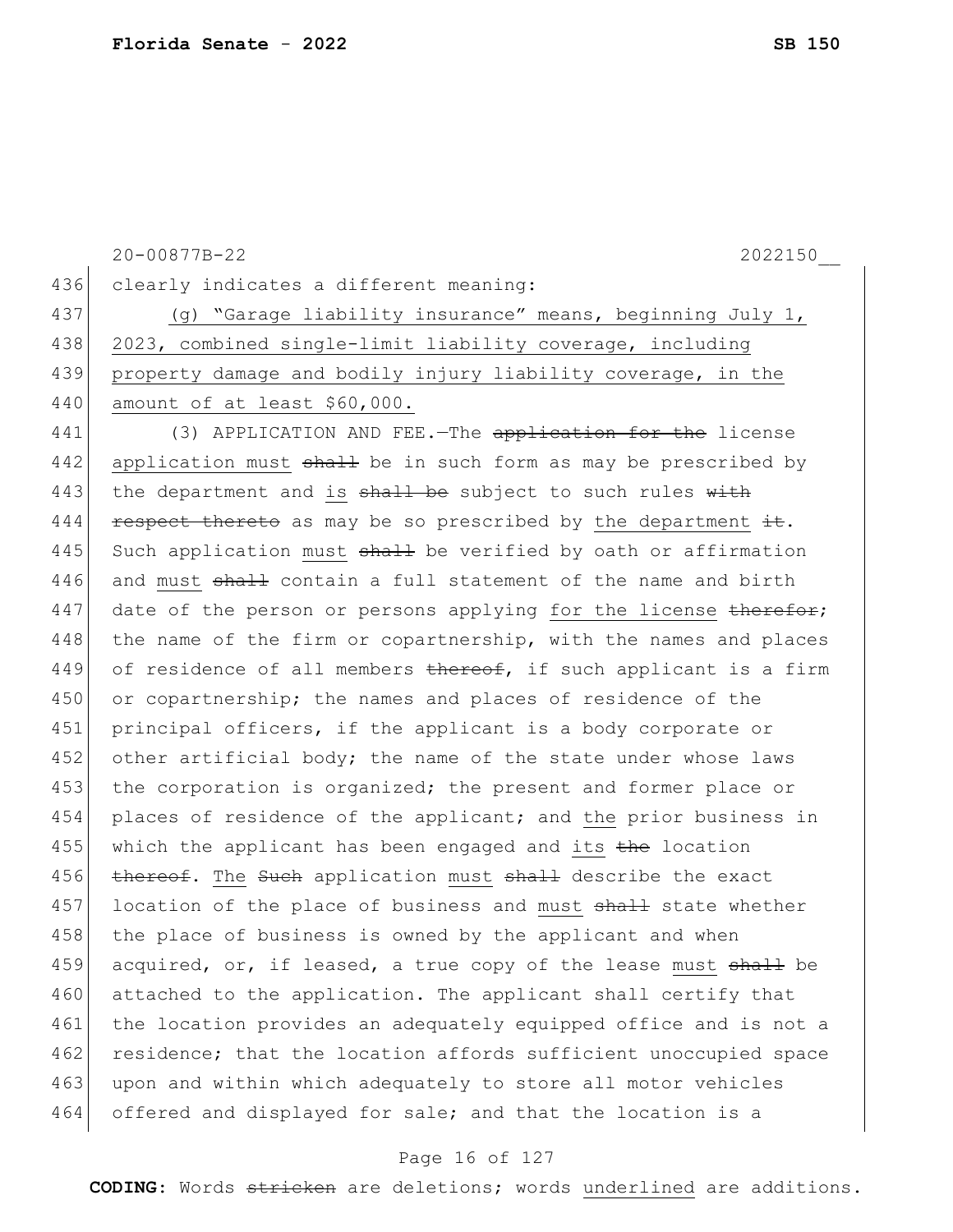20-00877B-22 2022150\_\_ 465 suitable place where the applicant can in good faith carry on 466 such business and keep and maintain books, records, and files 467 necessary to conduct such business, which must shall be 468 available at all reasonable hours to inspection by the 469 department or any of its inspectors or other employees. The 470 applicant shall certify that the business of a motor vehicle 471 dealer is the principal business that will which shall be 472 conducted at that location. The application must shall contain a 473 statement that the applicant is either franchised by a 474 manufacturer of motor vehicles, in which case the name of each 475 motor vehicle that the applicant is franchised to sell must 476 shall be included, or an independent (nonfranchised) motor 477 vehicle dealer. The application must shall contain other 478 relevant information as may be required by the department. The 479 applicant shall furnish, including evidence, in a form approved 480 by the department, that the applicant is insured under a garage 481 liability insurance policy or a general liability insurance 482 policy coupled with a business automobile policy having the 483 coverages and limits of the garage liability insurance coverage 484 in accordance with paragraph (1)(g), which shall include, at a 485 minimum, \$25,000 combined single-limit liability coverage 486 including bodily injury and property damage protection and 487 \$10,000 personal injury protection. However, a salvage motor 488 vehicle dealer as defined in subparagraph (1)(c)5. is exempt 489 from the requirements for garage liability insurance and 490 personal injury protection insurance on those vehicles that 491 cannot be legally operated on roads, highways, or streets in 492 this state. Franchise dealers must submit a garage liability 493 insurance policy, and all other dealers must submit a garage

#### Page 17 of 127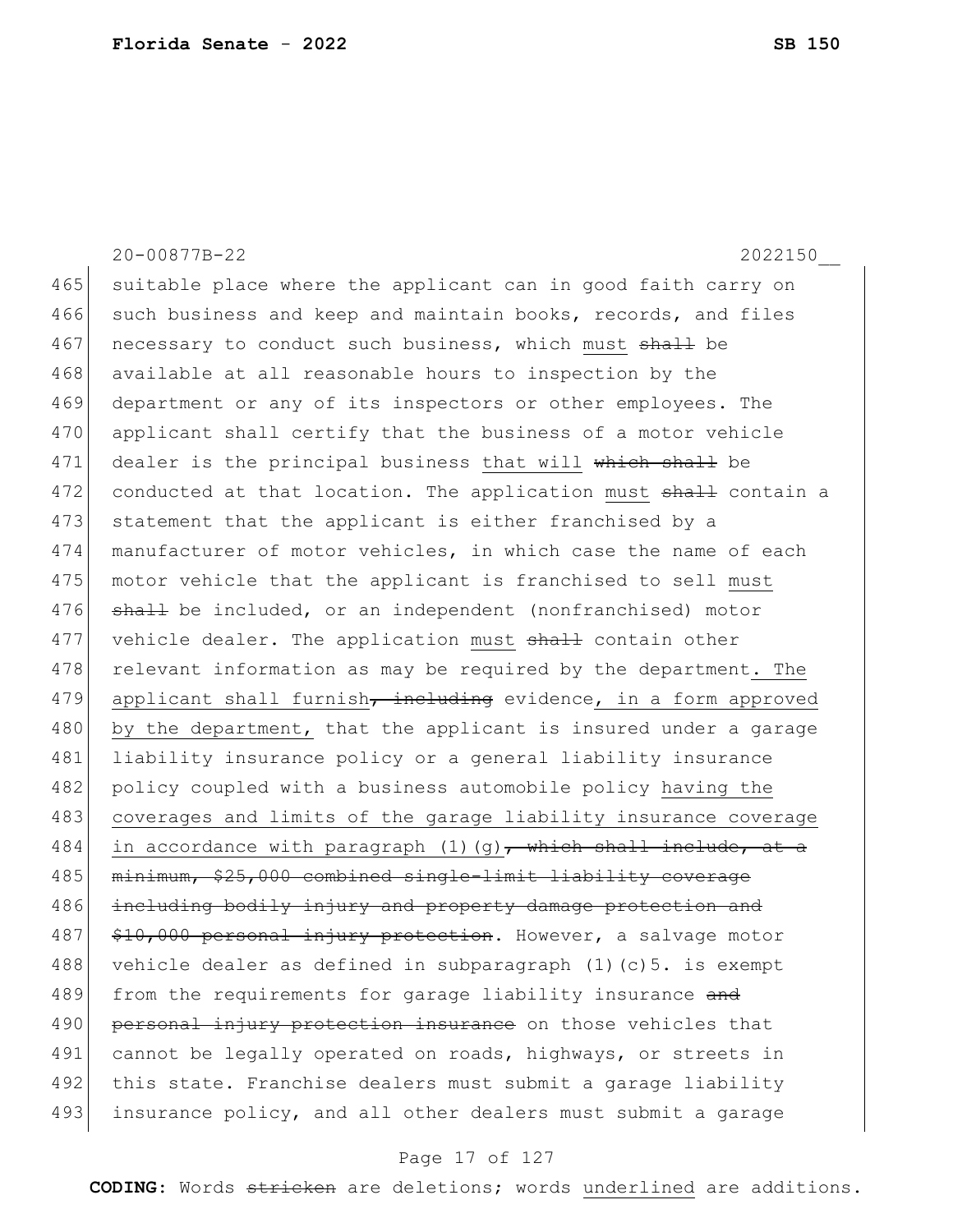20-00877B-22 2022150\_\_

494 liability insurance policy or a general liability insurance 495 policy coupled with a business automobile policy. Such policy 496 must shall be for the license period, and evidence of a new or 497 continued policy must shall be delivered to the department at 498 the beginning of each license period. A licensee shall deliver 499 to the department, in the manner prescribed by the department, 500 within 10 calendar days after any renewal or continuation of or 501 change in such policy or within 10 calendar days after any 502 issuance of a new policy, a copy of the renewed, continued, 503 changed, or new policy. Upon making an initial application, the 504 applicant shall pay to the department a fee of \$300 in addition 505 to any other fees required by law. Applicants may choose to 506 extend the licensure period for 1 additional year for a total of 507 2 years. An initial applicant shall pay to the department a fee 508 of \$300 for the first year and \$75 for the second year, in 509 addition to any other fees required by law. An applicant for 510 renewal shall pay to the department \$75 for a 1-year renewal or 511 \$150 for a 2-year renewal, in addition to any other fees 512 required by law. Upon making an application for a change of 513 location, the applicant person shall pay a fee of \$50 in 514 addition to any other fees now required by law. The department 515 shall, in the case of every application for initial licensure, 516 verify whether certain facts set forth in the application are 517 true. Each applicant, general partner in the case of a 518 partnership, or corporate officer and director in the case of a 519 corporate applicant shall<del>, must</del> file a set of fingerprints with 520 the department for the purpose of determining any prior criminal 521 record or any outstanding warrants. The department shall submit 522 the fingerprints to the Department of Law Enforcement for state

#### Page 18 of 127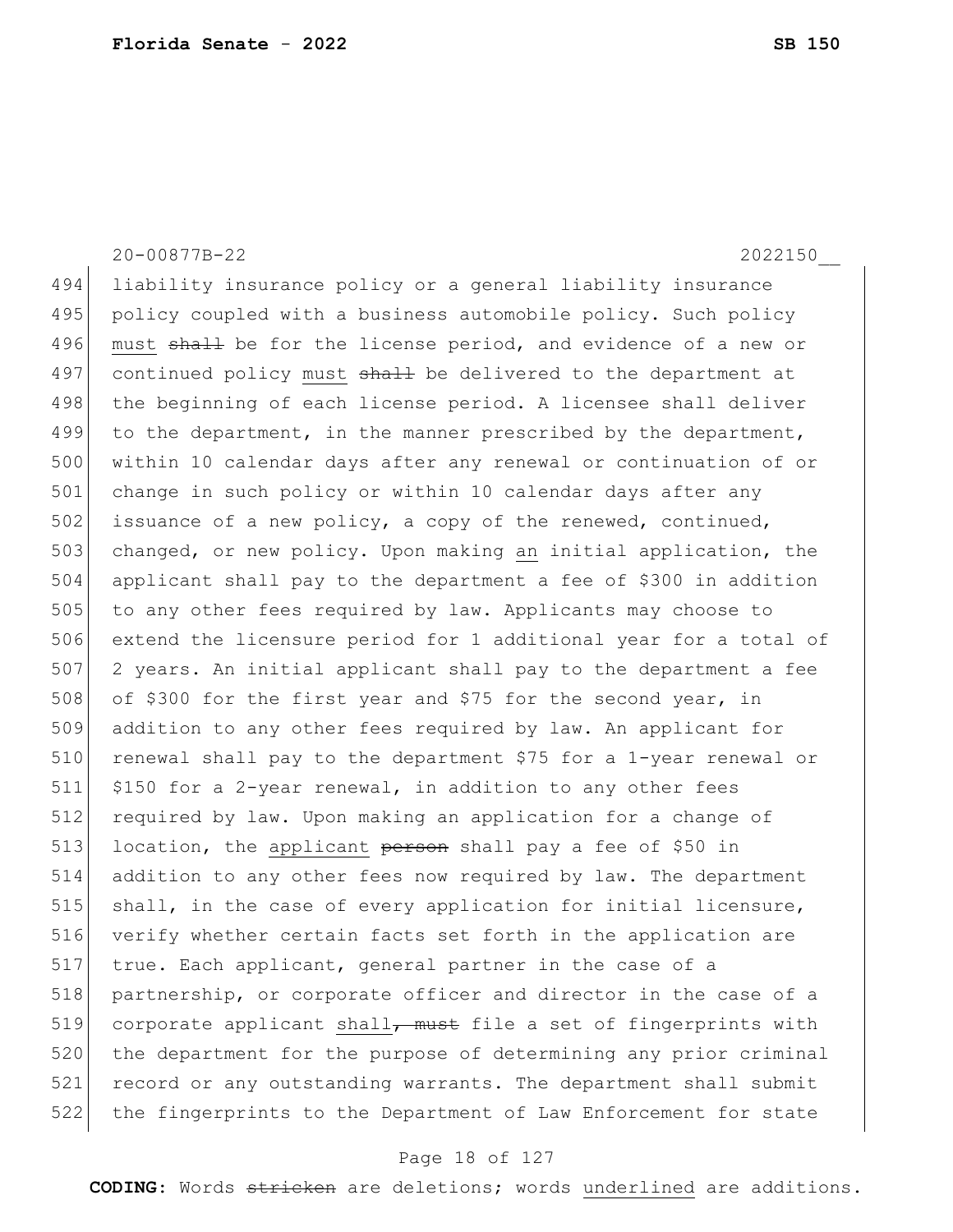|     | 20-00877B-22<br>2022150                                          |
|-----|------------------------------------------------------------------|
| 523 | processing and forwarding to the Federal Bureau of Investigation |
| 524 | for federal processing. The actual cost of state and federal     |
| 525 | processing must shall be borne by the applicant and is in        |
| 526 | addition to the fee for licensure. The department may issue a    |
| 527 | license to an applicant pending the results of the fingerprint   |
| 528 | investigation, which license is fully revocable if the           |
| 529 | department subsequently determines that any facts set forth in   |
| 530 | the application are not true or correctly represented.           |
| 531 | Section 9. Paragraph (j) of subsection (3) of section            |
| 532 | 320.771, Florida Statutes, is amended to read:                   |
| 533 | 320.771 License required of recreational vehicle dealers.-       |
| 534 | (3) APPLICATION. - The application for such license shall be     |
| 535 | in the form prescribed by the department and subject to such     |
| 536 | rules as may be prescribed by it. The application shall be       |
| 537 | verified by oath or affirmation and shall contain:               |
| 538 | (j) A statement that the applicant is insured under a            |
| 539 | garage liability insurance policy in accordance with s.          |
| 540 | $320.27(1)(g)$ , which shall include, at a minimum, \$25,000     |
| 541 | combined single-limit liability coverage, including bodily       |
| 542 | injury and property damage protection, and \$10,000 personal     |
| 543 | injury protection, if the applicant is to be licensed as a       |
| 544 | dealer in, or intends to sell, recreational vehicles. However, a |
| 545 | garage liability policy is not required for the licensure of a   |
| 546 | mobile home dealer who sells only park trailers.                 |
| 547 |                                                                  |
| 548 | The department shall, if it deems necessary, cause an            |
| 549 | investigation to be made to ascertain if the facts set forth in  |
| 550 | the application are true and shall not issue a license to the    |
| 551 | applicant until it is satisfied that the facts set forth in the  |

# Page 19 of 127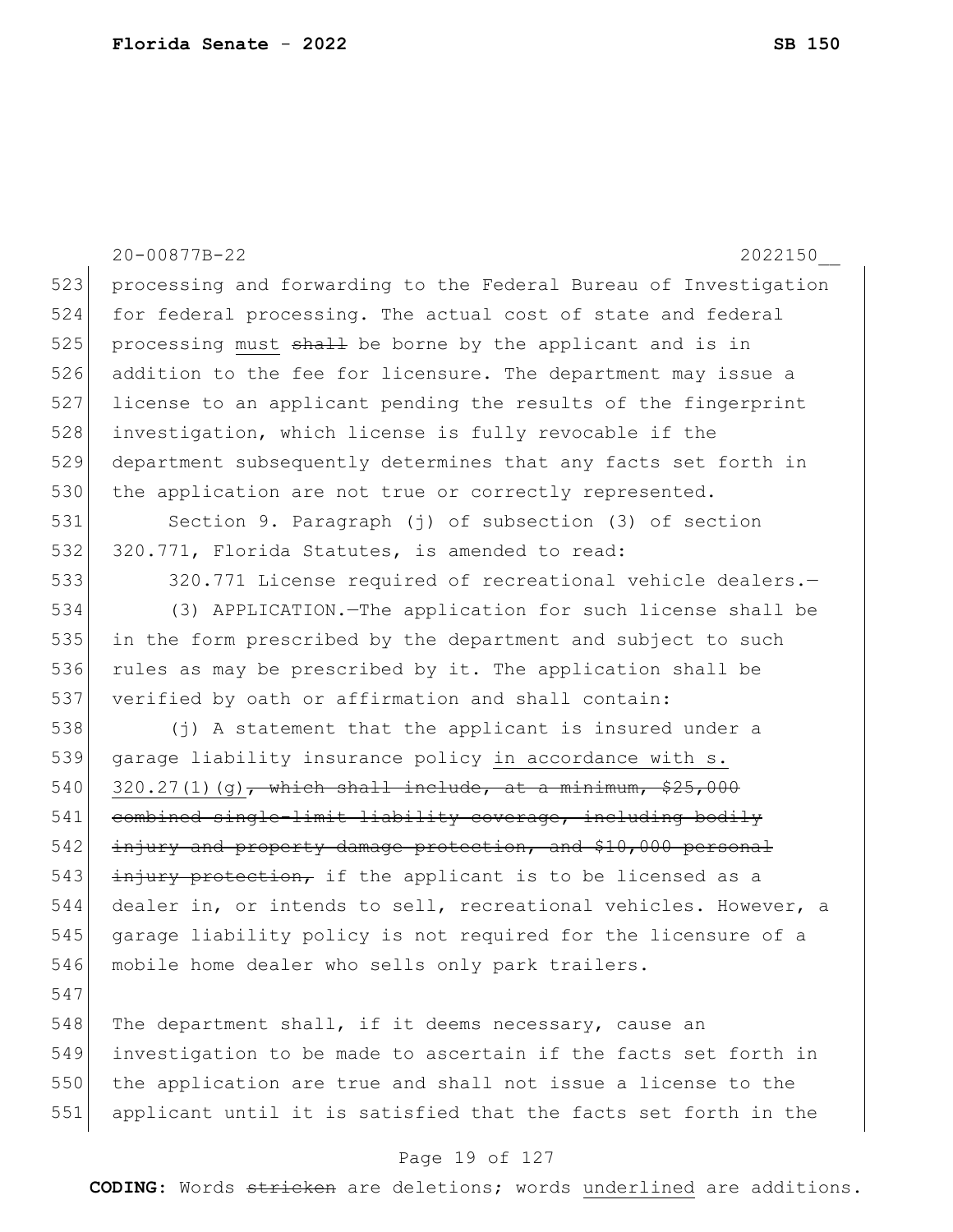20-00877B-22 2022150\_\_ application are true. Section 10. Subsections (1) and (2) of section 322.251, Florida Statutes, are amended to read: 322.251 Notice of cancellation, suspension, revocation, or disqualification of license.— (1) All orders of cancellation, suspension, revocation, or disqualification issued under the provisions of this chapter, chapter 318, or chapter 324 must, or ss. 627.732-627.734 shall be given either by personal delivery thereof to the licensee whose license is being canceled, suspended, revoked, or disqualified or by deposit in the United States mail in an envelope, first class, postage prepaid, addressed to the licensee at his or her last known mailing address furnished to the department. Such mailing by the department constitutes notification, and any failure by the person to receive the mailed order will not affect or stay the effective date or term of the cancellation, suspension, revocation, or disqualification of the licensee's driving privilege. (2) The giving of notice and an order of cancellation, suspension, revocation, or disqualification by mail is complete upon expiration of 20 days after deposit in the United States mail for all notices except those issued under chapter 324 or ss. 627.732–627.734, which are complete 15 days after deposit in

#### Page 20 of 127

575 the United States mail. Proof of the giving of notice and an

the records of the department that such notice was given. The

entry is admissible in the courts of this state and constitutes

577 disqualification in either manner must shall be made by entry in

576 order of cancellation, suspension, revocation, or

580 sufficient proof that such notice was given.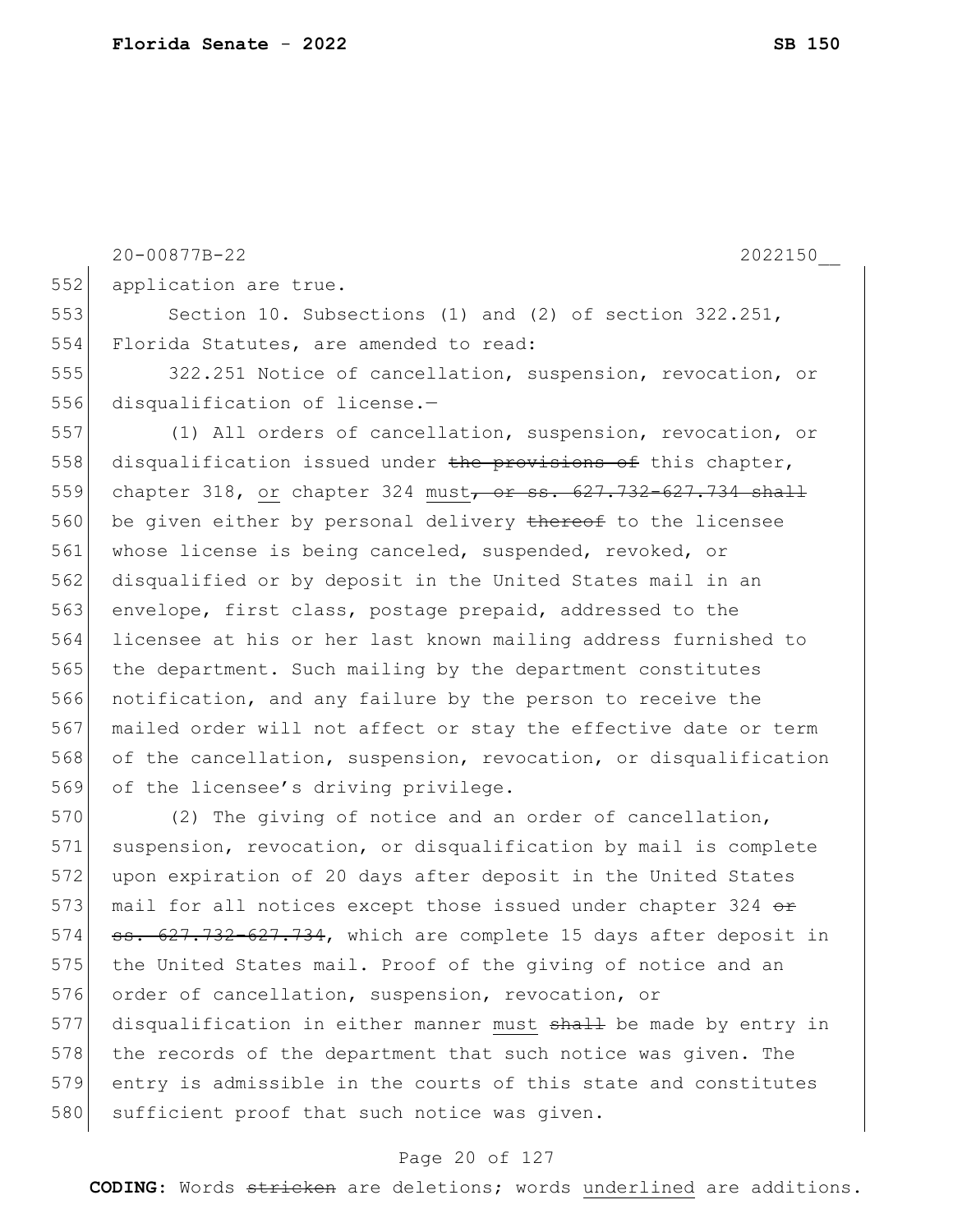|     | 20-00877B-22<br>2022150                                          |
|-----|------------------------------------------------------------------|
| 581 | Section 11. Paragraph (a) of subsection (8) of section           |
| 582 | 322.34, Florida Statutes, is amended to read:                    |
| 583 | 322.34 Driving while license suspended, revoked, canceled,       |
| 584 | or disqualified.-                                                |
| 585 | (8) (a) Upon the arrest of a person for the offense of           |
| 586 | driving while the person's driver license or driving privilege   |
| 587 | is suspended or revoked, the arresting officer shall determine:  |
| 588 | 1. Whether the person's driver license is suspended or           |
| 589 | revoked, or the person is under suspension or revocation         |
| 590 | equivalent status.                                               |
| 591 | 2. Whether the person's driver license has remained              |
| 592 | suspended or revoked, or the person has been under suspension or |
| 593 | revocation equivalent status, since a conviction for the offense |
| 594 | of driving with a suspended or revoked license.                  |
| 595 | 3. Whether the suspension, revocation, or suspension or          |
| 596 | revocation equivalent status was made under s. 316.646 or s.     |
| 597 | 627.733, relating to failure to maintain required security, or   |
| 598 | under s. 322.264, relating to habitual traffic offenders.        |
| 599 | 4. Whether the driver is the registered owner or co-owner        |
| 600 | of the vehicle.                                                  |
| 601 | Section 12. Section 324.011, Florida Statutes, is amended        |
| 602 | to read:                                                         |
| 603 | 324.011 Legislative intent; purpose of chapter.-                 |
| 604 | (1) It is the intent of the Legislature that this chapter:       |
| 605 | (a) Ensure that the privilege of owning or operating a           |
| 606 | motor vehicle in this state is exercised to recognize the        |
| 607 | existing privilege to own or operate a motor vehicle on the      |
| 608 | public streets and highways of this state when such vehicles are |
| 609 | used with due consideration for the safety of others and their   |

# Page 21 of 127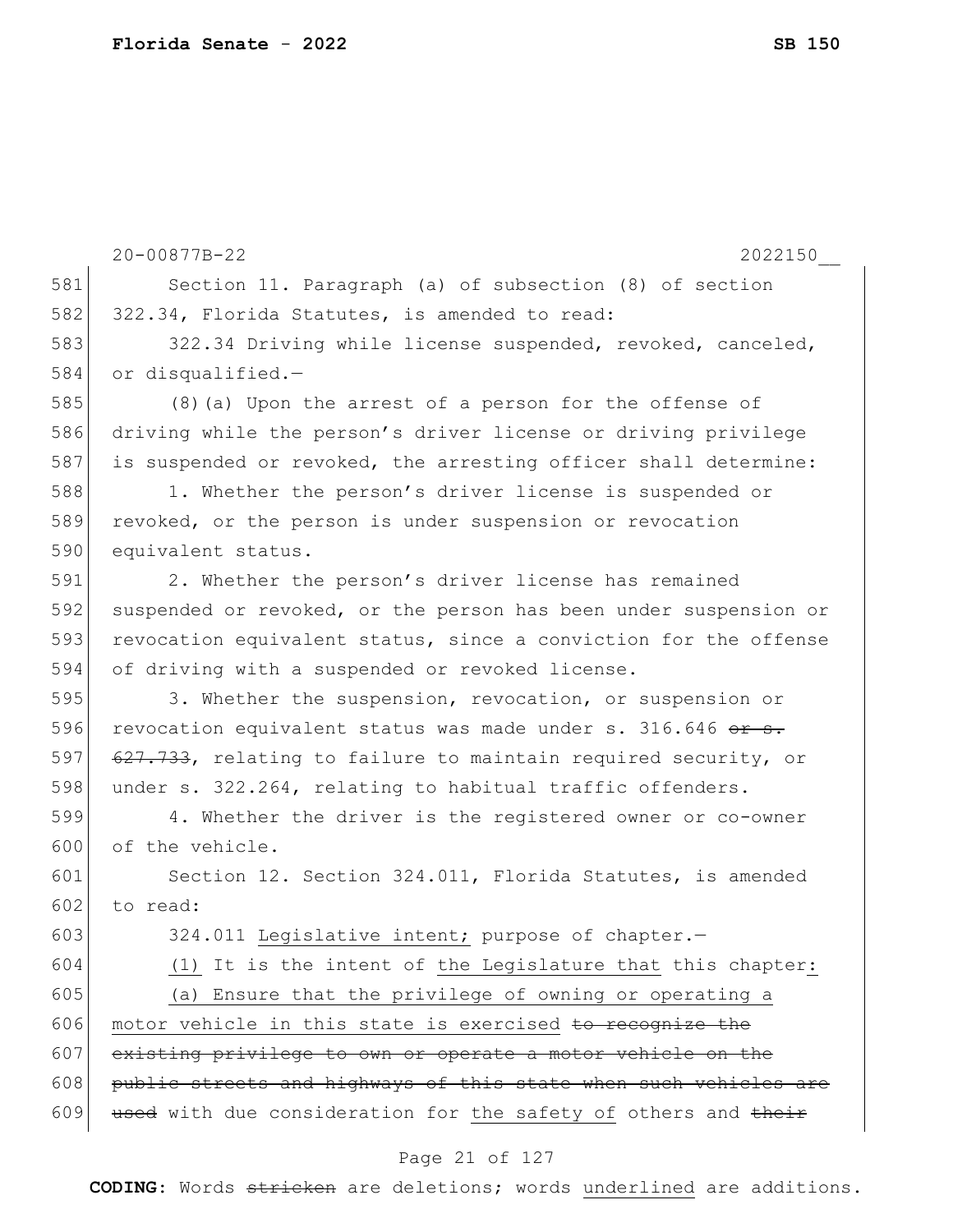|     | 20-00877B-22<br>2022150                                                |
|-----|------------------------------------------------------------------------|
| 610 | property., and to                                                      |
| 611 | (b) Promote safety. and                                                |
| 612 | (c) Provide financial security requirements for such owners            |
| 613 | and $\theta$ eperators whose responsibility it is to recompense others |
| 614 | for injury to person or property caused by the operation of a          |
| 615 | motor vehicle.                                                         |
| 616 | (2) The purpose of this chapter is to require that every               |
| 617 | owner or operator of a motor vehicle required to be registered         |
| 618 | in this state establish, maintain, Therefore, it is required           |
| 619 | herein that the operator of a motor vehicle involved in a crash        |
| 620 | or convicted of certain traffic offenses meeting the operative         |
| 621 | provisions of s. 324.051(2) shall respond for such damages and         |
| 622 | show proof of financial ability to respond for damages arising         |
| 623 | out of the ownership, maintenance, or use of a motor vehicle in        |
| 624 | future accidents as a requisite to owning or operating a motor         |
| 625 | vehicle in this state his or her future exercise of such               |
| 626 | privileges.                                                            |
| 627 | Section 13. Subsections (1) and (7) and paragraph (c) of               |
| 628 | subsection (9) of section 324.021, Florida Statutes, are               |
| 629 | amended, and subsection (12) is added to that section, to read:        |

630 324.021 Definitions; minimum insurance required.—The 631 following words and phrases when used in this chapter shall, for 632 the purpose of this chapter, have the meanings respectively 633 ascribed to them in this section, except in those instances 634 where the context clearly indicates a different meaning:

635 (1) MOTOR VEHICLE.—Every self-propelled vehicle that is 636 designed and required to be licensed for use upon a highway, 637 including trailers and semitrailers designed for use with such 638 vehicles, except traction engines, road rollers, farm tractors,

#### Page 22 of 127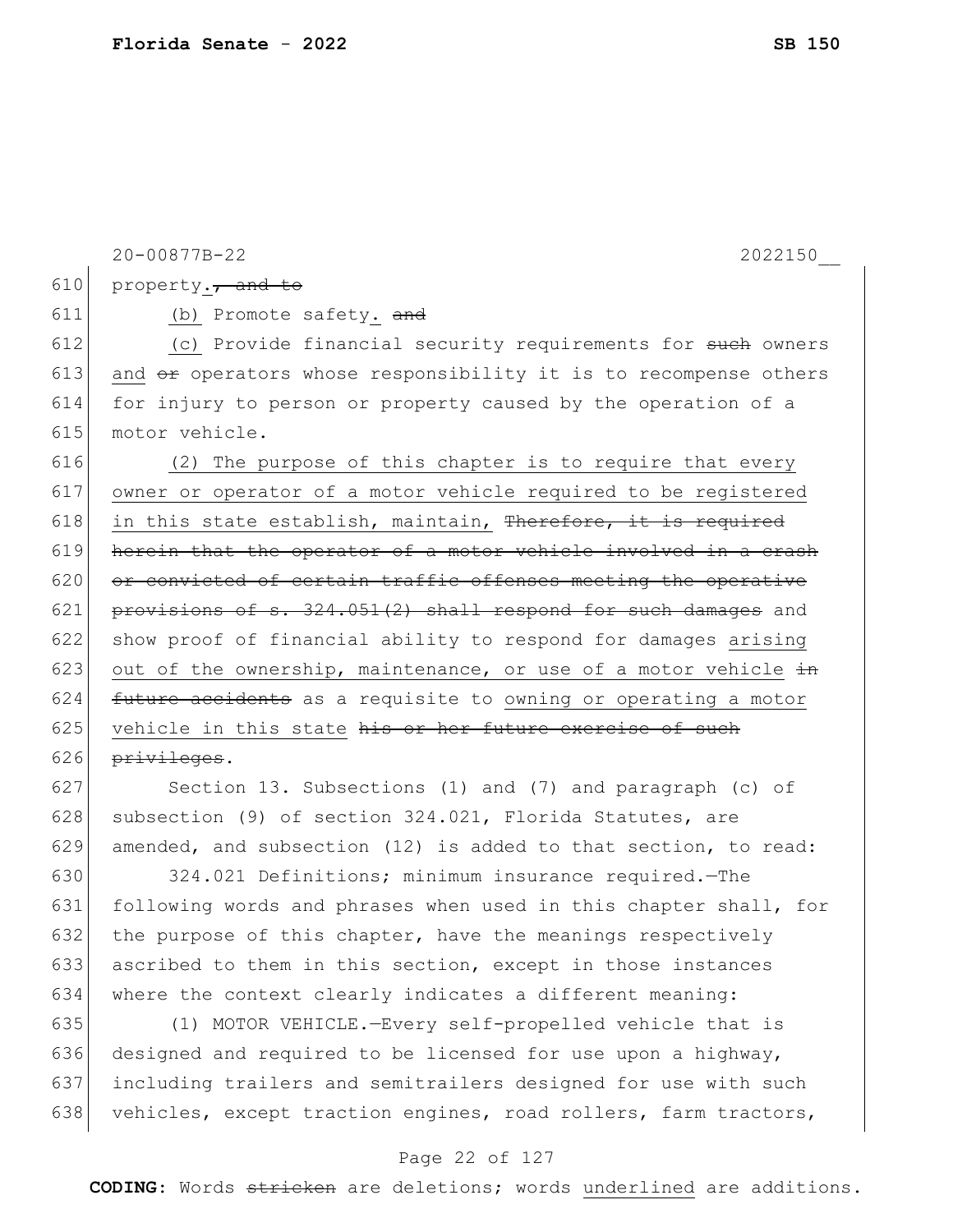|     | 20-00877B-22<br>2022150                                                     |
|-----|-----------------------------------------------------------------------------|
| 639 | power shovels, and well drillers, and every vehicle that is                 |
| 640 | propelled by electric power obtained from overhead wires but not            |
| 641 | operated upon rails, but not including any personal delivery                |
| 642 | device or mobile carrier as defined in s. 316.003, bicycle,                 |
| 643 | electric bicycle, or moped. However, the term "motor vehicle"               |
| 644 | does not include a motor vehicle as defined in s. 627.732(3)                |
| 645 | when the owner of such vehicle has complied with the                        |
| 646 | requirements of ss. 627.730-627.7405, inclusive, unless the                 |
| 647 | provisions of s. 324.051 apply; and, in such case, the                      |
| 648 | applicable proof of insurance provisions of s. 320.02 apply.                |
| 649 | (7) PROOF OF FINANCIAL RESPONSIBILITY. - Beginning July 1,                  |
| 650 | 2023, That proof of ability to respond in damages for liability             |
| 651 | on account of crashes arising out of the ownership, maintenance,            |
| 652 | or use of a motor vehicle:                                                  |
| 653 | (a) With respect to a motor vehicle other than a commercial                 |
| 654 | motor vehicle, nonpublic sector bus, or for-hire passenger                  |
| 655 | transportation vehicle, in the amounts specified in s.                      |
| 656 | $324.022(1)$ . in the amount of \$10,000 because of bodily injury           |
| 657 | to, or death of, one person in any one crash;                               |
| 658 | (b) Subject to such limits for one person, in the amount of                 |
| 659 | \$20,000 because of bodily injury to, or death of, two or more              |
| 660 | persons in any one crash;                                                   |
| 661 | (c) In the amount of \$10,000 because of injury to, or                      |
| 662 | destruction of, property of others in any one crash; and                    |
| 663 | (b) $\left(\mathrm{d}\right)$ With respect to commercial motor vehicles and |
| 664 | nonpublic sector buses, in the amounts specified in s. 627.7415             |
| 665 | ss. 627.7415 and 627.742, respectively.                                     |
| 666 | (c) With respect to nonpublic sector buses, in the amounts                  |
| 667 | specified in s. 627.742.                                                    |

# Page 23 of 127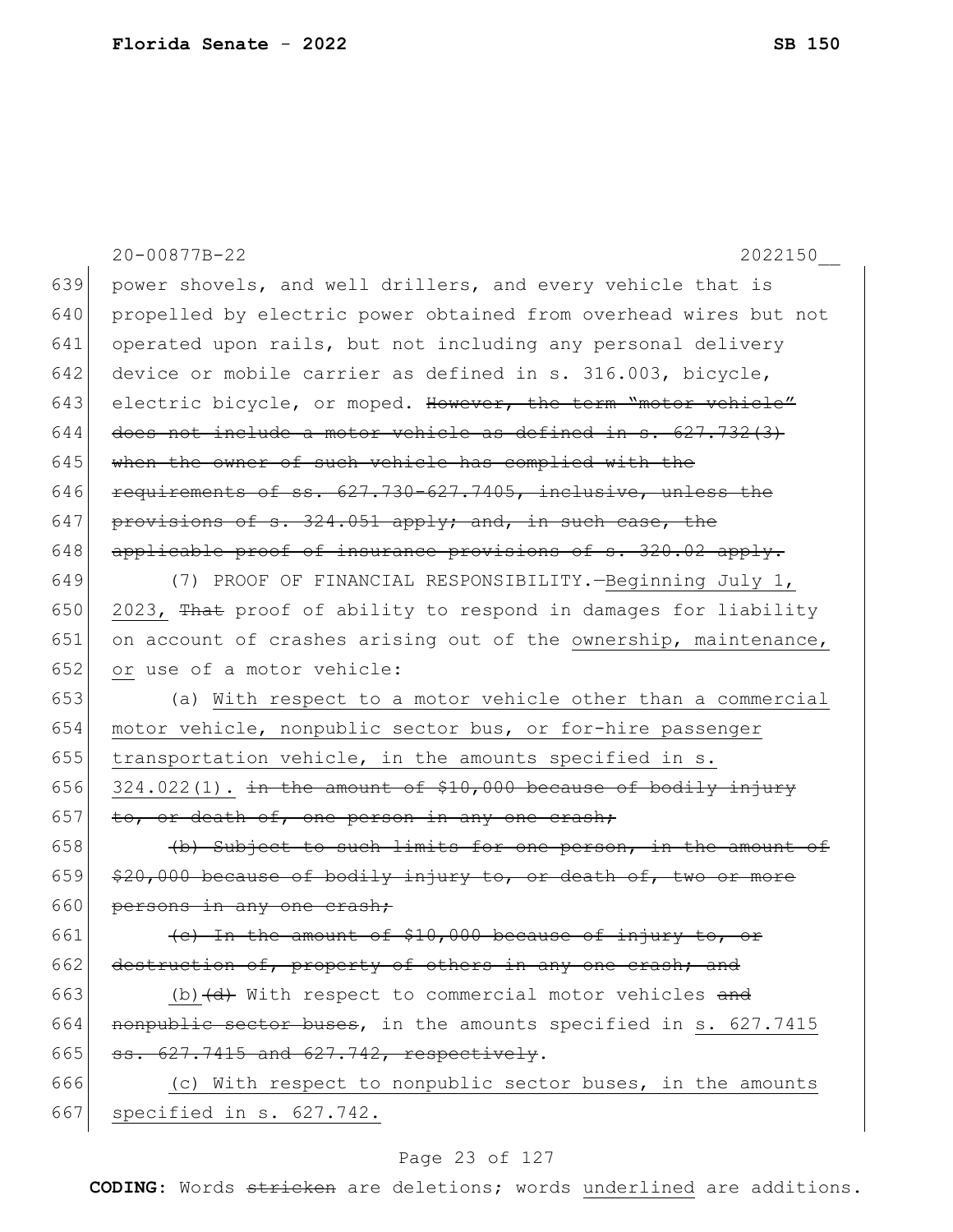|     | 20-00877B-22<br>2022150                                                      |
|-----|------------------------------------------------------------------------------|
| 668 | (d) With respect to for-hire passenger transportation                        |
| 669 | vehicles, in the amounts specified in s. 324.032.                            |
| 670 | (9) OWNER; OWNER/LESSOR.-                                                    |
| 671 | $(c)$ Application.-                                                          |
| 672 | 1. The limits on liability in subparagraphs (b) 2. and 3. do                 |
| 673 | not apply to an owner of motor vehicles that are used for                    |
| 674 | commercial activity in the owner's ordinary course of business,              |
| 675 | other than a rental company that rents or leases motor vehicles.             |
| 676 | For purposes of this paragraph, the term "rental company"                    |
| 677 | includes only an entity that is engaged in the business of                   |
| 678 | renting or leasing motor vehicles to the general public and that             |
| 679 | rents or leases a majority of its motor vehicles to persons with             |
| 680 | no direct or indirect affiliation with the rental company. The               |
| 681 | term "rental company" also includes:                                         |
| 682 | a. A related rental or leasing company that is a subsidiary                  |
| 683 | of the same parent company as that of the renting or leasing                 |
| 684 | company that rented or leased the vehicle.                                   |
| 685 | b. The holder of a motor vehicle title or an equity                          |
| 686 | interest in a motor vehicle title if the title or equity                     |
| 687 | interest is held pursuant to or to facilitate an asset-backed                |
| 688 | securitization of a fleet of motor vehicles used solely in the               |
| 689 | business of renting or leasing motor vehicles to the general                 |
| 690 | public and under the dominion and control of a rental company,               |
| 691 | as described in this subparagraph, in the operation of such                  |
| 692 | rental company's business.                                                   |
| 693 | 2. Furthermore, with respect to commercial motor vehicles                    |
| 694 | as defined in s. 207.002 or s. 320.01(25) <del>s. 627.732</del> , the limits |
| 695 | on liability in subparagraphs (b) 2. and 3. do not apply if, at              |
| 696 | the time of the incident, the commercial motor vehicle is being              |

# Page 24 of 127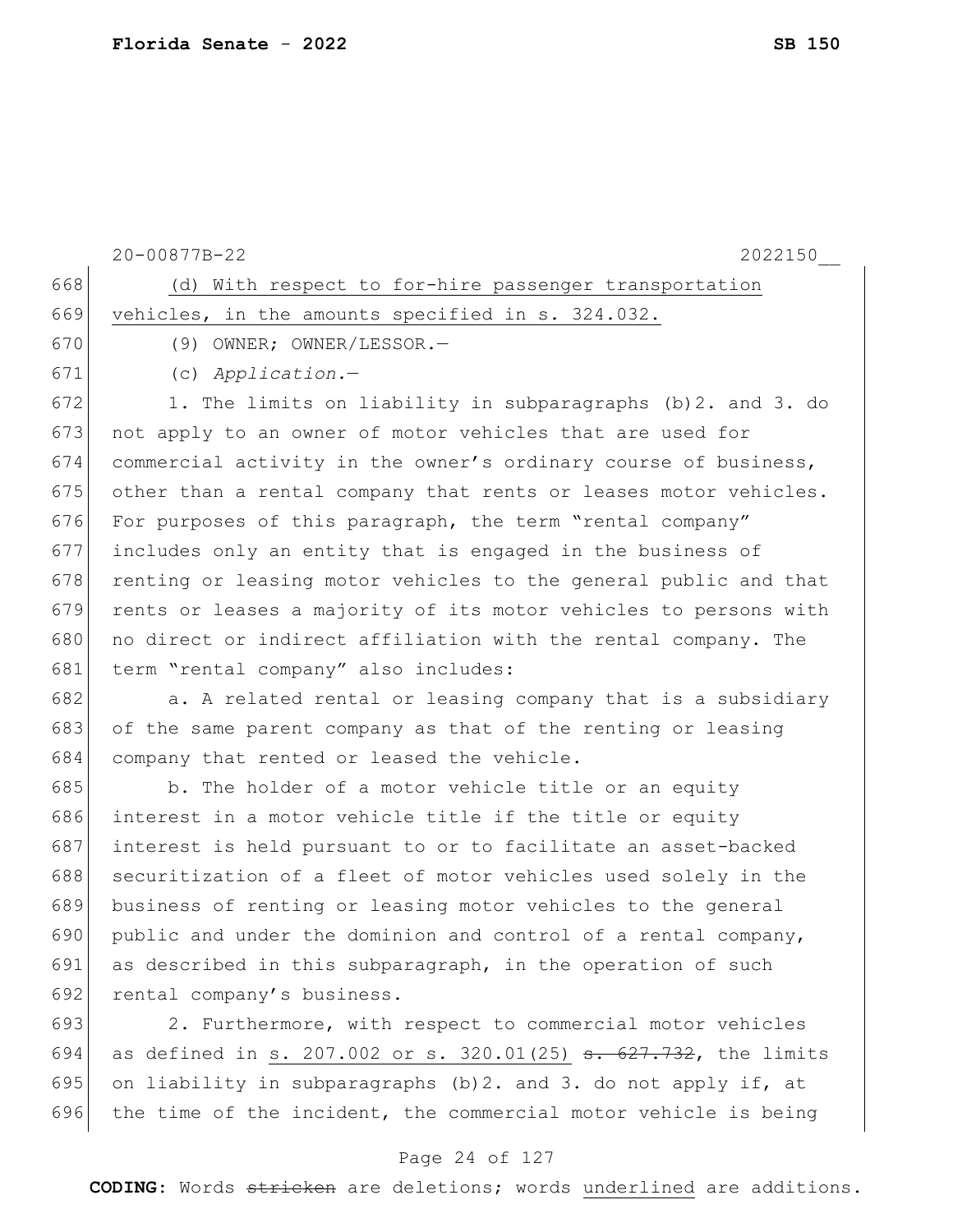20-00877B-22 2022150\_\_ 697 used in the transportation of materials found to be hazardous 698 for the purposes of the Hazardous Materials Transportation 699 Authorization Act of 1994, as amended, 49 U.S.C. ss. 5101 et  $700$  seq., and that is required pursuant to such act to carry 701 placards warning others of the hazardous cargo, unless at the 702 time of lease or rental either: 703 a. The lessee indicates in writing that the vehicle will 704 not be used to transport materials found to be hazardous for the 705 purposes of the Hazardous Materials Transportation Authorization 706 Act of 1994, as amended, 49 U.S.C. ss. 5101 et seq.; or 707 b. The lessee or other operator of the commercial motor 708 vehicle has in effect insurance with limits of at least  $$5$ 709 million \$5,000,000 combined property damage and bodily injury 710 liability. 711 3.a. A motor vehicle dealer, or a motor vehicle dealer's 712 leasing or rental affiliate, that provides a temporary 713 replacement vehicle at no charge or at a reasonable daily charge 714 to a service customer whose vehicle is being held for repair, 715 service, or adjustment by the motor vehicle dealer is immune 716 from any cause of action and is not liable, vicariously or 717 directly, under general law solely by reason of being the owner 718 of the temporary replacement vehicle for harm to persons or 719 property that arises out of the use, or operation, of the 720 temporary replacement vehicle by any person during the period 721 the temporary replacement vehicle has been entrusted to the 722 motor vehicle dealer's service customer if there is no 723 negligence or criminal wrongdoing on the part of the motor 724 vehicle owner, or its leasing or rental affiliate. 725 b. For purposes of this section, and notwithstanding any

#### Page 25 of 127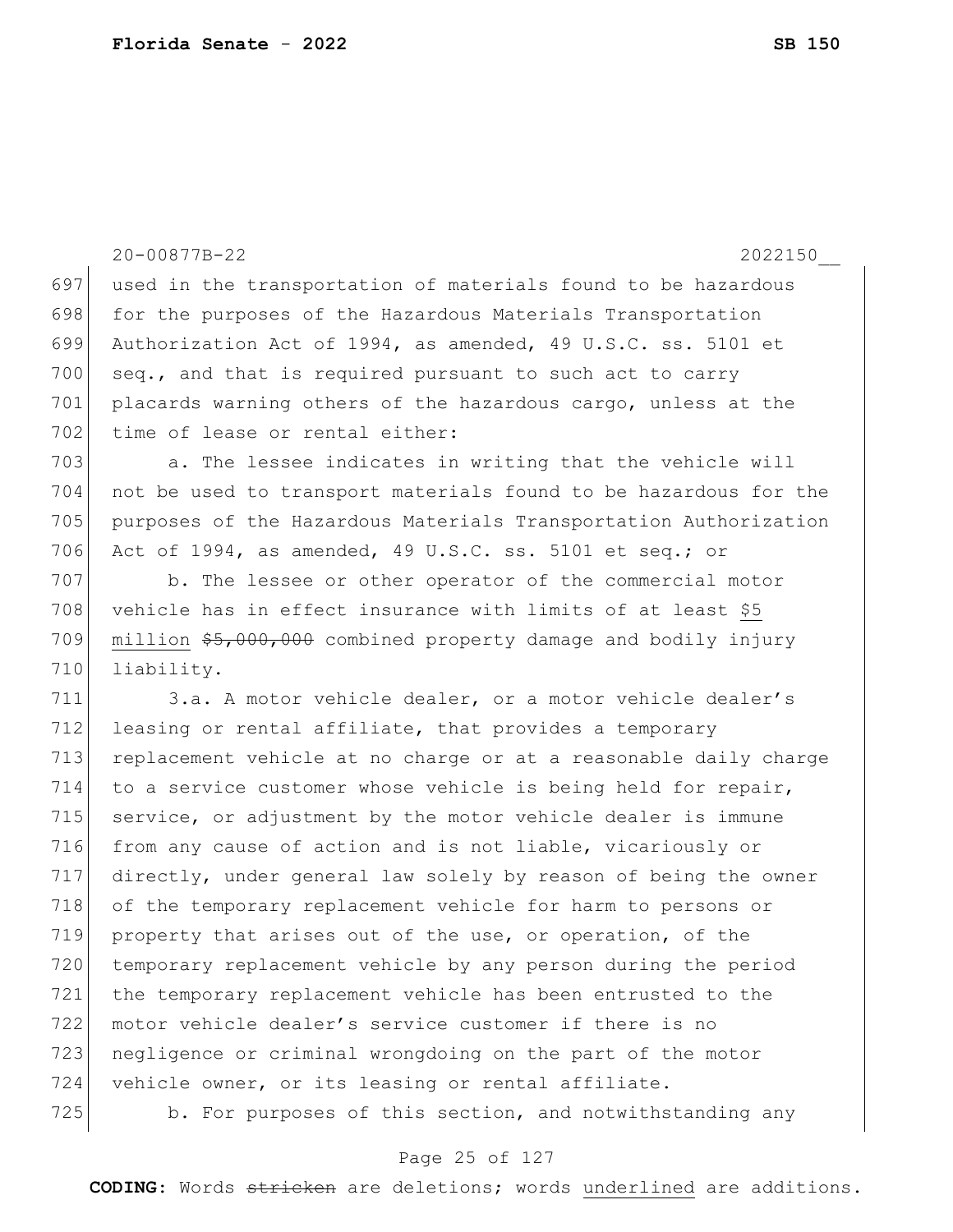726 other provision of general law, a motor vehicle dealer, or a 727 motor vehicle dealer's leasing or rental affiliate, that gives 728 possession, control, or use of a temporary replacement vehicle 729 to a motor vehicle dealer's service customer may not be adjudged 730 liable in a civil proceeding absent negligence or criminal 731 wrongdoing on the part of the motor vehicle dealer, or the motor 732 vehicle dealer's leasing or rental affiliate, if the motor 733 vehicle dealer or the motor vehicle dealer's leasing or rental 734 affiliate executes a written rental or use agreement and obtains 735 from the person receiving the temporary replacement vehicle a 736 copy of the person's driver license and insurance information 737 reflecting at least the minimum motor vehicle insurance coverage 738 required in the state. Any subsequent determination that the 739 driver license or insurance information provided to the motor 740 vehicle dealer, or the motor vehicle dealer's leasing or rental 741 affiliate, was in any way false, fraudulent, misleading, 742 nonexistent, canceled, not in effect, or invalid does not alter 743 or diminish the protections provided by this section, unless the 744 motor vehicle dealer, or the motor vehicle dealer's leasing or  $745$  rental affiliate, had actual knowledge thereof at the time 746 possession of the temporary replacement vehicle was provided.

20-00877B-22 2022150\_\_

747 c. For purposes of this subparagraph, the term "service" 748 customer" does not include an agent or a principal of a motor 749 vehicle dealer or a motor vehicle dealer's leasing or rental 750 affiliate, and does not include an employee of a motor vehicle 751 dealer or a motor vehicle dealer's leasing or rental affiliate 752 unless the employee was provided a temporary replacement 753 vehicle:

754 (I) While the employee's personal vehicle was being held

#### Page 26 of 127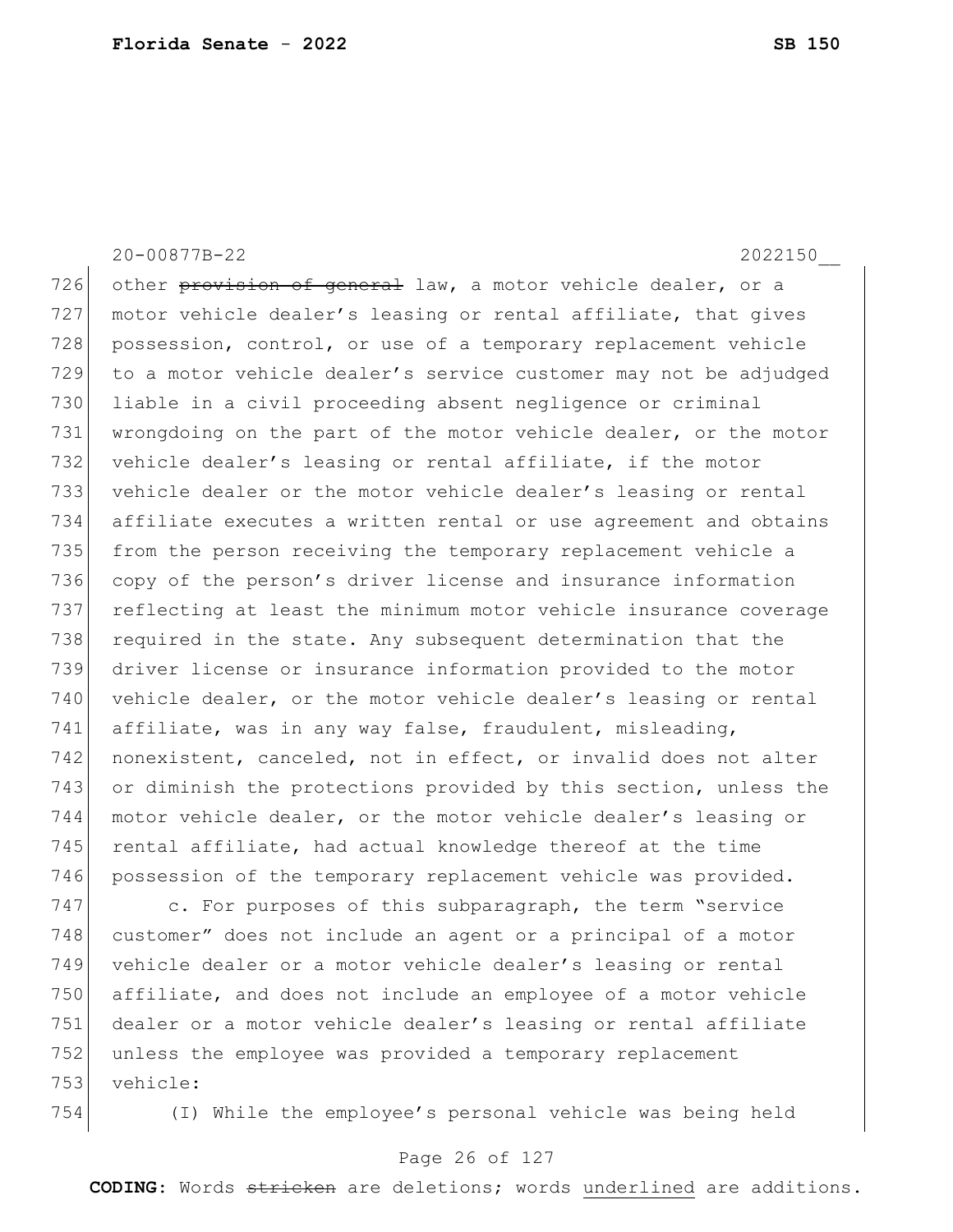|     | 20-00877B-22<br>2022150                                          |
|-----|------------------------------------------------------------------|
| 755 | for repair, service, or adjustment by the motor vehicle dealer;  |
| 756 | (II) In the same manner as other customers who are provided      |
| 757 | a temporary replacement vehicle while the customer's vehicle is  |
| 758 | being held for repair, service, or adjustment; and               |
| 759 | (III) The employee was not acting within the course and          |
| 760 | scope of his or her employment.                                  |
| 761 | (12) FOR-HIRE PASSENGER TRANSPORTATION VEHICLE.-Every for-       |
| 762 | hire vehicle as defined in s. 320.01(15) which is offered or     |
| 763 | used to provide transportation for persons, including taxicabs,  |
| 764 | limousines, and jitneys.                                         |
| 765 | Section 14. Section 324.022, Florida Statutes, is amended        |
| 766 | to read:                                                         |
| 767 | 324.022 Financial responsibility requirements for property       |
| 768 | $d$ amaqe. $-$                                                   |
| 769 | (1) (a) Beginning July 1, 2023, every owner or operator of a     |
| 770 | motor vehicle required to be registered in this state shall      |
| 771 | establish and continuously maintain the ability to respond in    |
| 772 | damages for liability on account of accidents arising out of the |
| 773 | use of the motor vehicle in the amount of:                       |
| 774 | 1. Twenty-five thousand dollars for bodily injury to, or         |
| 775 | the death of, one person in any one crash and, subject to such   |
| 776 | limits for one person, in the amount of \$50,000 for bodily      |
| 777 | injury to, or the death of, two or more persons in any one       |
| 778 | crash; and                                                       |
| 779 | 2. Ten thousand dollars for \$10,000 because of damage to,       |
| 780 | or destruction of, property of others in any one crash.          |
| 781 | (b) The requirements of paragraph (a) this section may be        |
| 782 | met by one of the methods established in s. 324.031; by self-    |
| 783 | insuring as authorized by s. 768.28(16); or by maintaining a     |

# Page 27 of 127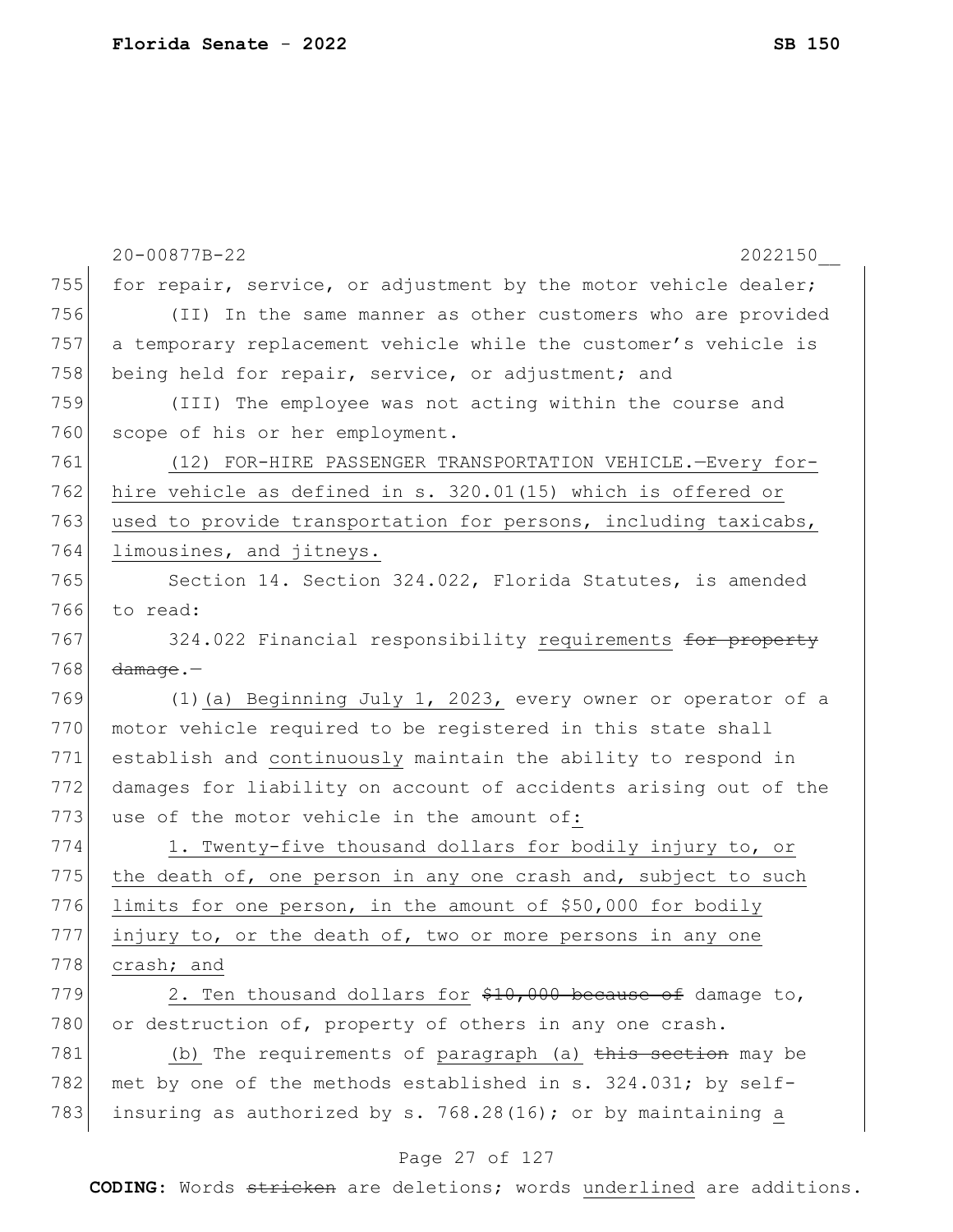|     | 20-00877B-22<br>2022150                                           |
|-----|-------------------------------------------------------------------|
| 784 | motor vehicle liability insurance policy that an insurance        |
| 785 | policy providing coverage for property damage liability in the    |
| 786 | amount of at least \$10,000 because of damage to, or destruction  |
| 787 | of, property of others in any one accident arising out of the     |
| 788 | use of the motor vehicle. The requirements of this section may    |
| 789 | also be met by having a policy which provides combined property   |
| 790 | damage liability and bodily injury liability coverage for any     |
| 791 | one crash arising out of the ownership, maintenance, or use of a  |
| 792 | motor vehicle and that conforms to the requirements of s.         |
| 793 | 324.151 in the amount of at least \$60,000 for every owner or     |
| 794 | operator subject to the financial responsibility required in      |
| 795 | paragraph (a) \$30,000 for combined property damage liability and |
| 796 | bodily injury liability for any one crash arising out of the use  |
| 797 | of the motor vehicle. The policy, with respect to coverage for    |
| 798 | property damage liability, must meet the applicable requirements  |
| 799 | of s. 324.151, subject to the usual policy exclusions that have   |
| 800 | been approved in policy forms by the Office of Insurance          |
| 801 | Regulation. No insurer shall have any duty to defend uncovered    |
| 802 | claims irrespective of their joinder with covered claims.         |
| 803 | (2) As used in this section, the term:                            |
| 804 | (a) "Motor vehicle" means any self-propelled vehicle that         |
| 805 | has four or more wheels and that is of a type designed and        |
| 806 | required to be licensed for use on the highways of this state,    |
| 807 | and any trailer or semitrailer designed for use with such         |
| 808 | vehicle. The term does not include the following:                 |
| 809 | 1. A mobile home as defined in s. 320.01(2)(a).                   |
| 810 | 2. A motor vehicle that is used in mass transit and               |
| 811 | designed to transport more than five passengers, exclusive of     |
| 812 | the operator of the motor vehicle, and that is owned by a         |

# Page 28 of 127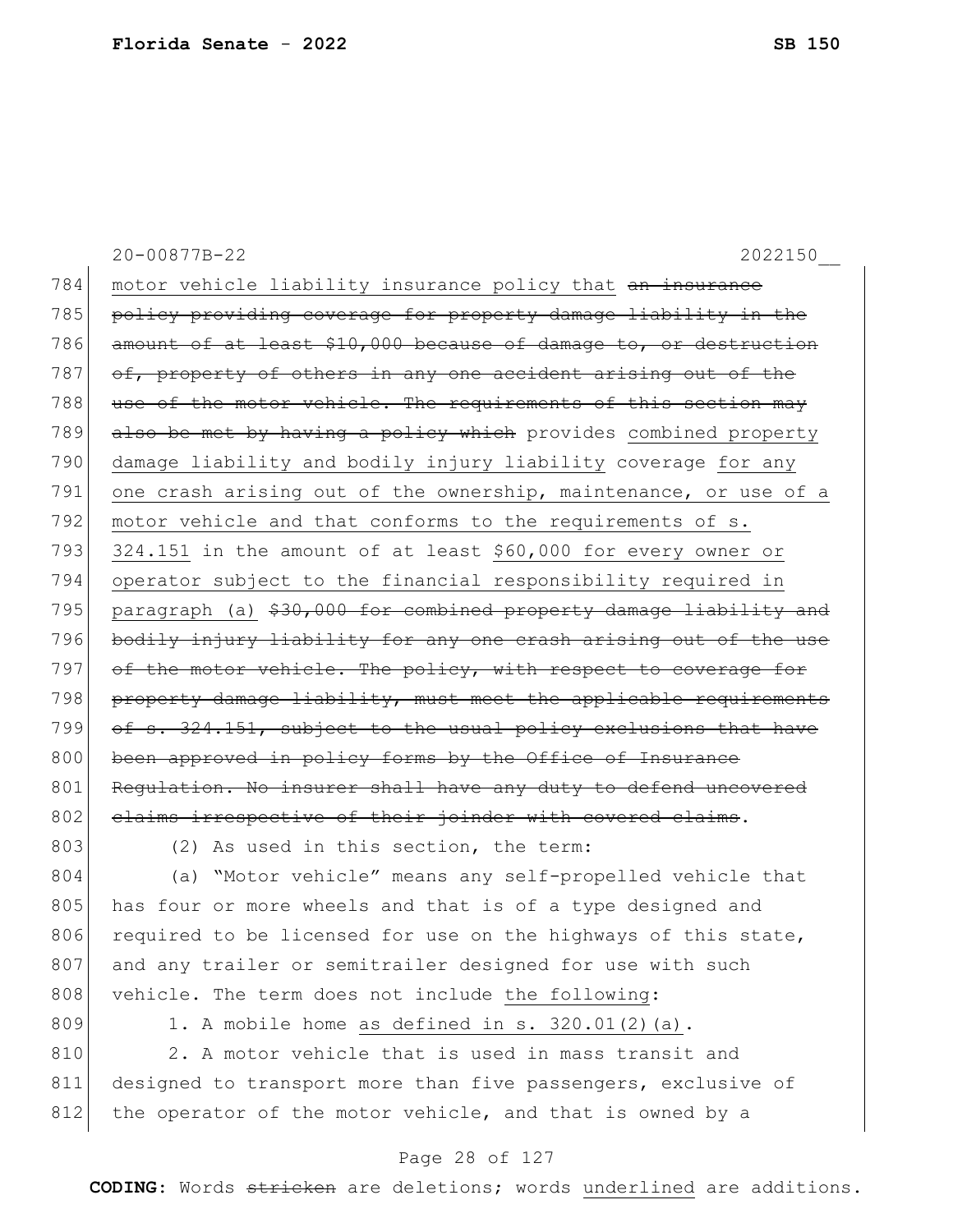|     | 20-00877B-22<br>2022150                                          |
|-----|------------------------------------------------------------------|
| 813 | municipality, transit authority, or political subdivision of the |
| 814 | state.                                                           |
| 815 | 3. A school bus as defined in s. 1006.25, which must             |
| 816 | maintain security as required under s. 316.615.                  |
| 817 | 4. A commercial motor vehicle as defined in s. 207.002 or        |
| 818 | s. 320.01(25), which must maintain security as required under    |
| 819 | ss. 324.031 and 627.7415.                                        |
| 820 | 5. A nonpublic sector bus, which must maintain security as       |
| 821 | required under ss. 324.031 and 627.742.                          |
| 822 | 6.4. A vehicle providing for-hire passenger transportation       |
| 823 | vehicle, which must that is subject to the provisions of s.      |
| 824 | 324.031. A taxicab shall maintain security as required under s.  |
| 825 | $324.032$ s. $324.032(1)$ .                                      |
| 826 | 7.5. A personal delivery device as defined in s. 316.003.        |
| 827 | (b) "Owner" means the person who holds legal title to a          |
| 828 | motor vehicle or the debtor or lessee who has the right to       |
| 829 | possession of a motor vehicle that is the subject of a security  |
| 830 | agreement or lease with an option to purchase.                   |
| 831 | (3) Each nonresident owner or registrant of a motor vehicle      |
| 832 | that, whether operated or not, has been physically present       |
| 833 | within this state for more than 90 days during the preceding 365 |
| 834 | days shall maintain security as required by subsection (1). The  |
| 835 | security must be that is in effect continuously throughout the   |
| 836 | period the motor vehicle remains within this state.              |
| 837 | (4) An The owner or registrant of a motor vehicle who is         |
| 838 | exempt from the requirements of this section if she or he is a   |
| 839 | member of the United States Armed Forces and is called to or on  |
| 840 | active duty outside the United States in an emergency situation  |
| 841 | is exempt from this section while he or she. The exemption       |
|     |                                                                  |

### Page 29 of 127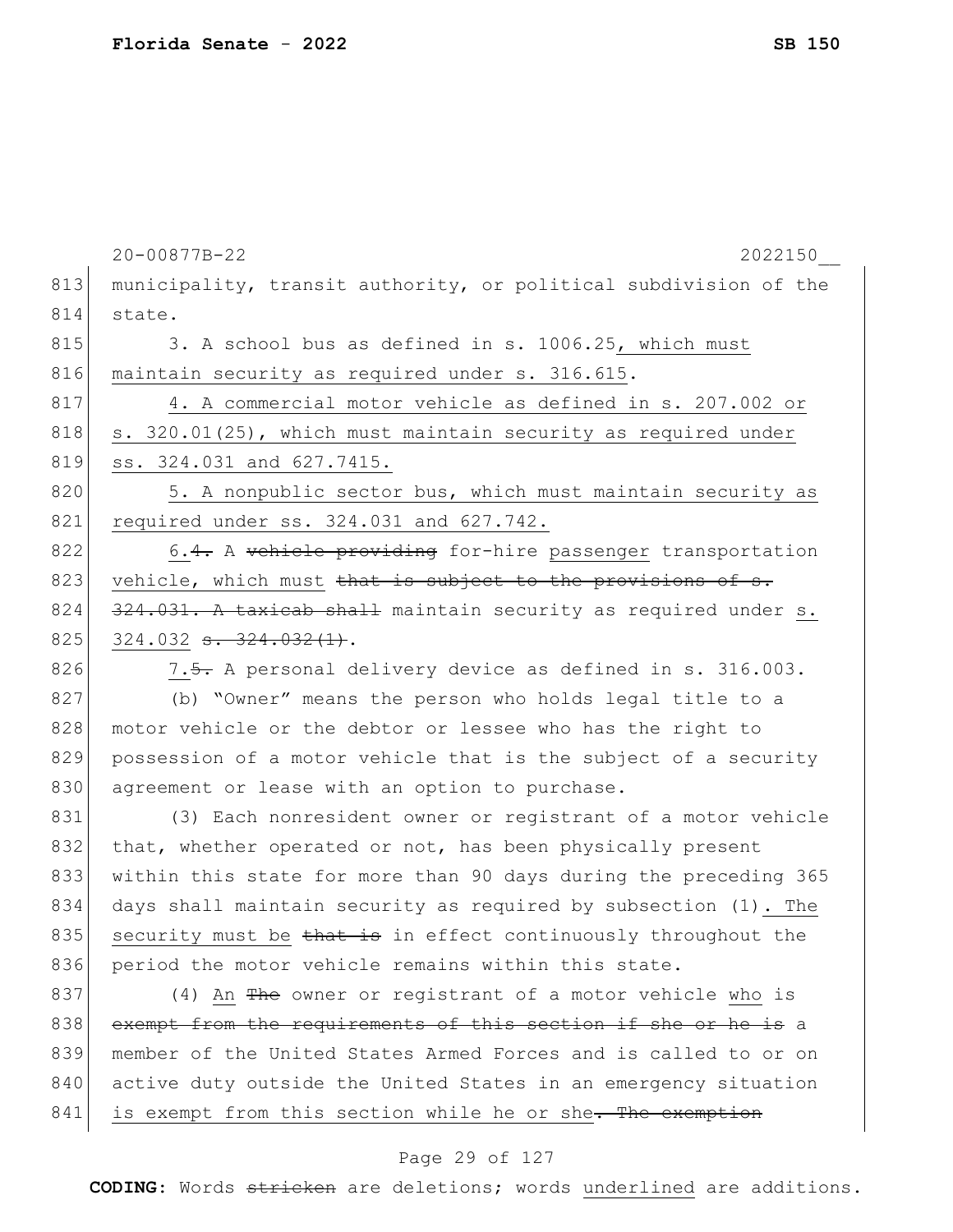20-00877B-22 2022150\_\_ 842 provided by this subsection applies only as long as the member 843 of the Armed Forces is on such active duty. This exemption 844 outside the United States and applies only while the vehicle 845 covered by the security is not operated by any person. Upon 846 receipt of a written request by the insured to whom the 847 exemption provided in this subsection applies, the insurer shall 848 cancel the coverages and return any unearned premium or suspend 849 the security required by this section. Notwithstanding s. 850 324.0221(2) s. 324.0221(3), the department may not suspend the 851 registration or operator's license of an  $\frac{a}{b}$  owner or registrant 852 of a motor vehicle during the time she or he qualifies for the 853  $\frac{a_n}{b_n}$  exemption under this subsection. An  $\frac{a_n}{b_n}$  owner or registrant 854 of a motor vehicle who qualifies for the an exemption under this 855 subsection shall immediately notify the department before prior  $856$  to and at the end of the expiration of the exemption. 857 Section 15. Subsections (1) and (2) of section 324.0221,

858 Florida Statutes, are amended to read:

859 324.0221 Reports by insurers to the department; suspension 860 of driver license and vehicle registrations; reinstatement.

861 (1) (a) Each insurer that has issued a policy providing 862 personal injury protection coverage or property damage liability 863 coverage shall report the cancellation or nonrenewal thereof to 864 the department within 10 days after the processing date or 865 effective date of each cancellation or nonrenewal. Upon the 866 issuance of a policy providing personal injury protection 867 coverage or property damage liability coverage to a named 868 insured not previously insured by the insurer during that 869 calendar year, the insurer shall report the issuance of the new 870 policy to the department within 10 days. The report must shall

#### Page 30 of 127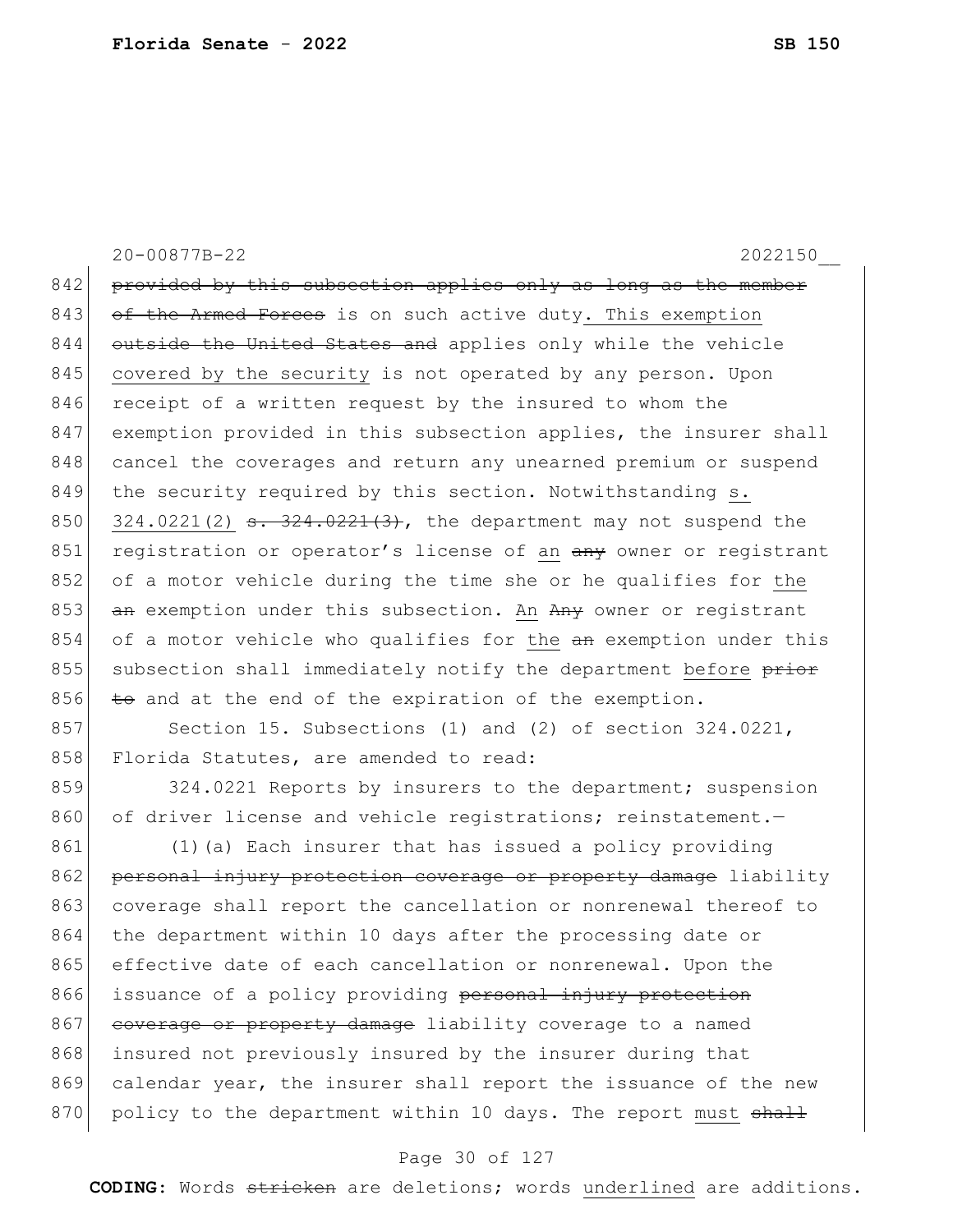20-00877B-22 2022150\_\_  $871$  be in the form and format and contain any information required 872 by the department and must be provided in a format that is 873 compatible with the data processing capabilities of the 874 department. Failure by an insurer to file proper reports with 875 the department as required by this subsection constitutes a 876 violation of the Florida Insurance Code. These records may shall 877 be used by the department only for enforcement and regulatory 878 purposes, including the generation by the department of data 879 regarding compliance by owners of motor vehicles with the 880 requirements for financial responsibility coverage. 881 (b) With respect to an insurance policy providing personal 882 injury protection coverage or property damage liability 883 coverage, each insurer shall notify the named insured, or the 884 first-named insured in the case of a commercial fleet policy, in 885 writing that any cancellation or nonrenewal of the policy will 886 be reported by the insurer to the department. The notice must 887 also inform the named insured that failure to maintain bodily 888 injury liability personal injury protection coverage and 889 property damage liability coverage on a motor vehicle when 890 required by law may result in the loss of registration and 891 driving privileges in this state and inform the named insured of 892 the amount of the reinstatement fees required by this section. 893 This notice is for informational purposes only, and an insurer

895 (2) The department shall suspend, after due notice and an 896 opportunity to be heard, the registration and driver license of 897 any owner or registrant of a motor vehicle for with respect to 898 which security is required under  $s. 324.022$ ,  $s. 324.023$ ,  $s.$ 899 324.032, s. 627.7415, or s. 627.742 <del>ss. 324.022 and 627.733</del>

894 is not civilly liable for failing to provide this notice.

#### Page 31 of 127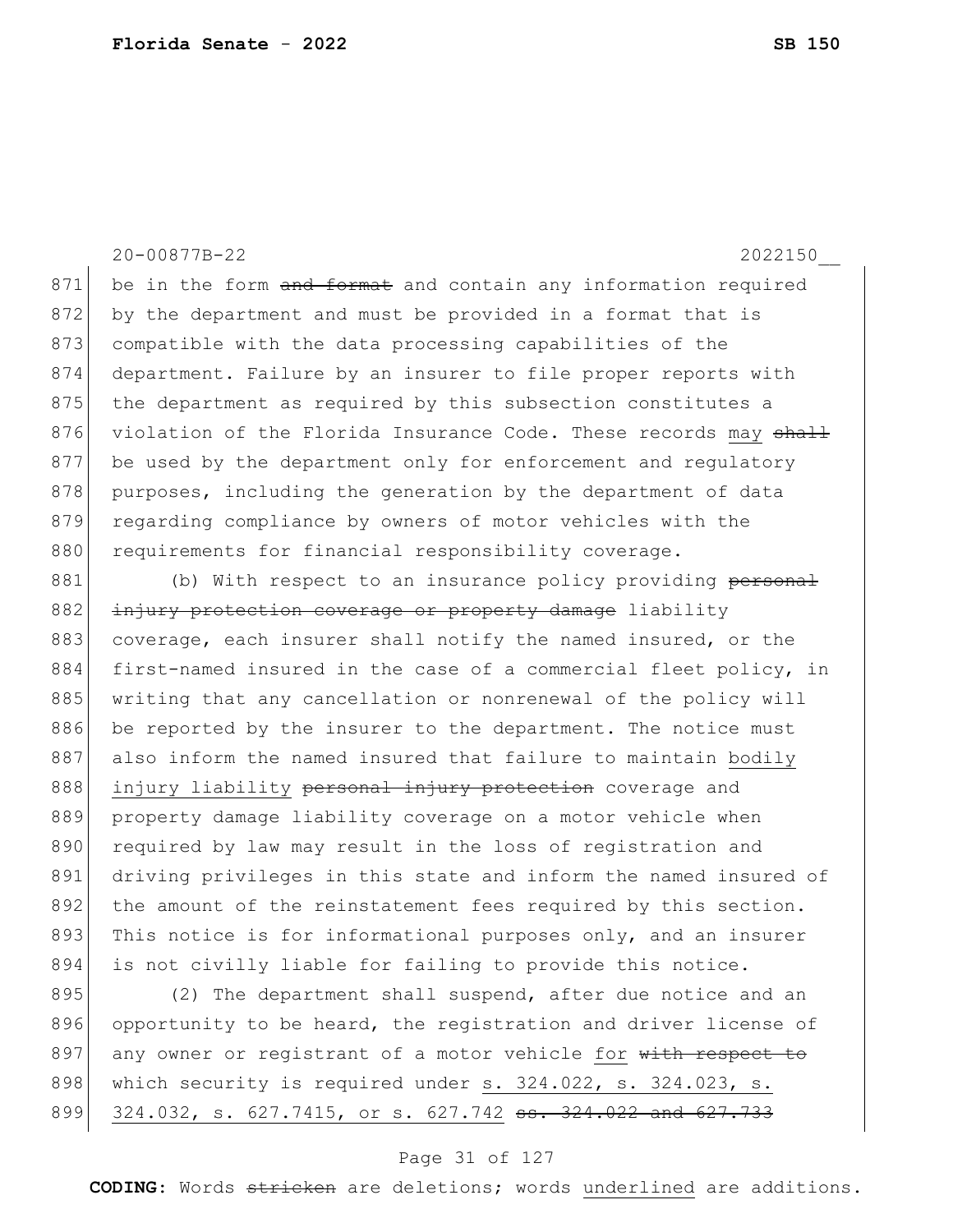|     | 20-00877B-22<br>2022150                                                              |
|-----|--------------------------------------------------------------------------------------|
| 900 | upon:                                                                                |
| 901 | (a) The department's records showing that the owner or                               |
| 902 | registrant of such motor vehicle does did not have the in full                       |
| 903 | force and effect when required security in full force and effect                     |
| 904 | that complies with the requirements of ss. 324.022 and 627.733;                      |
| 905 | or                                                                                   |
| 906 | (b) Notification by the insurer to the department, in a                              |
| 907 | form approved by the department, of cancellation or termination                      |
| 908 | of the required security.                                                            |
| 909 | Section 16. Section 324.0222, Florida Statutes, is created                           |
| 910 | to read:                                                                             |
| 911 | 324.0222 Application of driver license and registration                              |
| 912 | suspensions for failure to maintain security; reinstatement.-All                     |
| 913 | suspensions of driver licenses or motor vehicle registrations                        |
| 914 | for failure to maintain required security as required by law in                      |
| 915 | effect before July 1, 2023, remain in full force and effect                          |
| 916 | after July 1, 2023. A driver may reinstate a suspended driver                        |
| 917 | license or registration as provided under s. 324.0221.                               |
| 918 | Section 17. Section 324.023, Florida Statutes, is amended                            |
| 919 | to read:                                                                             |
| 920 | 324.023 Financial responsibility for bodily injury or                                |
| 921 | death. - In addition to any other financial responsibility                           |
| 922 | required by law, every owner or operator of a motor vehicle that                     |
| 923 | is required to be registered in this state, or that is located                       |
| 924 | within this state, and who, regardless of adjudication of quilt,                     |
| 925 | has been found quilty of or entered a plea of quilty or nolo                         |
| 926 | contendere to a charge of driving under the influence under s.                       |
| 927 | 316.193 after October 1, 2007, shall, by one of the methods                          |
| 928 | established in s. $324.031(1)$ (a) or (b) $\frac{1}{1}324.031(1)$ or $\frac{2}{1}$ , |

# Page 32 of 127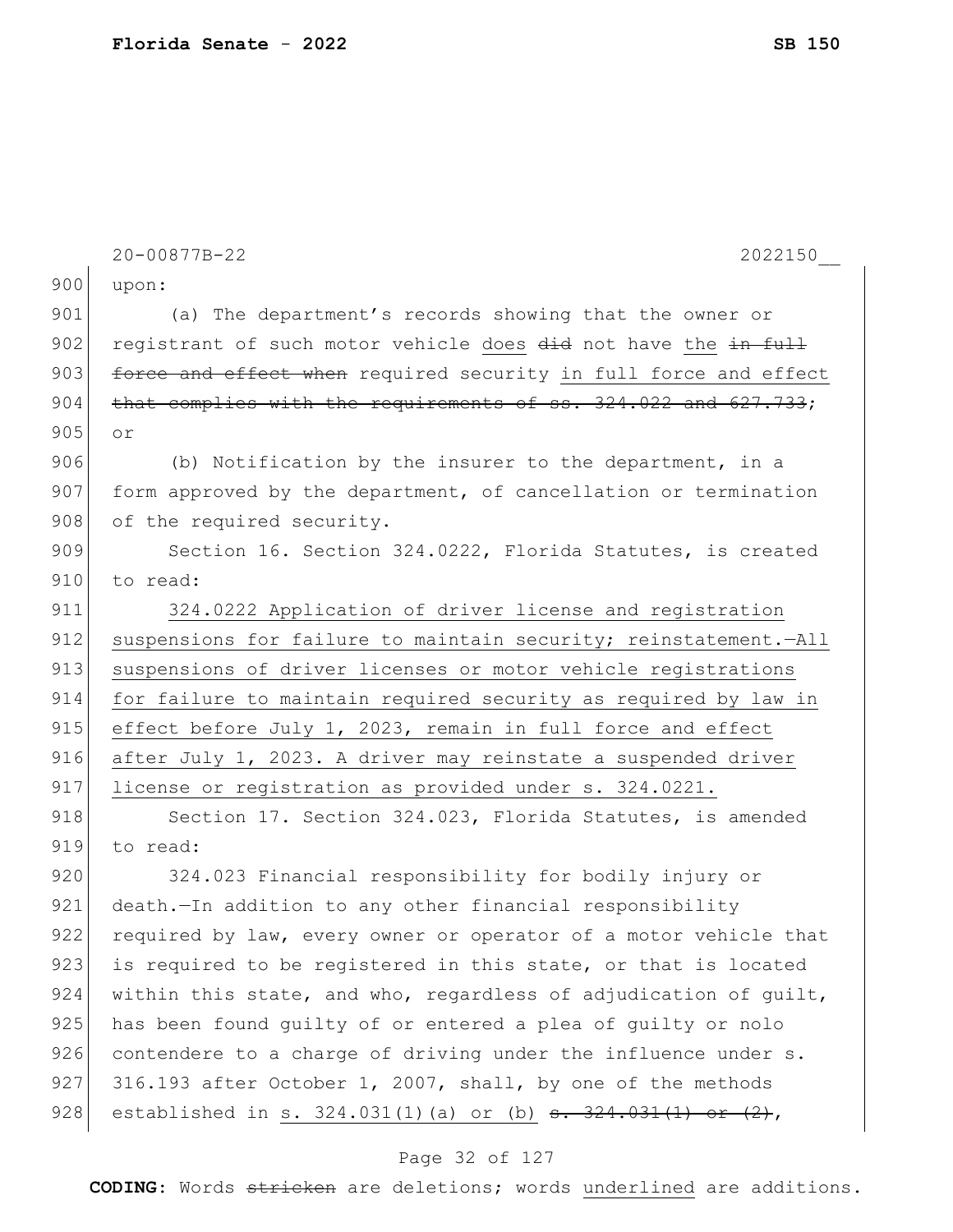20-00877B-22 2022150\_\_ 929 establish and maintain the ability to respond in damages for 930 liability on account of accidents arising out of the use of a 931 motor vehicle in the amount of \$100,000 because of bodily injury 932 to, or death of, one person in any one crash and, subject to 933 such limits for one person, in the amount of \$300,000 because of 934 bodily injury to, or death of, two or more persons in any one 935 crash and in the amount of \$50,000 because of property damage in 936 any one crash. If the owner or operator chooses to establish and 937 maintain such ability by furnishing a certificate of deposit 938 pursuant to s. 324.031(1)(b) s. 324.031(2), such certificate of 939 deposit must be at least \$350,000. Such higher limits must be 940 carried for a minimum period of 3 years. If the owner or 941 operator has not been convicted of driving under the influence 942 or a felony traffic offense for a period of 3 years from the 943 date of reinstatement of driving privileges for a violation of  $944$  s. 316.193, the owner or operator is shall be exempt from this 945 section. 946 Section 18. Section 324.031, Florida Statutes, is amended 947 to read: 948 324.031 Manner of proving financial responsibility.-949  $(1)$  The owner or operator of a taxicab, limousine, jitney, 950 or any other for-hire passenger transportation vehicle may prove 951 financial responsibility by providing satisfactory evidence of 952 holding a motor vehicle liability policy as defined in s.  $953$   $324.021(8)$  or s.  $324.151$ , which policy is issued by an insurance  $954$  carrier which is a member of the Florida Insurance Guaranty 955 Association. The operator or owner of a motor vehicle other than 956 a for-hire passenger transportation vehicle any other vehicle

### 957 may prove his or her financial responsibility by:

#### Page 33 of 127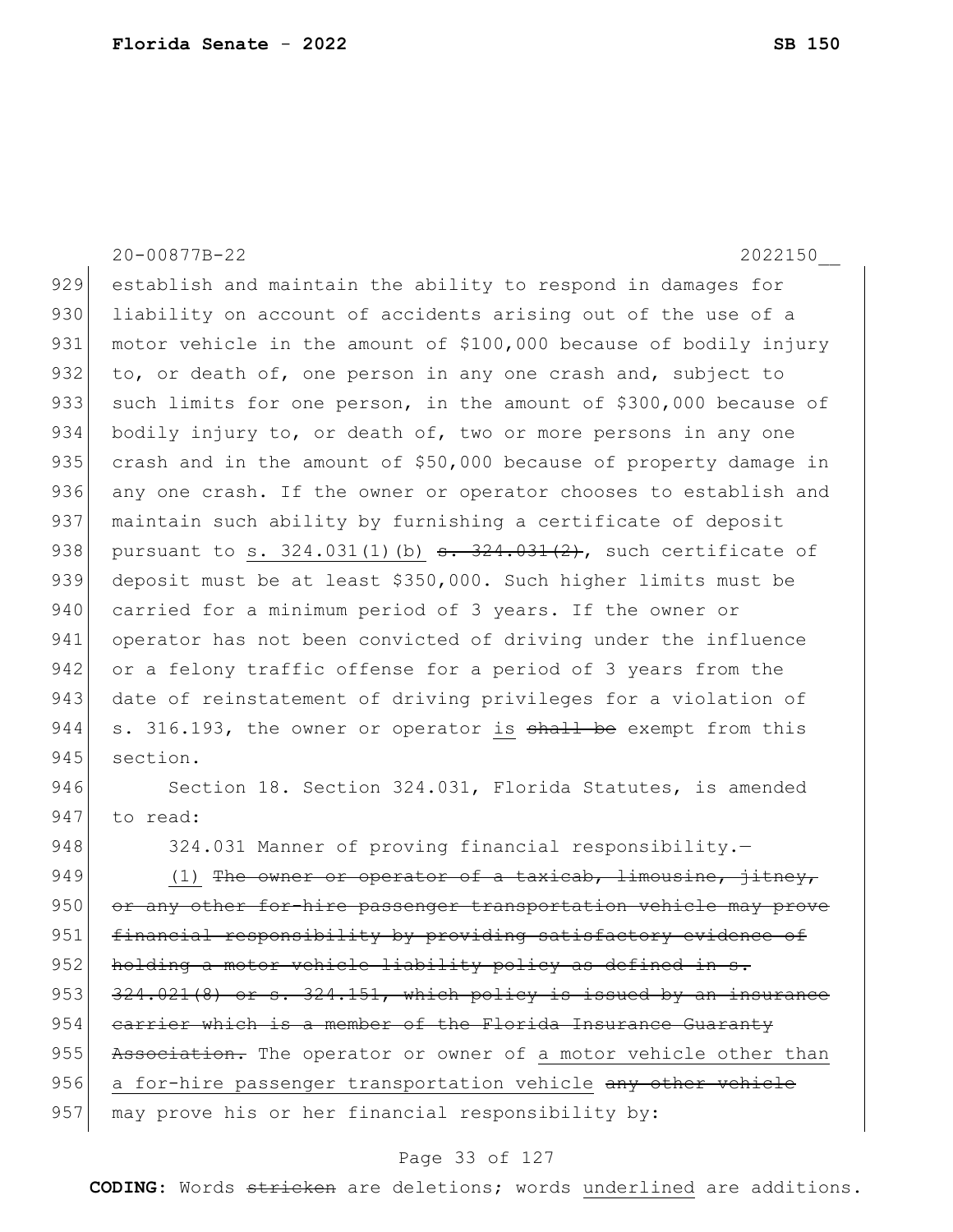|     | 20-00877B-22<br>2022150                                                 |
|-----|-------------------------------------------------------------------------|
| 958 | (a) $(1)$ Furnishing satisfactory evidence of holding a motor           |
| 959 | vehicle liability policy as defined in ss. 324.021(8) and               |
| 960 | 324.151 which provides liability coverage for the motor vehicle         |
| 961 | being operated;                                                         |
| 962 | (b) $(2)$ Furnishing a certificate of self-insurance showing a          |
| 963 | deposit of cash in accordance with s. 324.161; or                       |
| 964 | (c) $(3)$ Furnishing a certificate of self-insurance issued by          |
| 965 | the department in accordance with s. 324.171.                           |
| 966 | (2) Beginning July 1, 2023, any person <del>, including any firm,</del> |
| 967 | partnership, association, corporation, or other person, other           |
| 968 | than a natural person, electing to use the method of proof              |
| 969 | specified in paragraph $(1)$ (b) subsection $(2)$ shall do both of      |
| 970 | the following:                                                          |
| 971 | (a) Furnish a certificate of deposit equal to the number of             |
| 972 | vehicles owned times \$60,000 \$30,000, up to a maximum of              |
| 973 | $$240,000.$ $$120,000.$                                                 |
| 974 | (b) In addition, any such person, other than a natural                  |
| 975 | person, shall Maintain insurance providing coverage that meets          |
| 976 | the requirements of s. 324.151 and has in excess of limits of:          |
| 977 | 1. At least \$125,000 for bodily injury to, or the death of,            |
| 978 | one person in any one crash and, subject to such limits for one         |
| 979 | person, in the amount of \$250,000 for bodily injury to, or the         |
| 980 | death of, two or more persons in any one crash; and \$50,000 for        |
| 981 | damage to, or destruction of, property of others in any one             |
| 982 | crash; or                                                               |
| 983 | 2. At least \$300,000 for combined bodily injury liability              |
| 984 | and property damage liability for any one crash                         |
| 985 | \$10,000/20,000/10,000 or \$30,000 combined single limits, and          |
| 986 | such excess insurance shall provide minimum limits of                   |
|     |                                                                         |

# Page 34 of 127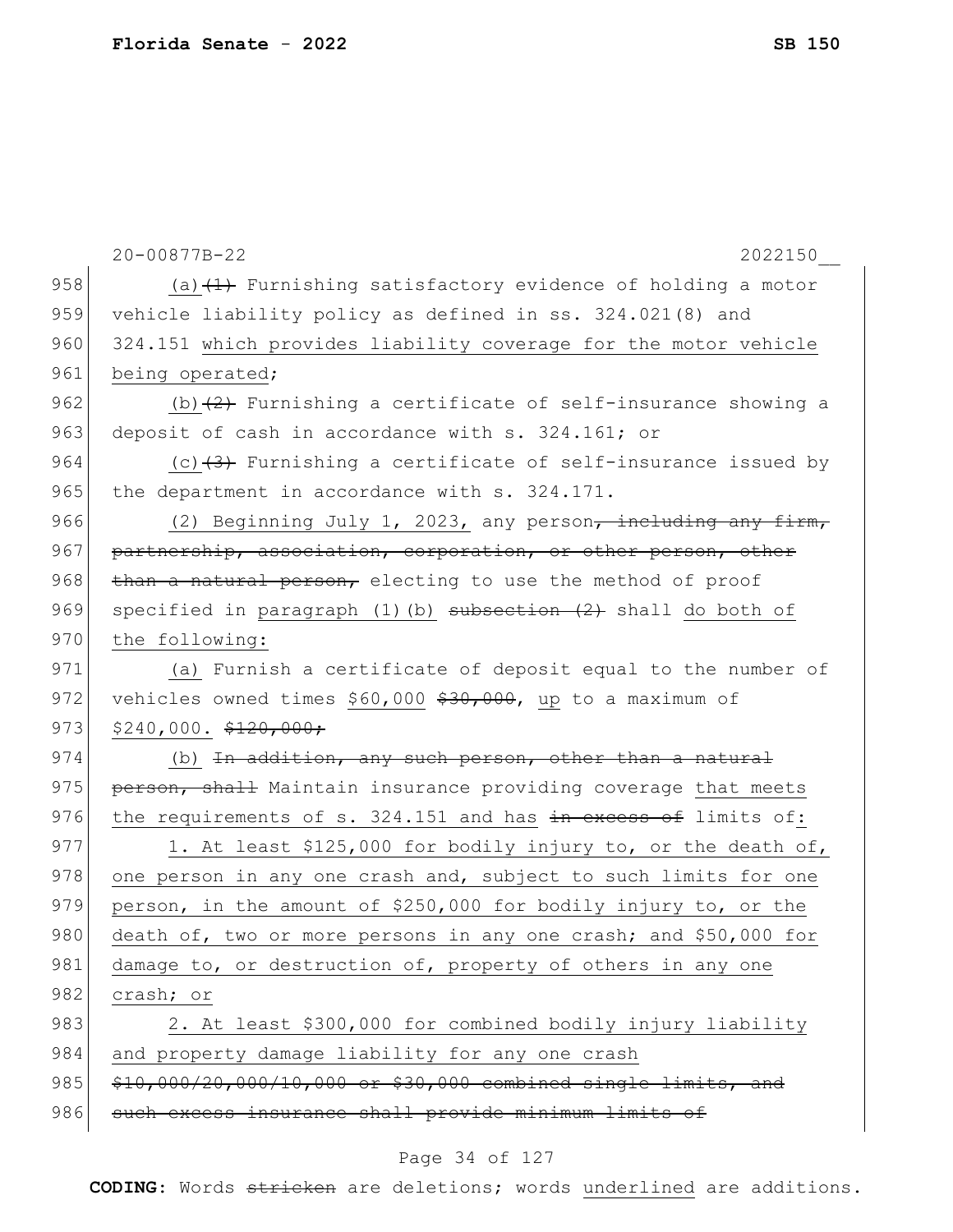|      | 20-00877B-22<br>2022150                                           |
|------|-------------------------------------------------------------------|
| 987  | \$125,000/250,000/50,000 or \$300,000 combined single limits.     |
| 988  | These increased limits shall not affect the requirements for      |
| 989  | proving financial responsibility under s. 324.032(1).             |
| 990  | Section 19. Section 324.032, Florida Statutes, is amended         |
| 991  | to read:                                                          |
| 992  | 324.032 Manner of proving Financial responsibility for+           |
| 993  | for-hire passenger transportation vehicles. Notwithstanding the   |
| 994  | provisions of s. 324.031:                                         |
| 995  | (1) An owner or a lessee of a for-hire passenger                  |
| 996  | transportation vehicle that is required to be registered in this  |
| 997  | state shall establish and continuously maintain the ability to    |
| 998  | respond in damages for liability on account of accidents arising  |
| 999  | out of the ownership, maintenance, or use of the for-hire         |
| 1000 | passenger transportation vehicle, in the amount of:               |
| 1001 | (a) One hundred twenty-five thousand dollars for bodily           |
| 1002 | injury to, or the death of, one person in any one crash and,      |
| 1003 | subject to such limits for one person, in the amount of \$250,000 |
| 1004 | for bodily injury to, or the death of, two or more persons in     |
| 1005 | any one crash; and A person who is either the owner or a lessee   |
| 1006 | required to maintain insurance under s. 627.733(1) (b) and who    |
| 1007 | operates one or more taxicabs, limousines, jitneys, or any other  |
| 1008 | for-hire passenger transportation vehicles may prove financial    |
| 1009 | responsibility by furnishing satisfactory evidence of holding a   |
| 1010 | motor vehicle liability policy, but with minimum limits of        |
| 1011 | \$125,000/250,000/50,000.                                         |
| 1012 | (b) Fifty thousand dollars for damage to, or destruction          |
| 1013 | of, property of others in any one crash A person who is either    |
| 1014 | the owner or a lessee required to maintain insurance under s.     |
| 1015 | 324.021(9)(b) and who operates limousines, jitneys, or any other  |
|      |                                                                   |

# Page 35 of 127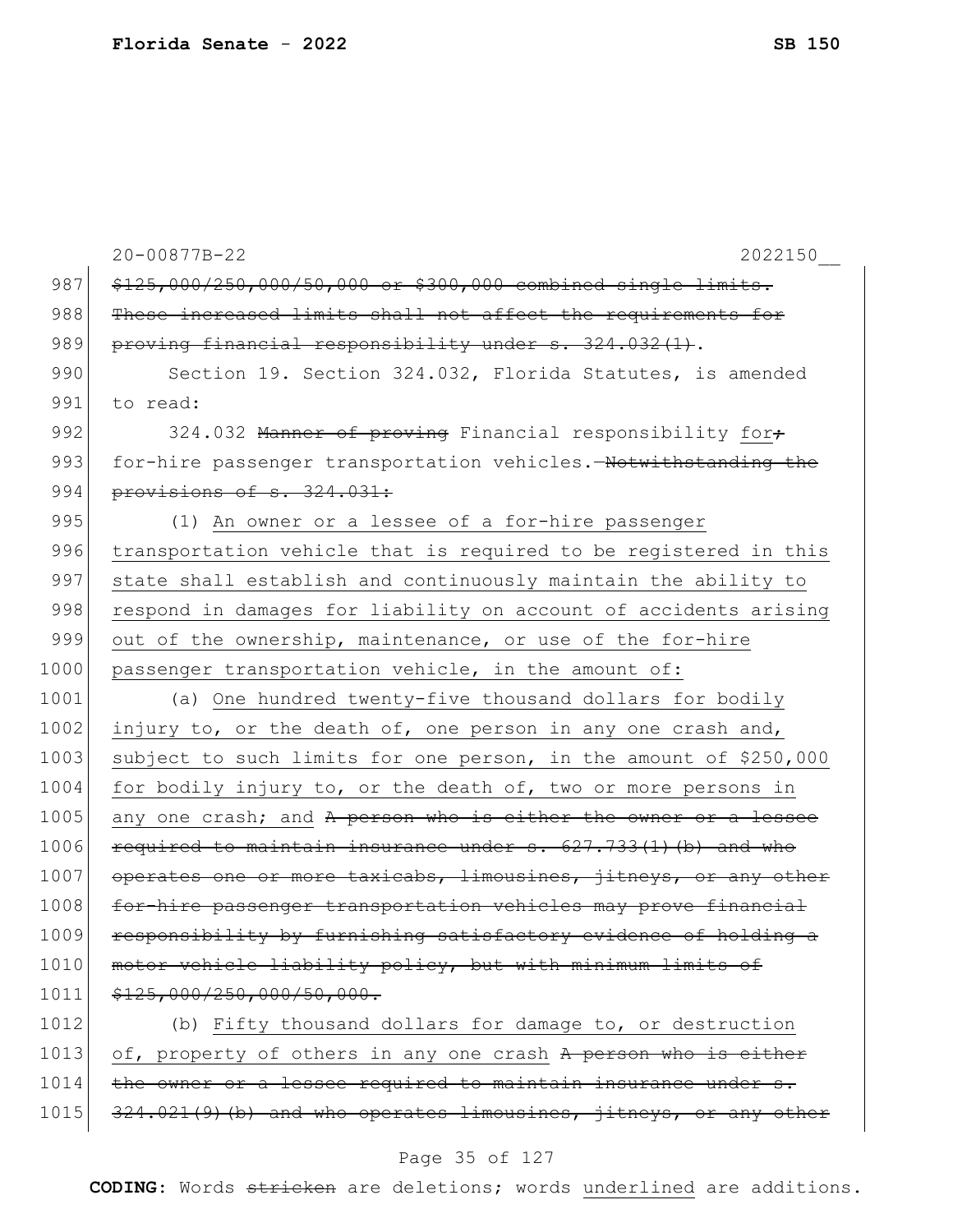20-00877B-22 2022150\_\_

1016 for-hire passenger vehicles, other than taxicabs, may prove 1017 financial responsibility by furnishing satisfactory evidence of 1018 holding a motor vehicle liability policy as defined in s. 1019 324.031.

1020 (2) Except as provided in subsection (3), the requirements 1021 of this section must be met by the owner or lessee providing 1022 satisfactory evidence of holding a motor vehicle liability 1023 policy conforming to the requirements of s. 324.151 which is 1024 issued by an insurance carrier that is a member of the Florida 1025 Insurance Guaranty Association.

 $1026$  (3)(2) An owner or a lessee who is required to maintain  $1027$  insurance under s.  $324.021(9)$  (b) and who operates at least 300 1028 taxicabs, limousines, jitneys, or any other for-hire passenger 1029 transportation vehicles may provide financial responsibility by 1030 complying with the provisions of s. 324.171, which must such 1031 compliance to be demonstrated by maintaining at its principal 1032 place of business an audited financial statement, prepared in 1033 accordance with generally accepted accounting principles, and 1034 providing to the department a certification issued by a 1035 certified public accountant that the applicant's net worth is at 1036 least equal to the requirements of s. 324.171 as determined by 1037 the Office of Insurance Regulation of the Financial Services 1038 Commission, including claims liabilities in an amount certified 1039 as adequate by a Fellow of the Casualty Actuarial Society.

1040

1041 Upon request by the department, the applicant shall must provide 1042 the department at the applicant's principal place of business in 1043 this state access to the applicant's underlying financial 1044 information and financial statements that provide the basis of

#### Page 36 of 127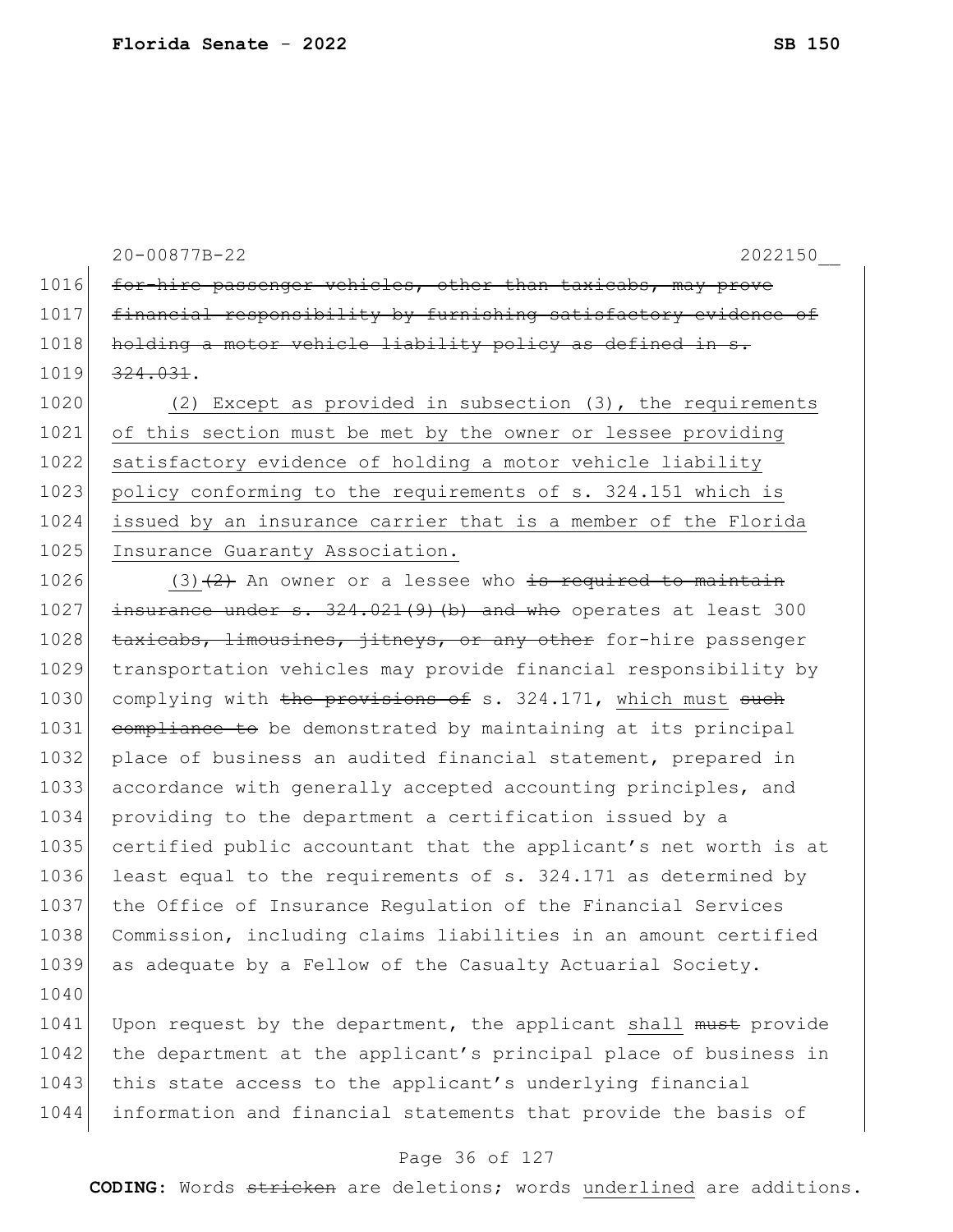20-00877B-22 2022150\_\_ 1045 the certified public accountant's certification. The applicant 1046 shall reimburse the requesting department for all reasonable 1047 costs incurred by it in reviewing the supporting information. 1048 The maximum amount of self-insurance permissible under this 1049 subsection is \$300,000 and must be stated on a per-occurrence 1050 basis, and the applicant shall maintain adequate excess 1051 insurance issued by an authorized or eligible insurer licensed 1052 or approved by the Office of Insurance Requlation. All risks 1053 self-insured shall remain with the owner or lessee providing it, 1054 and the risks are not transferable to any other person, unless a 1055 policy complying with subsections (1) and (2) subsection  $(1)$  is 1056 obtained. 1057 Section 20. Subsection (2) of section 324.051, Florida 1058 Statutes, is amended, and subsection (4) is added to that 1059 section, to read: 1060 324.051 Reports of crashes; suspensions of licenses and 1061 registrations.-1062 (2)(a) Thirty days after receipt of notice of any accident 1063 described in paragraph (1) (a) involving a motor vehicle within

1064 this state, the department shall suspend, after due notice and 1065 opportunity to be heard, the license of each operator and all 1066 registrations of the owner of the vehicles operated by such 1067 operator whether or not involved in such crash and, in the case 1068 of a nonresident owner or operator, shall suspend such 1069 nonresident's operating privilege in this state, unless such 1070 operator or owner shall, prior to the expiration of such 30 1071 days, be found by the department to be exempt from the operation 1072 of this chapter, based upon evidence satisfactory to the 1073 department that:

#### Page 37 of 127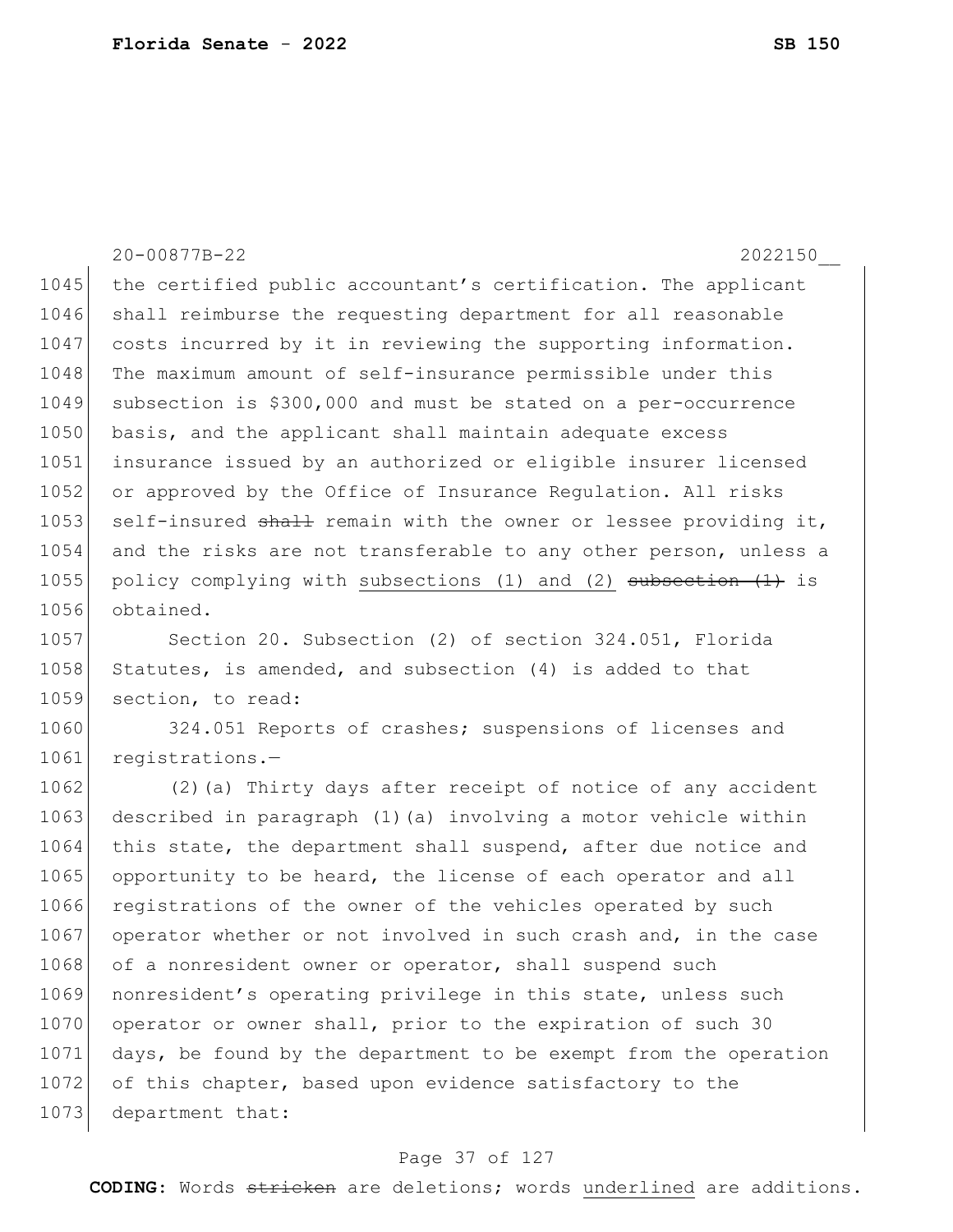```
20-00877B-22 2022150__
1074 1. The motor vehicle was legally parked at the time of such
1075 crash.
1076 2. The motor vehicle was owned by the United States
1077 Government, this state, or any political subdivision of this 
1078 state or any municipality therein.
1079 3. Such operator or owner has secured a duly acknowledged
1080 written agreement providing for release from liability by all
1081 parties injured as the result of said crash and has complied
1082 with one of the provisions of s. 324.031.
1083 4. Such operator or owner has deposited with the department
1084 security to conform with s. 324.061 when applicable and has
1085 complied with one of the provisions of s. 324.031.
1086 5. One year has elapsed since such owner or operator was
1087 suspended pursuant to subsection (3), the owner or operator has
1088 complied with one of the provisions of s. 324.031, and no bill
1089 of complaint of which the department has notice has been filed 
1090 in a court of competent jurisdiction.
1091 (b) This subsection does shall not apply:
1092 1. To such operator or owner if such operator or owner had
1093 in effect at the time of such crash or traffic conviction a
1094 motor vehicle an automobile liability policy with respect to all
1095 of the registered motor vehicles owned by such operator or
1096 owner.
1097 2. To such operator, if not the owner of such motor
1098 vehicle, if there was in effect at the time of such crash or
1099 traffic conviction a motor vehicle an automobile liability
1100 policy or bond with respect to his or her operation of motor
```
1101 vehicles not owned by him or her.

1102 3. To such operator or owner if the liability of such

#### Page 38 of 127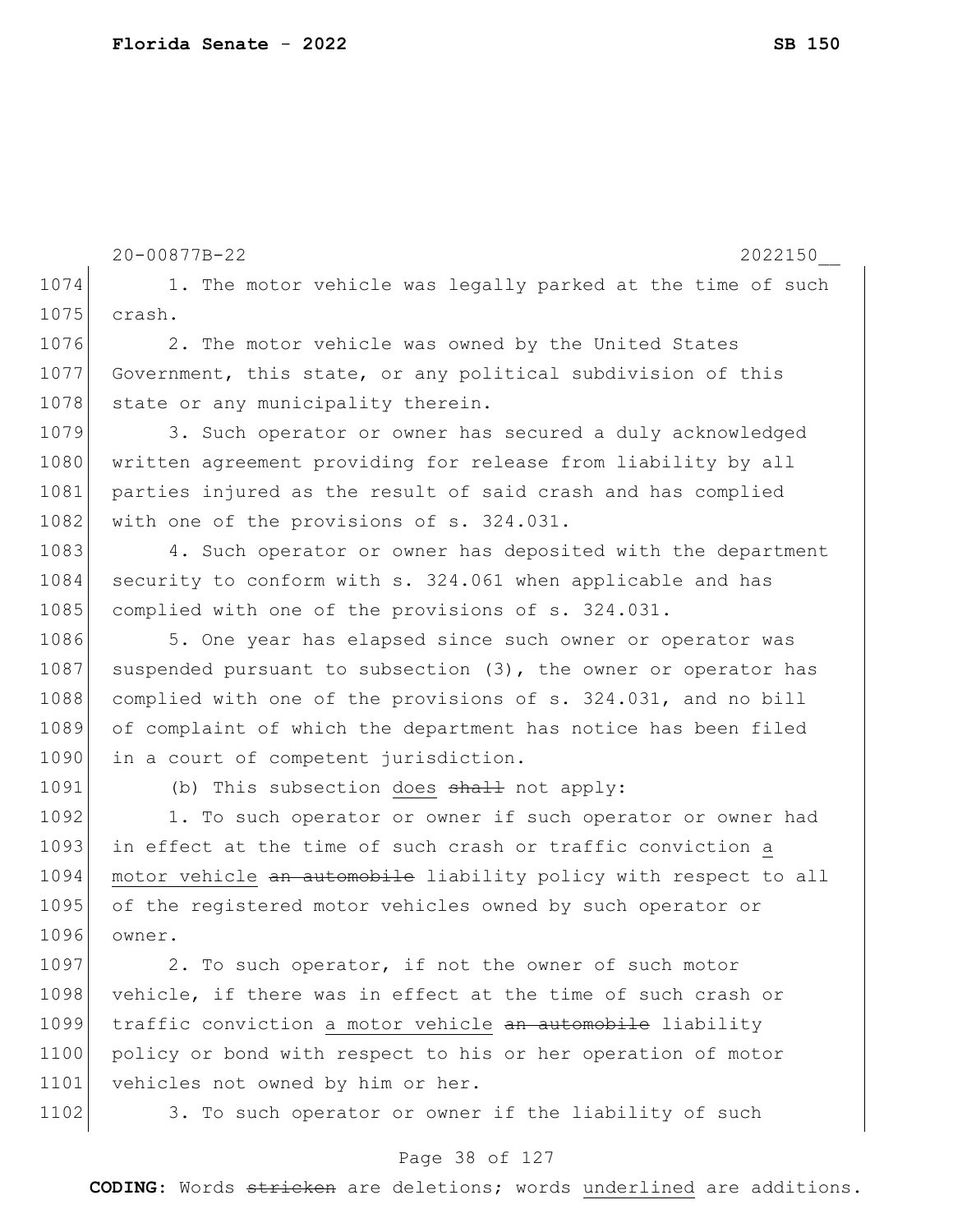|      | 20-00877B-22<br>2022150                                           |
|------|-------------------------------------------------------------------|
| 1103 | operator or owner for damages resulting from such crash is, in    |
| 1104 | the judgment of the department, covered by any other form of      |
| 1105 | liability insurance or bond.                                      |
| 1106 | 4. To any person who has obtained from the department a           |
| 1107 | certificate of self-insurance, in accordance with s. 324.171, or  |
| 1108 | to any person operating a motor vehicle for such self-insurer.    |
| 1109 |                                                                   |
| 1110 | No such policy or bond shall be effective under this subsection   |
| 1111 | unless it contains limits of not less than those specified in s.  |
| 1112 | $324.021(7)$ .                                                    |
| 1113 | (4) As used in this section, the term "motor vehicle"             |
| 1114 | includes a motorcycle as defined in s. 320.01(26).                |
| 1115 | Section 21. Section 324.071, Florida Statutes, is amended         |
| 1116 | to read:                                                          |
| 1117 | 324.071 Reinstatement; renewal of license; reinstatement          |
| 1118 | fee.-An Any operator or owner whose license or registration has   |
| 1119 | been suspended pursuant to s. $324.051(2)$ , s. $324.072$ , s.    |
| 1120 | 324.081, or s. 324.121 may effect its reinstatement upon          |
| 1121 | compliance with the provisions of s. 324.051(2)(a)3. or 4., or    |
| 1122 | s. 324.081(2) and (3), as the case may be, and with one of the    |
| 1123 | provisions of s. 324.031 and upon payment to the department of a  |
| 1124 | nonrefundable reinstatement fee of \$15. Only one such fee may    |
| 1125 | shall be paid by any one person regardless irrespective of the    |
| 1126 | number of licenses and registrations to be then reinstated or     |
| 1127 | issued to such person. All Such fees must shall be deposited to   |
| 1128 | a department trust fund. If When the reinstatement of any         |
| 1129 | license or registration is effected by compliance with s.         |
| 1130 | $324.051(2)$ (a) 3. or 4., the department may shall not renew the |
| 1131 | license or registration within a period of 3 years after from     |

# Page 39 of 127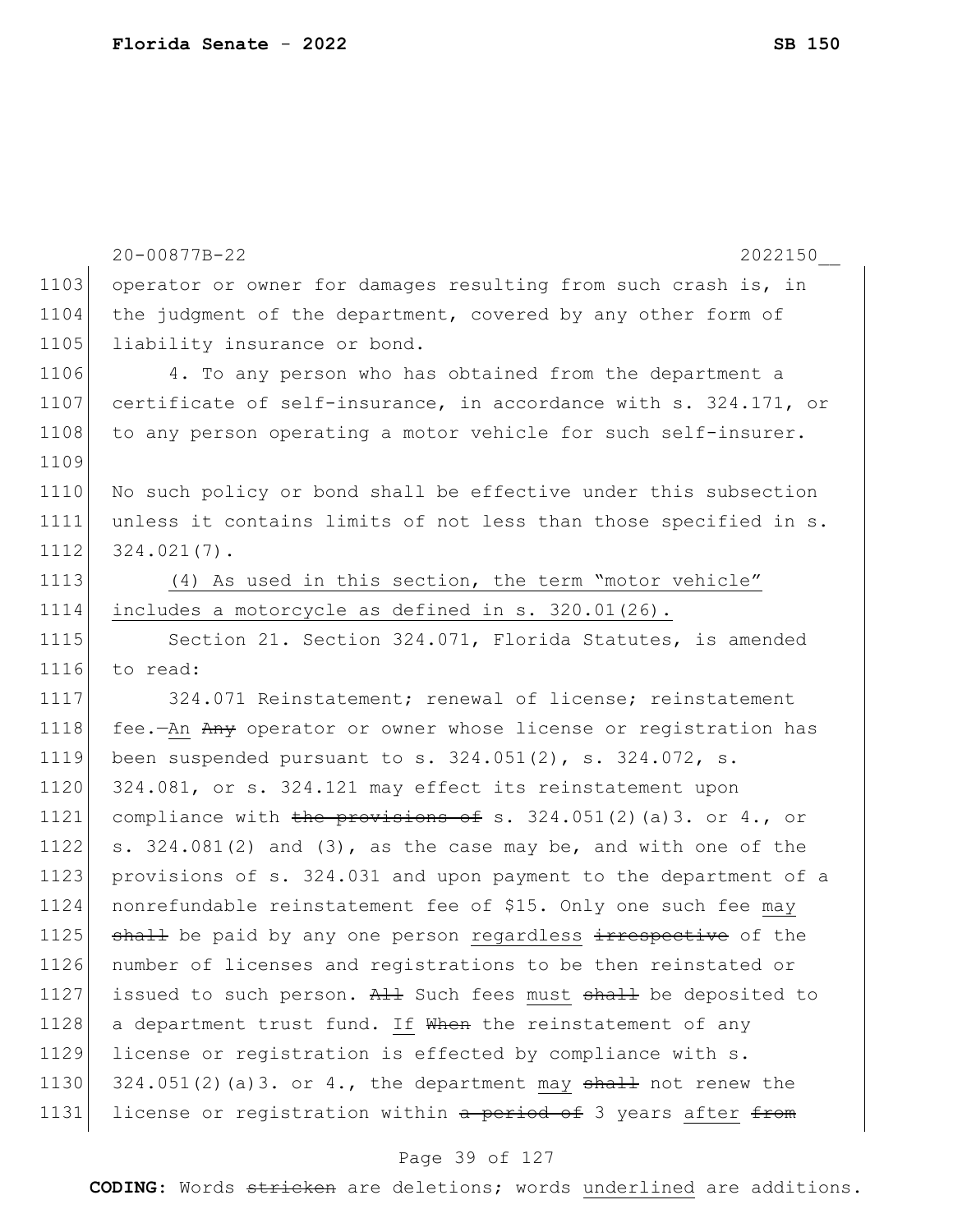|      | 20-00877B-22<br>2022150                                                 |
|------|-------------------------------------------------------------------------|
| 1132 | such reinstatement, nor may shall any other license or                  |
| 1133 | registration be issued in the name of such person, unless the           |
| 1134 | operator continues is continuing to comply with one of the              |
| 1135 | provisions of s. 324.031.                                               |
| 1136 | Section 22. Subsection (1) of section 324.091, Florida                  |
| 1137 | Statutes, is amended to read:                                           |
| 1138 | 324.091 Notice to department; notice to insurer.-                       |
| 1139 | (1) Each owner and operator involved in a crash or                      |
| 1140 | conviction case within the purview of this chapter shall furnish        |
| 1141 | evidence of automobile liability insurance or motor vehicle             |
| 1142 | liability insurance within 14 days after the date of the mailing        |
| 1143 | of notice of crash by the department in the form and manner as          |
| 1144 | it may designate. Upon receipt of evidence that a an automobile         |
| 1145 | <b>liability policy or</b> motor vehicle liability policy was in effect |
| 1146 | at the time of the crash or conviction case, the department             |
| 1147 | shall forward to the insurer such information for verification          |
| 1148 | in a method as determined by the department. The insurer shall          |
| 1149 | respond to the department within 20 days after the notice as to         |
| 1150 | whether or not such information is valid. If the department             |
| 1151 | determines that a an automobile liability policy or motor               |
| 1152 | vehicle liability policy was not in effect and did not provide          |
| 1153 | coverage for both the owner and the operator, it must shall take        |
| 1154 | action as it is authorized to do under this chapter.                    |
| 1155 | Section 23. Section 324.151, Florida Statutes, is amended               |
| 1156 | to read:                                                                |
| 1157 | 324.151 Motor vehicle liability policies; required                      |
| 1158 | provisions.-                                                            |
| 1150 | $(1)$ a motor uphiolo lightlity policy that correct                     |

1159 (1) A motor vehicle liability policy that serves as to be 1160 proof of financial responsibility under  $s. 324.031(1)$  (a) must  $s.$ 

#### Page 40 of 127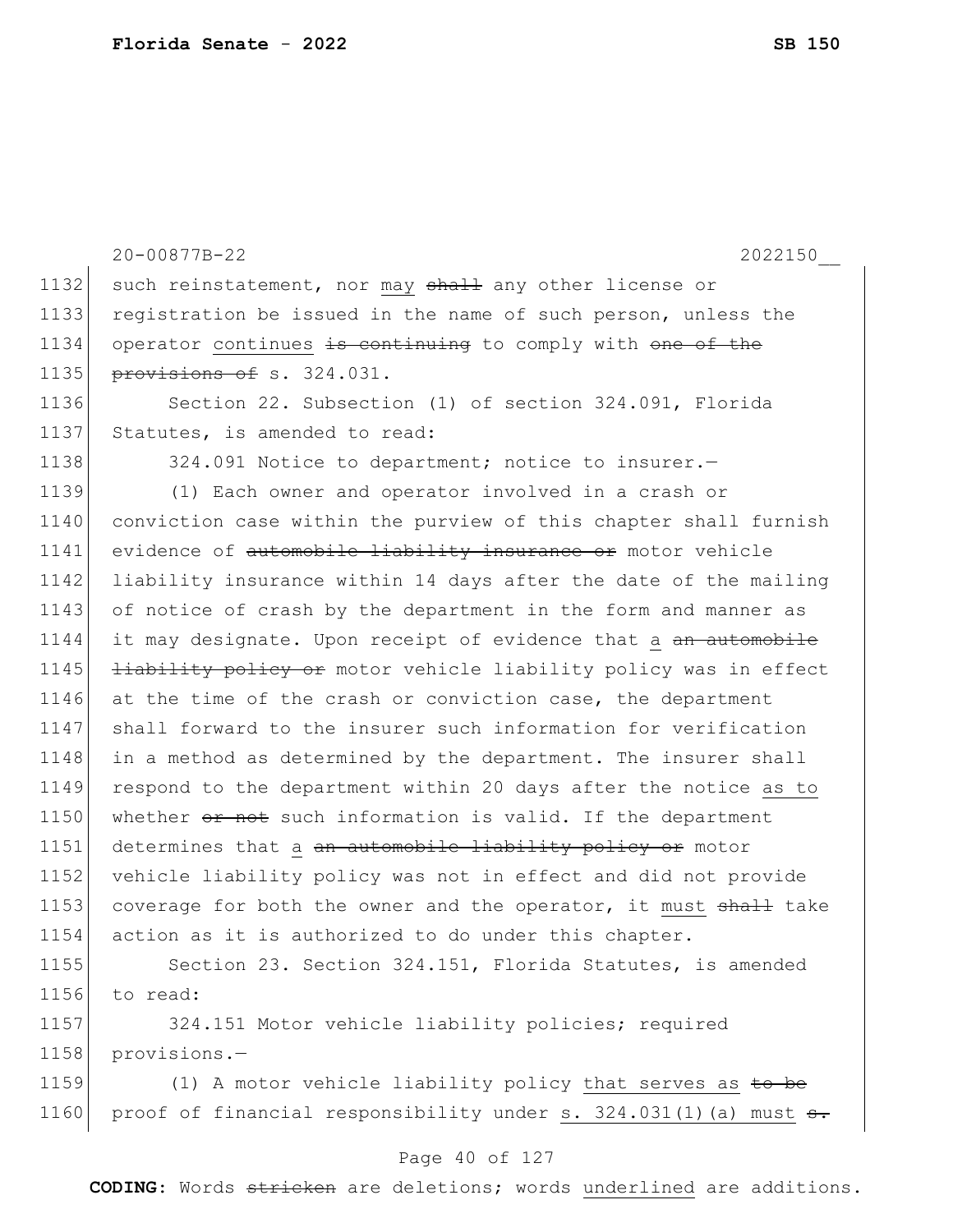1161 324.031(1) shall be issued to owners or operators of motor 1162 vehicles under the following provisions: 1163 (a) A motor vehicle An owner's liability insurance policy 1164 issued to an owner of a motor vehicle required to be registered 1165 in this state must designate by explicit description or by 1166 appropriate reference all motor vehicles for with respect to 1167 which coverage is thereby granted. The policy, must insure the 1168 person or persons  $\frac{168}{100}$  owner named therein, and, unless except for a 1169 named driver excluded under s. 627.747, must insure any resident 1170 relative of a named insured other person as operator using such 1171 motor vehicle or motor vehicles with the express or implied 1172 permission of such owner against loss from the liability imposed 1173 by law for damage arising out of the ownership, maintenance, or 1174 use of any such motor vehicle or motor vehicles within the 1175 United States or the Dominion of Canada, subject to limits, 1176 exclusive of interest and costs with respect to each such motor 1177 vehicle as is provided for under  $s. 324.021(7)$ . The policy must 1178 also insure any person operating an insured motor vehicle with 1179 the express or implied permission of a named insured against 1180 loss from the liability imposed by law for damage arising out of 1181 the use of any vehicle, unless that person was excluded under s. 1182 627.747. However, the insurer may include provisions in its 1183 policy excluding liability coverage for a motor vehicle not 1184 designated as an insured vehicle on the policy if such motor 1185 vehicle does not qualify as a newly acquired vehicle or as a 1186 temporary substitute vehicle and was owned by the insured or was 1187 furnished for an insured's regular use for more than 30 1188 consecutive days before the event giving rise to the claim. 1189 Insurers may make available, with respect to property damage

20-00877B-22 2022150\_\_

#### Page 41 of 127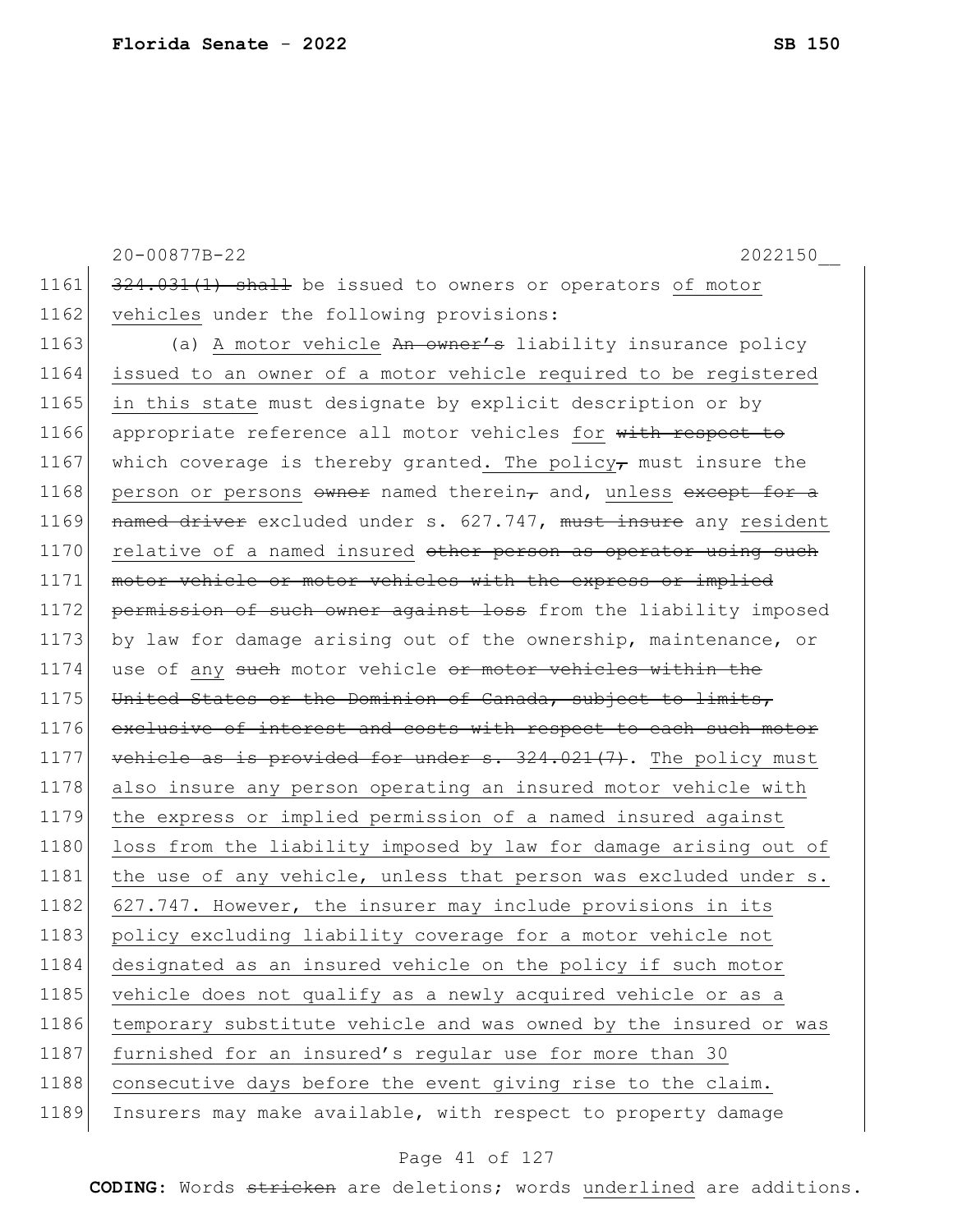|      | 20-00877B-22<br>2022150                                                 |
|------|-------------------------------------------------------------------------|
| 1190 | liability coverage, a deductible amount not to exceed \$500. In         |
| 1191 | the event of a property damage loss covered by a policy                 |
| 1192 | containing a property damage deductible provision, the insurer          |
| 1193 | shall pay to the third-party claimant the amount of any property        |
| 1194 | damage liability settlement or judgment, subject to policy              |
| 1195 | limits, as if no deductible existed.                                    |
| 1196 | (b) A motor vehicle liability insurance policy issued to a              |
| 1197 | person who does not own a An operator's motor vehicle must              |
| 1198 | <b>liability policy of insurance shall</b> insure the person or persons |
| 1199 | named therein against loss from the liability imposed upon him          |
| 1200 | or her by law for damages arising out of the use by the person          |
| 1201 | of any motor vehicle not owned by him or her, with the same             |
| 1202 | territorial limits and subject to the same limits of liability          |
| 1203 | as referred to above with respect to an owner's policy of               |
| 1204 | liability insurance.                                                    |
| 1205 | (c) All such motor vehicle liability policies must provide              |
| 1206 | liability coverage with limits, exclusive of interest and costs,        |
| 1207 | as specified under s. 324.021(7) for accidents occurring within         |
| 1208 | the United States and Canada. The policies must shall state the         |
| 1209 | name and address of the named insured, the coverage afforded by         |
| 1210 | the policy, the premium charged therefor, the policy period, and        |
| 1211 | the limits of liability, and must shall contain an agreement or         |
| 1212 | be endorsed that insurance is provided in accordance with the           |
| 1213 | coverage defined in this chapter as respects bodily injury and          |
| 1214 | death or property damage or both and is subject to all                  |
| 1215 | provisions of this chapter. The Said policies must shall also           |
| 1216 | contain a provision that the satisfaction by an insured of a            |
| 1217 | judgment for such injury or damage may shall not be a condition         |
| 1218 | precedent to the right or duty of the insurance carrier to make         |

# Page 42 of 127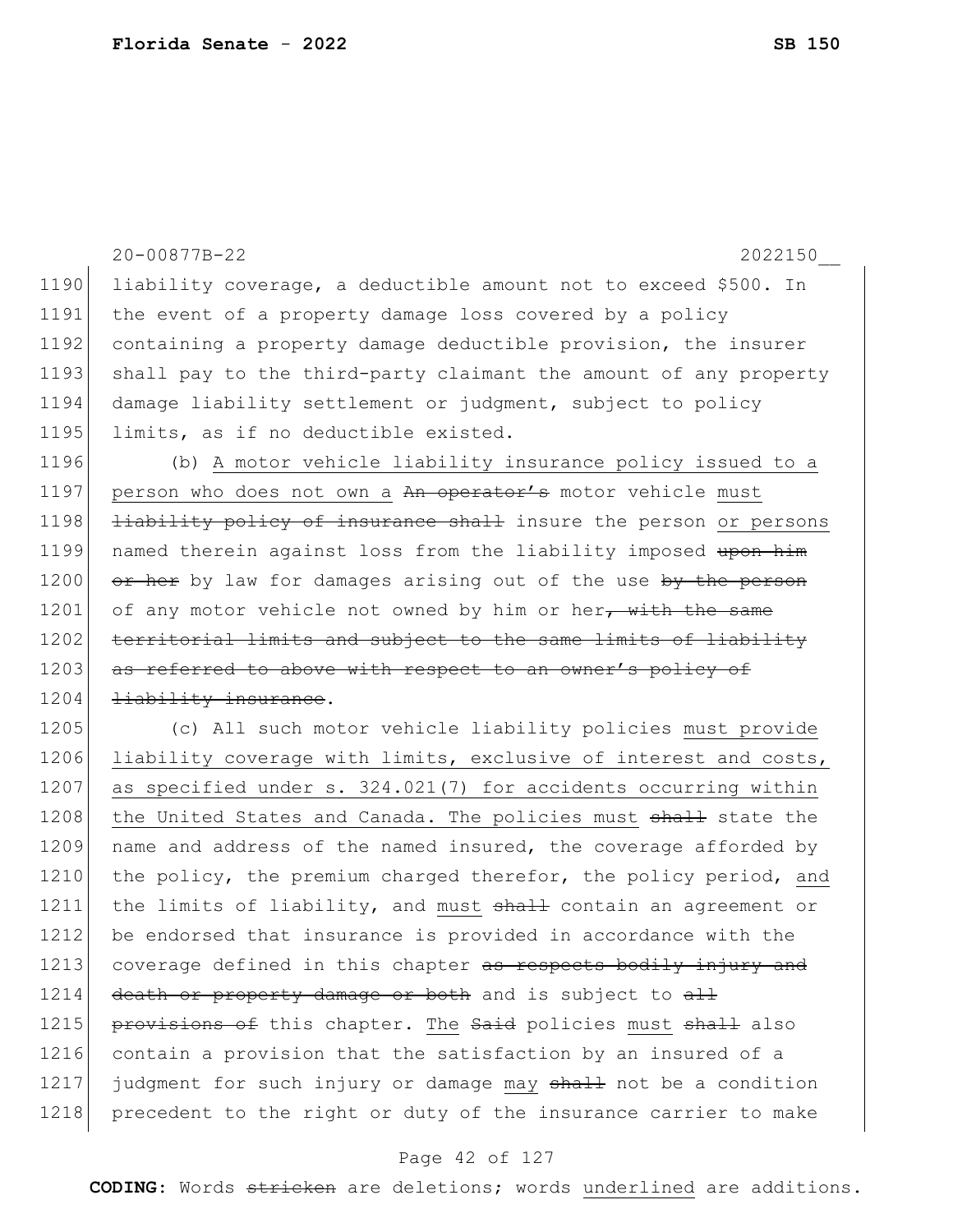|      | 20-00877B-22<br>2022150                                          |
|------|------------------------------------------------------------------|
| 1219 | payment on account of such injury or damage, and must shall also |
| 1220 | contain a provision that bankruptcy or insolvency of the insured |
| 1221 | or of the insured's estate does shall not relieve the insurance  |
| 1222 | carrier of any of its obligations under the said policy.         |
| 1223 | (2) The provisions of This section is shall not be               |
| 1224 | applicable to any motor vehicle automobile liability policy      |
| 1225 | unless and until it is furnished as proof of financial           |
| 1226 | responsibility for the future pursuant to s. 324.031, and then   |
| 1227 | applies only from and after the date the said policy is so       |
| 1228 | furnished.                                                       |
| 1229 | (3) As used in this section, the term:                           |
| 1230 | (a) "Newly acquired vehicle" means a vehicle owned by a          |
| 1231 | named insured or resident relative of the named insured which    |
| 1232 | was acquired no more than 30 days before an accident.            |
| 1233 | (b) "Resident relative" means a person related to a named        |
| 1234 | insured by any degree by blood, marriage, or adoption, including |
| 1235 | a ward or foster child, who makes his or her home in the same    |
| 1236 | family unit or residence as the named insured, regardless of     |
| 1237 | whether he or she temporarily lives elsewhere.                   |
| 1238 | (c) "Temporary substitute vehicle" means any motor vehicle       |
| 1239 | that is not owned by the named insured and that is temporarily   |
| 1240 | used with the permission of the owner as a substitute for the    |
| 1241 | owned motor vehicle designated on the policy when the owned      |
| 1242 | vehicle is withdrawn from normal use because of breakdown,       |
| 1243 | repair, servicing, loss, or destruction.                         |
| 1244 | Section 24. Section 324.161, Florida Statutes, is amended        |
| 1245 | to read:                                                         |
| 1246 | 324.161 Proof of financial responsibility; deposit. - If a       |
| 1247 | person elects to prove his or her financial responsibility under |

#### Page 43 of 127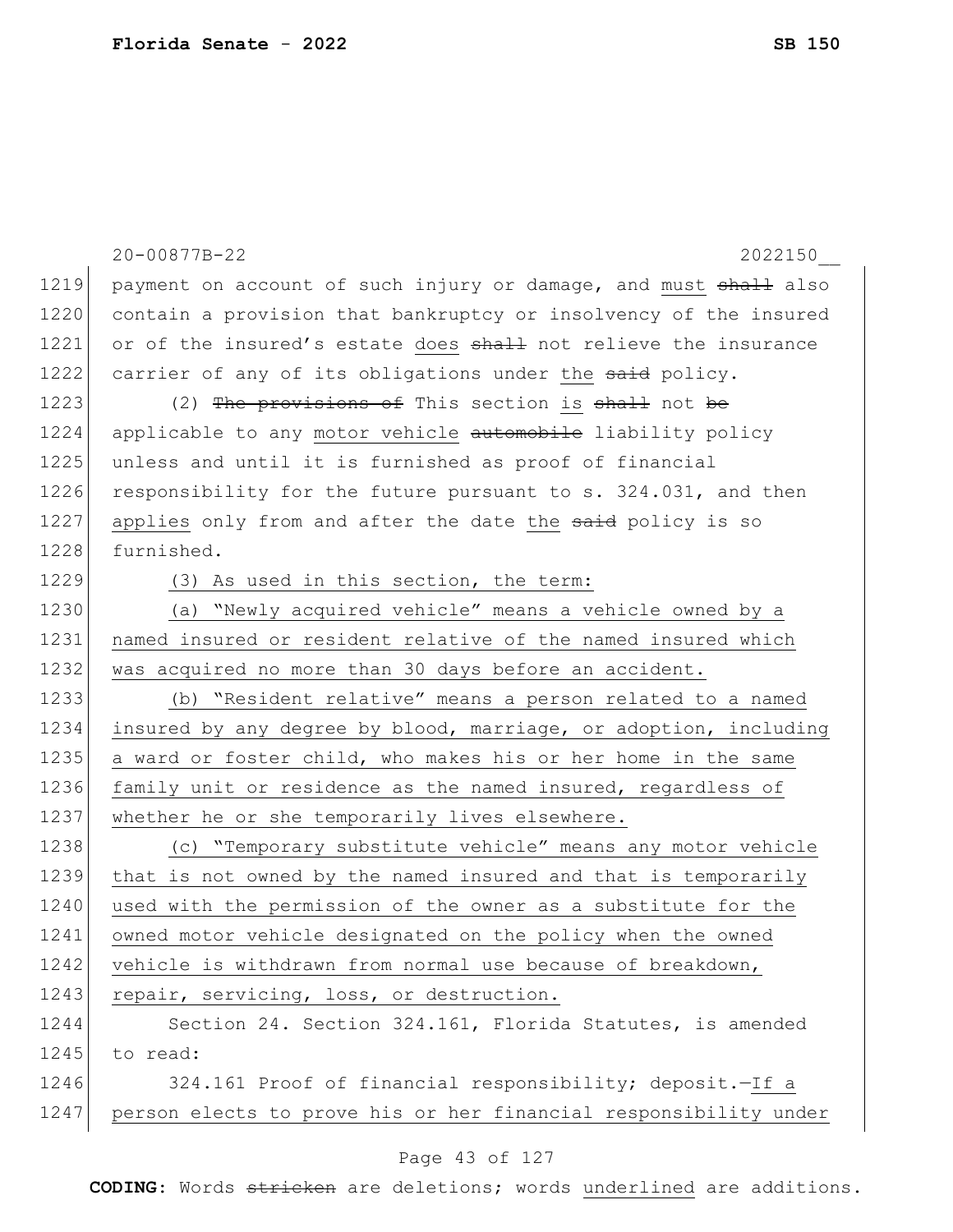|      | 20-00877B-22<br>2022150                                          |
|------|------------------------------------------------------------------|
| 1248 | the method of proof specified in s. $324.031(1)$ (b), he or she  |
| 1249 | annually must obtain and submit to the department proof of a     |
| 1250 | certificate of deposit in the amount required under s.           |
| 1251 | 324.031(2) from a financial institution insured by the Federal   |
| 1252 | Deposit Insurance Corporation or the National Credit Union       |
| 1253 | Administration Annually, before any certificate of insurance may |
| 1254 | be issued to a person, including any firm, partnership,          |
| 1255 | association, corporation, or other person, other than a natural  |
| 1256 | person, proof of a certificate of deposit of \$30,000 issued and |
| 1257 | held by a financial institution must be submitted to the         |
| 1258 | department. A power of attorney will be issued to and held by    |
| 1259 | the department and may be executed upon a judgment issued        |
| 1260 | against such person making the deposit, for damages for because  |
| 1261 | of bodily injury to or death of any person or for damages for    |
| 1262 | because of injury to or destruction of property resulting from   |
| 1263 | the use or operation of any motor vehicle occurring after such   |
| 1264 | deposit was made. Money so deposited is shall not be subject to  |
| 1265 | attachment or execution unless such attachment or execution      |
| 1266 | arises shall arise out of a lawsuit suit for such damages as     |
| 1267 | <del>aforesaid</del> .                                           |
| 1268 | Section 25. Subsections (1) and (2) of section $324.171$ ,       |
| 1269 | Florida Statutes, are amended to read:                           |
| 1270 | 324.171 Self-insurer.-                                           |
| 1271 | (1) A Any person may qualify as a self-insurer by obtaining      |
| 1272 | a certificate of self-insurance from the department. which may,  |
| 1273 | in its discretion and Upon application of such a person, the     |
| 1274 | department may issue a said certificate of self-insurance to an  |
| 1275 | applicant who satisfies when such person has satisfied the       |
| 1276 | requirements of this section. Effective July 1, 2023 to qualify  |

# Page 44 of 127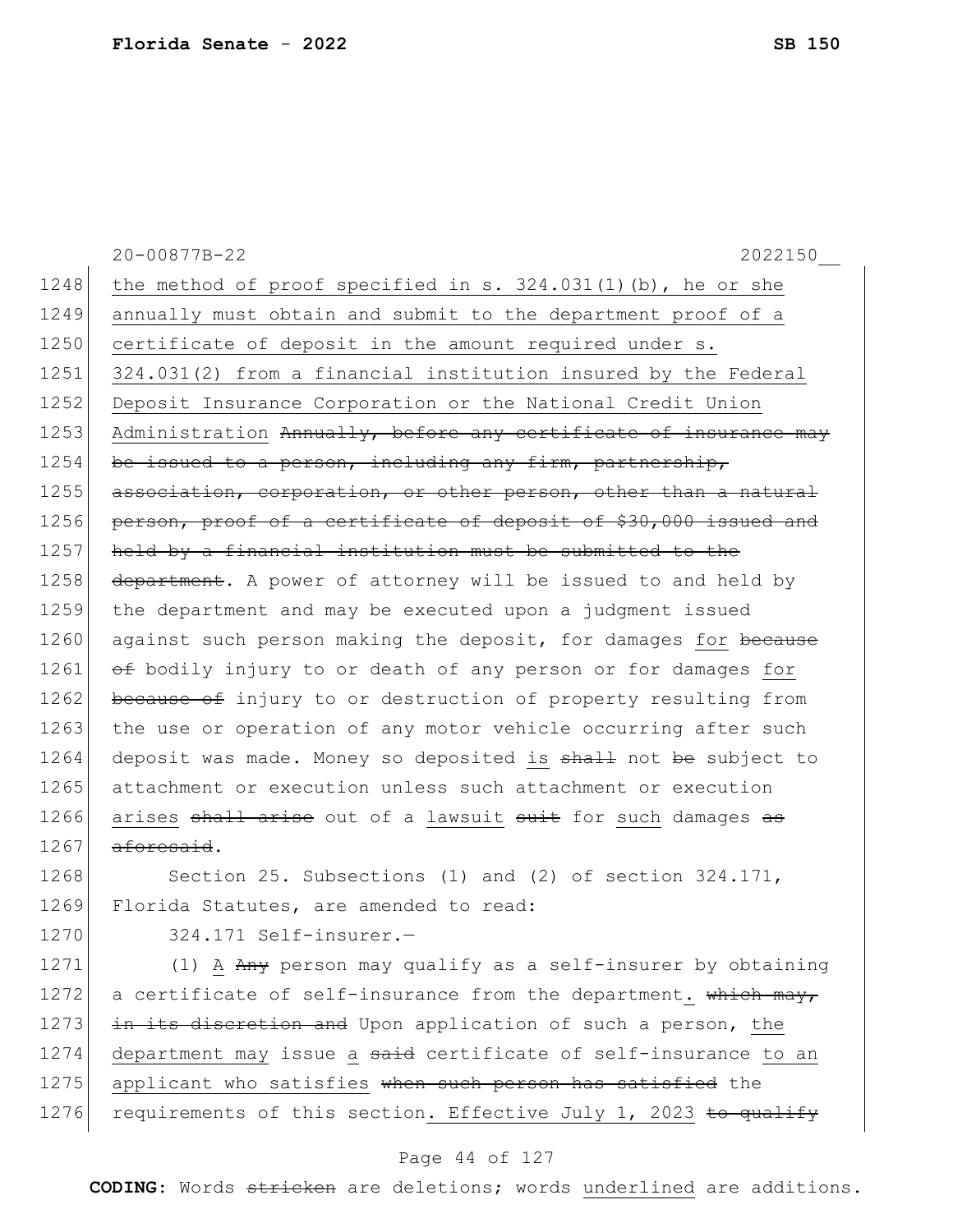1277 as a self-insurer under this section: 1278 (a) A private individual with private passenger vehicles 1279 shall possess a net unencumbered worth of at least \$100,000 1280 \$40,000. 1281 (b) A person, including any firm, partnership, association, 1282 corporation, or other person, other than a natural person, 1283 shall: 1284 1. Possess a net unencumbered worth of at least \$100,000 1285  $\frac{40,000}{20}$  for the first motor vehicle and \$50,000 \$20,000 for each 1286 additional motor vehicle; or 1287 2. Maintain sufficient net worth, in an amount determined 1288 by the department, to be financially responsible for potential 1289 losses. The department annually shall determine the minimum net 1290 worth sufficient to satisfy this subparagraph as determined  $1291$  annually by the department, pursuant to rules adopted 1292 promulgated by the department<sub>r</sub> with the assistance of the Office 1293 of Insurance Regulation of the Financial Services Commission, to 1294 be financially responsible for potential losses. The rules must 1295 consider any shall take into consideration excess insurance 1296 carried by the applicant. The department's determination must 1297 shall be based upon reasonable actuarial principles considering 1298 | the frequency, severity, and loss development of claims incurred 1299 by casualty insurers writing coverage on the type of motor 1300 vehicles for which a certificate of self-insurance is desired. 1301 (c) The owner of a commercial motor vehicle, as defined in

1302 s. 207.002 or s. 320.01(25)  $s. 320.01$ , may qualify as a self-1303 insurer subject to the standards provided for in subparagraph 1304 (b)2.

1305 (2) The self-insurance certificate must shall provide

#### Page 45 of 127

**CODING**: Words stricken are deletions; words underlined are additions.

20-00877B-22 2022150\_\_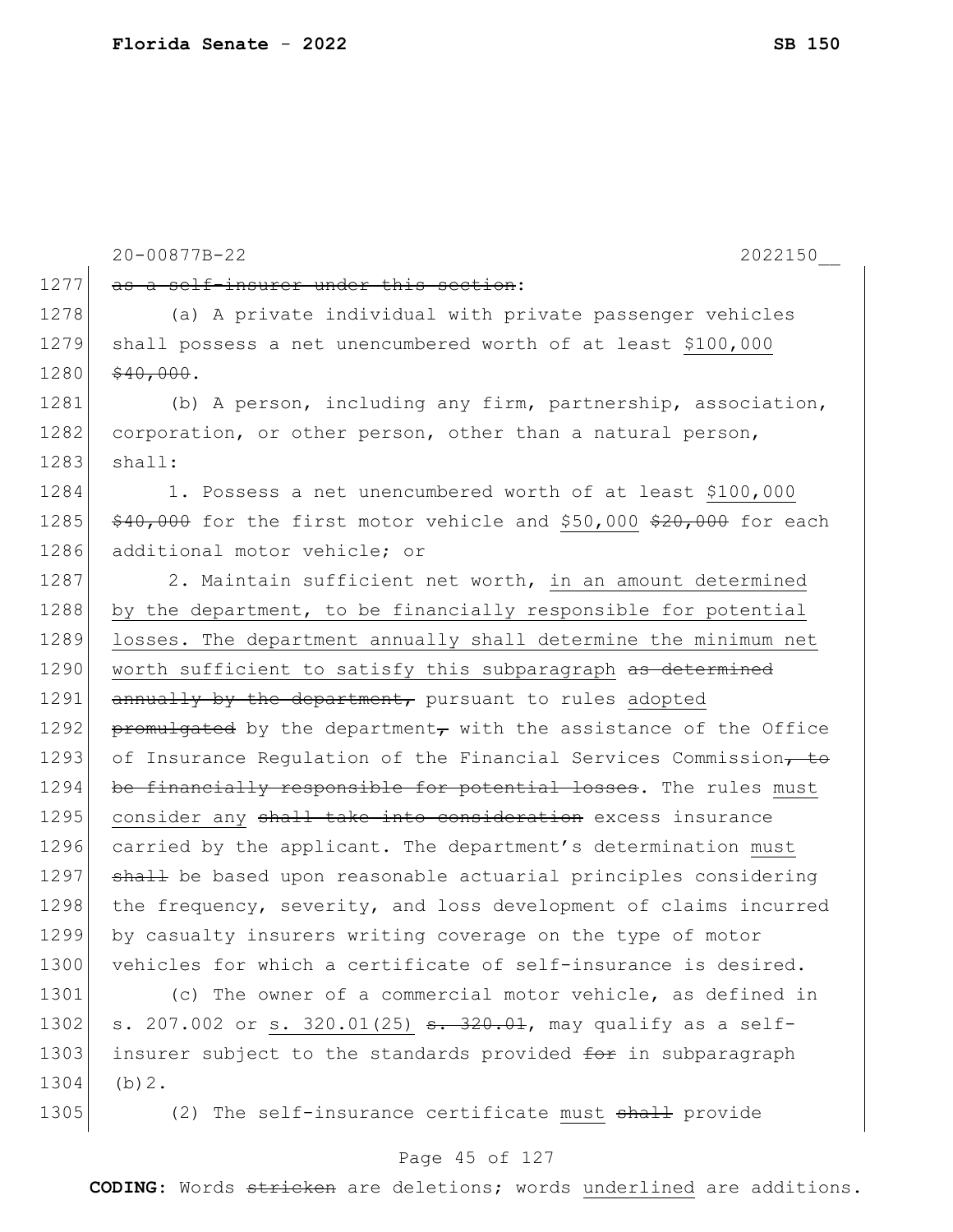1306 limits of liability insurance in the amounts specified under s.  $1307$  324.021(7) or s. 627.7415 and shall provide personal injury 1308 protection coverage under s. 627.733(3)(b). 1309 Section 26. Section 324.251, Florida Statutes, is amended  $1310$  to read: 1311 324.251 Short title.—This chapter may be cited as the 1312 "Financial Responsibility Law of 2022 1955" and is shall become 1313 effective at 12:01 a.m., July 1, 2023 October 1, 1955. 1314 Section 27. Subsection (4) of section 400.9905, Florida 1315 Statutes, is amended to read: 1316 400.9905 Definitions.-1317 (4)(a) "Clinic" means an entity where health care services 1318 are provided to individuals and which tenders charges for 1319 reimbursement for such services, including a mobile clinic and a 1320 portable equipment provider. As used in this part, the term does 1321 not include and the licensure requirements of this part do not 1322 apply to: 1323 1. $\frac{a}{a}$  Entities licensed or registered by the state under 1324 chapter 395; entities licensed or registered by the state and 1325 providing only health care services within the scope of services 1326 authorized under their respective licenses under ss. 383.30- 1327 383.332, chapter 390, chapter 394, chapter 397, this chapter 1328 except part X, chapter 429, chapter 463, chapter 465, chapter 1329 466, chapter 478, chapter 484, or chapter 651; end-stage renal 1330 disease providers authorized under 42 C.F.R. part 494; providers 1331 certified and providing only health care services within the 1332 scope of services authorized under their respective 1333 certifications under 42 C.F.R. part 485, subpart B, subpart H, 1334 or subpart J; providers certified and providing only health care

20-00877B-22 2022150\_\_

#### Page 46 of 127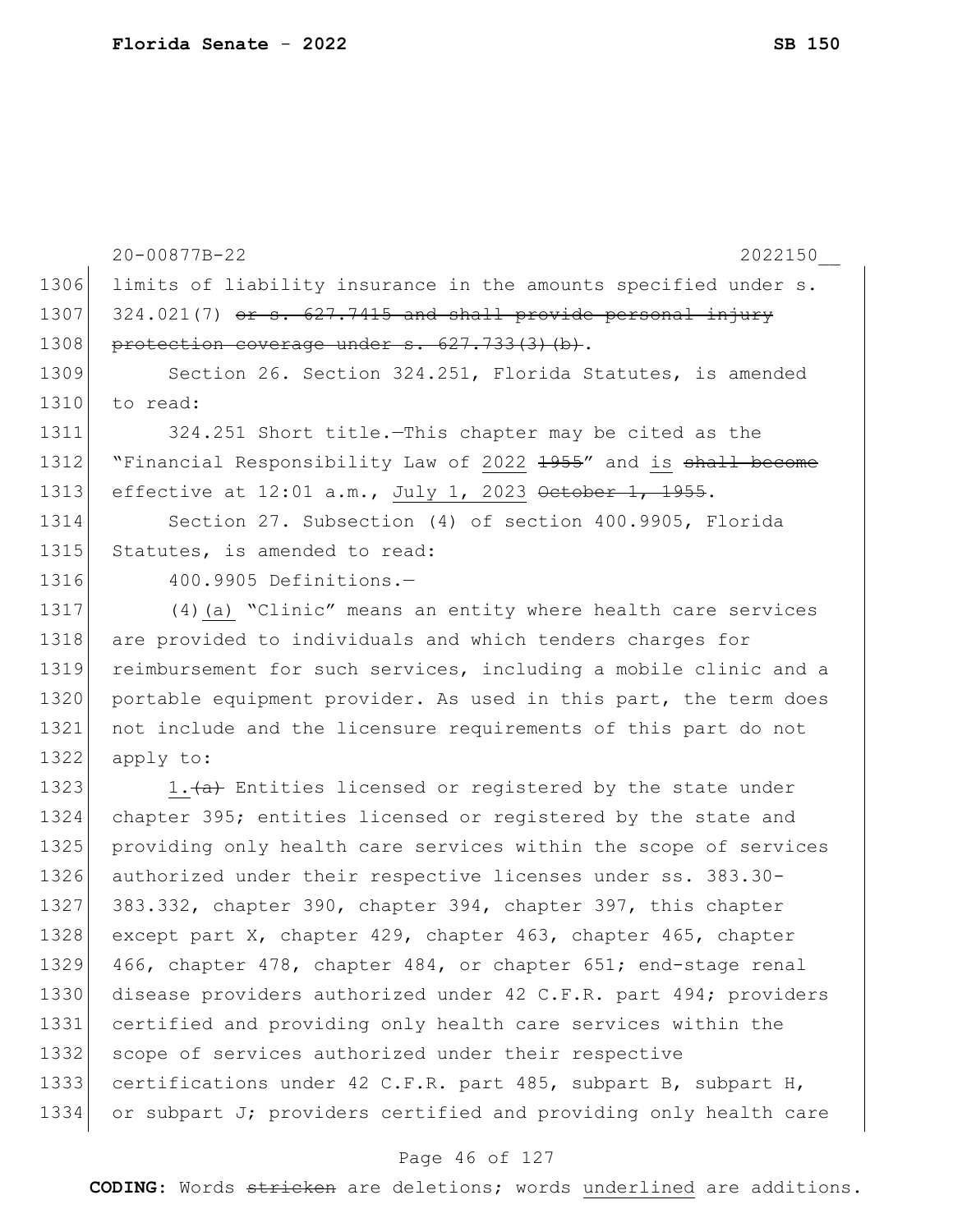20-00877B-22 2022150\_\_

1335 services within the scope of services authorized under their 1336 respective certifications under 42 C.F.R. part 486, subpart C; 1337 providers certified and providing only health care services 1338 within the scope of services authorized under their respective 1339 certifications under 42 C.F.R. part 491, subpart A; providers 1340 certified by the Centers for Medicare and Medicaid Services 1341 under the federal Clinical Laboratory Improvement Amendments and 1342 the federal rules adopted thereunder; or any entity that 1343 provides neonatal or pediatric hospital-based health care 1344 services or other health care services by licensed practitioners 1345 | solely within a hospital licensed under chapter 395.

1346 2.  $\left(\frac{b}{b}\right)$  Entities that own, directly or indirectly, entities 1347 licensed or registered by the state pursuant to chapter 395; 1348 entities that own, directly or indirectly, entities licensed or 1349 registered by the state and providing only health care services 1350 within the scope of services authorized pursuant to their 1351 respective licenses under ss. 383.30-383.332, chapter 390, 1352 chapter 394, chapter 397, this chapter except part X, chapter 1353 429, chapter 463, chapter 465, chapter 466, chapter 478, chapter 1354 484, or chapter 651; end-stage renal disease providers 1355 authorized under 42 C.F.R. part 494; providers certified and 1356 providing only health care services within the scope of services 1357 authorized under their respective certifications under 42 C.F.R. 1358 part 485, subpart B, subpart H, or subpart J; providers 1359 certified and providing only health care services within the 1360 scope of services authorized under their respective 1361 certifications under 42 C.F.R. part 486, subpart C; providers 1362 certified and providing only health care services within the 1363 scope of services authorized under their respective

#### Page 47 of 127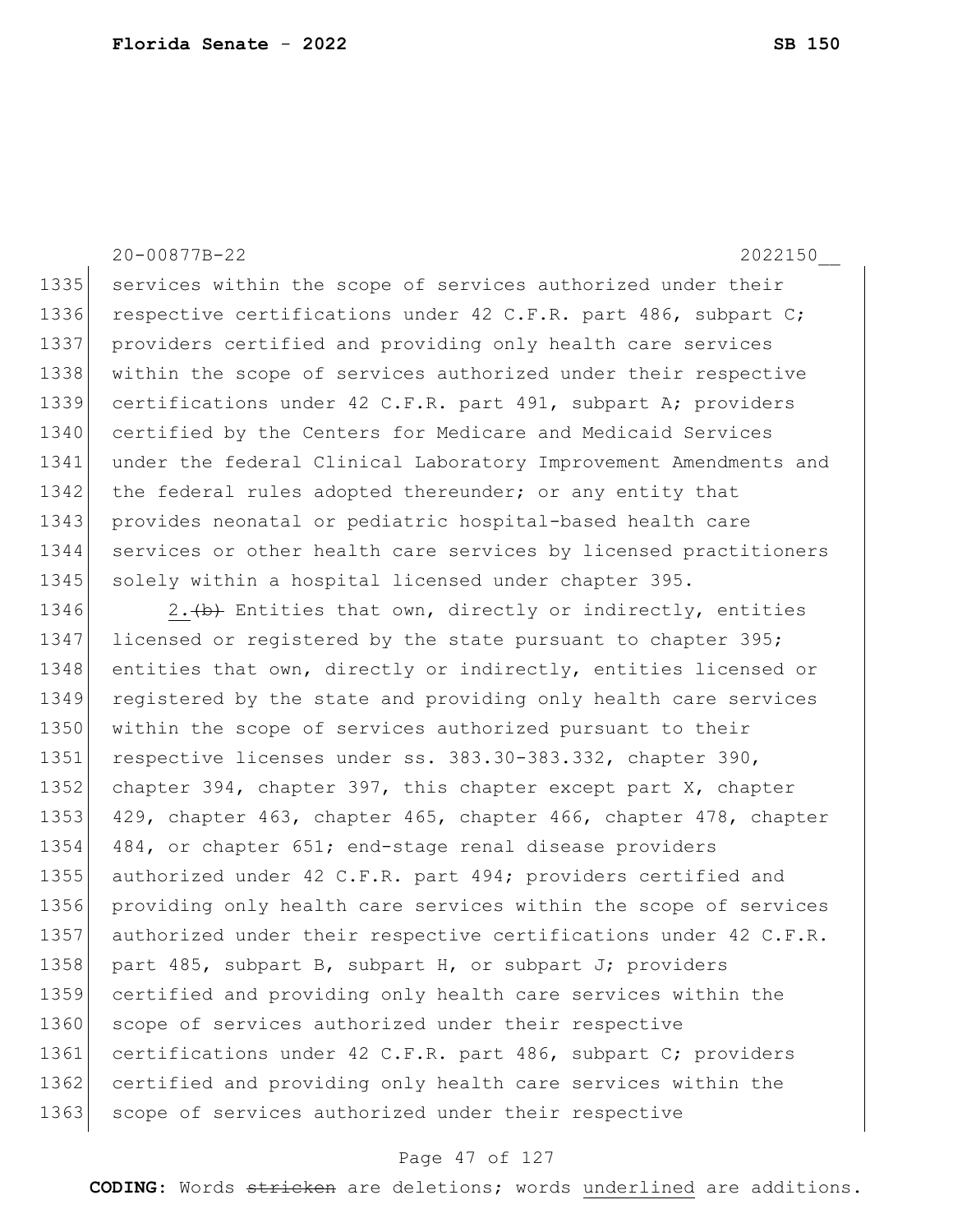#### 20-00877B-22 2022150\_\_

1364 certifications under 42 C.F.R. part 491, subpart A; providers 1365 certified by the Centers for Medicare and Medicaid Services 1366 under the federal Clinical Laboratory Improvement Amendments and 1367 | the federal rules adopted thereunder; or any entity that 1368 provides neonatal or pediatric hospital-based health care 1369 services by licensed practitioners solely within a hospital 1370 licensed under chapter 395.

1371  $\vert$  3. (e) Entities that are owned, directly or indirectly, by 1372 an entity licensed or registered by the state pursuant to 1373 chapter 395; entities that are owned, directly or indirectly, by 1374 an entity licensed or registered by the state and providing only 1375 health care services within the scope of services authorized 1376 pursuant to their respective licenses under ss. 383.30-383.332, 1377 chapter 390, chapter 394, chapter 397, this chapter except part 1378 X, chapter 429, chapter 463, chapter 465, chapter 466, chapter 1379 478, chapter 484, or chapter 651; end-stage renal disease 1380 providers authorized under 42 C.F.R. part 494; providers 1381 certified and providing only health care services within the 1382 scope of services authorized under their respective 1383 certifications under 42 C.F.R. part 485, subpart B, subpart H, 1384 or subpart J; providers certified and providing only health care 1385 services within the scope of services authorized under their 1386 respective certifications under 42 C.F.R. part 486, subpart C; 1387 providers certified and providing only health care services 1388 within the scope of services authorized under their respective 1389 certifications under 42 C.F.R. part 491, subpart A; providers 1390 certified by the Centers for Medicare and Medicaid Services 1391 under the federal Clinical Laboratory Improvement Amendments and 1392 the federal rules adopted thereunder; or any entity that

#### Page 48 of 127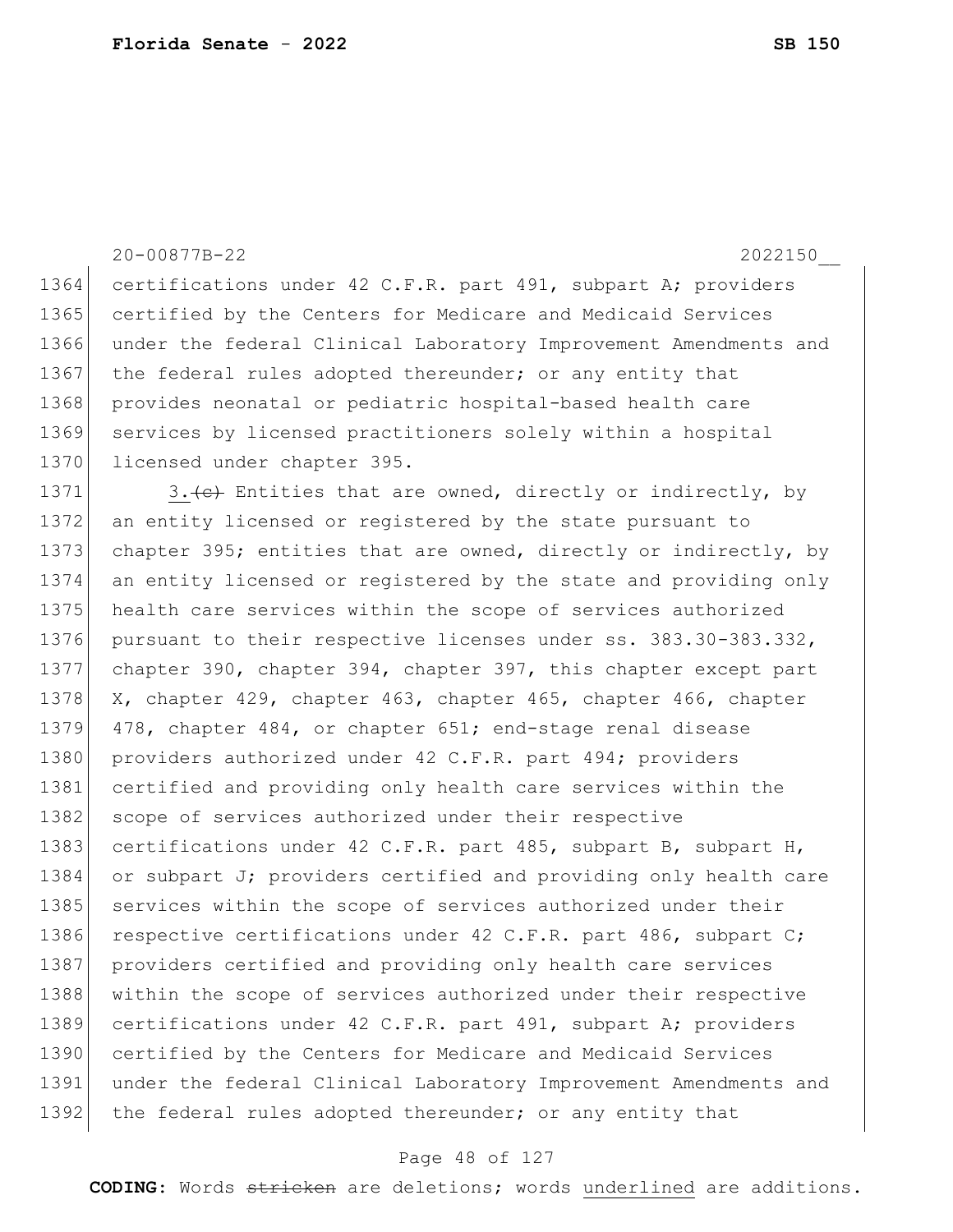20-00877B-22 2022150\_\_ 1393 provides neonatal or pediatric hospital-based health care 1394 services by licensed practitioners solely within a hospital 1395 under chapter 395. 1396 4. (d) Entities that are under common ownership, directly or 1397 indirectly, with an entity licensed or registered by the state 1398 pursuant to chapter 395; entities that are under common 1399 ownership, directly or indirectly, with an entity licensed or 1400 registered by the state and providing only health care services 1401 within the scope of services authorized pursuant to their 1402 respective licenses under ss. 383.30-383.332, chapter 390, 1403 chapter 394, chapter 397, this chapter except part X, chapter 1404 429, chapter 463, chapter 465, chapter 466, chapter 478, chapter 1405 484, or chapter 651; end-stage renal disease providers 1406 authorized under 42 C.F.R. part 494; providers certified and 1407 providing only health care services within the scope of services 1408 authorized under their respective certifications under 42 C.F.R. 1409 part 485, subpart B, subpart H, or subpart J; providers 1410 certified and providing only health care services within the 1411 scope of services authorized under their respective

# 1412 certifications under 42 C.F.R. part 486, subpart C; providers 1413 certified and providing only health care services within the 1414 scope of services authorized under their respective 1415 certifications under 42 C.F.R. part 491, subpart A; providers 1416 certified by the Centers for Medicare and Medicaid Services 1417 under the federal Clinical Laboratory Improvement Amendments and 1418 the federal rules adopted thereunder; or any entity that 1419 provides neonatal or pediatric hospital-based health care 1420 services by licensed practitioners solely within a hospital 1421 licensed under chapter 395.

#### Page 49 of 127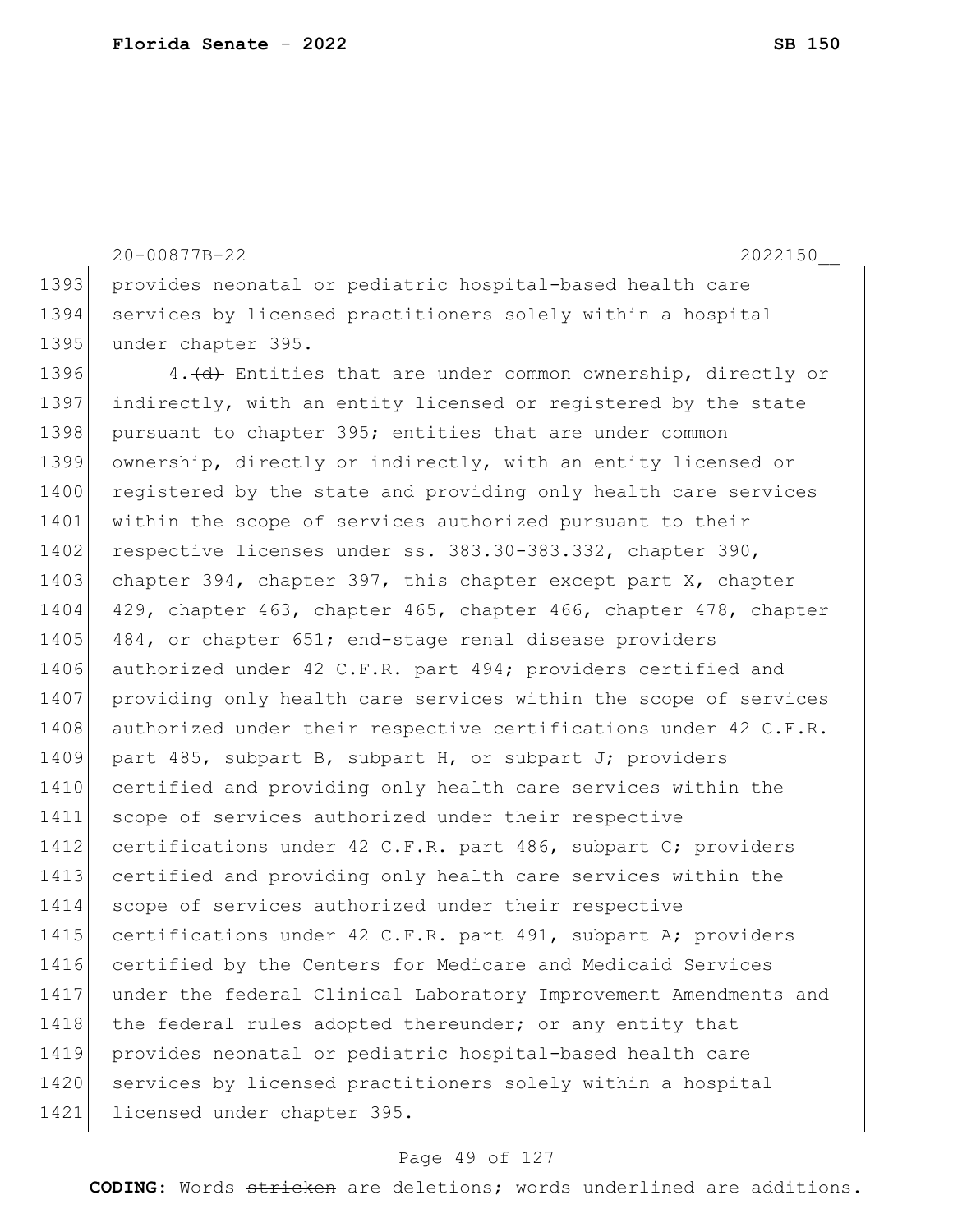20-00877B-22 2022150\_\_

1422  $\vert$  5. (e) An entity that is exempt from federal taxation under 1423 26 U.S.C. s. 501(c)(3) or  $(4)$ , an employee stock ownership plan 1424 under 26 U.S.C. s. 409 that has a board of trustees at least 1425 two-thirds of which are Florida-licensed health care 1426 practitioners and provides only physical therapy services under 1427 physician orders, any community college or university clinic, 1428 and any entity owned or operated by the federal or state 1429 government, including agencies, subdivisions, or municipalities 1430 thereof.

1431 6.  $(f)$  A sole proprietorship, group practice, partnership, 1432 or corporation that provides health care services by physicians 1433 covered by s. 627.419, that is directly supervised by one or 1434 more of such physicians, and that is wholly owned by one or more 1435 of those physicians or by a physician and the spouse, parent, 1436 child, or sibling of that physician.

1437 7.  $\left(4\right)$  A sole proprietorship, group practice, partnership, 1438 or corporation that provides health care services by licensed 1439 health care practitioners under chapter 457, chapter 458, 1440 chapter 459, chapter 460, chapter 461, chapter 462, chapter 463, 1441 chapter 466, chapter 467, chapter 480, chapter 484, chapter 486, 1442 chapter 490, chapter 491, or part I, part III, part X, part 1443 XIII, or part XIV of chapter 468, or s. 464.012, and that is 1444 wholly owned by one or more licensed health care practitioners, 1445 or the licensed health care practitioners set forth in this 1446 subparagraph paragraph and the spouse, parent, child, or sibling 1447 of a licensed health care practitioner if one of the owners who 1448 is a licensed health care practitioner is supervising the 1449 business activities and is legally responsible for the entity's 1450 compliance with all federal and state laws. However, a health

#### Page 50 of 127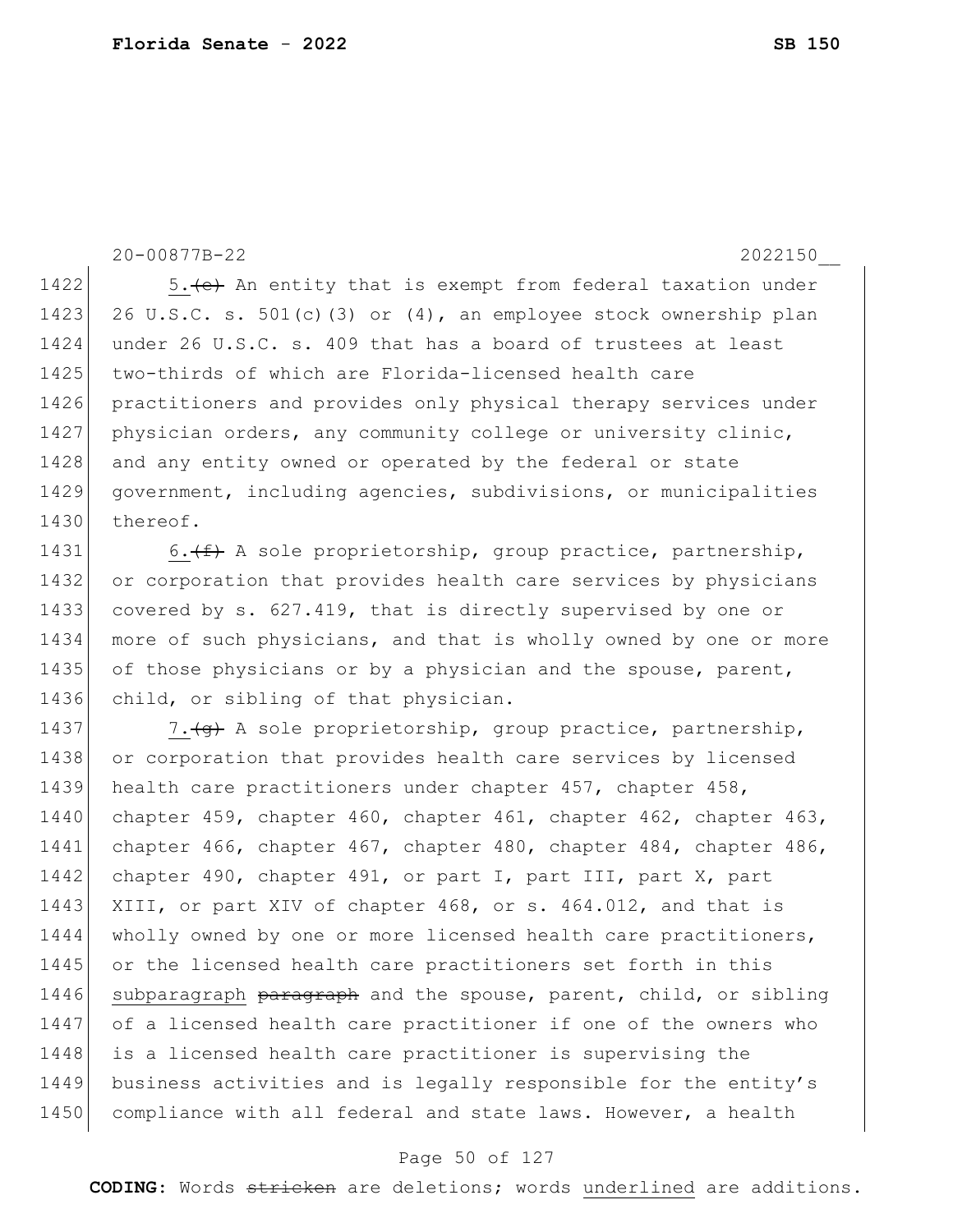|      | 20-00877B-22<br>2022150                                                       |
|------|-------------------------------------------------------------------------------|
| 1451 | care practitioner may not supervise services beyond the scope of              |
| 1452 | the practitioner's license, except that, for the purposes of                  |
| 1453 | this part, a clinic owned by a licensee in s. $456.053(3)$ (b)                |
| 1454 | which provides only services authorized pursuant to s.                        |
| 1455 | 456.053(3) (b) may be supervised by a licensee specified in s.                |
| 1456 | $456.053(3)(b)$ .                                                             |
| 1457 | 8. (h) Clinical facilities affiliated with an accredited                      |
| 1458 | medical school at which training is provided for medical                      |
| 1459 | students, residents, or fellows.                                              |
| 1460 | 9. $(\pm)$ Entities that provide only oncology or radiation                   |
| 1461 | therapy services by physicians licensed under chapter 458 or                  |
| 1462 | chapter 459 or entities that provide oncology or radiation                    |
| 1463 | therapy services by physicians licensed under chapter 458 or                  |
| 1464 | chapter 459 which are owned by a corporation whose shares are                 |
| 1465 | publicly traded on a recognized stock exchange.                               |
| 1466 | 10. $\overleftrightarrow{ }$ Clinical facilities affiliated with a college of |
| 1467 | chiropractic accredited by the Council on Chiropractic Education              |
| 1468 | at which training is provided for chiropractic students.                      |
| 1469 | 11. (k) Entities that provide licensed practitioners to                       |
| 1470 | staff emergency departments or to deliver anesthesia services in              |
| 1471 | facilities licensed under chapter 395 and that derive at least                |
| 1472 | 90 percent of their gross annual revenues from the provision of               |
| 1473 | such services. Entities claiming an exemption from licensure                  |
| 1474 | under this subparagraph paragraph must provide documentation                  |
| 1475 | demonstrating compliance.                                                     |
| 1476 | 12. (1) Orthotic, prosthetic, pediatric cardiology, or                        |
| 1477 | perinatology clinical facilities or anesthesia clinical                       |
| 1478 | facilities that are not otherwise exempt under subparagraph 1.                |
| 1479 | or subparagraph 11. paragraph (a) or paragraph (k) and that are               |

# Page 51 of 127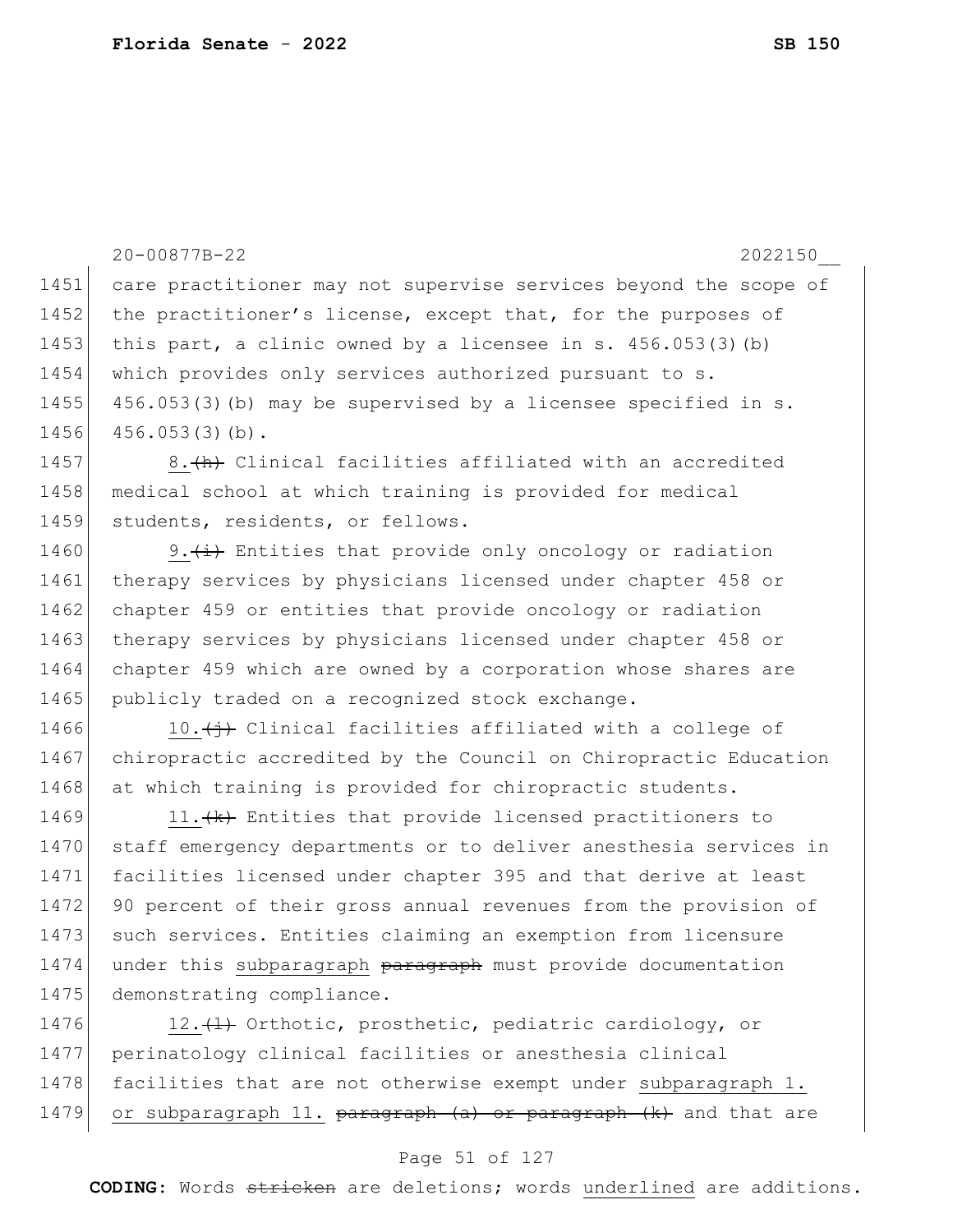1480 a publicly traded corporation or are wholly owned, directly or 1481 indirectly, by a publicly traded corporation. As used in this 1482 subparagraph paragraph, a publicly traded corporation is a 1483 corporation that issues securities traded on an exchange 1484 registered with the United States Securities and Exchange 1485 Commission as a national securities exchange. 1486 13. $\frac{m}{m}$  Entities that are owned by a corporation that has 1487 \$250 million or more in total annual sales of health care 1488 services provided by licensed health care practitioners where 1489 one or more of the persons responsible for the operations of the 1490 entity is a health care practitioner who is licensed in this 1491 state and who is responsible for supervising the business 1492 activities of the entity and is responsible for the entity's 1493 compliance with state law for purposes of this part. 1494 14. $\frac{1494}{14}$  Entities that employ 50 or more licensed health care 1495 practitioners licensed under chapter 458 or chapter 459 where 1496 the billing for medical services is under a single tax 1497 | identification number. The application for exemption under this 1498 subsection must include shall contain information that includes: 1499 the name, residence, and business address and telephone phone 1500 number of the entity that owns the practice; a complete list of 1501 the names and contact information of all the officers and 1502 directors of the corporation; the name, residence address, 1503 business address, and medical license number of each licensed 1504 Florida health care practitioner employed by the entity; the 1505 corporate tax identification number of the entity seeking an 1506 exemption; a listing of health care services to be provided by 1507 the entity at the health care clinics owned or operated by the 1508 entity; and a certified statement prepared by an independent

20-00877B-22 2022150\_\_

#### Page 52 of 127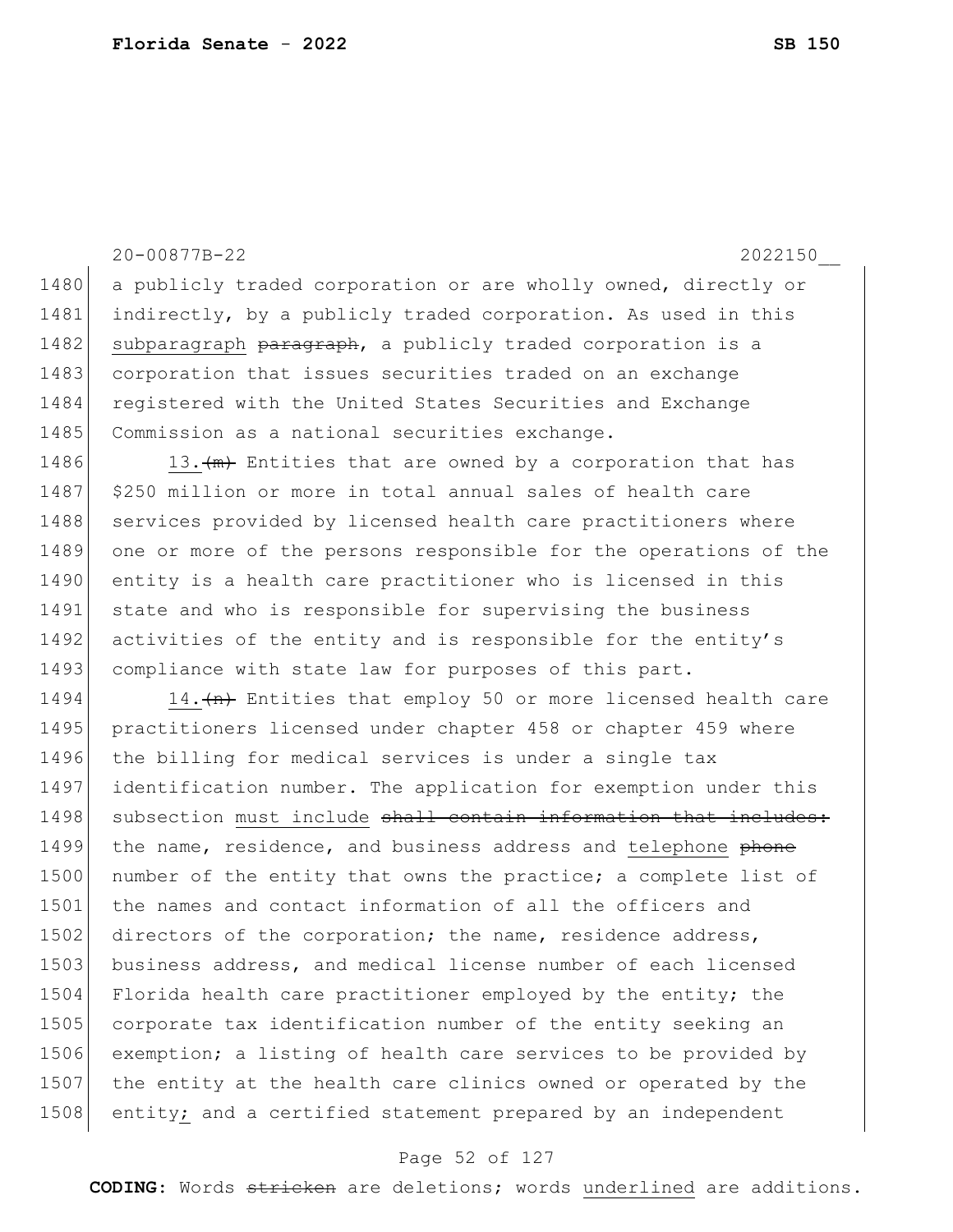20-00877B-22 2022150\_\_ 1509 certified public accountant which states that the entity and the 1510 health care clinics owned or operated by the entity have not 1511 received payment for health care services under medical payments 1512 personal injury protection insurance coverage for the preceding 1513 year. If the agency determines that an entity that which is 1514 exempt under this subsection has received payments for medical 1515 services under medical payments personal injury protection 1516 insurance coverage, the agency may deny or revoke the exemption 1517 from licensure under this subsection.

1518 15.  $\leftrightarrow$  Entities that are, directly or indirectly, under the 1519 common ownership of or that are subject to common control by a 1520 mutual insurance holding company, as defined in s. 628.703, with 1521 an entity issued a certificate of authority under chapter 624 or 1522 chapter 641 which has \$1 billion or more in total annual sales 1523 in this state.

1524 16. $\left\langle p\right\rangle$  Entities that are owned by an entity that is a 1525 behavioral health care service provider in at least five other 1526 states; that, together with its affiliates, have \$90 million or 1527 more in total annual revenues associated with the provision of 1528 behavioral health care services; and wherein one or more of the 1529 persons responsible for the operations of the entity is a health 1530 care practitioner who is licensed in this state, who is 1531 responsible for supervising the business activities of the 1532 entity, and who is responsible for the entity's compliance with 1533 state law for purposes of this part.

1534 17. (q) Medicaid providers.

1535 (b) Notwithstanding paragraph (a) this subsection, an 1536 entity is shall be deemed a clinic and must be licensed under 1537 this part in order to receive medical payments coverage

#### Page 53 of 127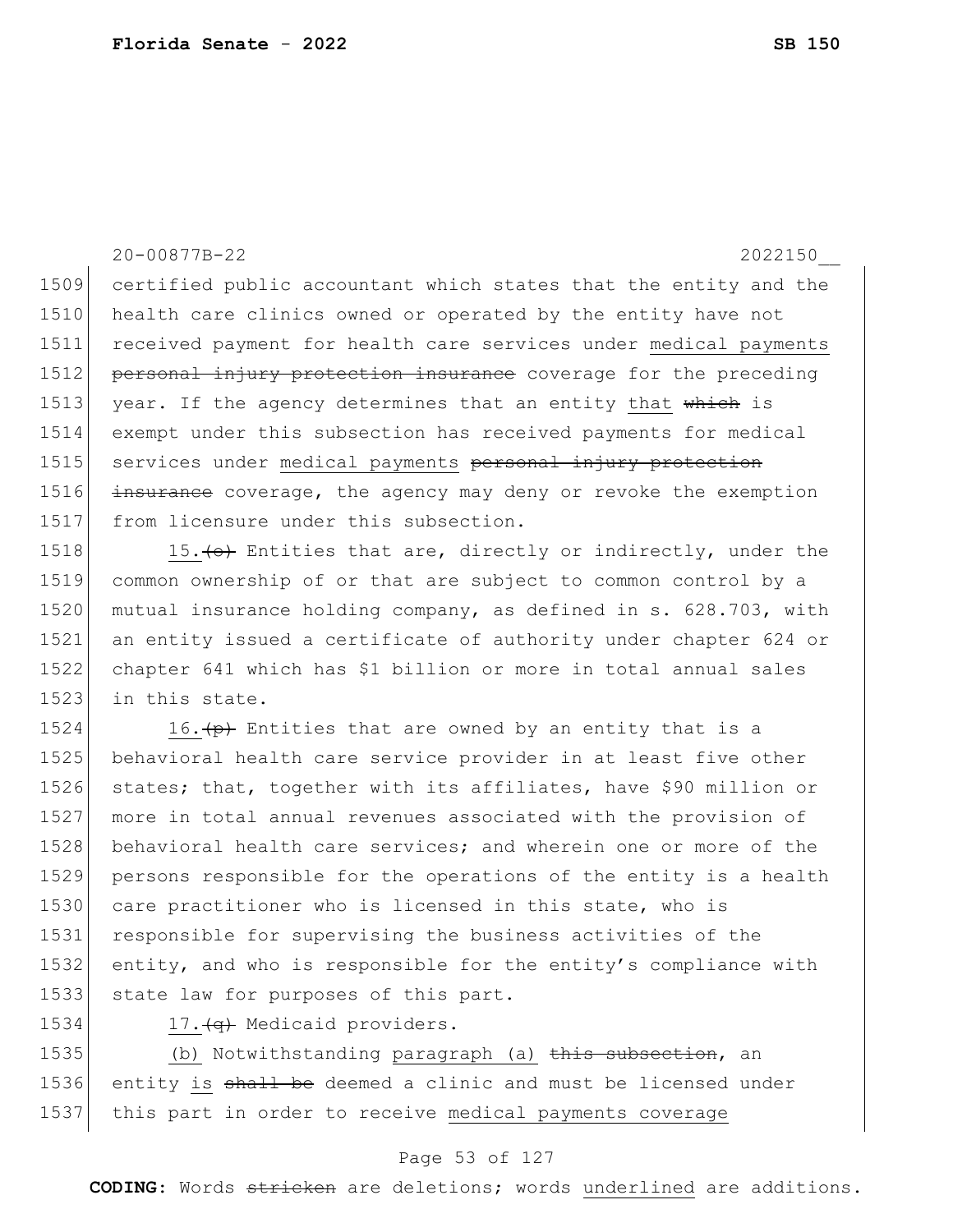|      | 20-00877B-22<br>2022150                                          |
|------|------------------------------------------------------------------|
| 1538 | reimbursement under s. 627.7265 unless the entity is:            |
| 1539 | 1. Wholly owned by a physician licensed under chapter 458        |
| 1540 | or chapter 459 or by the physician and the spouse, parent,       |
| 1541 | child, or sibling of the physician;                              |
| 1542 | 2. Wholly owned by a dentist licensed under chapter 466 or       |
| 1543 | by the dentist and the spouse, parent, child, or sibling of the  |
| 1544 | dentist;                                                         |
| 1545 | 3. Wholly owned by a chiropractic physician licensed under       |
| 1546 | chapter 460 or by the chiropractic physician and the spouse,     |
| 1547 | parent, child, or sibling of the chiropractic physician;         |
| 1548 | 4. A hospital or ambulatory surgical center licensed under       |
| 1549 | chapter 395;                                                     |
| 1550 | 5. An entity that wholly owns or is wholly owned, directly       |
| 1551 | or indirectly, by a hospital or hospitals licensed under chapter |
| 1552 | 395;                                                             |
| 1553 | 6. A clinical facility affiliated with an accredited             |
| 1554 | medical school at which training is provided for medical         |
| 1555 | students, residents, or fellows;                                 |
| 1556 | 7. Certified under 42 C.F.R. part 485, subpart H; or             |
| 1557 | 8. Owned by a publicly traded corporation, either directly       |
| 1558 | or indirectly through its subsidiaries, which has \$250 million  |
| 1559 | or more in total annual sales of health care services provided   |
| 1560 | by licensed health care practitioners, if one or more of the     |
| 1561 | persons responsible for the operations of the entity are health  |
| 1562 | care practitioners who are licensed in this state and who are    |
| 1563 | responsible for supervising the business activities of the       |
| 1564 | entity and the entity's compliance with state law for purposes   |
| 1565 | of this subsection the Florida Motor Vehicle No-Fault Law, ss.   |
| 1566 | 627.730-627.7405, unless exempted under s. 627.736(5) (h).       |

# Page 54 of 127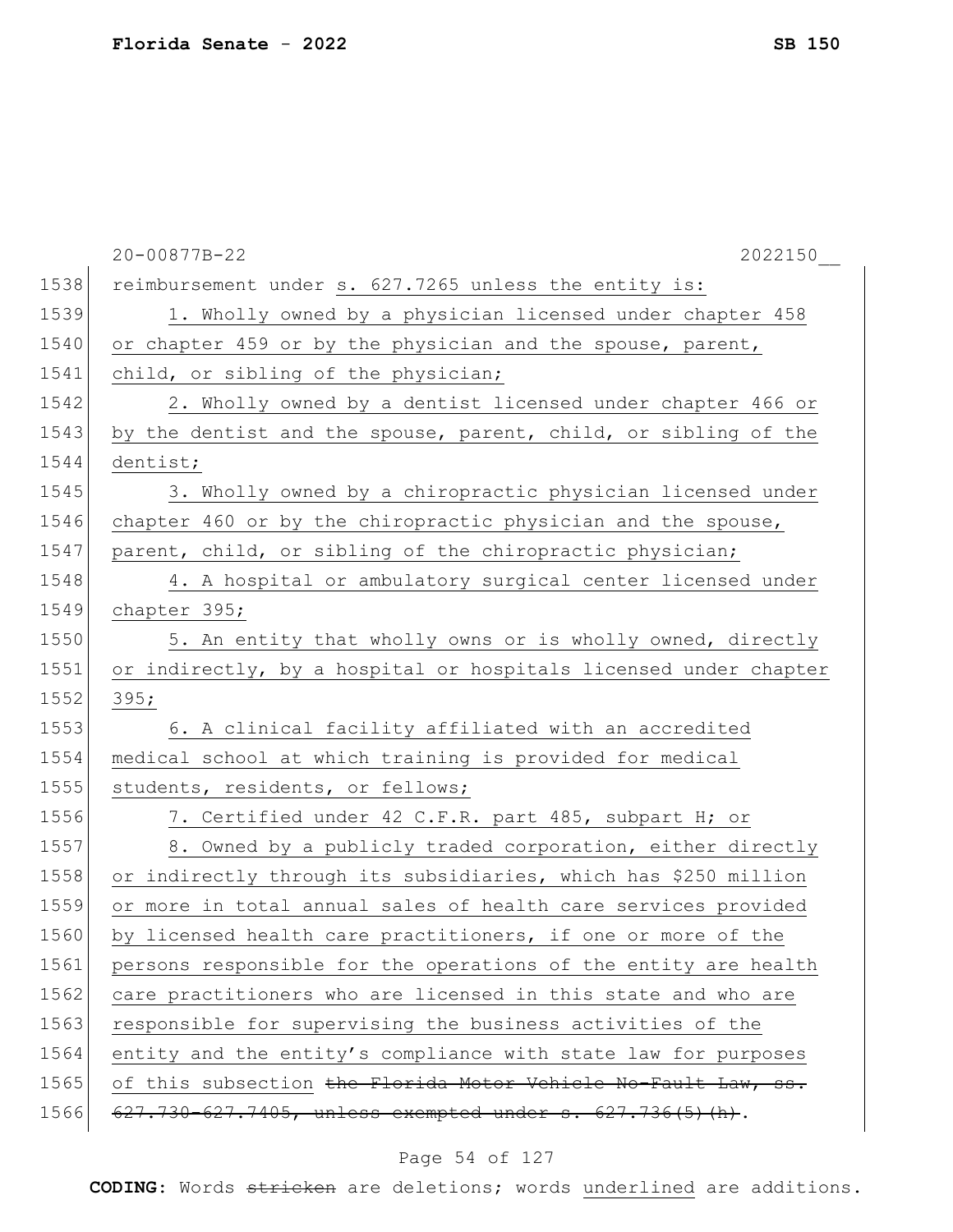|      | 20-00877B-22<br>2022150                                     |
|------|-------------------------------------------------------------|
| 1567 | Section 28. Subsection (5) of section 400.991, Florida      |
| 1568 | Statutes, is amended to read:                               |
| 1569 | 400.991 License requirements; background screenings;        |
| 1570 | prohibitions.-                                              |
| 1571 | (5) All agency forms for licensure application or exemption |
| 1572 | from licensure under this part must contain the following   |
| 1573 | statement:                                                  |
| 1574 |                                                             |
| 1575 | INSURANCE FRAUD NOTICE. - A person commits a fraudulent     |
| 1576 | insurance act, as defined in s. 626.989, Florida            |
| 1577 | Statutes, if the person who knowingly submits a false,      |
| 1578 | misleading, or fraudulent application or other              |
| 1579 | document when applying for licensure as a health care       |
| 1580 | clinic, seeking an exemption from licensure as a            |
| 1581 | health care clinic, or demonstrating compliance with        |
| 1582 | part X of chapter 400, Florida Statutes, with the           |
| 1583 | intent to use the license, exemption from licensure,        |
| 1584 | or demonstration of compliance to provide services or       |
| 1585 | seek reimbursement under a motor vehicle liability          |
| 1586 | insurance policy's medical payments coverage the            |
| 1587 | Florida Motor Vehicle No-Fault Law, commits a               |
| 1588 | fraudulent insurance act, as defined in s. 626.989,         |
| 1589 | Florida Statutes. A person who presents a claim for         |
| 1590 | benefits under medical payments coverage personal           |
| 1591 | injury protection benefits knowing that the payee           |
| 1592 | knowingly submitted such health care clinic                 |
| 1593 | application or document commits insurance fraud, as         |
| 1594 | defined in s. 817.234, Florida Statutes.                    |
| 1595 | Section 29. Paragraph (g) of subsection (1) of section      |

# Page 55 of 127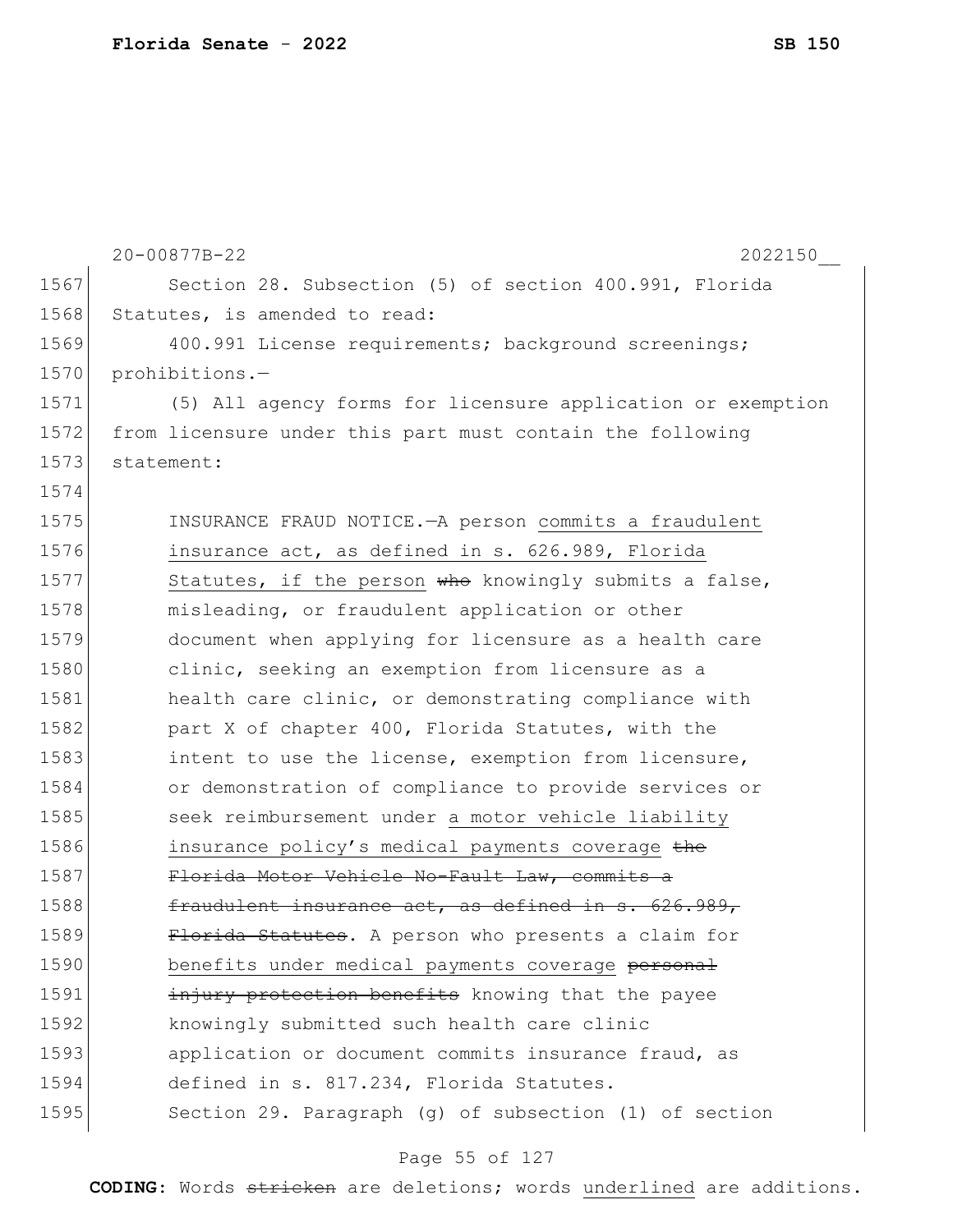|      | 20-00877B-22<br>2022150                                          |
|------|------------------------------------------------------------------|
| 1596 | 400.9935, Florida Statutes, is amended to read:                  |
| 1597 | 400.9935 Clinic responsibilities.-                               |
| 1598 | (1) Each clinic shall appoint a medical director or clinic       |
| 1599 | director who shall agree in writing to accept legal              |
| 1600 | responsibility for the following activities on behalf of the     |
| 1601 | clinic. The medical director or the clinic director shall:       |
| 1602 | (q) Conduct systematic reviews of clinic billings to ensure      |
| 1603 | that the billings are not fraudulent or unlawful. Upon discovery |
| 1604 | of an unlawful charge, the medical director or clinic director   |
| 1605 | shall take immediate corrective action. If the clinic performs   |
| 1606 | only the technical component of magnetic resonance imaging,      |
| 1607 | static radiographs, computed tomography, or positron emission    |
| 1608 | tomography, and provides the professional interpretation of such |
| 1609 | services, in a fixed facility that is accredited by a national   |
| 1610 | accrediting organization that is approved by the Centers for     |
| 1611 | Medicare and Medicaid Services for magnetic resonance imaging    |
| 1612 | and advanced diagnostic imaging services and if, in the          |
| 1613 | preceding quarter, the percentage of scans performed by that     |
| 1614 | clinic which was billed to motor vehicle all personal injury     |
| 1615 | protection insurance carriers under medical payments coverage    |
| 1616 | was less than 15 percent, the chief financial officer of the     |
| 1617 | clinic may, in a written acknowledgment provided to the agency,  |
| 1618 | assume the responsibility for the conduct of the systematic      |
| 1619 | reviews of clinic billings to ensure that the billings are not   |
| 1620 | fraudulent or unlawful.                                          |
| 1621 | Section 30. Subsection (28) of section 409.901, Florida          |

1622 Statutes, is amended to read:

1623 409.901 Definitions; ss. 409.901-409.920. As used in ss. 1624 409.901-409.920, except as otherwise specifically provided, the

#### Page 56 of 127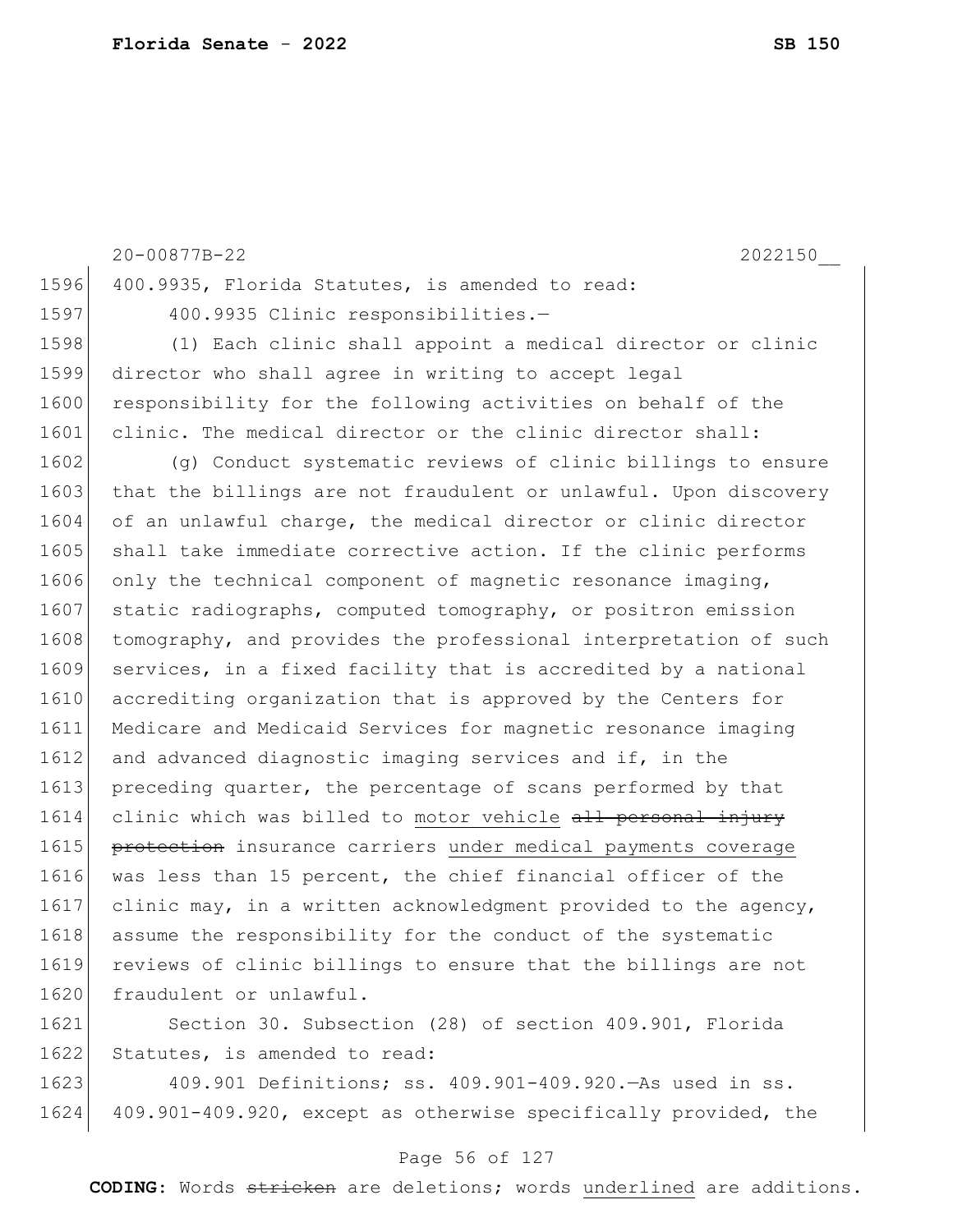```
20-00877B-22 2022150__
1625 term:
1626 (28) "Third-party benefit" means any benefit that is or may 
1627 be available at any time through contract, court award,
1628 judgment, settlement, agreement, or any arrangement between a
1629 third party and any person or entity, including, without
1630 limitation, a Medicaid recipient, a provider, another third
1631 party, an insurer, or the agency, for any Medicaid-covered
1632 injury, illness, goods, or services, including costs of medical 
1633 services related thereto, for bodily personal injury or for
1634 death of the recipient, but specifically excluding policies of
1635 life insurance policies on the recipient, unless available under
1636 terms of the policy to pay medical expenses before prior to
1637 death. The term includes, without limitation, collateral, as
1638 defined in this section; health insurance; any benefit under a
1639 health maintenance organization, a preferred provider 
1640 arrangement, a prepaid health clinic, liability insurance,
1641 uninsured motorist insurance, or medical payments coverage; \theta1642 personal injury protection coverage, medical benefits under
1643 workers' compensation; and any obligation under law or equity
1644 to provide medical support.
1645 Section 31. Paragraph (f) of subsection (11) of section
1646 409.910, Florida Statutes, is amended to read:
1647 409.910 Responsibility for payments on behalf of Medicaid-
1648 eligible persons when other parties are liable.-
```
1649 (11) The agency may, as a matter of right, in order to 1650 enforce its rights under this section, institute, intervene in, 1651 or join any legal or administrative proceeding in its own name 1652 in one or more of the following capacities: individually, as 1653 subrogee of the recipient, as assignee of the recipient, or as

#### Page 57 of 127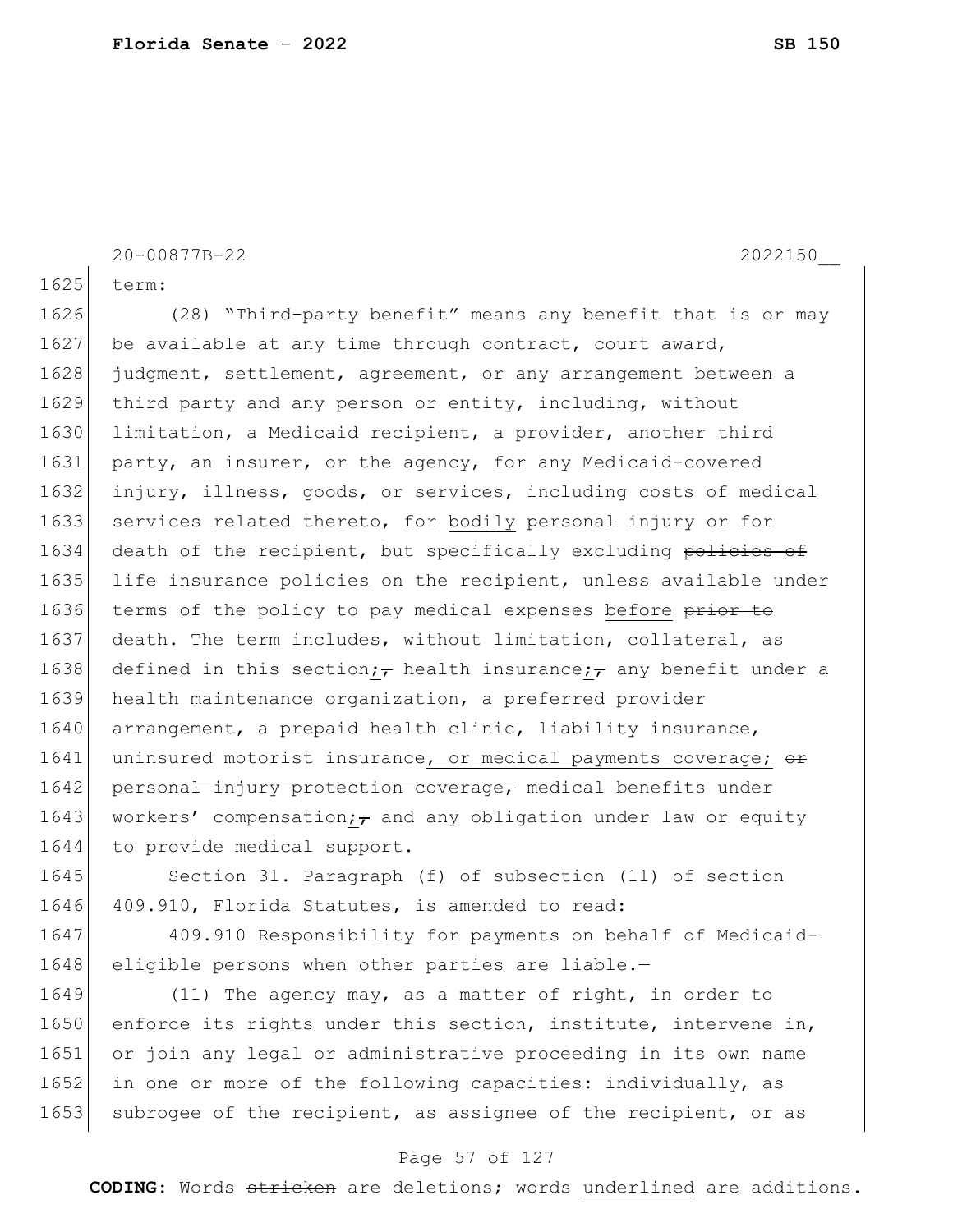20-00877B-22 2022150\_\_

1654 lienholder of the collateral.

1655 (f) Notwithstanding any provision in this section to the 1656 contrary, in the event of an action in tort against a third 1657 party in which the recipient or his or her legal representative 1658 is a party which results in a judgment, award, or settlement 1659 from a third party, the amount recovered shall be distributed as 1660 follows:

1661 1. After attorney attorney's fees and taxable costs as 1662 defined by the Florida Rules of Civil Procedure, one-half of the 1663 remaining recovery shall be paid to the agency up to the total 1664 amount of medical assistance provided by Medicaid.

1665 2. The remaining amount of the recovery shall be paid to 1666 the recipient.

1667 3. For purposes of calculating the agency's recovery of 1668 medical assistance benefits paid, the fee for services of an 1669 attorney retained by the recipient or his or her legal 1670 representative shall be calculated at 25 percent of the 1671 judgment, award, or settlement.

1672 4. Notwithstanding any other provision of this section to 1673 the contrary, the agency shall be entitled to all medical 1674 coverage benefits up to the total amount of medical assistance 1675 provided by Medicaid. For purposes of this paragraph, the term 1676 "medical coverage" means any benefits under health insurance, a 1677 health maintenance organization, a preferred provider 1678 arrangement, or a prepaid health clinic, and the portion of 1679 benefits designated for medical payments under coverage for 1680 workers' compensation coverage, motor vehicle insurance 1681 coverage, personal injury protection, and casualty coverage. 1682 Section 32. Paragraph (k) of subsection (2) of section

#### Page 58 of 127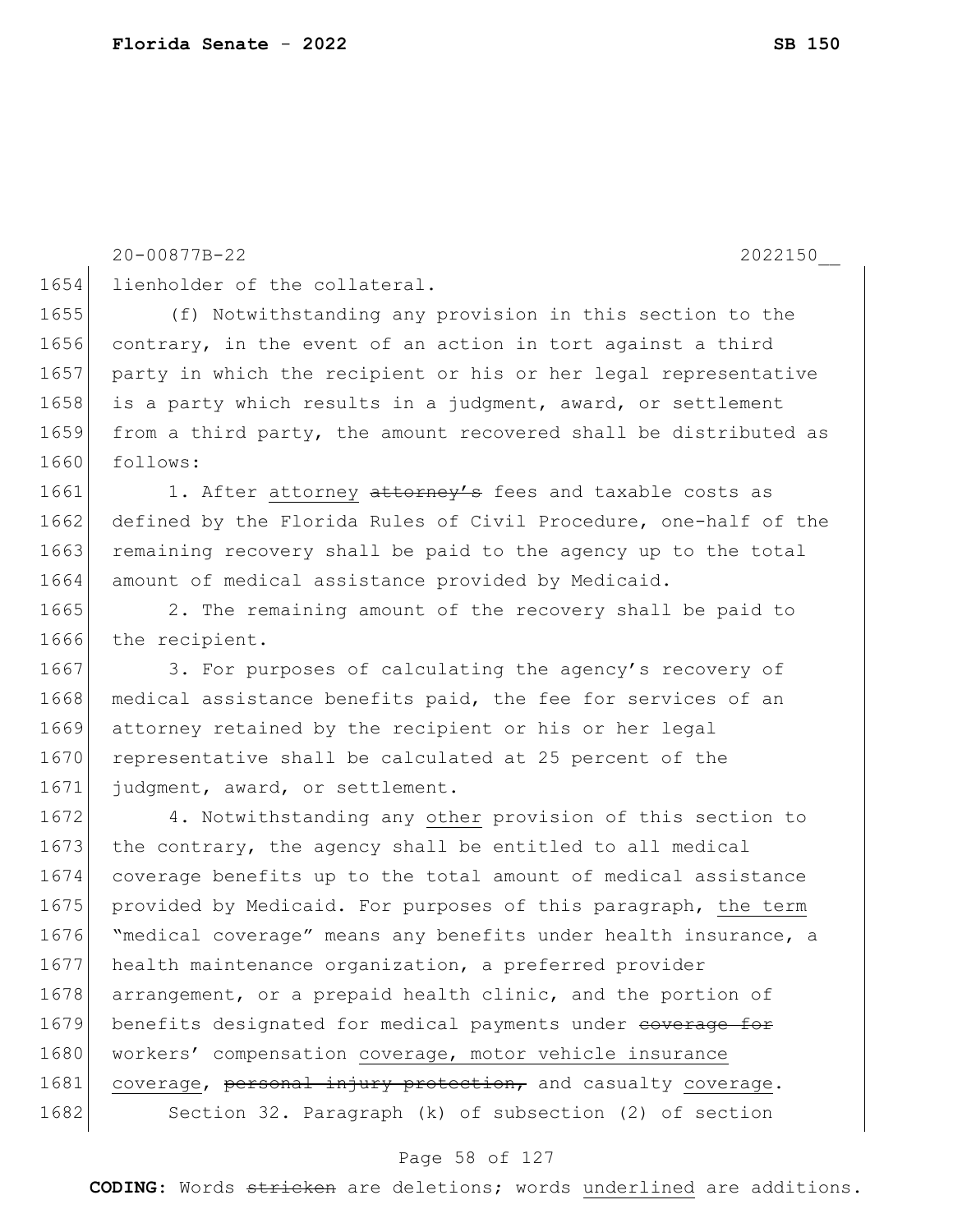1683 456.057, Florida Statutes, is amended to read: 1684 456.057 Ownership and control of patient records; report or 1685 copies of records to be furnished; disclosure of information.-1686 (2) As used in this section, the terms "records owner," 1687 | "health care practitioner," and "health care practitioner's 1688 employer" do not include any of the following persons or 1689 entities; furthermore, the following persons or entities are not 1690 authorized to acquire or own medical records, but are authorized 1691 under the confidentiality and disclosure requirements of this 1692 section to maintain those documents required by the part or 1693 chapter under which they are licensed or regulated:  $1694$  (k) Persons or entities practicing under s.  $627.736(7)$ . 1695 Section 33. Paragraphs (ee) and (ff) of subsection (1) of 1696 section 456.072, Florida Statutes, are amended to read: 1697 456.072 Grounds for discipline; penalties; enforcement. 1698 (1) The following acts shall constitute grounds for which 1699 the disciplinary actions specified in subsection (2) may be 1700 taken: 1701 (ee) With respect to making a medical payments coverage 1702 personal injury protection claim under s. 627.7265 as required 1703 by s. 627.736, intentionally submitting a claim, statement, or 1704 bill that has been upcoded. As used in this paragraph, the term 1705 "upcode" means to submit a billing code that would result in a 1706 greater payment amount than would be paid using a billing code 1707 that accurately describes the services performed. The term does 1708 not include an otherwise lawful bill by a magnetic resonance 1709 imaging facility which globally combines both technical and 1710 professional components, if the amount of the global bill is not 1711 more than the components if billed separately; however, payment

20-00877B-22 2022150\_\_

#### Page 59 of 127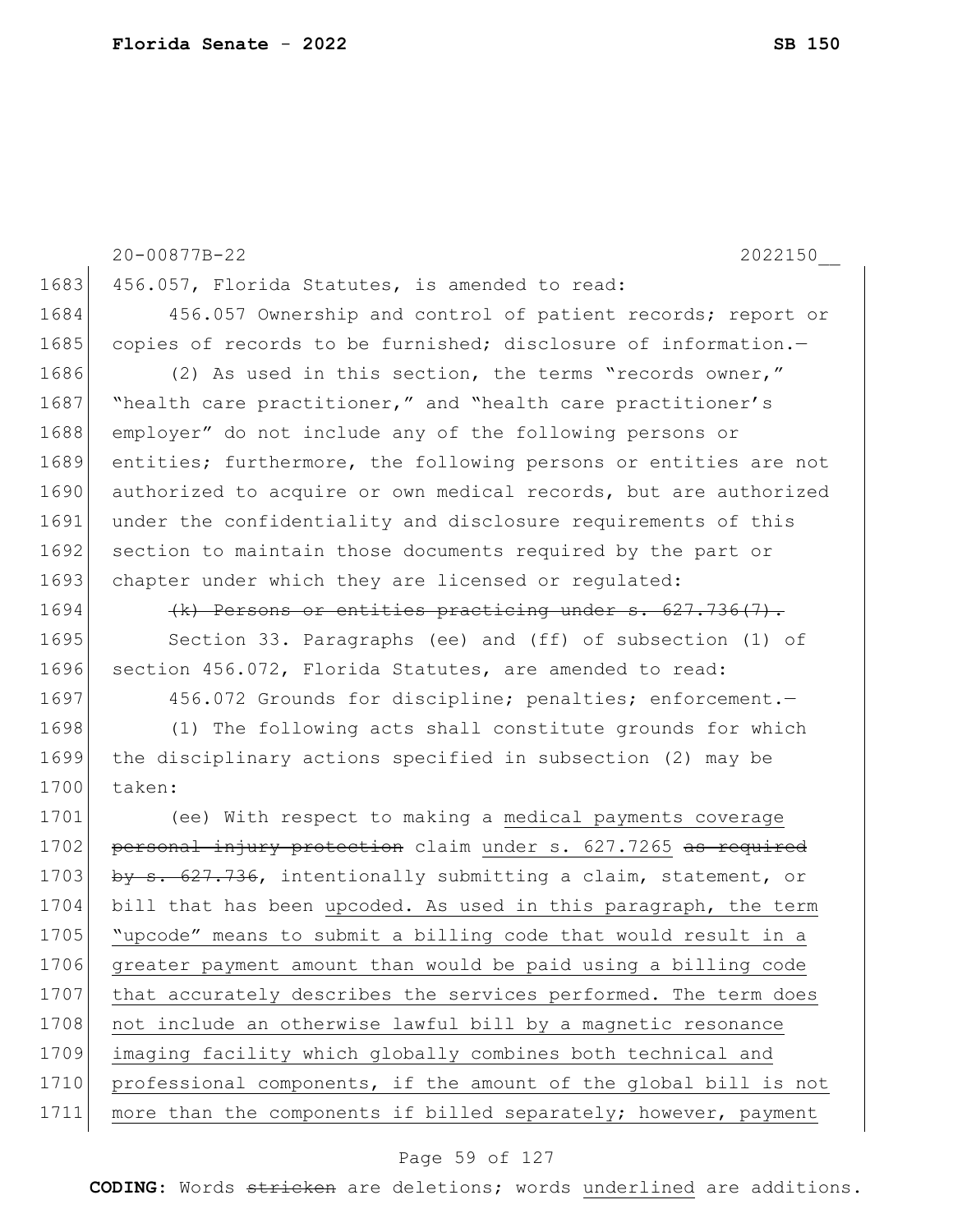|      | 20-00877B-22<br>2022150                                          |
|------|------------------------------------------------------------------|
| 1712 | of such a bill constitutes payment in full for all components of |
| 1713 | such service "upcoded" as defined in s. 627.732.                 |
| 1714 | (ff) With respect to making a medical payments coverage          |
| 1715 | personal injury protection claim under s. 627.7265 as required   |
| 1716 | by s. 627.736, intentionally submitting a claim, statement, or   |
| 1717 | bill for payment of services that were not rendered.             |
| 1718 | Section 34. Paragraph (b) of subsection (1) and subsection       |
| 1719 | (8) of section 624.155, Florida Statutes, are amended to read:   |
| 1720 | $624.155$ Civil remedy.-                                         |
| 1721 | (1) Any person may bring a civil action against an insurer       |
| 1722 | when such person is damaged:                                     |
| 1723 | (b) By the commission of any of the following acts by the        |
| 1724 | insurer:                                                         |
| 1725 | 1. Except for a civil action for bad faith failure to            |
| 1726 | settle a third-party claim subject to s. 624.156, not attempting |
| 1727 | in good faith to settle claims when, under all the               |
| 1728 | circumstances, it could and should have done so, had it acted    |
| 1729 | fairly and honestly toward its insured and with due regard for   |
| 1730 | her or his interests;                                            |
| 1731 | 2. Making claims payments to insureds or beneficiaries not       |
| 1732 | accompanied by a statement setting forth the coverage under      |
| 1733 | which payments are being made; or                                |
| 1734 | 3. Except as to liability coverages, failing to promptly         |
| 1735 | settle claims, when the obligation to settle a claim has become  |
| 1736 | reasonably clear, under one portion of the insurance policy      |
| 1737 | coverage in order to influence settlements under other portions  |
| 1738 | of the insurance policy coverage; or                             |
| 1739 | 4. When handling a first-party claim under a motor vehicle       |
| 1740 | insurance policy, not attempting in good faith to settle such    |
|      |                                                                  |

# Page 60 of 127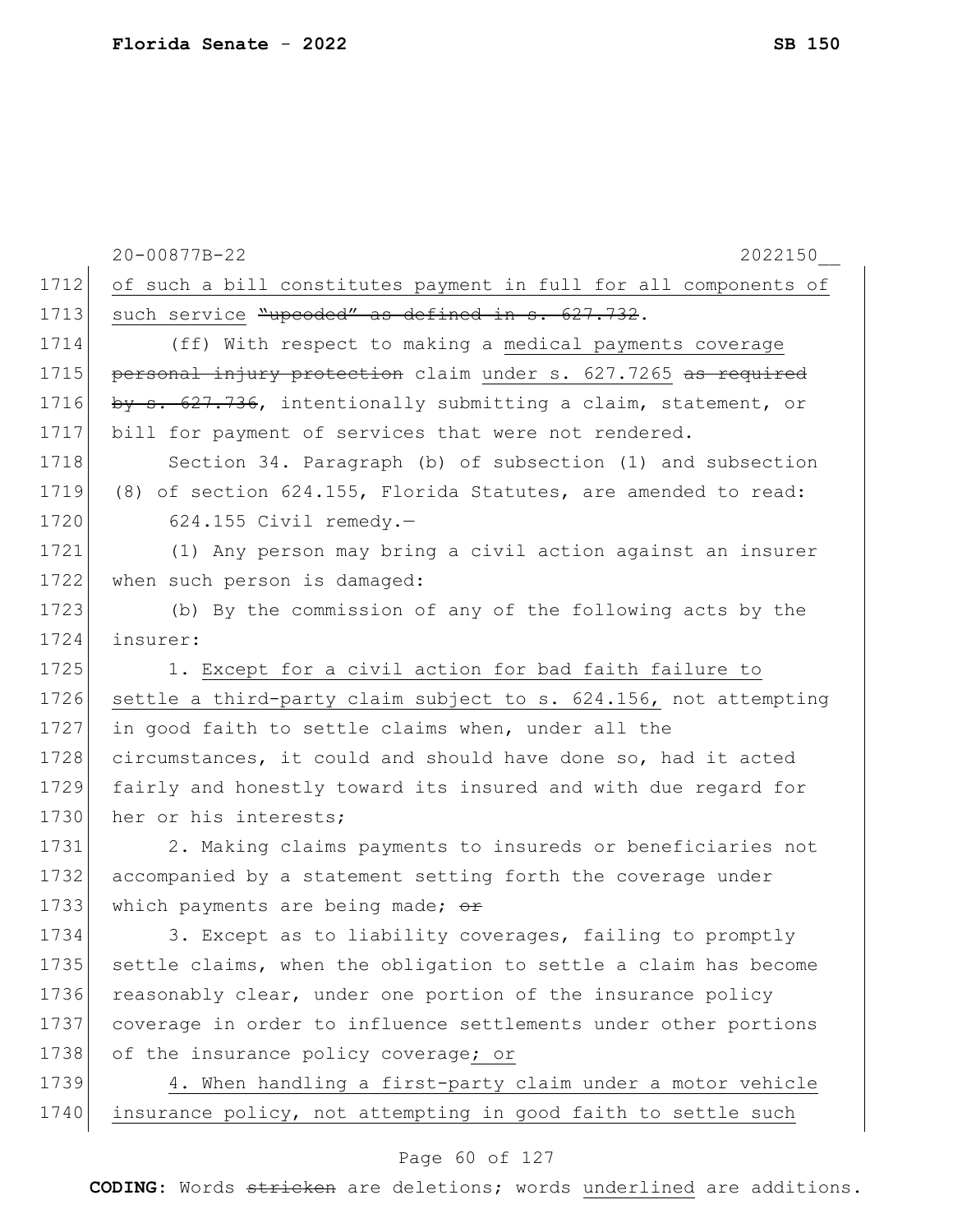|      | 20-00877B-22<br>2022150                                          |
|------|------------------------------------------------------------------|
| 1741 | claim pursuant to subparagraph 1. when such failure is caused by |
| 1742 | a failure to communicate to an insured:                          |
| 1743 | a. The name, telephone number, e-mail address, and mailing       |
| 1744 | address of the person adjusting the claim;                       |
| 1745 | b. Any issues that may impair the insured's coverage;            |
| 1746 | c. Information that might resolve the coverage issue in a        |
| 1747 | prompt manner;                                                   |
| 1748 | d. Any basis for the insurer's rejection or nonacceptance        |
| 1749 | of any settlement demand or offer; or                            |
| 1750 | e. Any needed extensions to respond to a time-limited            |
| 1751 | settlement offer.                                                |
| 1752 |                                                                  |
| 1753 | Notwithstanding the provisions of the above to the contrary, a   |
| 1754 | person pursuing a remedy under this section need not prove that  |
| 1755 | such act was committed or performed with such frequency as to    |
| 1756 | indicate a general business practice.                            |
| 1757 | (8) The civil remedy specified in this section does not          |
| 1758 | preempt any other remedy or cause of action provided for         |
| 1759 | pursuant to any other statute or pursuant to the common law of   |
| 1760 | this state. A Any person is may obtain a judgment under either   |

1761 the common-law remedy of bad faith or this statutory remedy, but 1762 shall not be entitled to a judgment under multiple bad faith 1763 both remedies. This section shall not be construed to create a 1764 common-law cause of action. The damages recoverable pursuant to 1765 this section shall include those damages which are a reasonably 1766 foreseeable result of a specified violation of this section by 1767 the authorized insurer and may include an award or judgment in 1768 an amount that exceeds the policy limits.

1769 Section 35. Section 624.156, Florida Statutes, is created

#### Page 61 of 127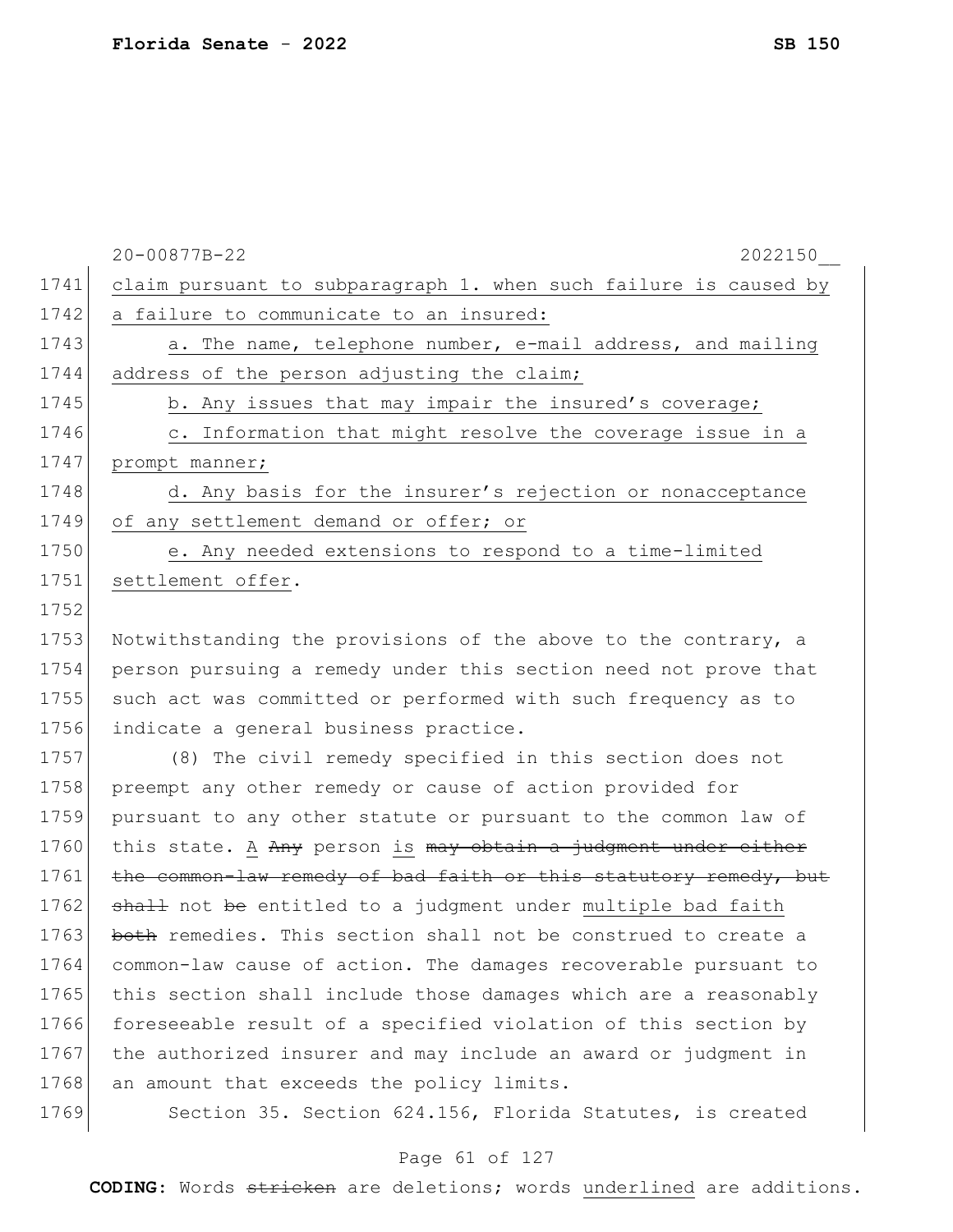|      | 20-00877B-22<br>2022150                                          |
|------|------------------------------------------------------------------|
| 1770 | to read:                                                         |
| 1771 | 624.156 Actions against motor vehicle insurers for bad           |
| 1772 | faith failure to settle third-party claims.-                     |
| 1773 | (1) SCOPE.-This section applies in all actions against any       |
| 1774 | insurer for bad faith failure to settle a third-party claim for  |
| 1775 | a loss arising out of the ownership, maintenance, or use of a    |
| 1776 | motor vehicle operated or principally garaged in this state at   |
| 1777 | the time of an incident or a loss, regardless of whether the     |
| 1778 | insurer is authorized to do business in this state or issued a   |
| 1779 | policy in this state. This section governs in any conflict with  |
| 1780 | common law or any other statute.                                 |
| 1781 | (2) DUTY OF GOOD FAITH. - In handling claims, an insurer has     |
| 1782 | a duty to its insured to handle claims in good faith by          |
| 1783 | complying with the best practices standards of subsection (4).   |
| 1784 | An insurer's negligence does not constitute bad faith. However,  |
| 1785 | negligence is relevant to whether an insurer acted in bad faith. |
| 1786 | (3) BAD FAITH FAILURE TO SETTLE. The term "bad faith             |
| 1787 | failure to settle" means an insurer's failure to meet its duty   |
| 1788 | of good faith, as described in subsection (2), which is a        |
| 1789 | proximate cause of the insurer not settling a third-party claim  |
| 1790 | when, under all the circumstances, the insurer could and should  |
| 1791 | have done so, had it acted fairly and honestly toward its        |
| 1792 | insured and with due regard for the insured's interests.         |
| 1793 | (4) BEST PRACTICES STANDARDS. - An insurer must meet the best    |
| 1794 | practices standards of this subsection. The insurer's duty       |
| 1795 | begins upon receiving actual notice of an incident or a loss     |
| 1796 | that could give rise to a covered liability claim and continues  |
| 1797 | until the claim is resolved. Notice may be communicated to the   |
| 1798 | insurer or an agent of the insurer by any means. However, if     |
|      |                                                                  |

# Page 62 of 127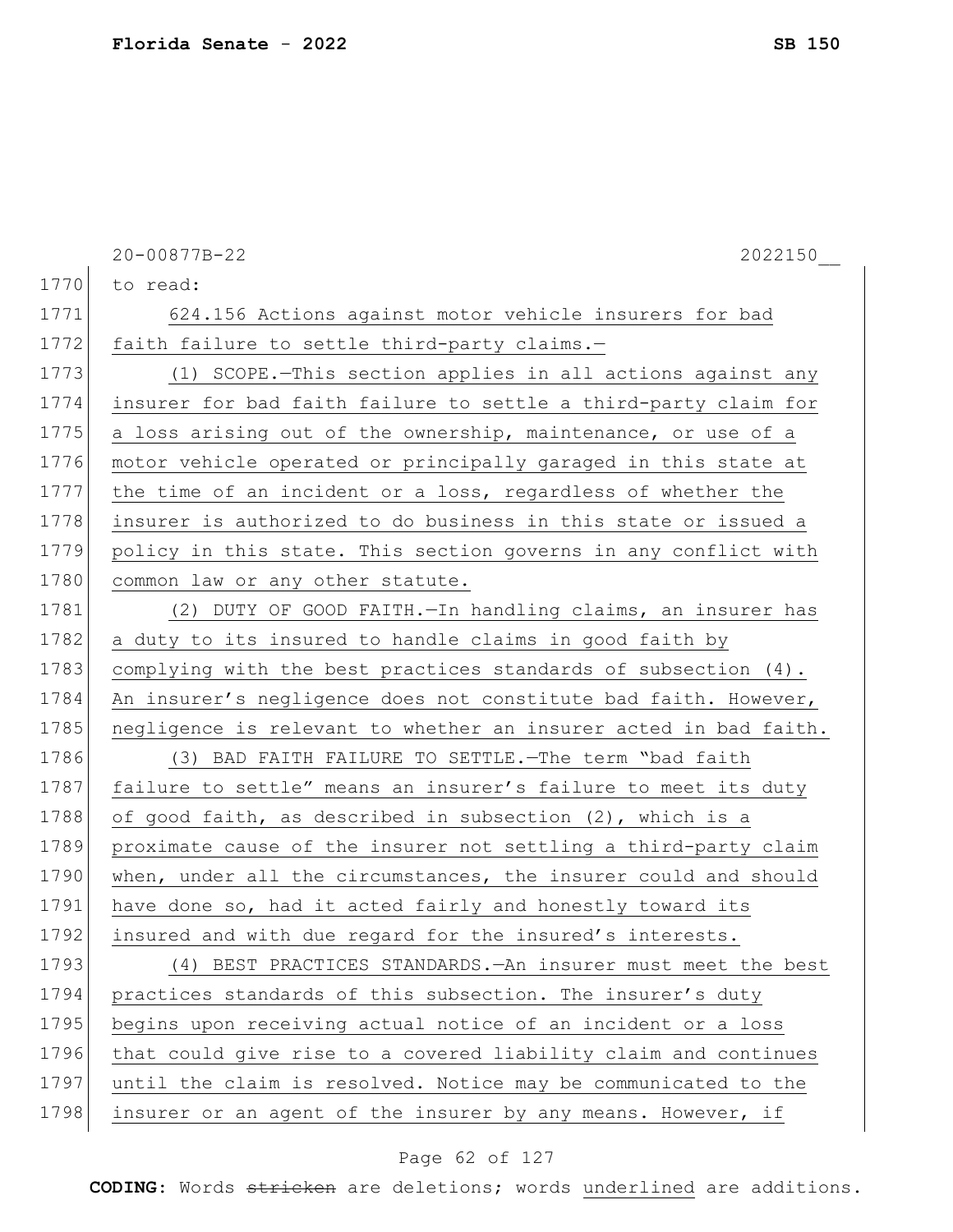20-00877B-22 2022150\_\_ 1799 actual notice is communicated by means other than through any 1800 manner permitted by the policy or other documents provided to 1801 the insured by the insurer, through the insurer's website, or 1802 through the e-mail address designated by the insurer under s. 1803 624.422, the notice will not be effective under this subsection 1804 if that variation causes actual prejudice to the insurer's 1805 ability to settle the claim. The burden is on the party bringing 1806 the bad faith claim to prove that the insurer had actual notice 1807 of the incident or loss giving rise to the claim that resulted 1808 in an excess judgment and when such notice was received. After 1809 receipt of actual notice, an insurer: 1810 (a) Must assign a duly licensed and appointed insurance 1811 adjuster to investigate the extent of the insured's probable 1812 exposure and diligently attempt to resolve any questions 1813 concerning the existence or extent of the insured's coverage. 1814 (b) Based on available information, must ethically evaluate 1815 every claim fairly, honestly, and with due regard for the 1816 interests of the insured; consider the extent of the claimant's 1817 recoverable damages; and consider the information in a 1818 reasonable and prudent manner. 1819 (c) Must request from the insured or claimant additional 1820 relevant information the insurer reasonably deems necessary to 1821 evaluate whether to settle a claim. 1822 (d) Must conduct all oral and written communications with 1823 the insured with the utmost honesty and complete candor. 1824 (e) Must make reasonable efforts to explain to persons not 1825 represented by counsel matters requiring expertise beyond the 1826 level normally expected of a layperson with no training in 1827 insurance or claims-handling issues.

#### Page 63 of 127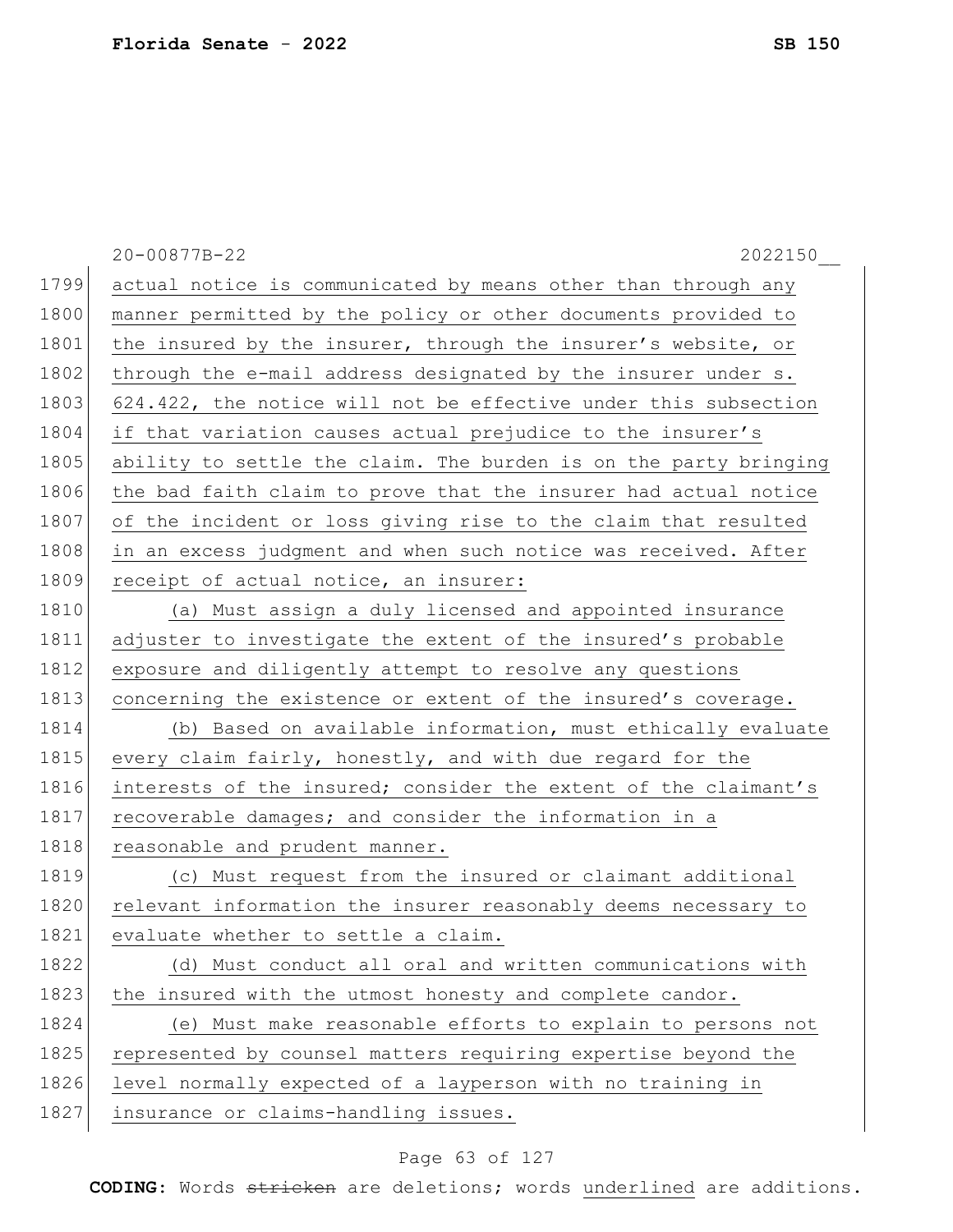|      | 20-00877B-22<br>2022150                                          |
|------|------------------------------------------------------------------|
| 1828 | (f) Must retain all written communications and note and          |
| 1829 | retain a summary of all verbal communications in a reasonable    |
| 1830 | manner for a period of not less than 5 years after the later of: |
| 1831 | 1. The entry of a judgment against the insured in excess of      |
| 1832 | policy limits becomes final; or                                  |
| 1833 | 2. The conclusion of the extracontractual claim, if any,         |
| 1834 | including any related appeals.                                   |
| 1835 | (g) Must provide the insured, upon request, with all             |
| 1836 | communications related to the insurer's handling of the claim    |
| 1837 | which are not privileged as to the insured.                      |
| 1838 | (h) Must provide, at the insurer's expense, reasonable           |
| 1839 | accommodations necessary to communicate effectively with an      |
| 1840 | insured covered under the Americans with Disabilities Act.       |
| 1841 | (i) In handling third-party claims, must communicate to an       |
| 1842 | insured all of the following:                                    |
| 1843 | 1. The identity of any other person or entity the insurer        |
| 1844 | has reason to believe may be liable.                             |
| 1845 | 2. The insurer's evaluation of the claim.                        |
| 1846 | 3. The likelihood and possible extent of an excess               |
| 1847 | judgment.                                                        |
| 1848 | 4. Steps the insured can take to avoid exposure to an            |
| 1849 | excess judgment, including the right to secure personal counsel  |
| 1850 | at the insured's expense.                                        |
| 1851 | 5. The insured's duty to cooperate with the insurer,             |
| 1852 | including any specific requests required because of a settlement |
| 1853 | opportunity or by the insurer for the insured's cooperation      |
| 1854 | under subsection (5), the purpose of the required cooperation,   |
| 1855 | and the consequences of refusing to cooperate.                   |
| 1856 | 6. Any settlement demands or offers.                             |

# Page 64 of 127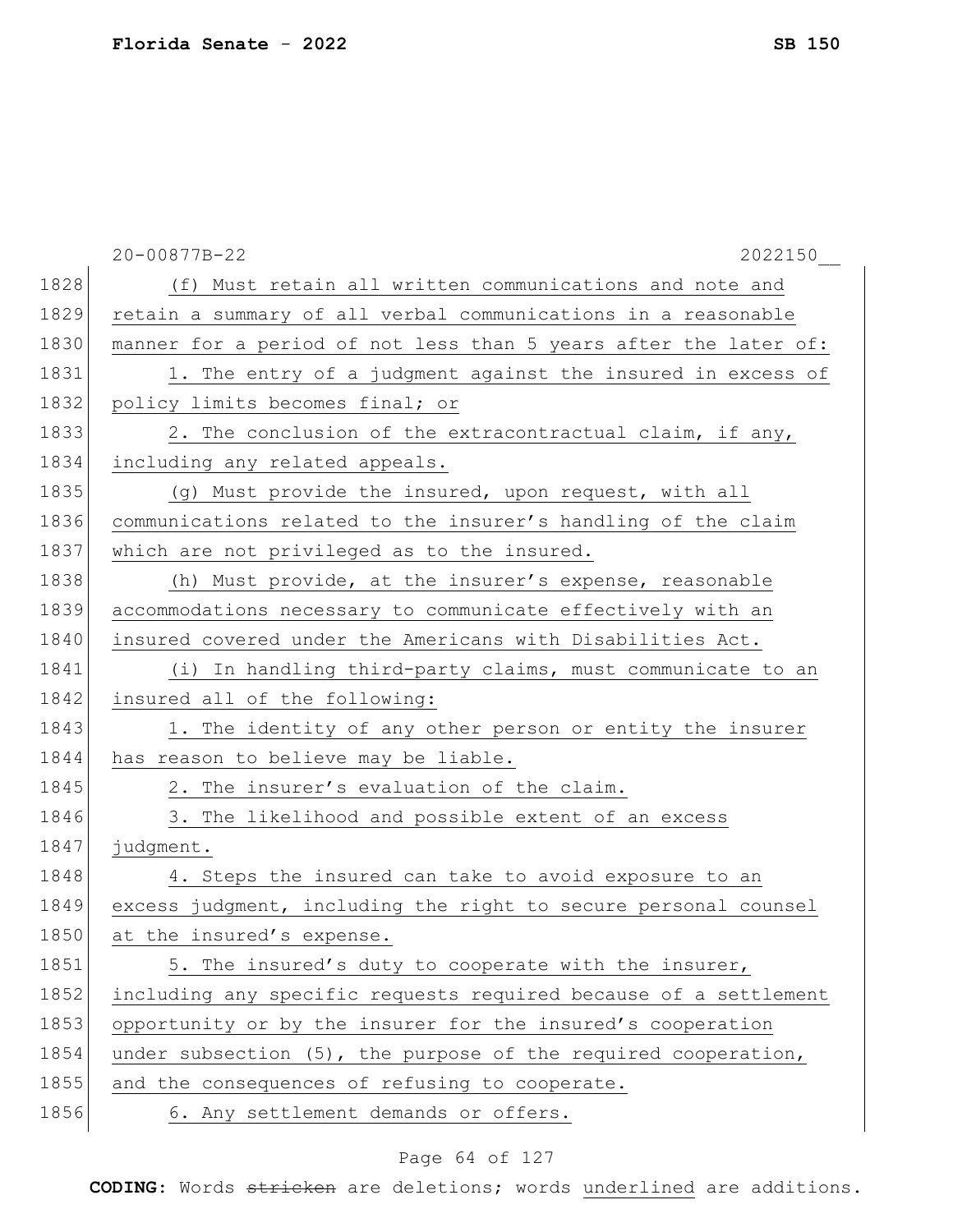|      | 20-00877B-22<br>2022150                                          |
|------|------------------------------------------------------------------|
| 1857 | (j) If, after the expiration of the safe harbor periods in       |
| 1858 | subsection (8), the facts available to the insurer indicate that |
| 1859 | the insured's liability is likely to exceed the policy limits,   |
| 1860 | must initiate settlement negotiations by tendering its policy    |
| 1861 | limits to the claimant in exchange for a general release of the  |
| 1862 | insured.                                                         |
| 1863 | (k) 1. Must give fair consideration to a settlement offer        |
| 1864 | that is not unreasonable under the facts available to the        |
| 1865 | insurer and settle, if possible, when a reasonably prudent       |
| 1866 | person, faced with the prospect of paying the total probable     |
| 1867 | exposure of the insured, would do so. The insurer shall provide  |
| 1868 | reasonable assistance to the insured to comply with the          |
| 1869 | insured's obligations to cooperate and shall act reasonably to   |
| 1870 | attempt to satisfy any conditions of a claimant's settlement     |
| 1871 | offer. If it is not possible to settle a liability claim within  |
| 1872 | the available policy limits, the insurer must act reasonably to  |
| 1873 | attempt to minimize the excess exposure to the insured.          |
| 1874 | 2. When multiple claims arise out of a single occurrence,        |
| 1875 | the combined value of all claims exceeds the total of all        |
| 1876 | applicable policy limits, and the claimants are unwilling to     |
| 1877 | globally settle within the policy limits, thereafter, must       |
| 1878 | attempt to minimize the magnitude of possible excess judgments   |
| 1879 | against the insured. The insurer is entitled to great discretion |
| 1880 | to decide how much to offer each respective claimant in its      |
| 1881 | attempt to protect the insured. The insurer may, in its effort   |
| 1882 | to minimize the excess liability of the insured, use its         |
| 1883 | discretion to offer the full available policy limits to one or   |
| 1884 | more claimants to the exclusion of other claimants and may leave |
| 1885 | the insured exposed to some liability after all the policy       |

# Page 65 of 127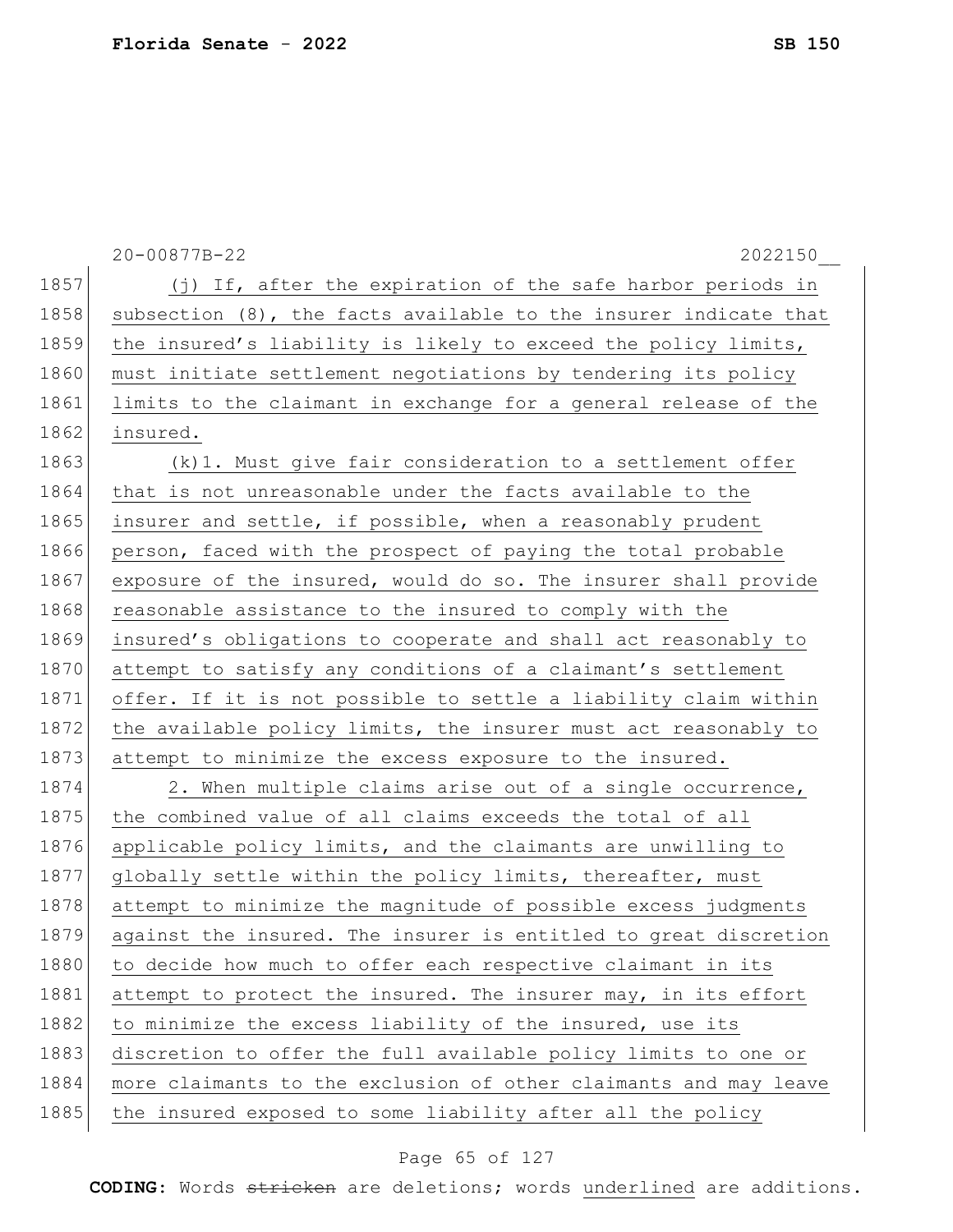|      | 20-00877B-22<br>2022150                                          |
|------|------------------------------------------------------------------|
| 1886 | limits are paid. An insurer does not act in bad faith simply     |
| 1887 | because it is unable to settle all claims in a multiple claimant |
| 1888 | case. It is a defense to a bad faith action if the insurer       |
| 1889 | establishes that it used its discretion for the benefit of its   |
| 1890 | insureds and complied with the other best practices standards of |
| 1891 | this subsection.                                                 |
| 1892 | (1) When a loss creates the potential for a third-party          |
| 1893 | claim against more than one insured, must attempt to settle the  |
| 1894 | claim on behalf of all insureds against whom a claim may be      |
| 1895 | presented. If it is not possible to settle on behalf of all      |
| 1896 | insureds, the insurer may, in consultation with the insureds,    |
| 1897 | enter into reasonable settlements of claims against certain      |
| 1898 | insureds to the exclusion of other insureds.                     |
| 1899 | (m) Must respond to any request for insurance information        |
| 1900 | in compliance with s. 626.9372 or s. 627.4137, as applicable.    |
| 1901 | (n) Where it appears the insured's probable exposure is          |
| 1902 | greater than policy limits, must take reasonable measures to     |
| 1903 | preserve for a reasonable period of time evidence that is needed |
| 1904 | for the defense of the liability claim.                          |
| 1905 | (o) Must comply with s. 627.426, if applicable.                  |
| 1906 | (p) May not commit or perform with such frequency as to          |
| 1907 | indicate a general business practice any of the following:       |
| 1908 | 1. Failing to adopt and implement standards for the proper       |
| 1909 | investigation of claims.                                         |
| 1910 | 2. Misrepresenting pertinent facts or insurance policy           |
| 1911 | provisions relating to coverages at issue.                       |
| 1912 | 3. Failing to acknowledge and act promptly upon                  |
| 1913 | communications with respect to claims.                           |
| 1914 | 4. Denying claims without conducting reasonable                  |

# Page 66 of 127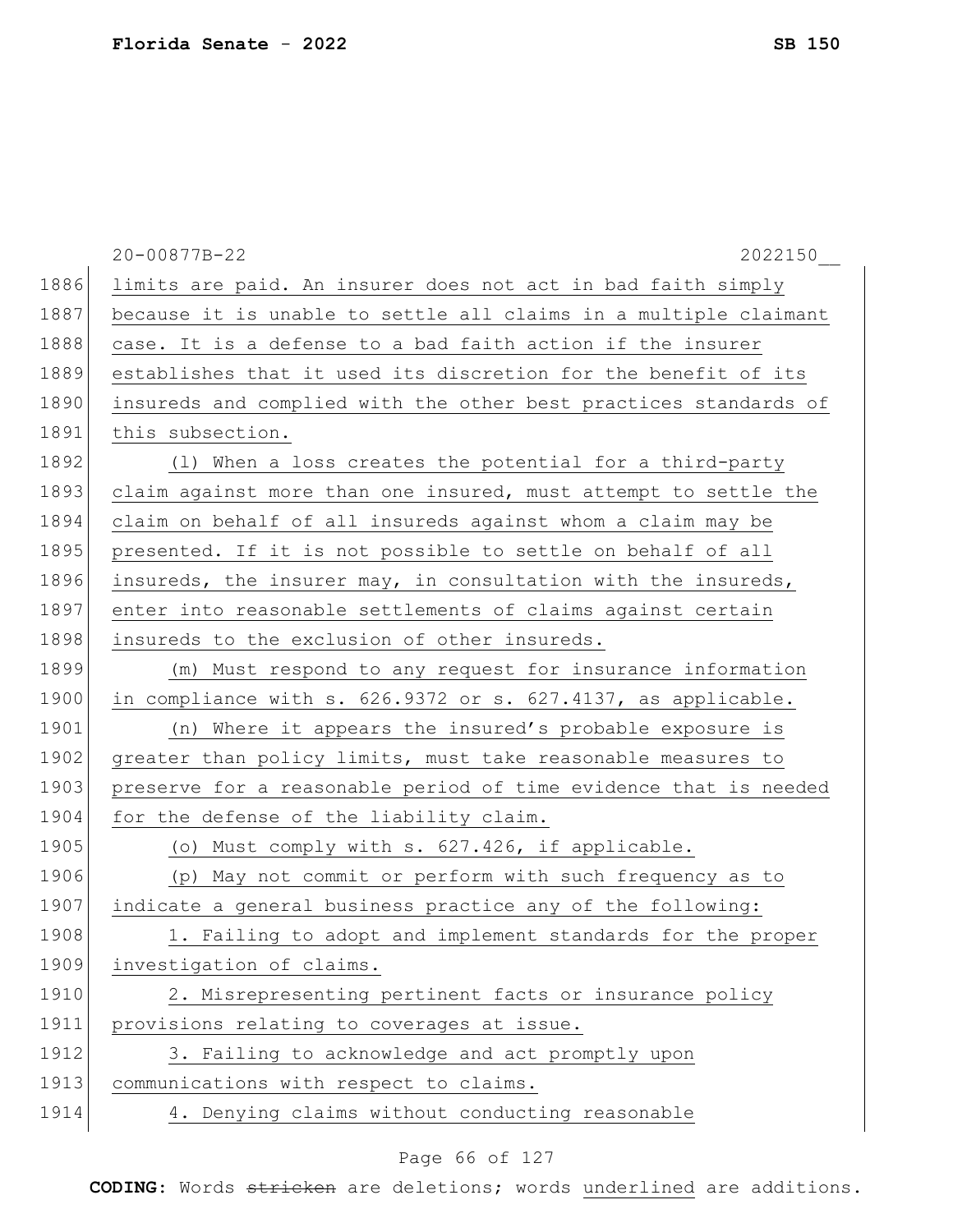|      | 20-00877B-22<br>2022150                                          |
|------|------------------------------------------------------------------|
| 1915 | investigations based upon available information.                 |
| 1916 | (5) INSURED'S DUTY TO COOPERATE.-                                |
| 1917 | (a) Insureds have a duty to cooperate with their insurer in      |
| 1918 | the defense of the claim and in making settlements. Accordingly, |
| 1919 | the insured must take any reasonable action requested by the     |
| 1920 | injured claimant or provided in the policy which is necessary to |
| 1921 | assist the insurer in settling a covered claim, including:       |
| 1922 | 1. Executing affidavits regarding the facts within the           |
| 1923 | insured's knowledge regarding the covered loss; and              |
| 1924 | 2. Providing documents, including those requested pursuant       |
| 1925 | to paragraph (b).                                                |
| 1926 | (b) When it is reasonably necessary to settle a covered          |
| 1927 | claim valued in excess of all applicable policy limits, upon the |
| 1928 | request of the injured claimant, an insured must disclose on a   |
| 1929 | form adopted by the department or provided by the claimant a     |
| 1930 | summary of the following:                                        |
| 1931 | 1. The insured's assets at the time of the loss, including:      |
| 1932 | a. Cash, stocks, bonds, and nonretirement-based mutual           |
| 1933 | funds;                                                           |
| 1934 | b. Nonhomestead real property;                                   |
| 1935 | c. All registered vehicles;                                      |
| 1936 | d. All bank accounts;                                            |
| 1937 | e. An estimated net accounting of all other assets; and          |
| 1938 | f. Any additional information included by the department.        |
| 1939 | 2. The insured's liabilities, including:                         |
| 1940 | a. Mortgage debt;                                                |
| 1941 | b. Credit card debt;                                             |
| 1942 | c. Child support and alimony payments;                           |
| 1943 | d. Other liabilities; and                                        |

# Page 67 of 127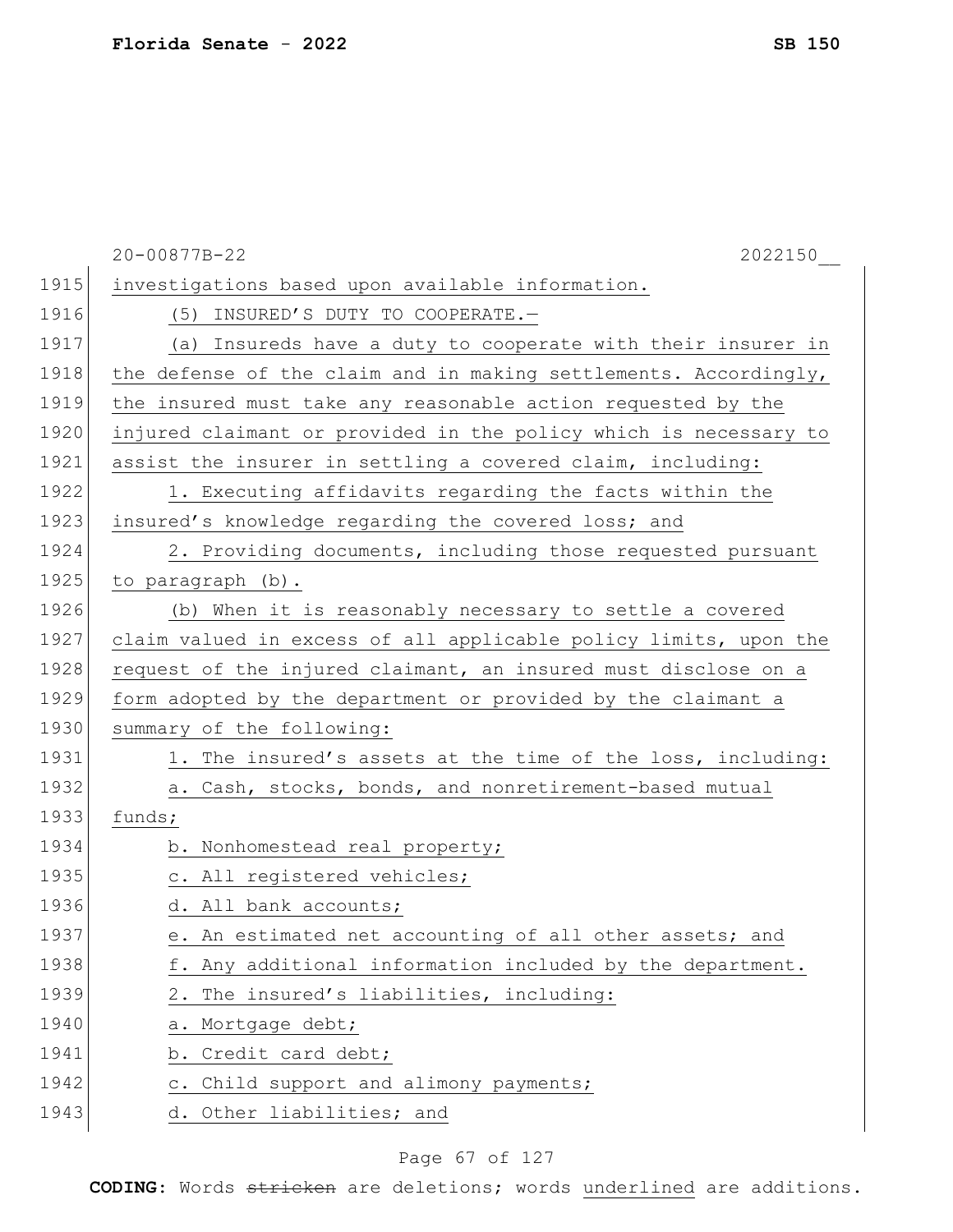|      | 20-00877B-22<br>2022150                                         |
|------|-----------------------------------------------------------------|
| 1944 | e. Any additional information included by the department.       |
| 1945 | 3. For a corporate entity, information on its balance           |
| 1946 | sheet, including the corporate entity's:                        |
| 1947 | a. Cash, property, equipment, and inventory;                    |
| 1948 | b. Liabilities, including obligations, rent, money owed to      |
| 1949 | vendors, payroll, and taxes;                                    |
| 1950 | c. Other information relevant to understanding the entity's     |
| 1951 | capital and net worth; and                                      |
| 1952 | d. Any additional information included by the department.       |
| 1953 | 4. A list of all insurance policies that may provide            |
| 1954 | coverage for the claim, stating the name of the insurer and     |
| 1955 | policy number of each policy.                                   |
| 1956 | 5. For natural persons, a statement of whether the insured      |
| 1957 | was acting in the course and scope of employment at the time of |
| 1958 | the incident or loss giving rise to the claim and, if so,       |
| 1959 | providing the name and contact information for the insured's    |
| 1960 | employer.                                                       |
| 1961 | (c) No later than 14 days following actual notice of an         |
| 1962 | incident or a loss that could give rise to a covered liability  |
| 1963 | claim, the insurer must notify the insured of the insured's     |
| 1964 | duties under this subsection. The burden is on the insurer to   |
| 1965 | prove that it provided notice to the insured of the insured's   |
| 1966 | duty to cooperate; otherwise, a presumption arises that the     |
| 1967 | insured met its duty to cooperate under this subsection.        |
| 1968 | (d) An insurer may terminate the defense as to any insured      |
| 1969 | who unreasonably fails to meet its duties under this subsection |
| 1970 | when:                                                           |
| 1971 | 1. The insurer exercised diligence and met its duties under     |
| 1972 | subparagraph $(4)(i)$ 5.;                                       |

# Page 68 of 127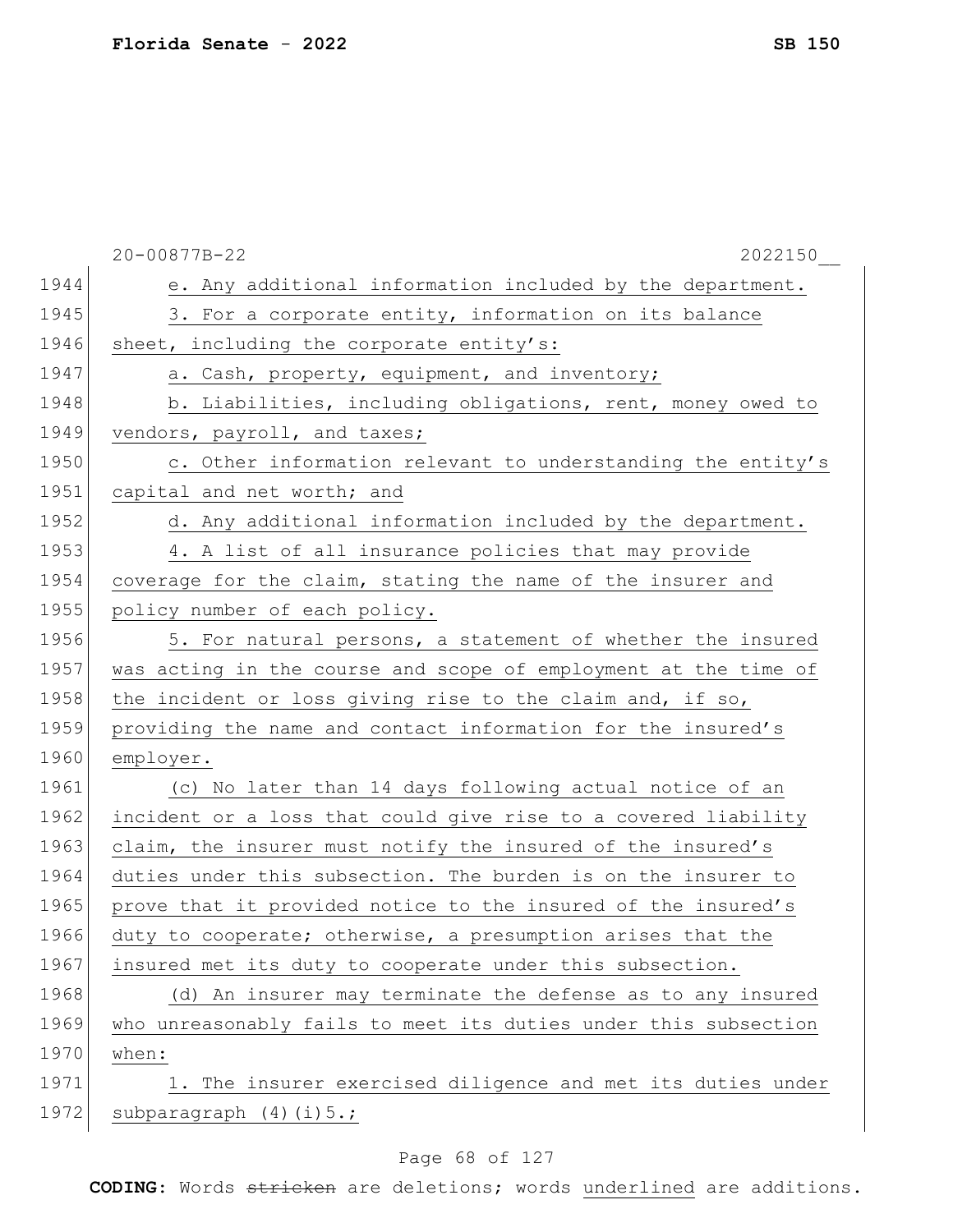|      | 2022150<br>20-00877B-22                                         |
|------|-----------------------------------------------------------------|
| 1973 | 2. The insurer provided reasonable assistance to the            |
| 1974 | insured to comply with the obligations of this subsection;      |
| 1975 | 3. The insurer gave the insured written notice of any           |
| 1976 | failure to cooperate and a reasonable opportunity for the       |
| 1977 | insured to cure the lack of cooperation, consistent with any    |
| 1978 | deadlines imposed by settlement negotiations;                   |
| 1979 | 4. The insured's failure to cooperate causes the insurer to     |
| 1980 | be unable to settle the claim; and                              |
| 1981 | 5. The insurer unconditionally tenders its available            |
| 1982 | coverage policy limits directly to the claimant or the          |
| 1983 | claimant's attorney.                                            |
| 1984 | (e) When an insured's defense is terminated in compliance       |
| 1985 | with this subsection, the insurer is not liable for any damages |
| 1986 | caused by a failure to settle or defend the liability claim     |
| 1987 | against that insured.                                           |
| 1988 | (6) CLAIMANT COMMUNICATIONS. - The trier of fact may not        |
| 1989 | attribute the insurer's failure to settle a covered third-party |
| 1990 | claim to a claimant's lack of communication with the insurer    |
| 1991 | when the claimant truthfully complies with all applicable       |
| 1992 | standards of this subsection by:                                |
| 1993 | (a) Contemporaneously with or before making a claim with        |
| 1994 | the insurer, communicating in writing to the insurer:           |
| 1995 | 1. The date and location of loss;                               |
| 1996 | 2. The name, address, and date of birth of the claimant;        |
| 1997 | and                                                             |
| 1998 | 3. A physical address, an e-mail address, and a facsimile       |
| 1999 | number for further communications, including, but not limited   |
| 2000 | to, responses to any settlement demand.                         |
| 2001 | (b) Presenting the following in writing:                        |
|      |                                                                 |

# Page 69 of 127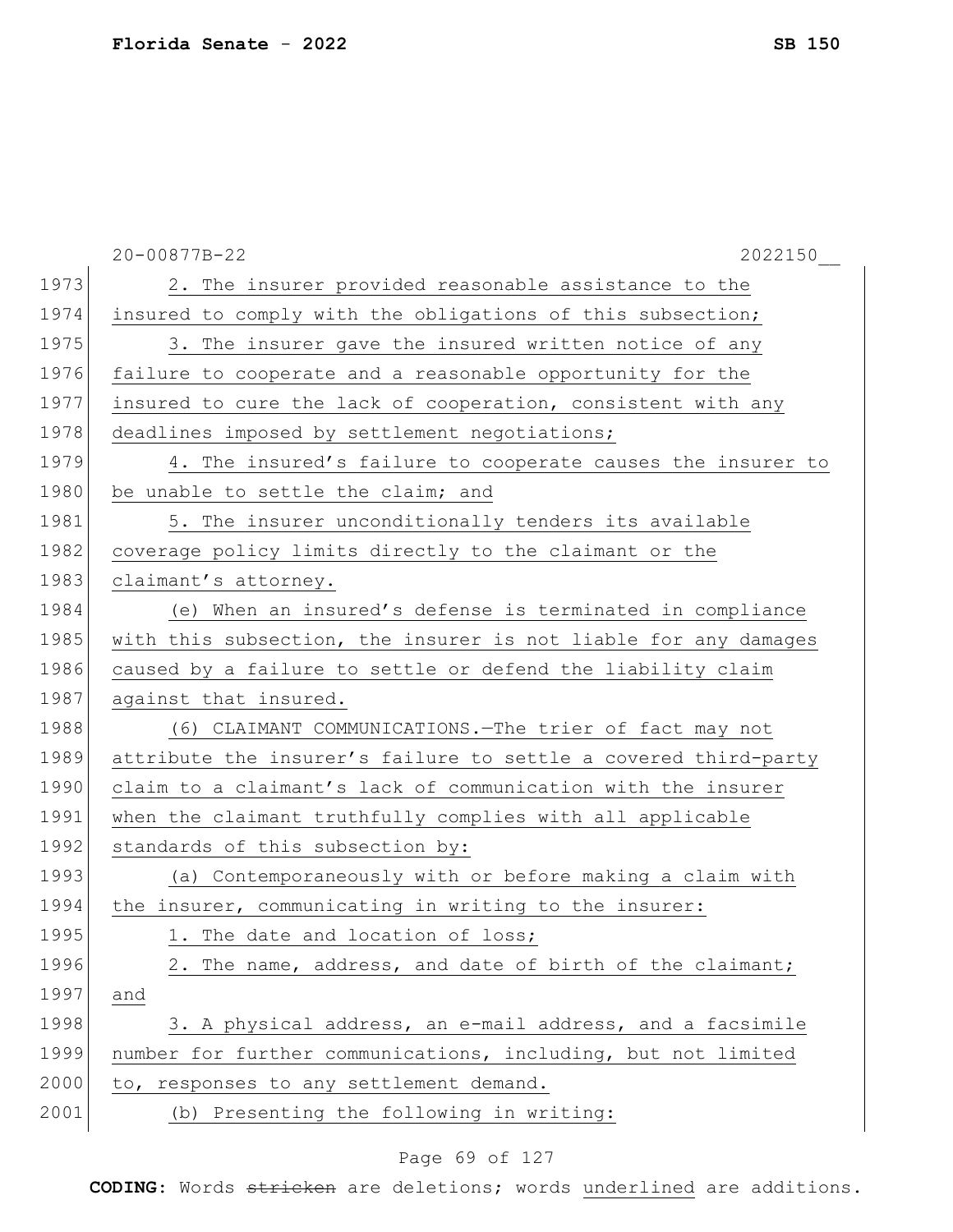|      | 20-00877B-22<br>2022150                                          |
|------|------------------------------------------------------------------|
| 2002 | 1. The legal and factual basis of the claim; and                 |
| 2003 | 2. A reasonably detailed description of the claimant's:          |
| 2004 | a. Known injuries caused or aggravated by the incident or        |
| 2005 | loss on which the claim is based;                                |
| 2006 | b. Medical treatment causally related to the incident or         |
| 2007 | loss on which the claim is based;                                |
| 2008 | c. Relevant pre-accident medical conditions, if known; and       |
| 2009 | d. Type and amount of known damages incurred and, if any,        |
| 2010 | the damages the claimant reasonably anticipates incurring in the |
| 2011 | future.                                                          |
| 2012 | (c) Providing any settlement demand in writing and stating       |
| 2013 | within such demand:                                              |
| 2014 | 1. The name of each insured to whom the demand for               |
| 2015 | settlement is directed;                                          |
| 2016 | 2. The amount of the demand for settlement; and                  |
| 2017 | 3. Any conditions the claimant is placing on acceptance of       |
| 2018 | the demand for settlement.                                       |
| 2019 |                                                                  |
| 2020 | This subsection does not reduce an insurer's duty of good faith, |
| 2021 | which is owed solely to its insured. The claimant owes no duty   |
| 2022 | to the insured or the insurer, and the duties of the claimant's  |
| 2023 | attorney are owed solely to the claimant. The claimant and the   |
| 2024 | claimant's attorney do not have a duty to comply with this       |
| 2025 | subsection.                                                      |
| 2026 | (7) CONDITIONS PRECEDENT. - It is a condition precedent to       |
| 2027 | filing an action against an insurer for bad faith failure to     |
| 2028 | settle a third-party claim that:                                 |
| 2029 | (a) A third-party claimant obtained a final judgment in          |
| 2030 | excess of the policy limits against the insured or the insured's |
|      |                                                                  |

# Page 70 of 127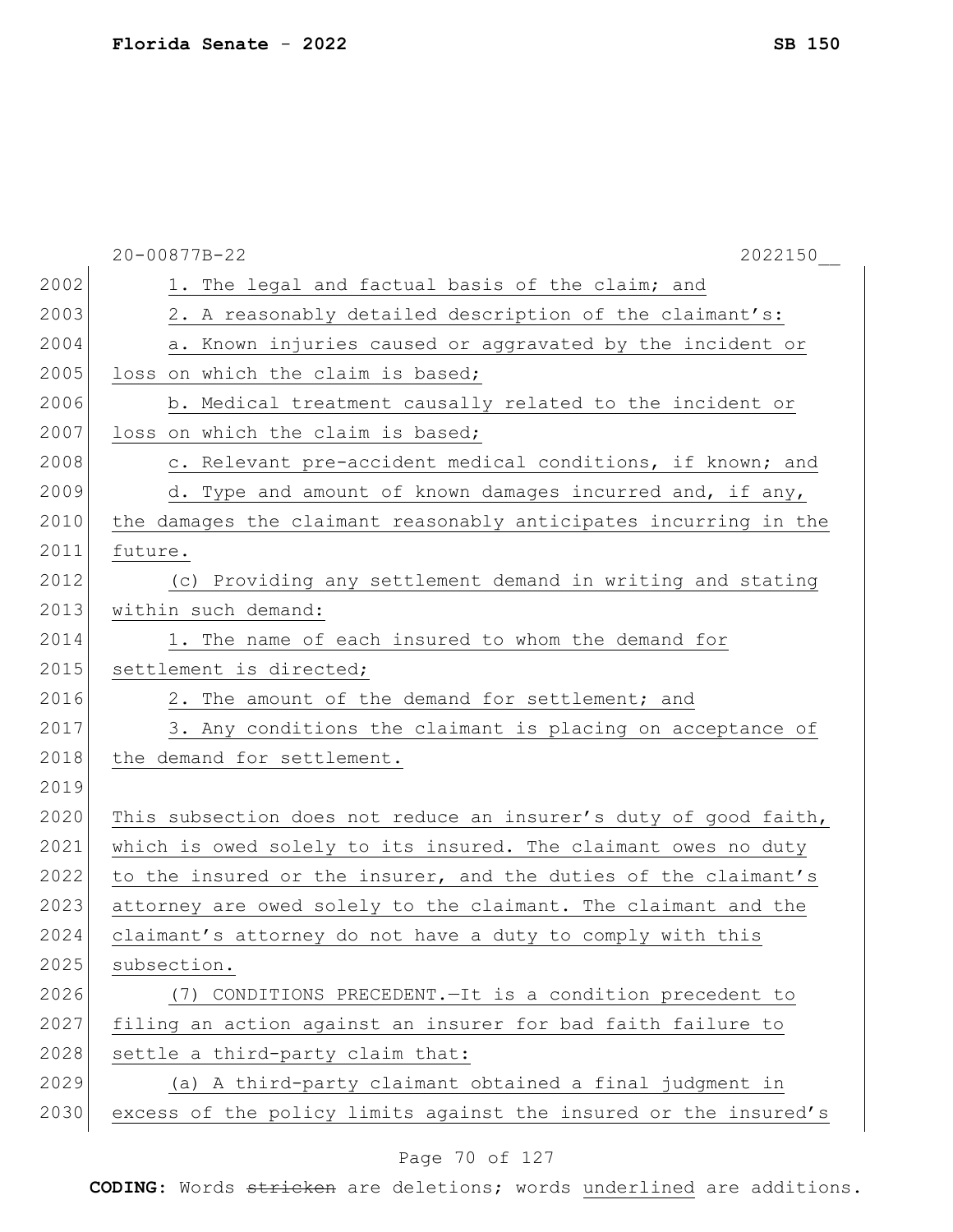|      | 20-00877B-22<br>2022150                                          |
|------|------------------------------------------------------------------|
| 2031 | estate, bankruptcy trustee, or successor in interest, unless the |
| 2032 | insurer expressly waived the requirement of a final excess       |
| 2033 | judgment or wrongfully breached its duty to defend the insured;  |
| 2034 | and                                                              |
| 2035 | (b) The insurer or an agent of the insurer received actual       |
| 2036 | notice effective under subsection (4).                           |
| 2037 | $(8)$ SAFE HARBORS.-                                             |
| 2038 | (a) After an insurer receives actual notice of an incident       |
| 2039 | or a loss that could give rise to a covered liability claim, the |
| 2040 | insurer is entitled to a reasonable opportunity to investigate   |
| 2041 | and evaluate the claim. The amount of time required for the      |
| 2042 | insurer's investigation and evaluation will vary depending on    |
| 2043 | the circumstances of the claim. The safe harbors provided in     |
| 2044 | this subsection are available to an insurer that complies with   |
| 2045 | the best practices standards of subsection (4).                  |
| 2046 | (b) When one claim arises out of a single occurrence, and        |
| 2047 | an insurer initiates settlement negotiations by tendering the    |
| 2048 | applicable policy limits in exchange for a general release of    |
| 2049 | the insured within 45 days after receiving actual notice of the  |
| 2050 | loss, the failure to tender the policy limits sooner does not    |
| 2051 | constitute bad faith.                                            |
| 2052 | (c) When multiple claims arise out of a single occurrence,       |
| 2053 | the combined value of all claims exceeds the total of all        |
| 2054 | applicable policy limits, and an insurer initiates settlement    |
| 2055 | negotiations by globally tendering the applicable policy limits  |
| 2056 | in exchange for a general release of the insured within 45 days  |
| 2057 | after receiving actual notice of the loss, the failure to tender |
| 2058 | policy limits sooner does not constitute bad faith.              |
| 2059 | (d) An insurer is not under any circumstances liable for         |

# Page 71 of 127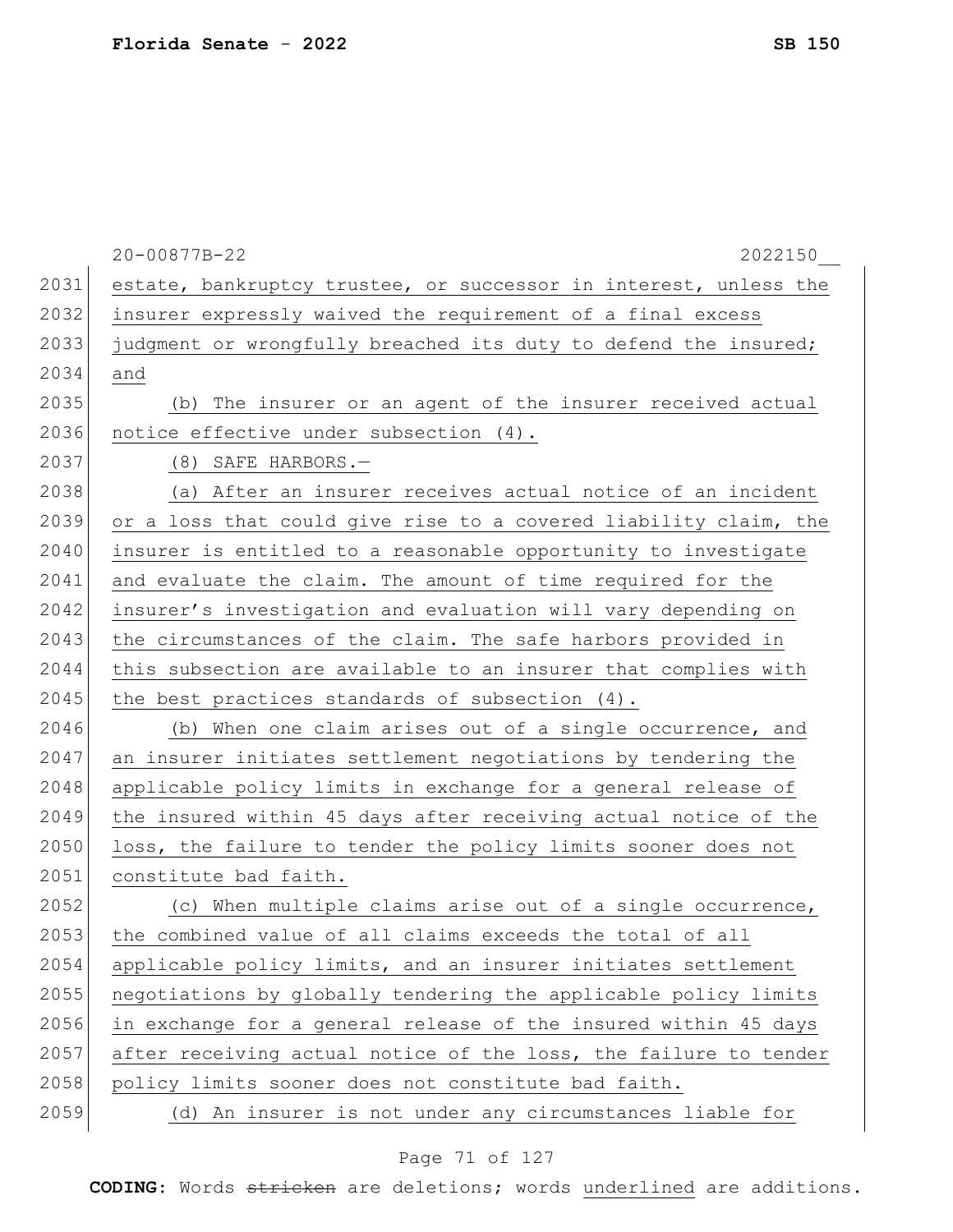|      | 20-00877B-22<br>2022150                                          |
|------|------------------------------------------------------------------|
| 2060 | the failure to accept a settlement offer within 45 days after    |
| 2061 | receiving actual notice of the loss if:                          |
| 2062 | 1. The settlement offer provides the insurer fewer than 15       |
| 2063 | days for acceptance; or                                          |
| 2064 | 2. The settlement offer provides the insurer fewer than 30       |
| 2065 | days for acceptance where the offer contains conditions for      |
| 2066 | acceptance other than the insurer's disclosure of its policy     |
| 2067 | limits.                                                          |
| 2068 | (e) This subsection does not require that an insurer             |
| 2069 | automatically tender policy limits within 45 days in every case. |
| 2070 | (9) BURDEN OF PROOF. - In any action for bad faith failure to    |
| 2071 | settle:                                                          |
| 2072 | (a) The party bringing the bad faith claim must prove every      |
| 2073 | element of the claim by the greater weight of the evidence,      |
| 2074 | taking into account the totality of the circumstances.           |
| 2075 | (b) An insurer that relies upon paragraph (5) (d) as a           |
| 2076 | defense to a claim for bad faith failure to settle must prove    |
| 2077 | the elements of that paragraph by the greater weight of the      |
| 2078 | evidence.                                                        |
| 2079 | (c) An insurer that relies upon a safe harbor provision of       |
| 2080 | subsection (8) must prove the elements of the safe harbor by the |
| 2081 | greater weight of the evidence.                                  |
| 2082 | (10) DAMAGES.-If the trier of fact finds that the party          |
| 2083 | bringing the bad faith claim has met its burden of proof, the    |
| 2084 | insurer is liable for the amount of any excess judgment,         |
| 2085 | together with court costs and, if the party bringing the bad     |
| 2086 | faith claim is the insured or an assignee of the insured, the    |
| 2087 | reasonable attorney fees incurred by the party bringing the bad  |
| 2088 | faith claim. Punitive damages may not be awarded.                |

# Page 72 of 127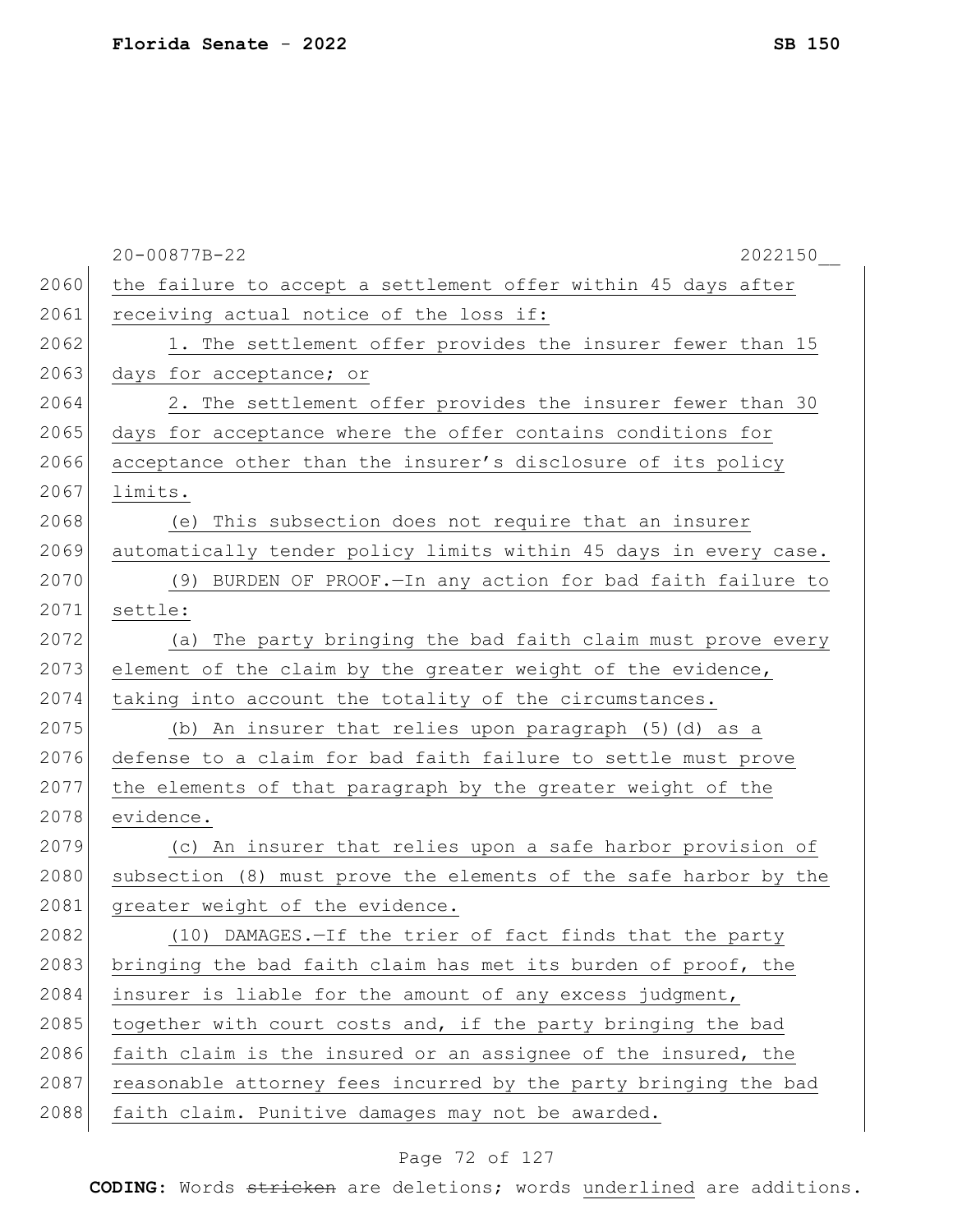|      | 20-00877B-22<br>2022150                                          |
|------|------------------------------------------------------------------|
| 2089 | (11) AGENTS. - This section is not intended to expand or         |
| 2090 | diminish any cause of action currently available against         |
| 2091 | insurance agents who sell motor vehicle liability insurance      |
| 2092 | policies in this state.                                          |
| 2093 | Section 36. Paragraphs (i) and (o) of subsection (1) of          |
| 2094 | section 626.9541, Florida Statutes, are amended to read:         |
| 2095 | 626.9541 Unfair methods of competition and unfair or             |
| 2096 | deceptive acts or practices defined.-                            |
| 2097 | (1) UNFAIR METHODS OF COMPETITION AND UNFAIR OR DECEPTIVE        |
| 2098 | ACTS.-The following are defined as unfair methods of competition |
| 2099 | and unfair or deceptive acts or practices:                       |
| 2100 | (i) Unfair claim settlement practices.-                          |
| 2101 | 1. Attempting to settle claims on the basis of an                |
| 2102 | application, when serving as a binder or intended to become a    |
| 2103 | part of the policy, or any other material document which was     |
| 2104 | altered without notice to, or knowledge or consent of, the       |
| 2105 | insured;                                                         |
| 2106 | 2. Making a material misrepresentation made to an insured        |
| 2107 | or any other person having an interest in the proceeds payable   |
| 2108 | under such contract or policy, for the purpose and with the      |
| 2109 | intent of effecting settlement of such claims, loss, or damage   |
| 2110 | under such contract or policy on less favorable terms than those |
| 2111 | provided in, and contemplated by, such contract or policy; or    |
| 2112 | 3. Committing or performing with such frequency as to            |
| 2113 | indicate a general business practice any of the following:       |
| 2114 | a. Failing to adopt and implement standards for the proper       |
| 2115 | investigation of claims;                                         |
| 2116 | b. Misrepresenting pertinent facts or insurance policy           |
| 2117 | provisions relating to coverages at issue;                       |
|      |                                                                  |

# Page 73 of 127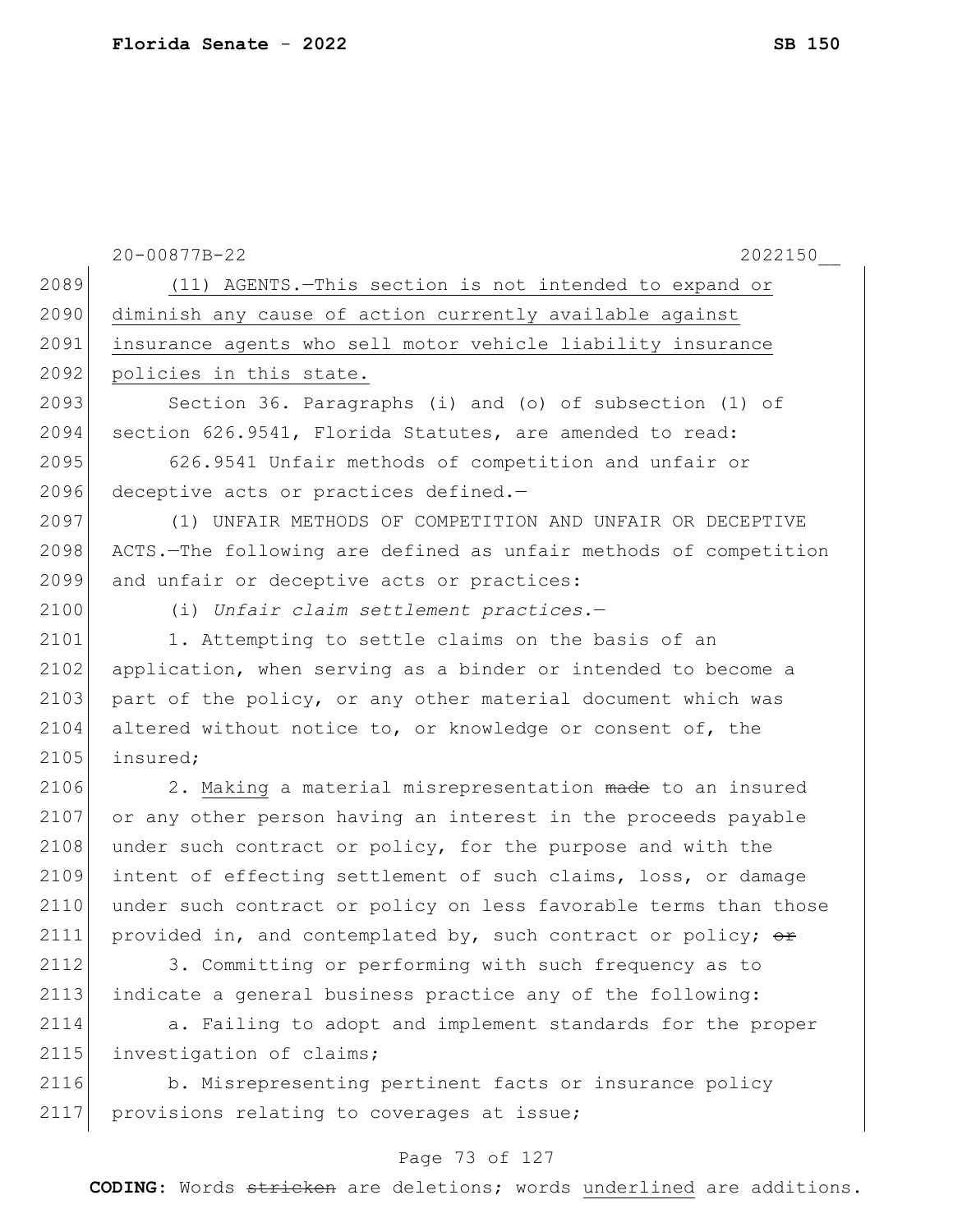```
20-00877B-22 2022150__
2118 c. Failing to acknowledge and act promptly upon
2119 communications with respect to claims;
2120 d. Denying claims without conducting reasonable 
2121 investigations based upon available information;
2122 e. Failing to affirm or deny full or partial coverage of 
2123 claims, and, as to partial coverage, the dollar amount or extent
2124 of coverage, or failing to provide a written statement that the 
2125 claim is being investigated, upon the written request of the
2126 insured within 30 days after proof-of-loss statements have been 
2127 completed;
2128 f. Failing to promptly provide a reasonable explanation in
2129 writing to the insured of the basis in the insurance policy, in 
2130 relation to the facts or applicable law, for denial of a claim
2131 or for the offer of a compromise settlement;
2132 g. Failing to promptly notify the insured of any additional
2133 information necessary for the processing of a claim; or
2134 h. Failing to clearly explain the nature of the requested 
2135 information and the reasons why such information is necessary;
2136 or.
2137 i. Failing to pay personal injury protection insurance
2138 claims within the time periods required by s. 627.736(4)(b). The
2139 office may order the insurer to pay restitution to a
2140 policyholder, medical provider, or other claimant, including
2141 interest at a rate consistent with the amount set forth in s.
2142 55.03(1), for the time period within which an insurer fails to
2143 pay claims as required by law. Restitution is in addition to any
2144 other penalties allowed by law, including, but not limited to,
2145 the suspension of the insurer's certificate of authority.
2146 4. Failing to pay undisputed amounts of partial or full
```
#### Page 74 of 127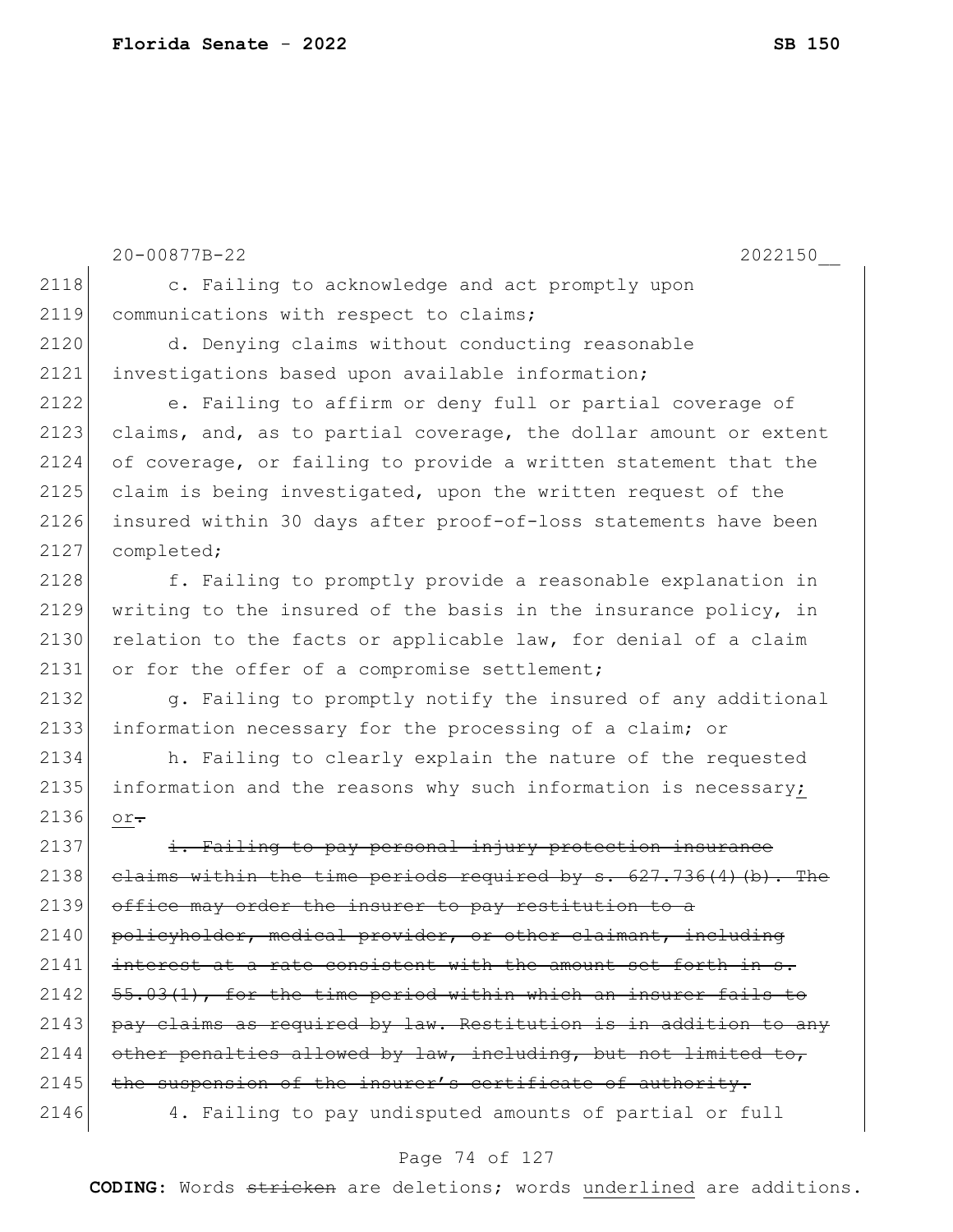20-00877B-22 2022150\_\_ 2147 benefits owed under first-party property insurance policies 2148 within 90 days after an insurer receives notice of a residential 2149 property insurance claim, determines the amounts of partial or 2150 full benefits, and agrees to coverage, unless payment of the 2151 undisputed benefits is prevented by an act of God, prevented by 2152 the impossibility of performance, or due to actions by the 2153 insured or claimant that constitute fraud, lack of cooperation, 2154 or intentional misrepresentation regarding the claim for which 2155 benefits are owed. 2156 (o) *Illegal dealings in premiums; excess or reduced charges*  2157 *for insurance.*—

2158 1. Knowingly collecting any sum as a premium or charge for 2159 insurance, which is not then provided, or is not in due course 2160 to be provided, subject to acceptance of the risk by the 2161 insurer, by an insurance policy issued by an insurer as 2162 permitted by this code.

2163 2. Knowingly collecting as a premium or charge for 2164 insurance any sum in excess of or less than the premium or  $2165$  charge applicable to such insurance, in accordance with the 2166 applicable classifications and rates as filed with and approved 2167 by the office, and as specified in the policy; or, in cases when 2168 classifications, premiums, or rates are not required by this 2169 code to be so filed and approved, premiums and charges collected 2170 from a Florida resident in excess of or less than those 2171 specified in the policy and as fixed by the insurer. 2172 Notwithstanding any other provision of law, this provision shall 2173 not be deemed to prohibit the charging and collection, by 2174 surplus lines agents licensed under part VIII of this chapter, 2175 of the amount of applicable state and federal taxes, or fees as

#### Page 75 of 127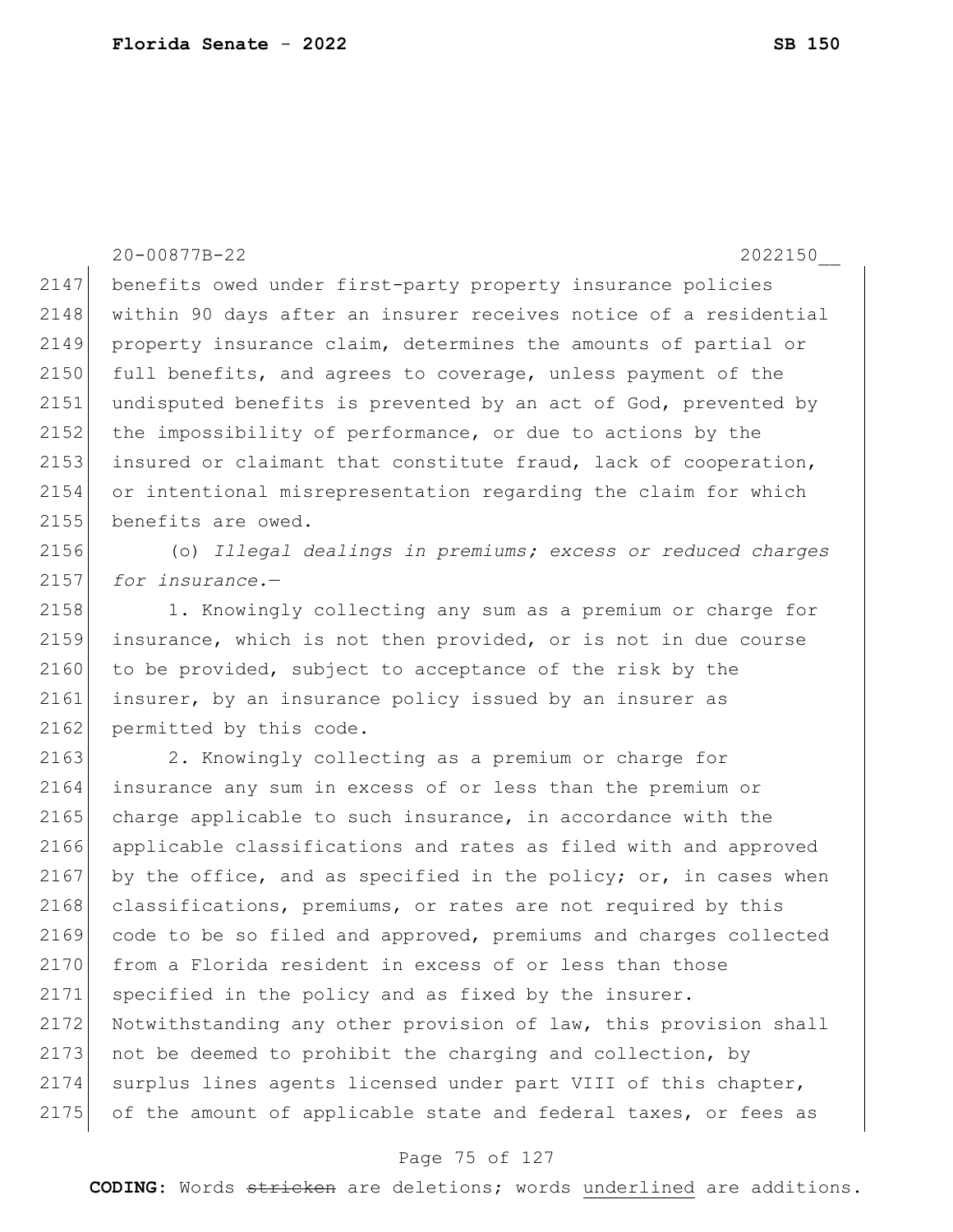20-00877B-22 2022150\_\_ 2176 authorized by s.  $626.916(4)$ , in addition to the premium required 2177 by the insurer or the charging and collection, by licensed 2178 agents, of the exact amount of any discount or other such fee 2179 charged by a credit card facility in connection with the use of 2180 a credit card, as authorized by subparagraph  $(q)3$ ., in addition 2181 to the premium required by the insurer. This subparagraph shall 2182 not be construed to prohibit collection of a premium for a 2183 universal life or a variable or indeterminate value insurance 2184 policy made in accordance with the terms of the contract. 2185 3.a. Imposing or requesting an additional premium for death 2186 benefit coverage, bodily injury liability coverage, property

2187 damage liability coverage  $a$  policy of motor vehicle liability, 2188 personal injury protection, medical payments coverage payment, 2189 or collision coverage in a motor vehicle liability insurance 2190 policy insurance or any combination thereof or refusing to renew 2191 the policy solely because the insured was involved in a motor 2192 vehicle accident unless the insurer's file contains information 2193 from which the insurer in good faith determines that the insured 2194 was substantially at fault in the accident.

2195 b. An insurer which imposes and collects such a surcharge 2196 or which refuses to renew such policy shall, in conjunction with 2197 the notice of premium due or notice of nonrenewal, notify the 2198 named insured that he or she is entitled to reimbursement of 2199 such amount or renewal of the policy under the conditions listed 2200 below and will subsequently reimburse him or her or renew the 2201 policy, if the named insured demonstrates that the operator 2202 involved in the accident was:

2203 (I) Lawfully parked;

2204 (II) Reimbursed by, or on behalf of, a person responsible

### Page 76 of 127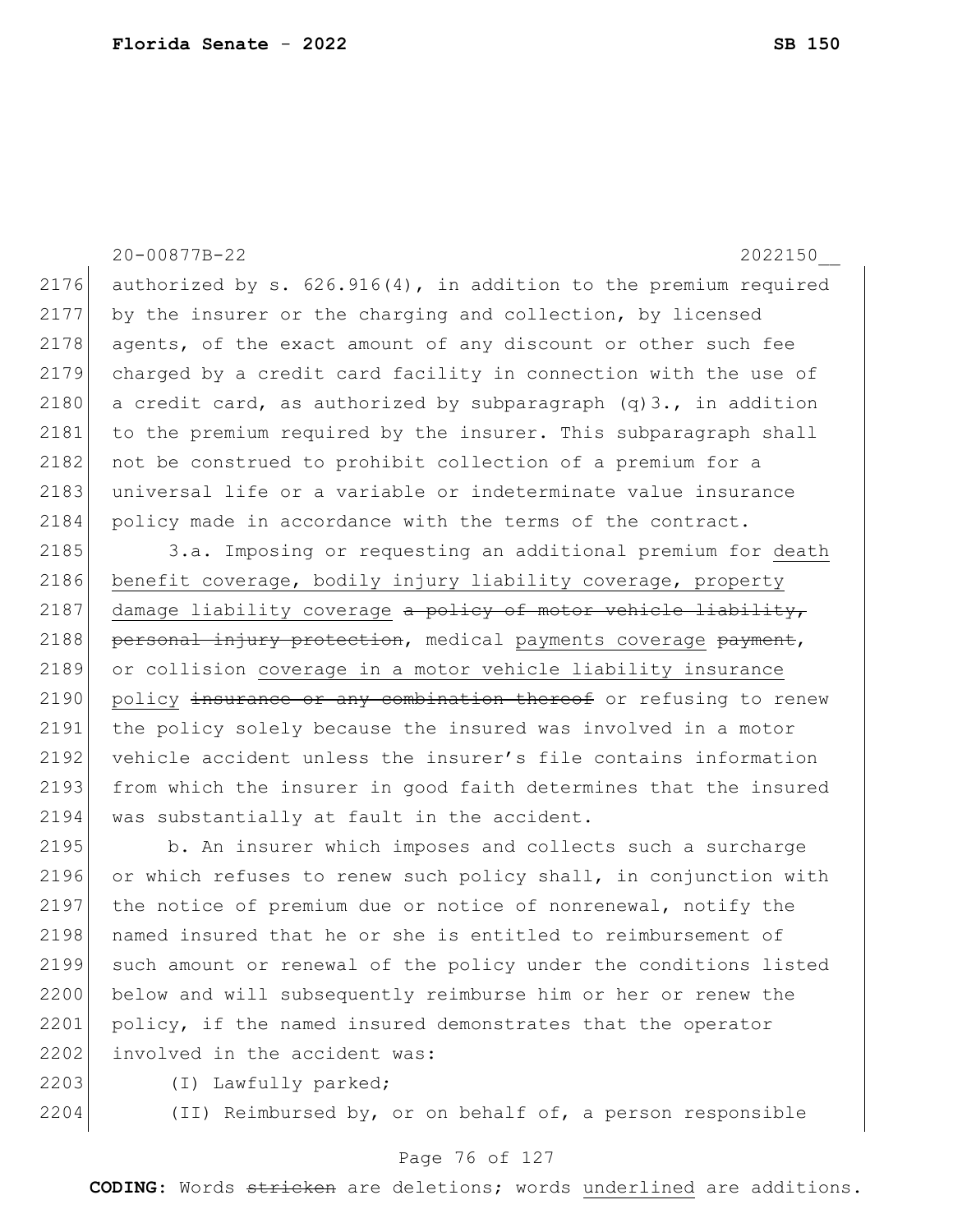|      | 20-00877B-22<br>2022150                                          |
|------|------------------------------------------------------------------|
| 2205 | for the accident or has a judgment against such person;          |
| 2206 | (III) Struck in the rear by another vehicle headed in the        |
| 2207 | same direction and was not convicted of a moving traffic         |
| 2208 | violation in connection with the accident;                       |
| 2209 | (IV) Hit by a "hit-and-run" driver, if the accident was          |
| 2210 | reported to the proper authorities within 24 hours after         |
| 2211 | discovering the accident;                                        |
| 2212 | (V) Not convicted of a moving traffic violation in               |
| 2213 | connection with the accident, but the operator of the other      |
| 2214 | automobile involved in such accident was convicted of a moving   |
| 2215 | traffic violation;                                               |
| 2216 | (VI) Finally adjudicated not to be liable by a court of          |
| 2217 | competent jurisdiction;                                          |
| 2218 | (VII) In receipt of a traffic citation which was dismissed       |
| 2219 | or nolle prossed; or                                             |
| 2220 | (VIII) Not at fault as evidenced by a written statement          |
| 2221 | from the insured establishing facts demonstrating lack of fault  |
| 2222 | which are not rebutted by information in the insurer's file from |
| 2223 | which the insurer in good faith determines that the insured was  |
| 2224 | substantially at fault.                                          |
| 2225 | c. In addition to the other provisions of this                   |
| 2226 | subparagraph, an insurer may not fail to renew a policy if the   |
| 2227 | insured has had only one accident in which he or she was at      |
| 2228 | fault within the current 3-year period. However, an insurer may  |
| 2229 | nonrenew a policy for reasons other than accidents in accordance |
| 2230 | with s. 627.728. This subparagraph does not prohibit nonrenewal  |
| 2231 | of a policy under which the insured has had three or more        |
| 2232 | accidents, regardless of fault, during the most recent 3-year    |
| 2233 | period.                                                          |
|      |                                                                  |

# Page 77 of 127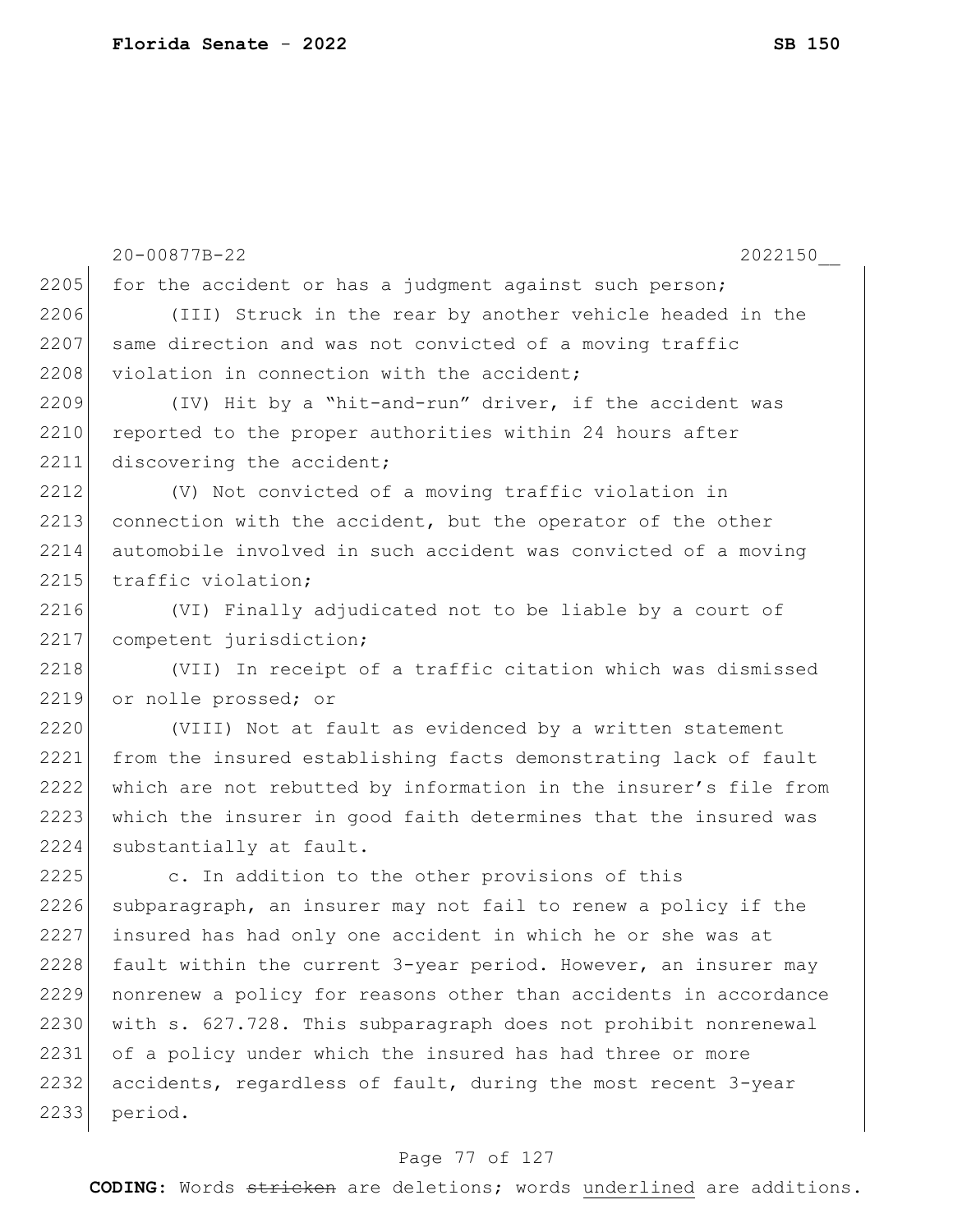```
2234 4. Imposing or requesting an additional premium for, or
2235 refusing to renew, a policy for motor vehicle insurance solely
2236 because the insured committed a noncriminal traffic infraction 
2237 as described in s. 318.14 unless the infraction is:
2238 a. A second infraction committed within an 18-month period,
2239 or a third or subsequent infraction committed within a 36-month 
2240 period.
2241 b. A violation of s. 316.183, when such violation is a
2242 result of exceeding the lawful speed limit by more than 15 miles
2243 per hour.
2244 5. Upon the request of the insured, the insurer and 
2245 licensed agent shall supply to the insured the complete proof of
2246 fault or other criteria which justifies the additional charge or
2247 cancellation.
2248 6. No insurer shall impose or request an additional premium
2249 for motor vehicle insurance, cancel or refuse to issue a policy,
2250 or refuse to renew a policy because the insured or the applicant 
2251 is a handicapped or physically disabled person, so long as such
2252 handicap or physical disability does not substantially impair
2253 such person's mechanically assisted driving ability.
2254 7. No insurer may cancel or otherwise terminate any 
2255 insurance contract or coverage, or require execution of a
2256 consent to rate endorsement, during the stated policy term for
2257 the purpose of offering to issue, or issuing, a similar or
```
2258 identical contract or coverage to the same insured with the same 2259 exposure at a higher premium rate or continuing an existing 2260 contract or coverage with the same exposure at an increased 2261 premium.

2262 8. No insurer may issue a nonrenewal notice on any

#### Page 78 of 127

20-00877B-22 2022150\_\_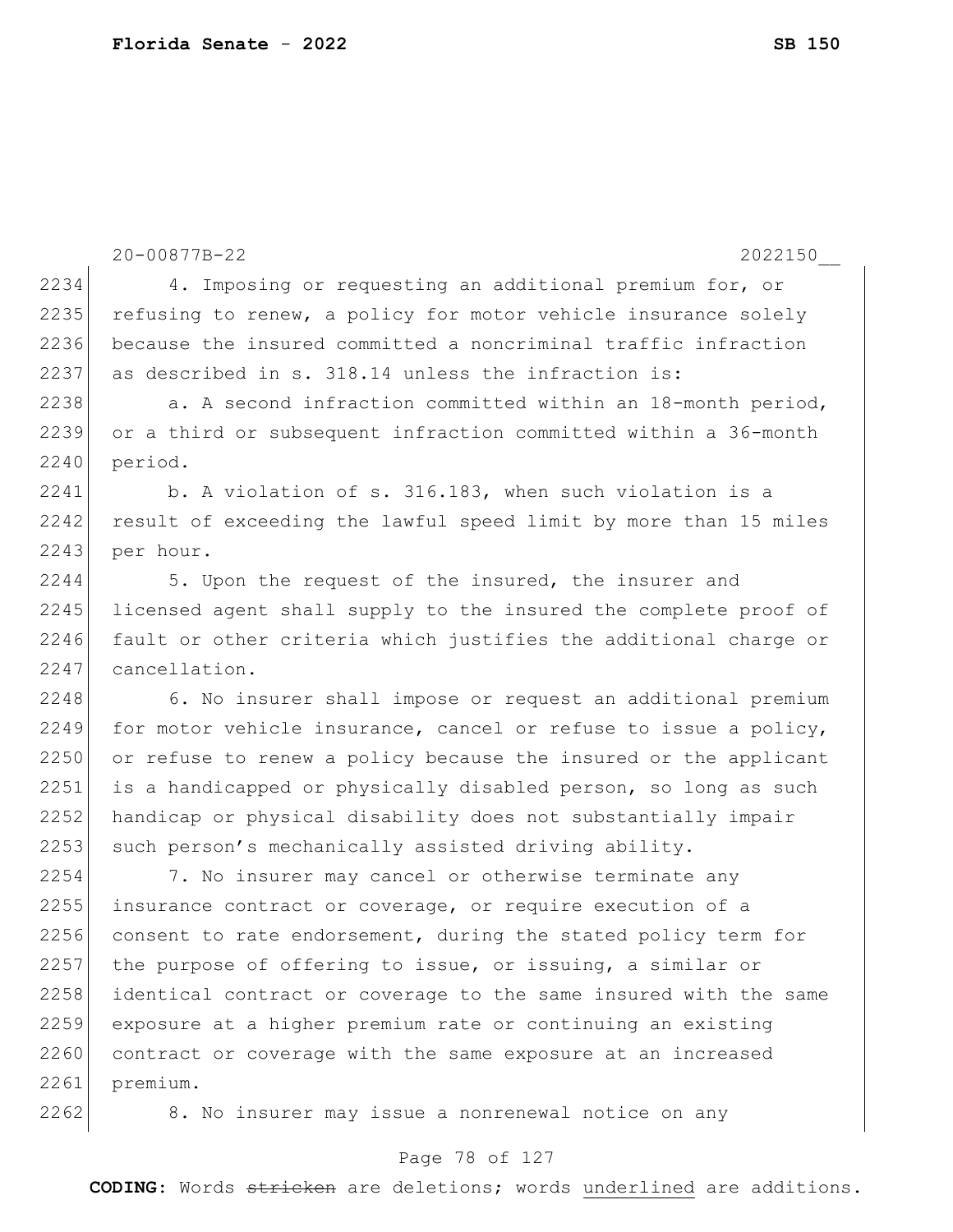20-00877B-22 2022150\_\_ 2263 insurance contract or coverage, or require execution of a 2264 consent to rate endorsement, for the purpose of offering to 2265 issue, or issuing, a similar or identical contract or coverage 2266 to the same insured at a higher premium rate or continuing an 2267 existing contract or coverage at an increased premium without 2268 meeting any applicable notice requirements. 2269 9. No insurer shall, with respect to premiums charged for

2270 motor vehicle insurance, unfairly discriminate solely on the 2271 basis of age, sex, marital status, or scholastic achievement.

2272 10. Imposing or requesting an additional premium for motor 2273 vehicle comprehensive or uninsured motorist coverage solely 2274 because the insured was involved in a motor vehicle accident or 2275 was convicted of a moving traffic violation.

2276 11. No insurer shall cancel or issue a nonrenewal notice on 2277 any insurance policy or contract without complying with any 2278 applicable cancellation or nonrenewal provision required under 2279 the Florida Insurance Code.

2280 12. No insurer shall impose or request an additional 2281 premium, cancel a policy, or issue a nonrenewal notice on any 2282 insurance policy or contract because of any traffic infraction 2283 when adjudication has been withheld and no points have been  $2284$  assessed pursuant to s. 318.14(9) and (10). However, this 2285 subparagraph does not apply to traffic infractions involving 2286 accidents in which the insurer has incurred a loss due to the 2287 fault of the insured.

2288 Section 37. Paragraph (a) of subsection (1) of section 2289 626.989, Florida Statutes, is amended to read:

2290 626.989 Investigation by department or Division of 2291 Investigative and Forensic Services; compliance; immunity;

#### Page 79 of 127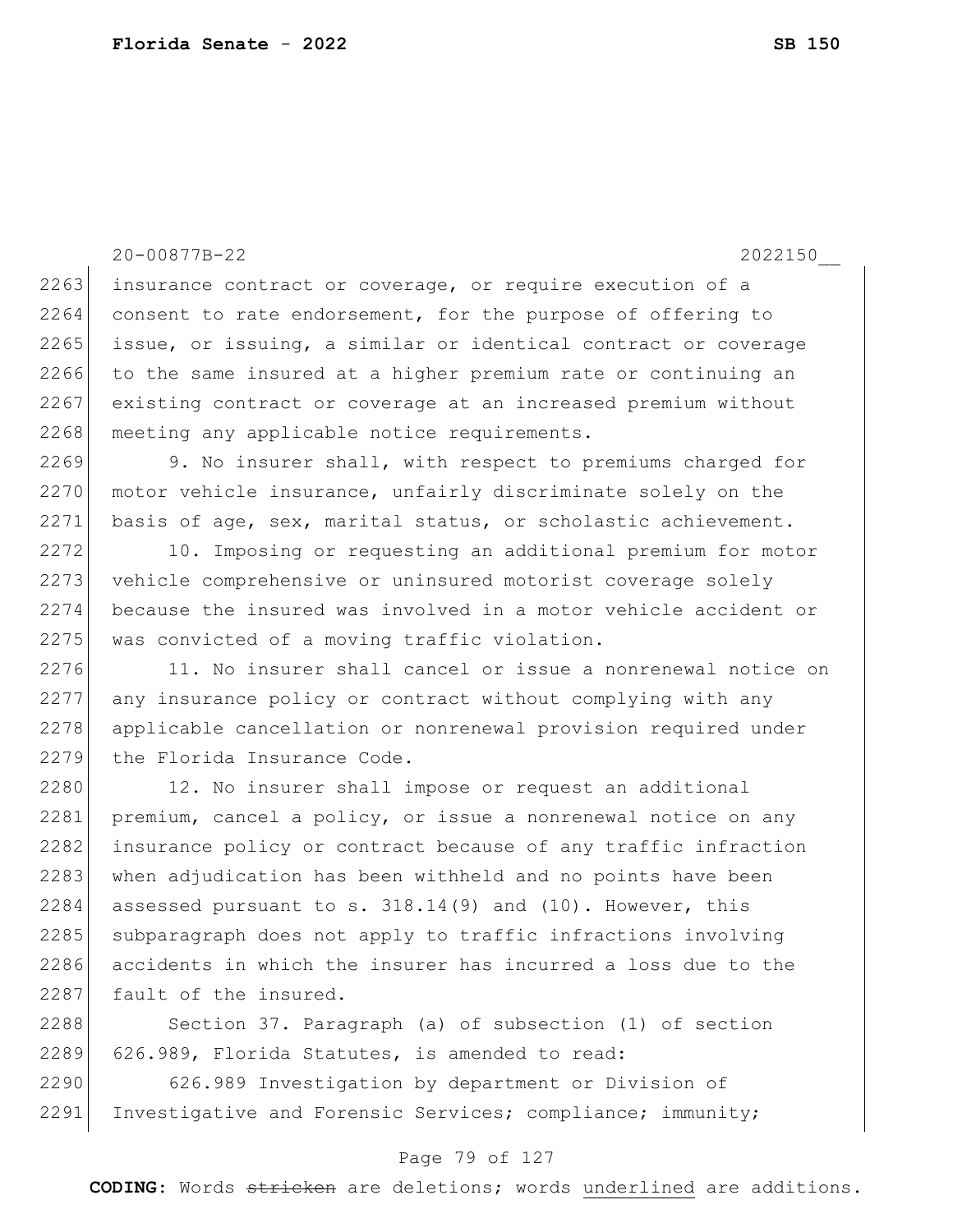|      | 20-00877B-22<br>2022150                                          |
|------|------------------------------------------------------------------|
| 2292 | confidential information; reports to division; division          |
| 2293 | investigator's power of arrest.-                                 |
| 2294 | (1) For the purposes of this section:                            |
| 2295 | (a) A person commits a "fraudulent insurance act" if the         |
| 2296 | person:                                                          |
| 2297 | 1. Knowingly and with intent to defraud presents, causes to      |
| 2298 | be presented, or prepares with knowledge or belief that it will  |
| 2299 | be presented, to or by an insurer, self-insurer, self-insurance  |
| 2300 | fund, servicing corporation, purported insurer, broker, or any   |
| 2301 | agent thereof, any written statement as part of, or in support   |
| 2302 | of, an application for the issuance of, or the rating of, any    |
| 2303 | insurance policy, or a claim for payment or other benefit        |
| 2304 | pursuant to any insurance policy, which the person knows to      |
| 2305 | contain materially false information concerning any fact         |
| 2306 | material thereto or if the person conceals, for the purpose of   |
| 2307 | misleading another, information concerning any fact material     |
| 2308 | thereto.                                                         |
| 2309 | 2. Knowingly submits:                                            |
| 2310 | a. A false, misleading, or fraudulent application or other       |
| 2311 | document when applying for licensure as a health care clinic,    |
| 2312 | seeking an exemption from licensure as a health care clinic, or  |
| 2313 | demonstrating compliance with part X of chapter 400 with an      |
| 2314 | intent to use the license, exemption from licensure, or          |
| 2315 | demonstration of compliance to provide services or seek          |
| 2316 | reimbursement under a motor vehicle liability insurance policy's |
| 2317 | medical payments coverage the Florida Motor Vehicle No-Fault     |
| 2318 | $\text{Law}$ .                                                   |

2319 b. A claim for payment or other benefit under a motor 2320 vehicle liability insurance policy's medical payments coverage,

### Page 80 of 127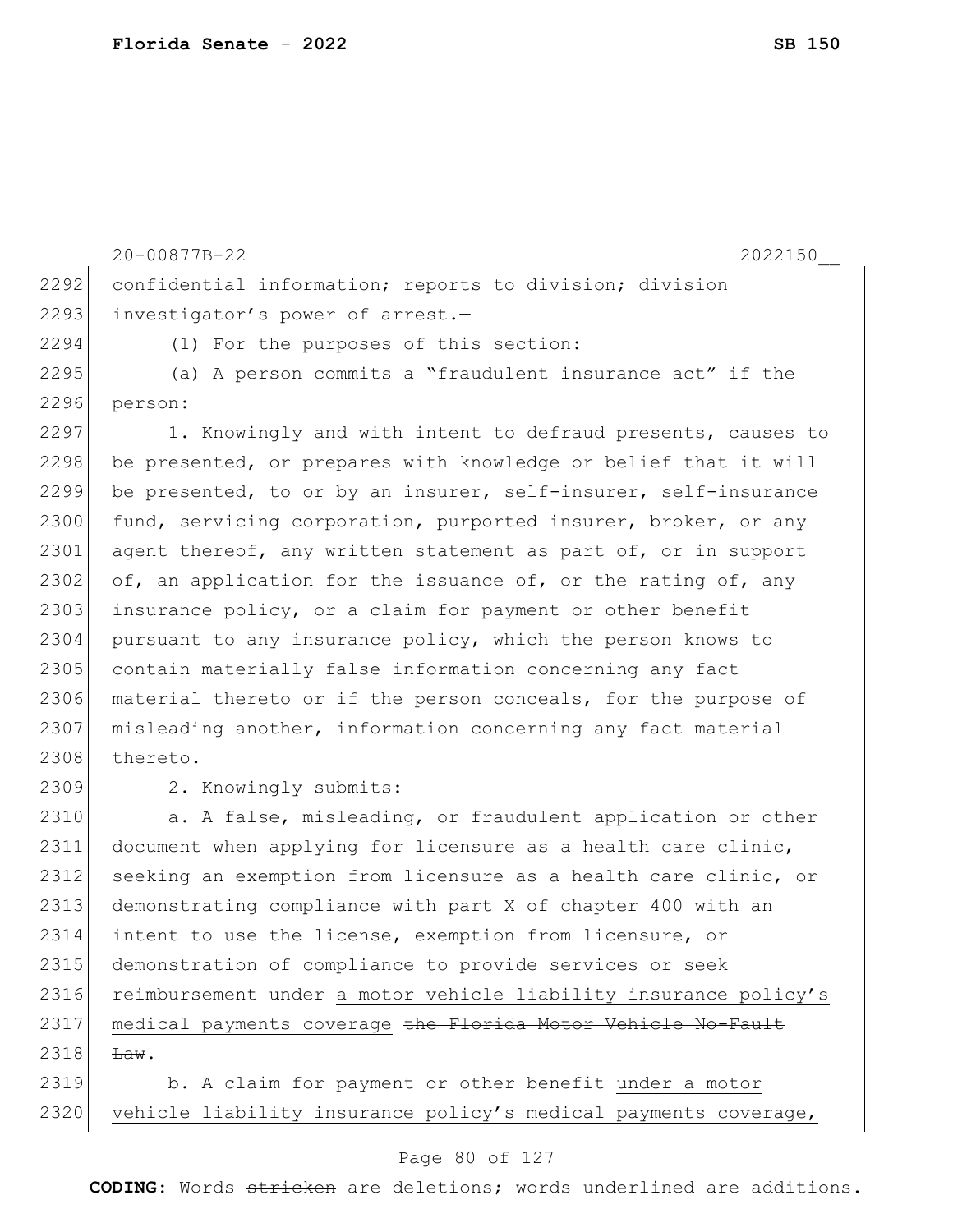20-00877B-22 2022150\_\_ 2321 pursuant to a personal injury protection insurance policy under 2322 the Florida Motor Vehicle No-Fault Law if the person knows that 2323 the payee knowingly submitted a false, misleading, or fraudulent 2324 application or other document when applying for licensure as a 2325 health care clinic, seeking an exemption from licensure as a 2326 health care clinic, or demonstrating compliance with part X of 2327 chapter 400. 2328 Section 38. Subsection (1) of section 627.06501, Florida 2329 Statutes, is amended to read: 2330 627.06501 Insurance discounts for certain persons 2331 completing driver improvement course.-2332 (1) Any rate, rating schedule, or rating manual for the 2333 liability, medical payments, death benefit personal injury 2334 protection, and collision coverages of a motor vehicle insurance 2335 policy filed with the office may provide for an appropriate 2336 reduction in premium charges as to such coverages if when the 2337 principal operator on the covered vehicle has successfully 2338 completed a driver improvement course approved and certified by 2339 the Department of Highway Safety and Motor Vehicles which is 2340 effective in reducing crash or violation rates, or both, as 2341 determined pursuant to s. 318.1451(5). Any discount, not to 2342 exceed 10 percent, used by an insurer is presumed to be 2343 appropriate unless credible data demonstrates otherwise. 2344 Section 39. Subsection (15) is added to section 627.0651, 2345 Florida Statutes, to read: 2346 627.0651 Making and use of rates for motor vehicle 2347 insurance.— 2348 (15) Rate filings for motor vehicle liability policies that 2349 implement the financial responsibility requirements of s.

#### Page 81 of 127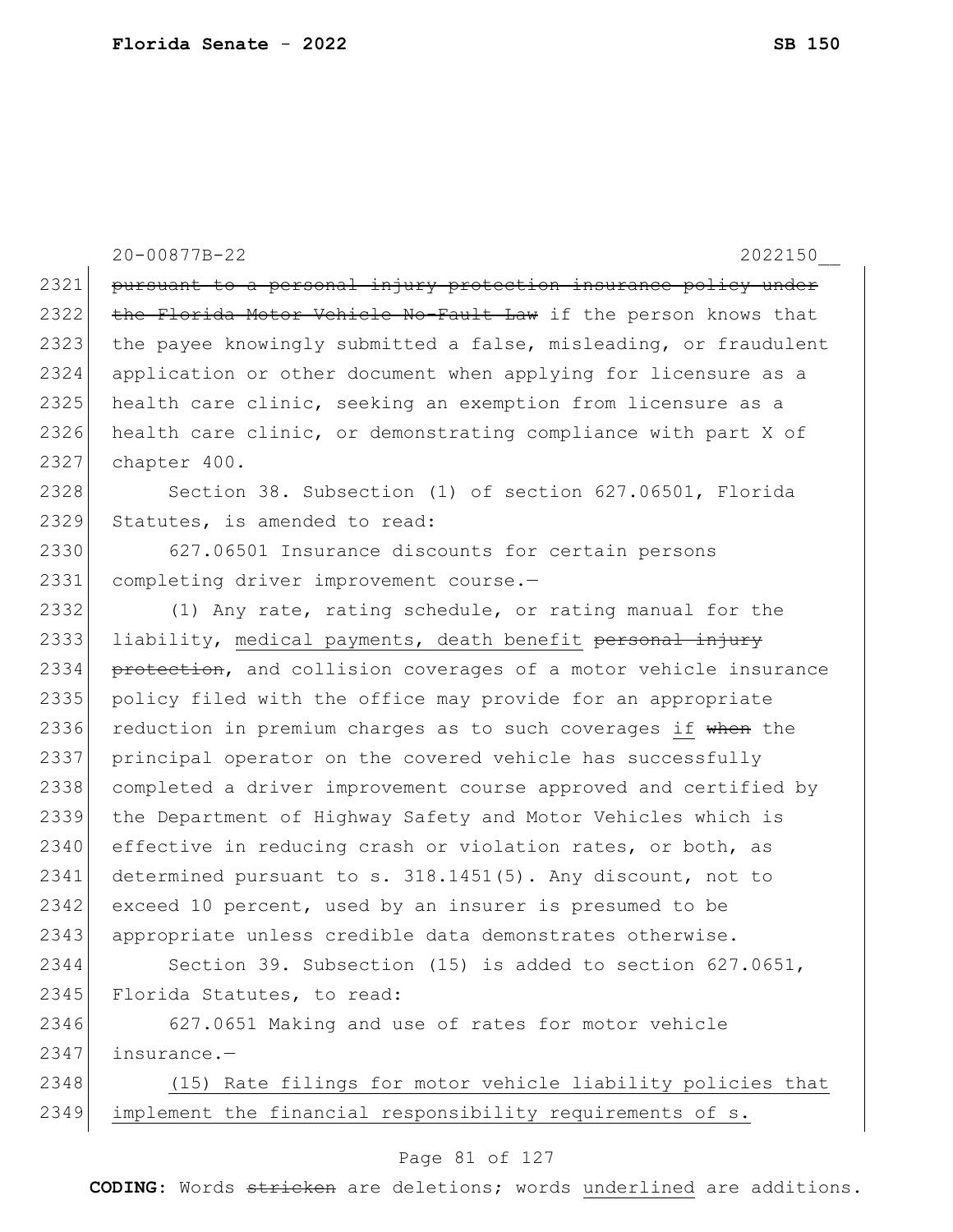|      | 20-00877B-22<br>2022150                                          |
|------|------------------------------------------------------------------|
| 2350 | 324.022 in effect July 1, 2023, except for commercial motor      |
| 2351 | vehicle insurance policies exempt under paragraph (14) (a), must |
| 2352 | reflect such financial responsibility requirements and may be    |
| 2353 | approved only through the file and use process under paragraph   |
| 2354 | $(1)$ (a).                                                       |
| 2355 | Section 40. Subsection (1) of section 627.0652, Florida          |
| 2356 | Statutes, is amended to read:                                    |
| 2357 | 627.0652 Insurance discounts for certain persons completing      |
| 2358 | safety course.-                                                  |
| 2359 | (1) Any rates, rating schedules, or rating manuals for the       |
| 2360 | liability, medical payments, death benefit personal injury       |
| 2361 | protection, and collision coverages of a motor vehicle insurance |
| 2362 | policy filed with the office must shall provide for an           |
| 2363 | appropriate reduction in premium charges as to such coverages if |
| 2364 | when the principal operator on the covered vehicle is an insured |
| 2365 | 55 years of age or older who has successfully completed a motor  |
| 2366 | vehicle accident prevention course approved by the Department of |
| 2367 | Highway Safety and Motor Vehicles. Any discount used by an       |
| 2368 | insurer is presumed to be appropriate unless credible data       |
| 2369 | demonstrates otherwise.                                          |
| 2370 | Section 41. Subsections $(1)$ , $(3)$ , and $(6)$ of section     |
| 2371 | 627.0653, Florida Statutes, are amended to read:                 |
| 2372 | 627.0653 Insurance discounts for specified motor vehicle         |
| 2373 | $equipment. -$                                                   |
| 2374 | (1) Any rates, rating schedules, or rating manuals for the       |
| 2375 | liability, medical payments, death benefit personal injury       |
| 2376 | protection, and collision coverages of a motor vehicle insurance |
| 2377 | policy filed with the office must shall provide a premium        |
| 2378 | discount if the insured vehicle is equipped with factory-        |
|      |                                                                  |

# Page 82 of 127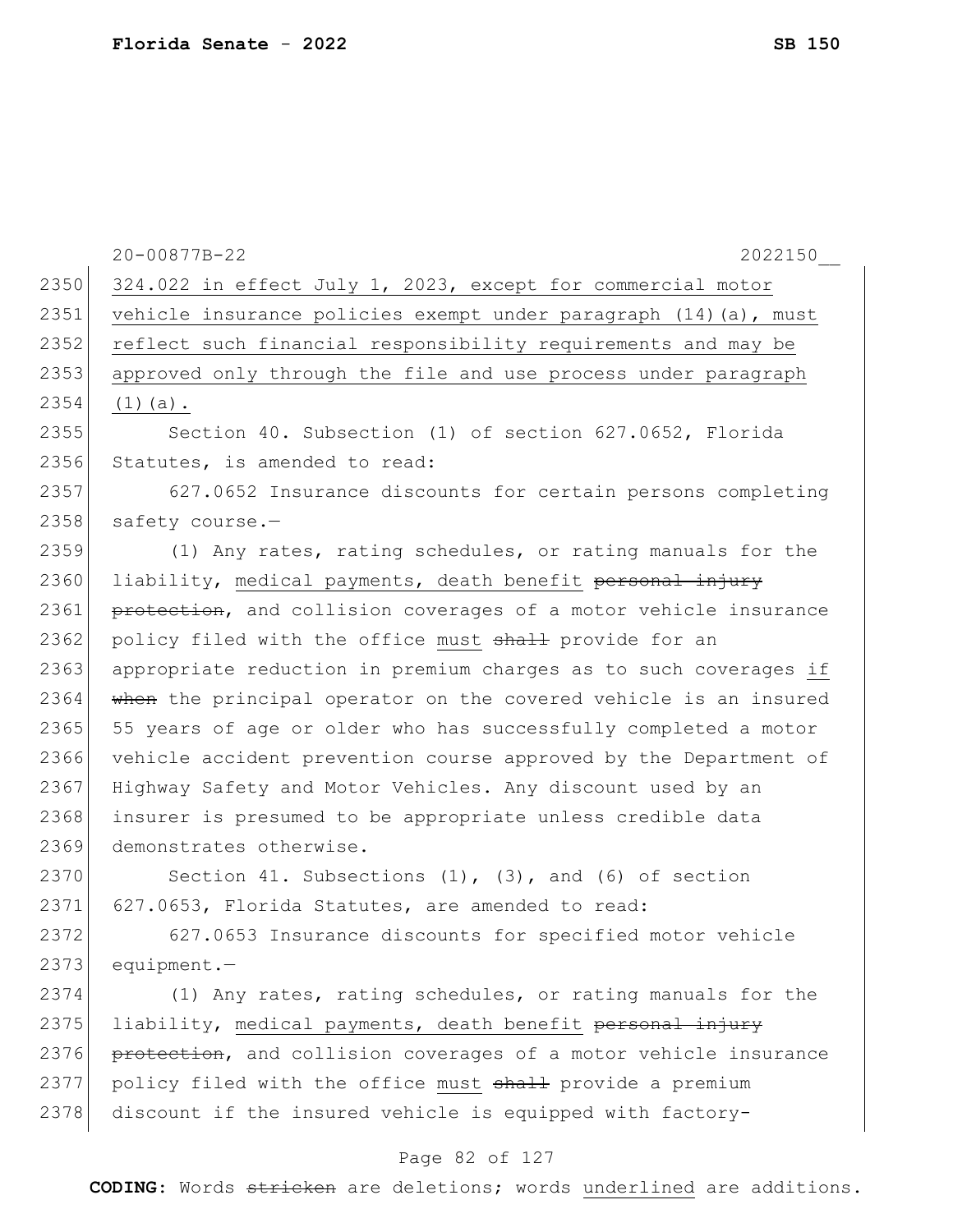2379 installed, four-wheel antilock brakes. 2380 (3) Any rates, rating schedules, or rating manuals for 2381 personal injury protection coverage and medical payments 2382 coverage, if offered, of a motor vehicle insurance policy filed 2383 with the office must shall provide a premium discount if the 2384 insured vehicle is equipped with one or more air bags that which 2385 are factory installed. 2386 (6) The Office of Insurance Regulation may approve a 2387 premium discount to any rates, rating schedules, or rating 2388 manuals for the liability, medical payments, death benefit 2389 personal injury protection, and collision coverages of a motor 2390 vehicle insurance policy filed with the office if the insured 2391 vehicle is equipped with an automated driving system or 2392 electronic vehicle collision avoidance technology that is 2393 factory installed or a retrofitted system and that complies with 2394 National Highway Traffic Safety Administration standards. 2395 Section 42. Section 627.4132, Florida Statutes, is amended 2396 to read: 2397 627.4132 Stacking of coverages prohibited.—If an insured or 2398 | named insured is protected by any type of motor vehicle 2399 insurance policy for bodily injury and property damage 2400 liability, personal injury protection, or other coverage, the

20-00877B-22 2022150\_\_

2401 policy must shall provide that the insured or named insured is 2402 protected only to the extent of the coverage she or he has on 2403 the vehicle involved in the accident. However, if none of the 2404 insured's or named insured's vehicles are is involved in the 2405 accident, coverage is available only to the extent of coverage 2406 on any one of the vehicles with applicable coverage. Coverage on  $2407$  any other vehicles may  $shath$  not be added to or stacked upon

#### Page 83 of 127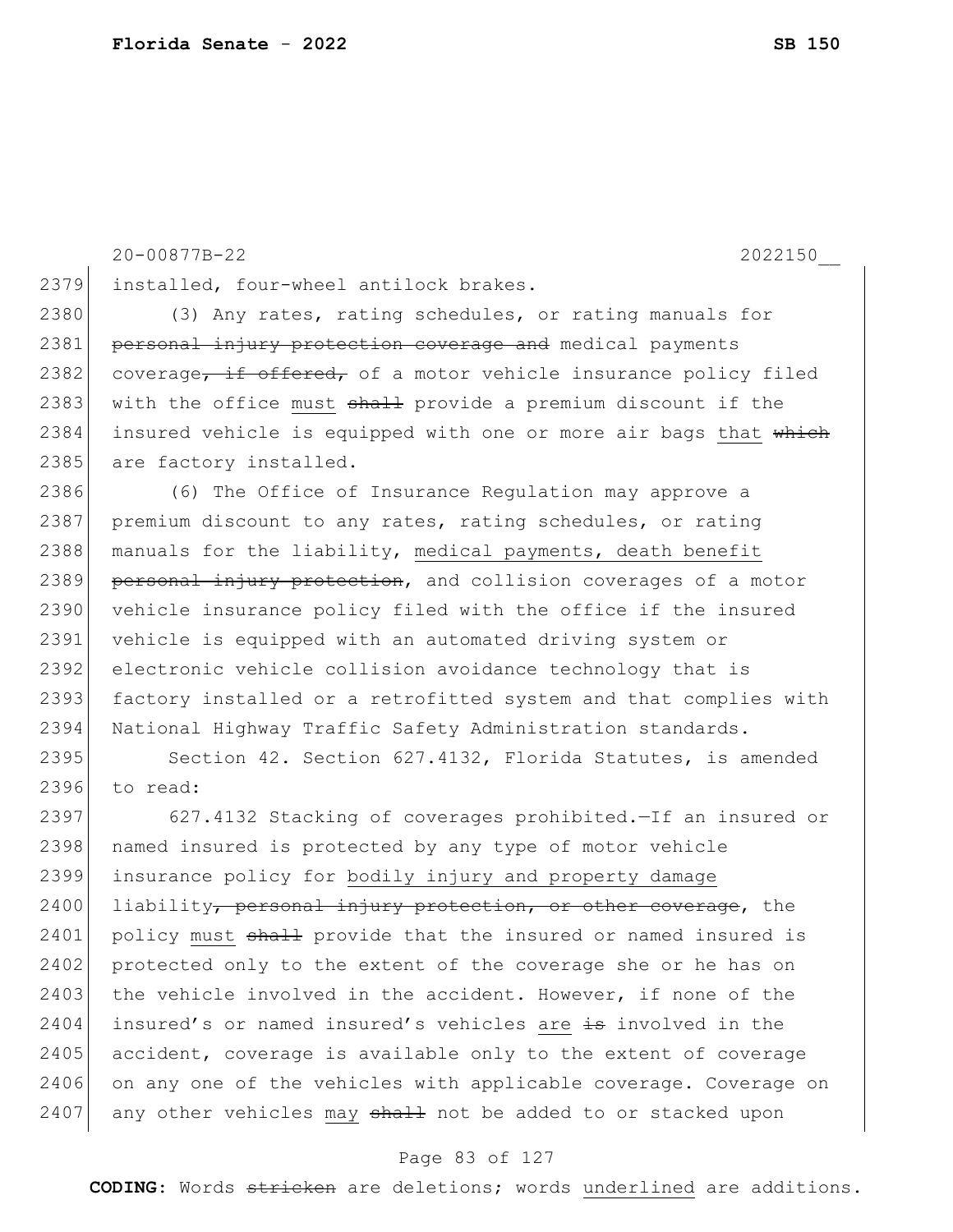|      | 20-00877B-22<br>2022150                                                  |
|------|--------------------------------------------------------------------------|
| 2408 | that coverage. This section does not apply:                              |
| 2409 | (1) Apply to uninsured motorist coverage that which is                   |
| 2410 | separately governed by s. 627.727.                                       |
| 2411 | $(2)$ <del>To</del> Reduce the coverage available by reason of insurance |
| 2412 | policies insuring different named insureds.                              |
| 2413 | Section 43. Subsection (1) of section 627.4137, Florida                  |
| 2414 | Statutes, is amended to read:                                            |
| 2415 | 627.4137 Disclosure of certain information required.-                    |
| 2416 | (1) Each insurer which does or may provide liability                     |
| 2417 | insurance coverage to pay all or a portion of any claim which            |
| 2418 | might be made shall provide, within 30 days after of the written         |
| 2419 | request of the claimant or the claimant's attorney, a statement,         |
| 2420 | under oath, of a corporate officer or the insurer's claims               |
| 2421 | manager or superintendent setting forth the following                    |
| 2422 | information with regard to each known policy of insurance,               |
| 2423 | including excess or umbrella insurance:                                  |
| 2424 | (a) The name of the insurer.                                             |
| 2425 | (b) The name of each insured.                                            |
| 2426 | (c) The limits of the liability coverage.                                |
| 2427 | (d) A statement of any policy or coverage defense which                  |
| 2428 | such insurer reasonably believes is available to such insurer at         |
| 2429 | the time of filing such statement.                                       |
| 2430 | (e) A copy of the policy.                                                |
| 2431 |                                                                          |
| 2432 | In addition, the insured, or her or his insurance agent, upon            |
| 2433 | written request of the claimant or the claimant's attorney,              |
| 2434 | shall disclose the name and coverage of each known insurer to            |
| 2435 | the claimant and shall forward such request for information as           |
| 2436 | required by this subsection to all affected insurers. The                |

# Page 84 of 127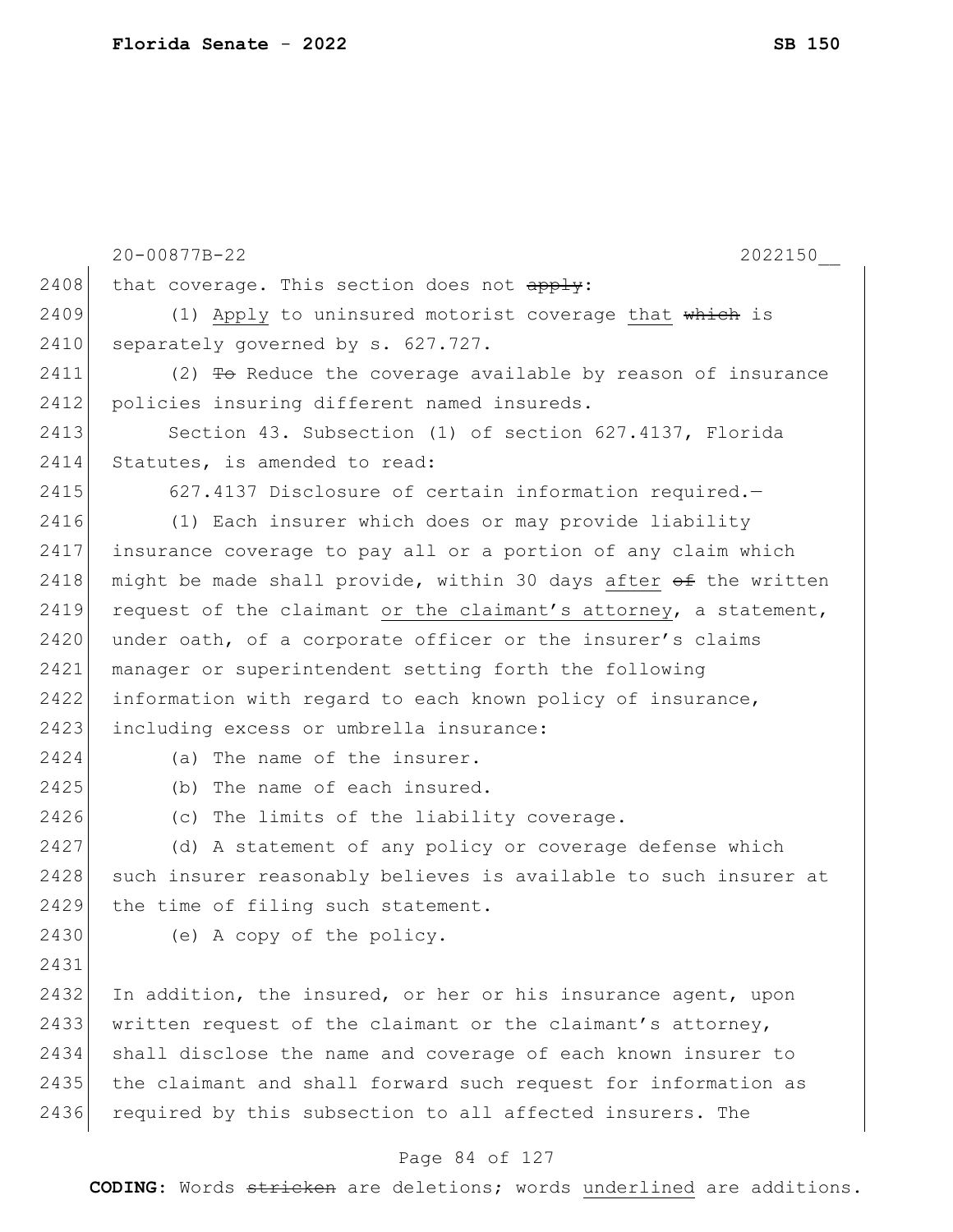|      | 20-00877B-22<br>2022150                                           |
|------|-------------------------------------------------------------------|
| 2437 | insurer shall then supply the information required in this        |
| 2438 | subsection to the claimant within 30 days after of receipt of     |
| 2439 | such request. If an insurer fails to timely comply with this      |
| 2440 | section, the claimant may file an action in a court of competent  |
| 2441 | jurisdiction to enforce this section. If the court determines     |
| 2442 | that the insurer violated this section, the claimant is entitled  |
| 2443 | to an award of reasonable attorney fees and costs to be paid by   |
| 2444 | the insurer.                                                      |
| 2445 | Section 44. Section 627.7263, Florida Statutes, is amended        |
| 2446 | to read:                                                          |
| 2447 | 627.7263 Rental and leasing driver's insurance to be              |
| 2448 | primary; exception.-                                              |
| 2449 | (1) The valid and collectible liability insurance, death          |
| 2450 | benefit coverage, and medical payments coverage or personal       |
| 2451 | injury protection insurance providing coverage for the lessor of  |
| 2452 | a motor vehicle for rent or lease are is primary unless           |
| 2453 | otherwise stated in at least 10-point type on the face of the     |
| 2454 | rental or lease agreement. Such insurance is primary for the      |
| 2455 | limits of liability and personal injury protection coverage as    |
| 2456 | required under $s. 324.021(7)$ , the death benefit coverage limit |
| 2457 | required under s. 627.72761, and the medical payments coverage    |
| 2458 | limit required under s. 627.7265 by ss. 324.021(7) and 627.736.   |
| 2459 | (2) If the lessee's coverage is to be primary, the rental         |
| 2460 | or lease agreement must contain the following language, in at     |
| 2461 | least 10-point type:                                              |
| 2462 |                                                                   |
| 2463 | "The valid and collectible liability insurance, death             |
| 2464 | benefit coverage, and medical payments coverage                   |
| 2465 | personal injury protection insurance of an any                    |
|      |                                                                   |

### Page 85 of 127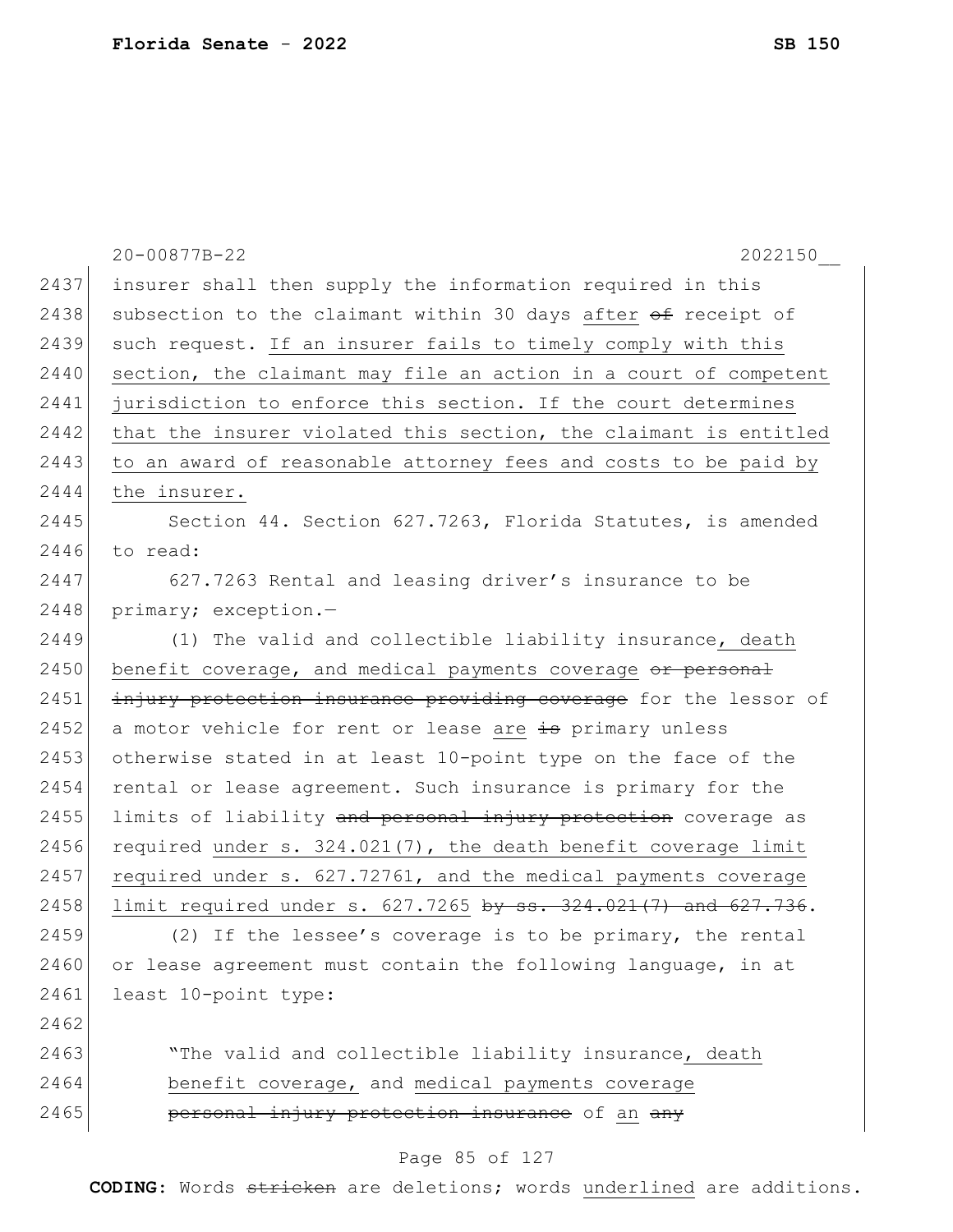|      | 20-00877B-22<br>2022150                                          |
|------|------------------------------------------------------------------|
| 2466 | authorized rental or leasing driver are is primary for           |
| 2467 | the limits of liability and personal injury protection           |
| 2468 | coverage required under s. 324.021(7), Florida                   |
| 2469 | Statutes, the limit of the death benefit coverage                |
| 2470 | required under s. 627.72761, Florida Statutes, and the           |
| 2471 | medical payments coverage limit required under s.                |
| 2472 | 627.7265 by ss. 324.021(7) and 627.736, Florida                  |
| 2473 | Statutes."                                                       |
| 2474 | Section 45. Section 627.7265, Florida Statutes, is created       |
| 2475 | to read:                                                         |
| 2476 | 627.7265 Motor vehicle insurance; medical payments               |
| 2477 | $coverage. -$                                                    |
| 2478 | (1) Medical payments coverage must protect the named             |
| 2479 | insured, resident relatives, persons operating the insured motor |
| 2480 | vehicle, passengers in the insured motor vehicle, and persons    |
| 2481 | who are struck by the insured motor vehicle and suffer bodily    |
| 2482 | injury while not an occupant of a self-propelled motor vehicle   |
| 2483 | at a limit of at least \$5,000 for medical expenses incurred due |
| 2484 | to bodily injury, sickness, or disease arising out of the        |
| 2485 | ownership, maintenance, or use of a motor vehicle.               |
| 2486 | (a) Before issuing a motor vehicle liability insurance           |
| 2487 | policy that is furnished as proof of financial responsibility    |
| 2488 | under s. 324.031, the insurer must offer medical payments        |
| 2489 | coverage at limits of \$5,000 and \$10,000. The insurer may also |
| 2490 | offer medical payments coverage at any limit greater than        |
| 2491 | \$5,000.                                                         |
| 2492 | (b) The insurer must offer medical payments coverage with        |
| 2493 | no deductible. The insurer may also offer medical payments       |
| 2494 | coverage with a deductible not to exceed \$500.                  |

# Page 86 of 127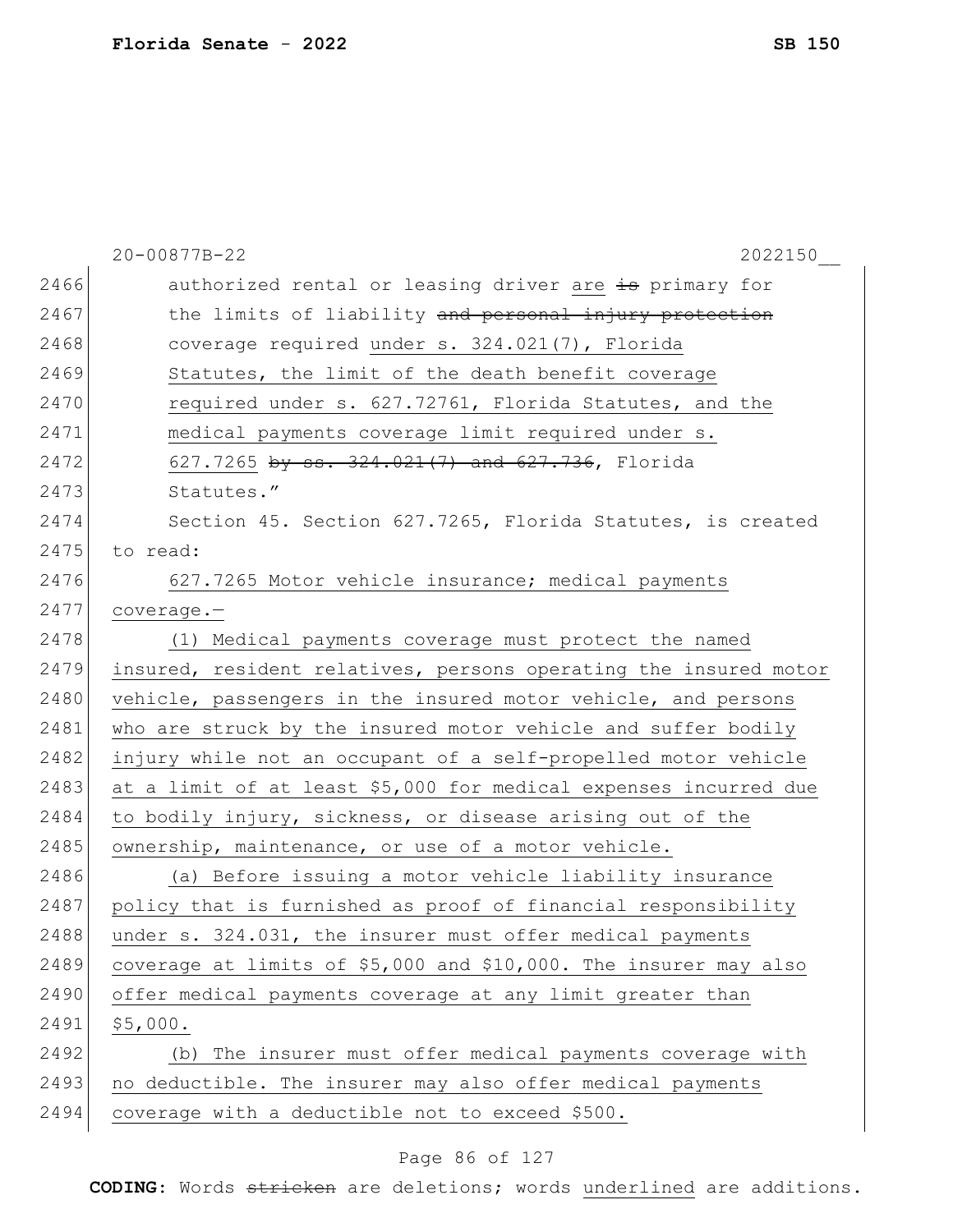|      | 20-00877B-22<br>2022150                                          |
|------|------------------------------------------------------------------|
| 2495 | (c) This section may not be construed to limit any other         |
| 2496 | coverage made available by an insurer.                           |
| 2497 | (2) Upon receiving notice of an accident that is                 |
| 2498 | potentially covered by medical payments coverage benefits, the   |
| 2499 | insurer must reserve \$5,000 of medical payments coverage        |
| 2500 | benefits for payment to physicians licensed under chapter 458 or |
| 2501 | chapter 459 or dentists licensed under chapter 466 who provide   |
| 2502 | emergency services and care, as defined in s. 395.002(9), or who |
| 2503 | provide hospital inpatient care. The amount required to be held  |
| 2504 | in reserve may be used only to pay claims from such physicians   |
| 2505 | or dentists until 30 days after the date the insurer receives    |
| 2506 | notice of the accident. After the 30-day period, any amount of   |
| 2507 | the reserve for which the insurer has not received notice of     |
| 2508 | such claims may be used by the insurer to pay other claims. This |
| 2509 | subsection does not require an insurer to establish a claim      |
| 2510 | reserve for insurance accounting purposes.                       |
| 2511 | (3) An insurer providing medical payments coverage benefits      |
| 2512 | may not:                                                         |
| 2513 | (a) Seek a lien on any recovery in tort by judgment,             |
| 2514 | settlement, or otherwise for medical payments coverage benefits, |
| 2515 | regardless of whether suit has been filed or settlement has been |
| 2516 | reached without suit; or                                         |
| 2517 | (b) Bring a cause of action against a person to whom or for      |
| 2518 | whom medical payments coverage benefits were paid, except when   |
| 2519 | medical payments coverage benefits were paid by reason of fraud  |
| 2520 | committed by that person.                                        |
| 2521 | (4) An insurer providing medical payments coverage may           |
| 2522 | include provisions in its policy allowing for subrogation for    |
| 2523 | medical payments coverage benefits paid if the expenses giving   |

# Page 87 of 127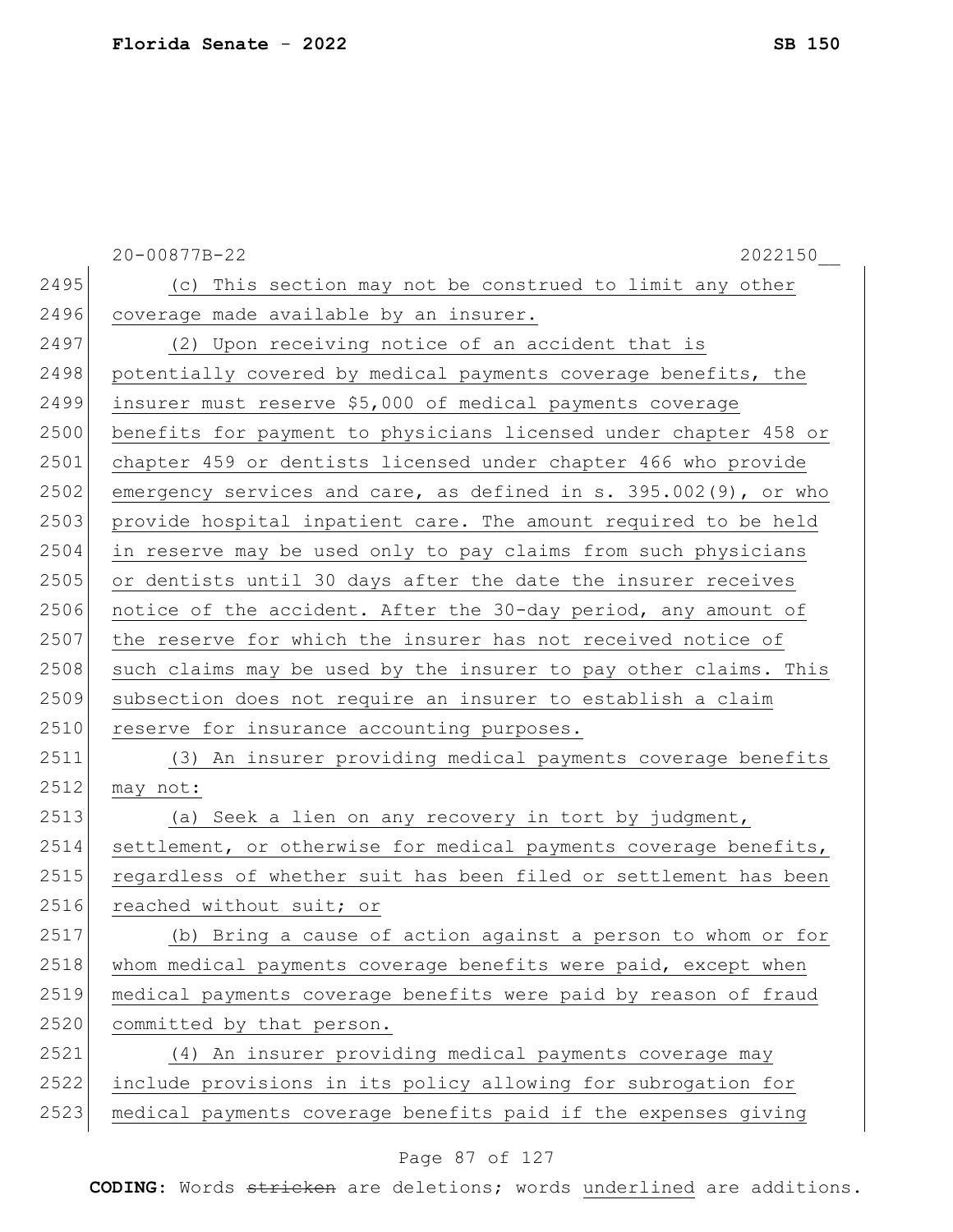|      | 2022150<br>20-00877B-22                                          |
|------|------------------------------------------------------------------|
| 2524 | rise to the payments were caused by the wrongful act or omission |
| 2525 | of another who is not also an insured under the policy paying    |
| 2526 | the medical payments coverage benefits. However, this            |
| 2527 | subrogation right is inferior to the rights of the injured       |
| 2528 | insured and is available only after all the insured's damages    |
| 2529 | are recovered and the insured is made whole. An insured who      |
| 2530 | obtains a recovery from a third party of the full amount of the  |
| 2531 | damages sustained and delivers a release or satisfaction that    |
| 2532 | impairs a medical payments insurer's subrogation right is liable |
| 2533 | to the insurer for repayment of medical payments coverage        |
| 2534 | benefits less any expenses of acquiring the recovery, including  |
| 2535 | a prorated share of attorney fees and costs, and shall hold that |
| 2536 | net recovery in trust to be delivered to the medical payments    |
| 2537 | insurer. The insurer may not include any provision in its policy |
| 2538 | allowing for subrogation for any death benefit paid.             |
| 2539 | Section 46. Subsections (1) and (7) of section $627.727$ ,       |
| 2540 | Florida Statutes, are amended to read:                           |
| 2541 | 627.727 Motor vehicle insurance; uninsured and underinsured      |
| 2542 | vehicle coverage; insolvent insurer protection.-                 |
| 2543 | (1) A No motor vehicle liability insurance policy that           |
| 2544 | which provides bodily injury liability coverage may not shall be |

2545 delivered or issued for delivery in this state with respect to 2546 any specifically insured or identified motor vehicle registered or principally garaged in this state, unless uninsured motor 2548 vehicle coverage is provided therein or supplemental thereto for 2549 the protection of persons insured thereunder who are legally 2550 entitled to recover damages from owners or operators of 2551 uninsured motor vehicles because of bodily injury, sickness, or disease, including death, resulting therefrom. However, the

### Page 88 of 127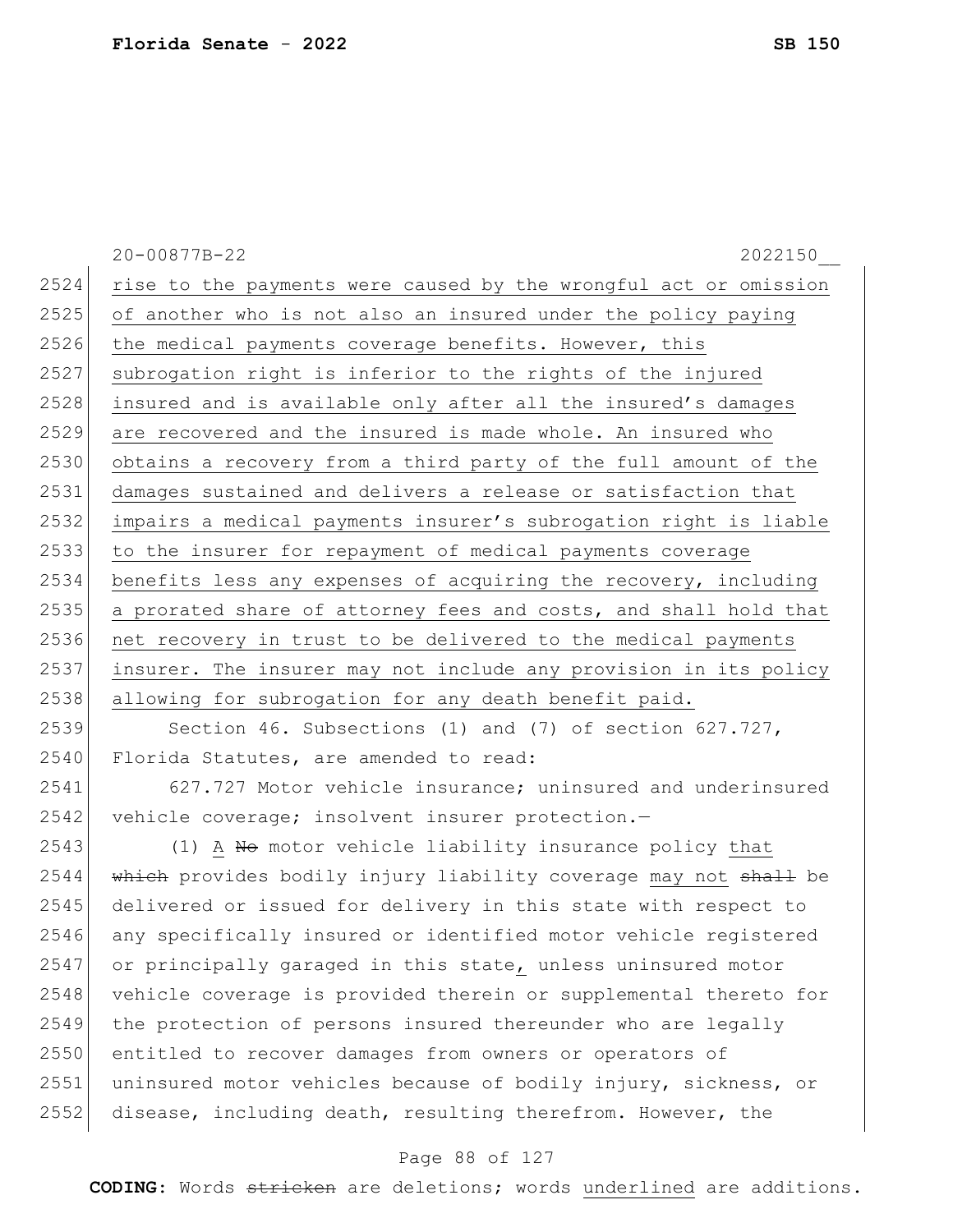20-00877B-22 2022150\_\_ 2553 coverage required under this section is not applicable if  $when,$ 2554 or to the extent that, an insured named in the policy makes a 2555 written rejection of the coverage on behalf of all insureds 2556 under the policy. If  $\mathsf{When}$  a motor vehicle is leased for a period 2557  $\leftarrow$  1 year or longer and the lessor of such vehicle, by the terms 2558 of the lease contract, provides liability coverage on the leased 2559 vehicle, the lessee of such vehicle has shall have the sole 2560 privilege to reject uninsured motorist coverage or to select 2561 lower limits than the bodily injury liability limits, regardless 2562 of whether the lessor is qualified as a self-insurer pursuant to  $2563$  s. 324.171. Unless an insured, or a lessee having the privilege 2564 of rejecting uninsured motorist coverage, requests such coverage 2565 or requests higher uninsured motorist limits in writing, the 2566 coverage or such higher uninsured motorist limits need not be 2567 provided in or supplemental to any other policy that which 2568 renews, extends, changes, supersedes, or replaces an existing 2569 policy with the same bodily injury liability limits when an 2570 insured or lessee had rejected the coverage. When an insured or 2571 lessee has initially selected limits of uninsured motorist 2572 coverage lower than her or his bodily injury liability limits, 2573 higher limits of uninsured motorist coverage need not be  $2574$  provided in or supplemental to any other policy that which  $2575$  renews, extends, changes, supersedes, or replaces an existing 2576 policy with the same bodily injury liability limits unless an 2577 insured requests higher uninsured motorist coverage in writing. 2578 The rejection or selection of lower limits must shall be made on  $2579$  a form approved by the office. The form must  $shall$  fully advise 2580 the applicant of the nature of the coverage and must shall state 2581 that the coverage is equal to bodily injury liability limits

#### Page 89 of 127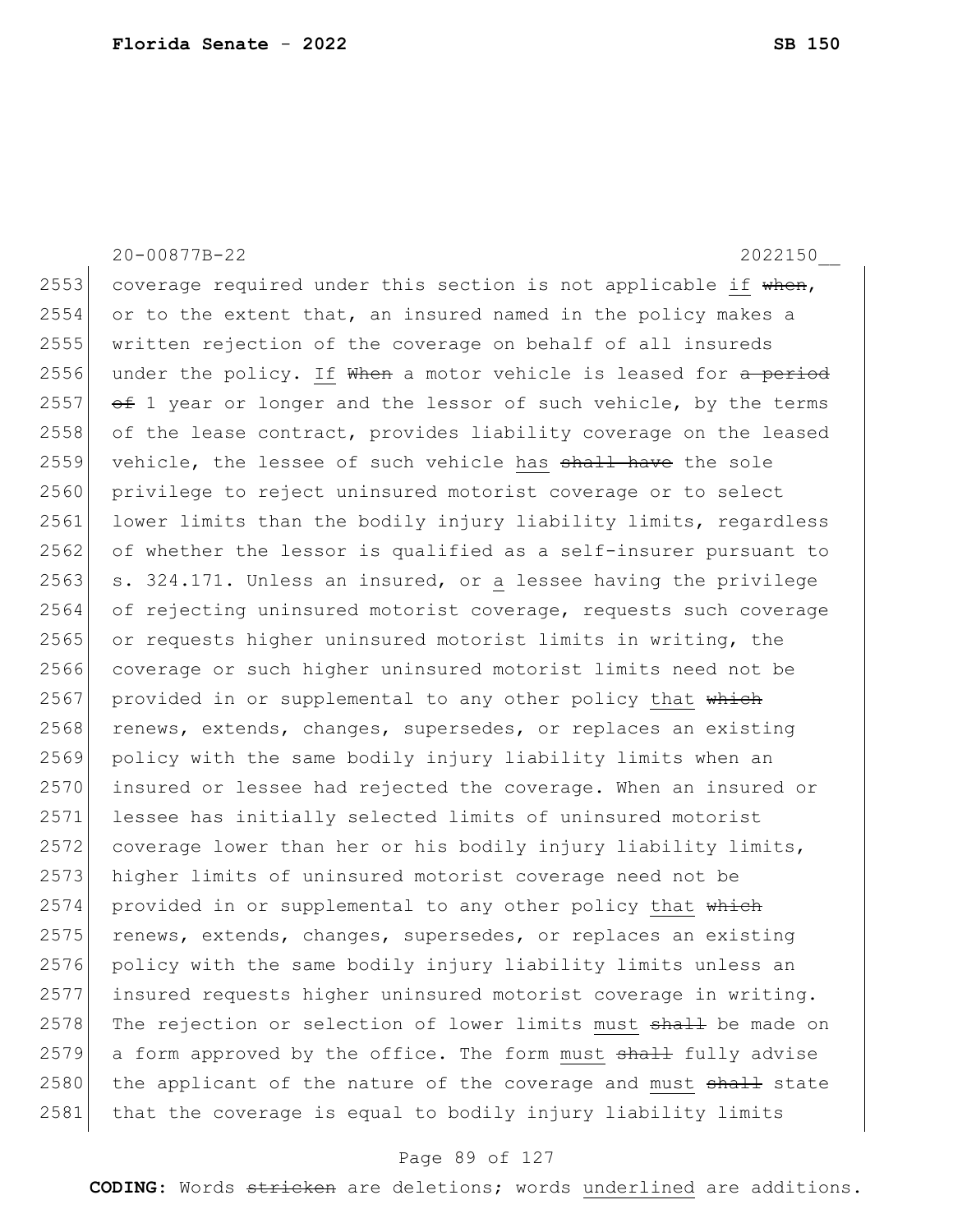2584 must shall state: "You are electing not to purchase certain  $2585$  valuable coverage that  $\frac{1}{2}$  which protects you and your family or you 2586 are purchasing uninsured motorist limits less than your bodily 2587 injury liability limits when you sign this form. Please read 2588 carefully." If this form is signed by a named insured, it will 2589 be conclusively presumed that there was an informed, knowing 2590 rejection of coverage or election of lower limits on behalf of 2591 all insureds. The insurer shall notify the named insured at 2592 least annually of her or his options as to the coverage required 2593 by this section. Such notice must  $shall$  be part of, and attached  $2594$  to, the notice of premium, must  $shall$  provide for a means to 2595 allow the insured to request such coverage, and must  $shall$  be 2596 given in a manner approved by the office. Receipt of this notice 2597 does not constitute an affirmative waiver of the insured's right 2598 to uninsured motorist coverage if where the insured has not 2599 signed a selection or rejection form. The coverage described 2600 under this section must  $shath$  be over and above, but may  $shath$  $2601$  not duplicate, the benefits available to an insured under any

20-00877B-22 2022150\_\_

2582 unless lower limits are requested or the coverage is rejected. 2583 The heading of the form must  $shall$  be in 12-point bold type and

2602 workers' compensation law, personal injury protection benefits, 2603 disability benefits law, or similar law; under any automobile 2604 medical payments expense coverage; under any motor vehicle 2605 liability insurance coverage; or from the owner or operator of 2606 the uninsured motor vehicle or any other person or organization 2607 jointly or severally liable together with such owner or operator 2608 for the accident,  $\div$  and such coverage must shall cover the 2609 difference, if any, between the sum of such benefits and the 2610 damages sustained, up to the maximum amount of such coverage

#### Page 90 of 127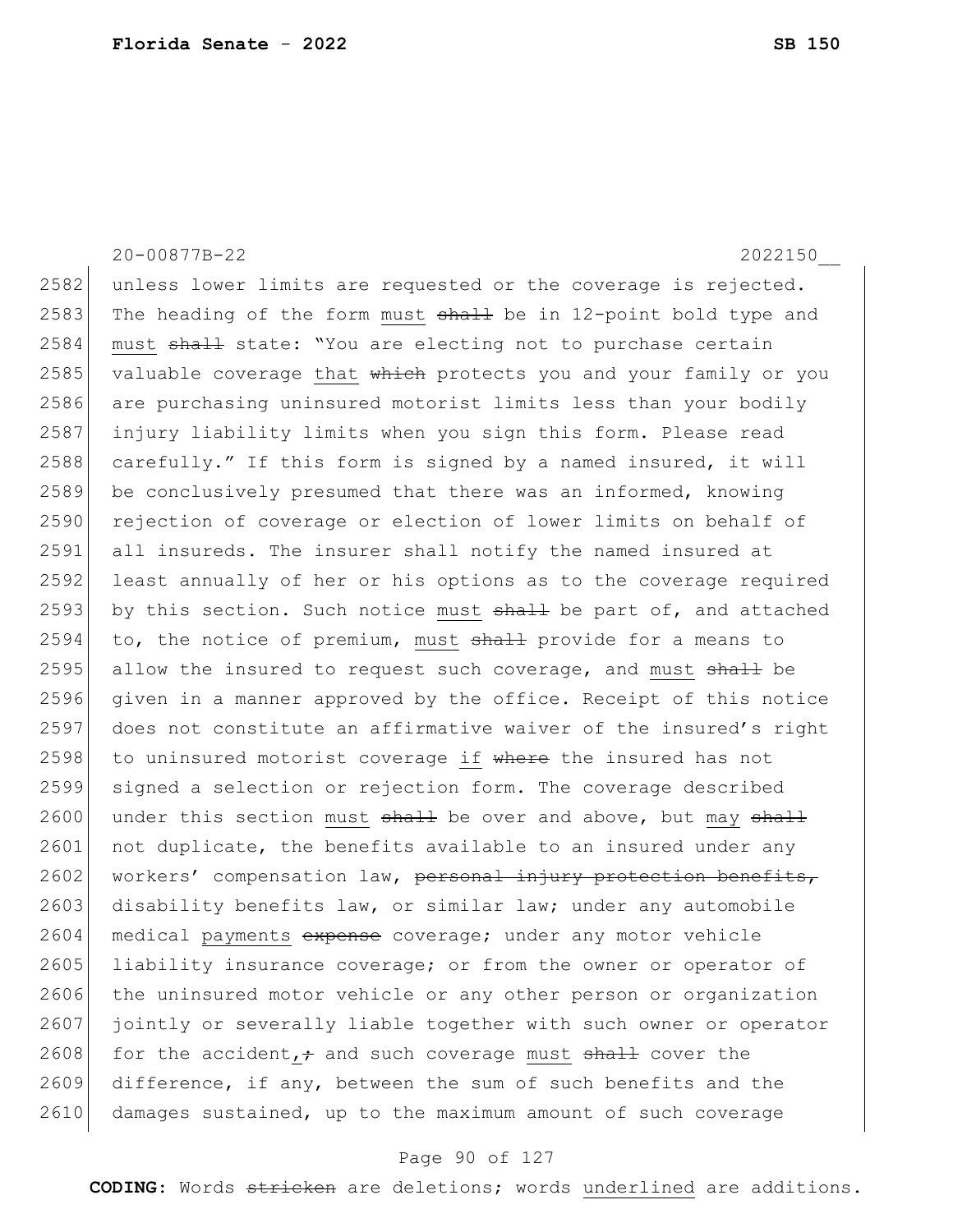|      | 20-00877B-22<br>2022150                                              |
|------|----------------------------------------------------------------------|
| 2611 | provided under this section. The amount of coverage available        |
| 2612 | under this section may shall not be reduced by a setoff against      |
| 2613 | any coverage, including liability insurance. Such coverage does      |
| 2614 | shall not inure directly or indirectly to the benefit of any         |
| 2615 | workers' compensation or disability benefits carrier or any          |
| 2616 | person or organization qualifying as a self-insurer under any        |
| 2617 | workers' compensation or disability benefits law or similar law.     |
| 2618 | (7) The legal liability of an uninsured motorist coverage            |
| 2619 | insurer includes does not include damages in tort for pain,          |
| 2620 | suffering, disability, physical impairment, disfigurement,           |
| 2621 | mental anguish, and inconvenience, and the loss of capacity for      |
| 2622 | the enjoyment of life experienced in the past and to be              |
| 2623 | experienced in the future unless the injury or disease is            |
| 2624 | described in one or more of paragraphs $(a) - (d)$ of s. 627.737(2). |
| 2625 | Section 47. Section 627.7275, Florida Statutes, is amended           |
| 2626 | to read:                                                             |
| 2627 | 627.7275 Required coverages in motor vehicle insurance               |
| 2628 | policies; availability to certain applicants hiability.-             |
| 2629 | (1) A motor vehicle insurance policy providing personal              |
| 2630 | injury protection as set forth in s. 627.736 may not be              |
| 2631 | delivered or issued for delivery in this state for a with            |
| 2632 | respect to any specifically insured or identified motor vehicle      |
| 2633 | registered or principally garaged in this state must provide         |
| 2634 | bodily injury liability coverage and unless the policy also          |
| 2635 | provides coverage for property damage liability coverage as          |
| 2636 | required under ss. 324.022 and 324.151 and the death benefit         |
| 2637 | coverage as required under s. 627.72761 by s. 324.022.               |
| 2638 | (2) (a) Insurers writing motor vehicle insurance in this             |
| 2639 | state shall make available, subject to the insurers' usual           |

# Page 91 of 127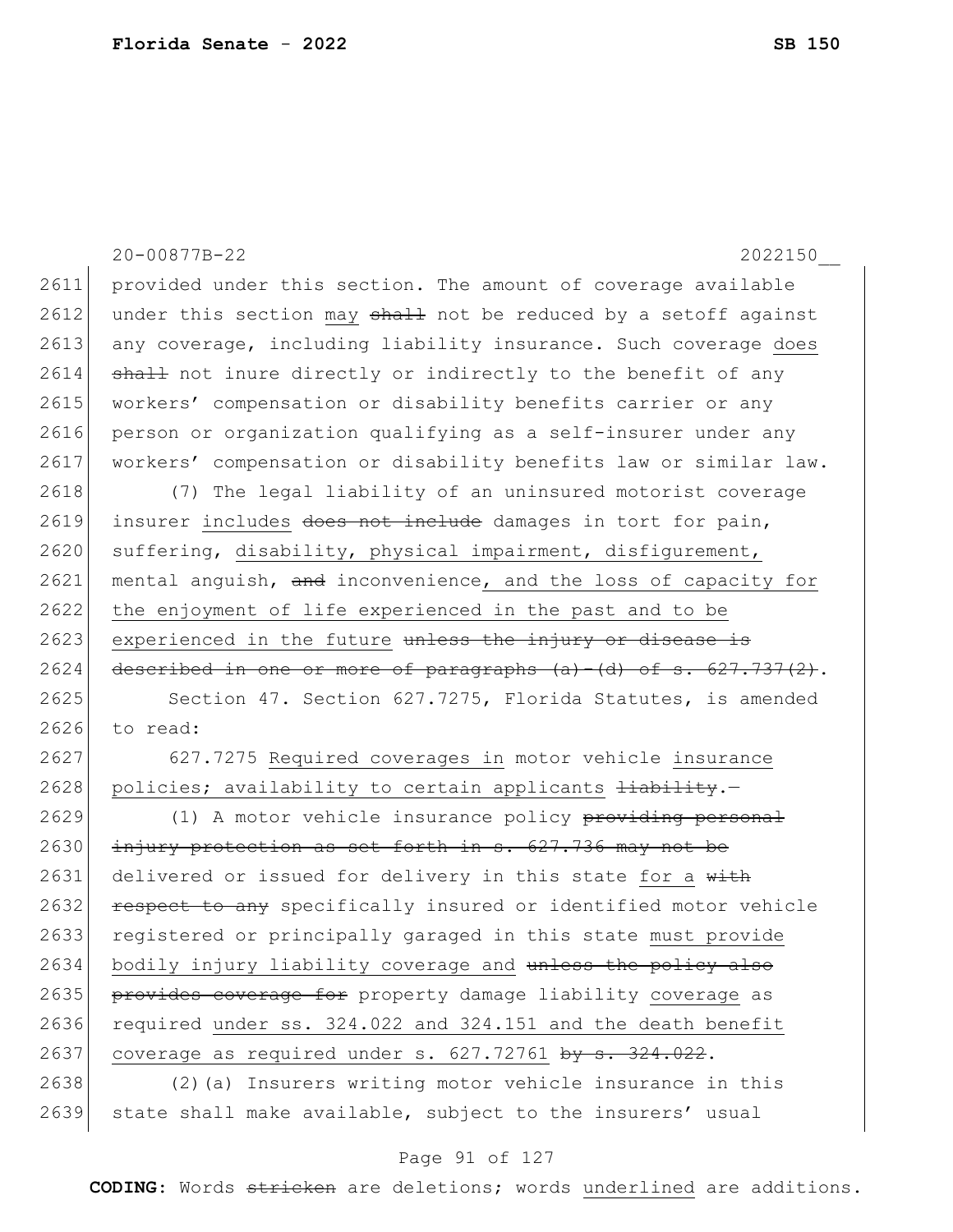20-00877B-22 2022150\_\_

2640 underwriting restrictions:

2641 1. Coverage under policies as described in subsection (1) 2642 to an applicant for private passenger motor vehicle insurance 2643 coverage who is seeking the coverage in order to reinstate the 2644 applicant's driving privileges in this state if the driving 2645 privileges were revoked or suspended pursuant to s. 316.646 or 2646 s. 324.0221 due to the failure of the applicant to maintain 2647 required security.

2648 2. Coverage under policies as described in subsection (1), 2649 which includes bodily injury also provides liability coverage  $2650$  and property damage liability coverage for bodily injury, death,  $2651$  and property damage arising out of the ownership, maintenance,  $2652$  or use of the motor vehicle in an amount not less than the 2653 minimum limits required under described in s. 324.021(7) or s. 2654 324.023 and which conforms to the requirements of s. 324.151, to 2655 an applicant for private passenger motor vehicle insurance 2656 coverage who is seeking the coverage in order to reinstate the 2657 applicant's driving privileges in this state after such 2658 privileges were revoked or suspended under s. 316.193 or s. 2659 322.26(2) for driving under the influence.

2660 (b) The policies described in paragraph (a) must shall be 2661 issued for at least 6 months and, as to the minimum coverages 2662 required under this section, may not be canceled by the insured  $2663$  for any reason or by the insurer after 60 days, during which 2664 period the insurer is completing the underwriting of the policy. 2665 After the insurer has completed underwriting the policy, the 2666 insurer shall notify the Department of Highway Safety and Motor 2667 Vehicles that the policy is in full force and effect and is not 2668 cancelable for the remainder of the policy period. A premium

#### Page 92 of 127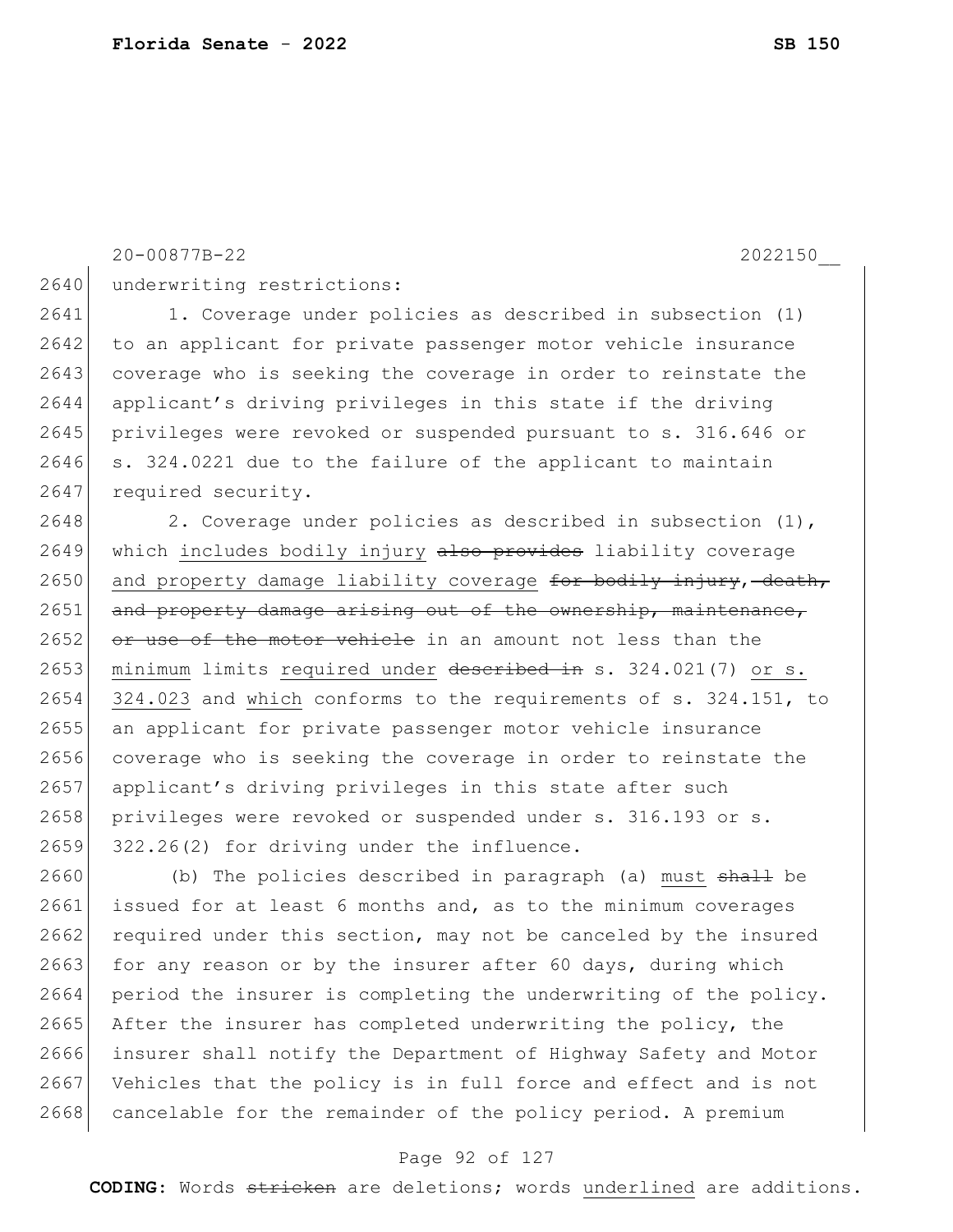2669 must shall be collected and the coverage is in effect for the 2670 60-day period during which the insurer is completing the 2671 underwriting of the policy, whether or not the person's driver 2672 license, motor vehicle tag, and motor vehicle registration are 2673 in effect. Once the noncancelable provisions of the policy  $2674$  become effective, the bodily injury liability and property  $2675$  damage liability coverages for bodily injury, property damage, 2676 and personal injury protection may not be reduced below the 2677 minimum limits required under s. 324.021 or s. 324.023 during 2678 the policy period. 2679 (c) This subsection controls to the extent of any conflict 2680 with any other section. 2681 (d) An insurer issuing a policy subject to this section may  $2682$  cancel the policy if, during the policy term, the named insured, 2683 or any other operator who resides in the same household or 2684 customarily operates an automobile insured under the policy, has 2685 his or her driver license suspended or revoked. 2686 (e) This subsection does not require an insurer to offer a 2687 policy of insurance to an applicant if such offer would be 2688 inconsistent with the insurer's underwriting quidelines and 2689 procedures. 2690 Section 48. Section 627.72761, Florida Statutes, is created 2691 to read: 2692 627.72761 Required motor vehicle death benefit coverage.—An 2693 insurance policy complying with the financial responsibility 2694 requirements of s. 324.022 must provide a death benefit of 2695 \$5,000 for each deceased person upon the death of the named 2696 insured, relatives residing in the same household, persons 2697 operating the insured motor vehicle, passengers in the motor

20-00877B-22 2022150\_\_

### Page 93 of 127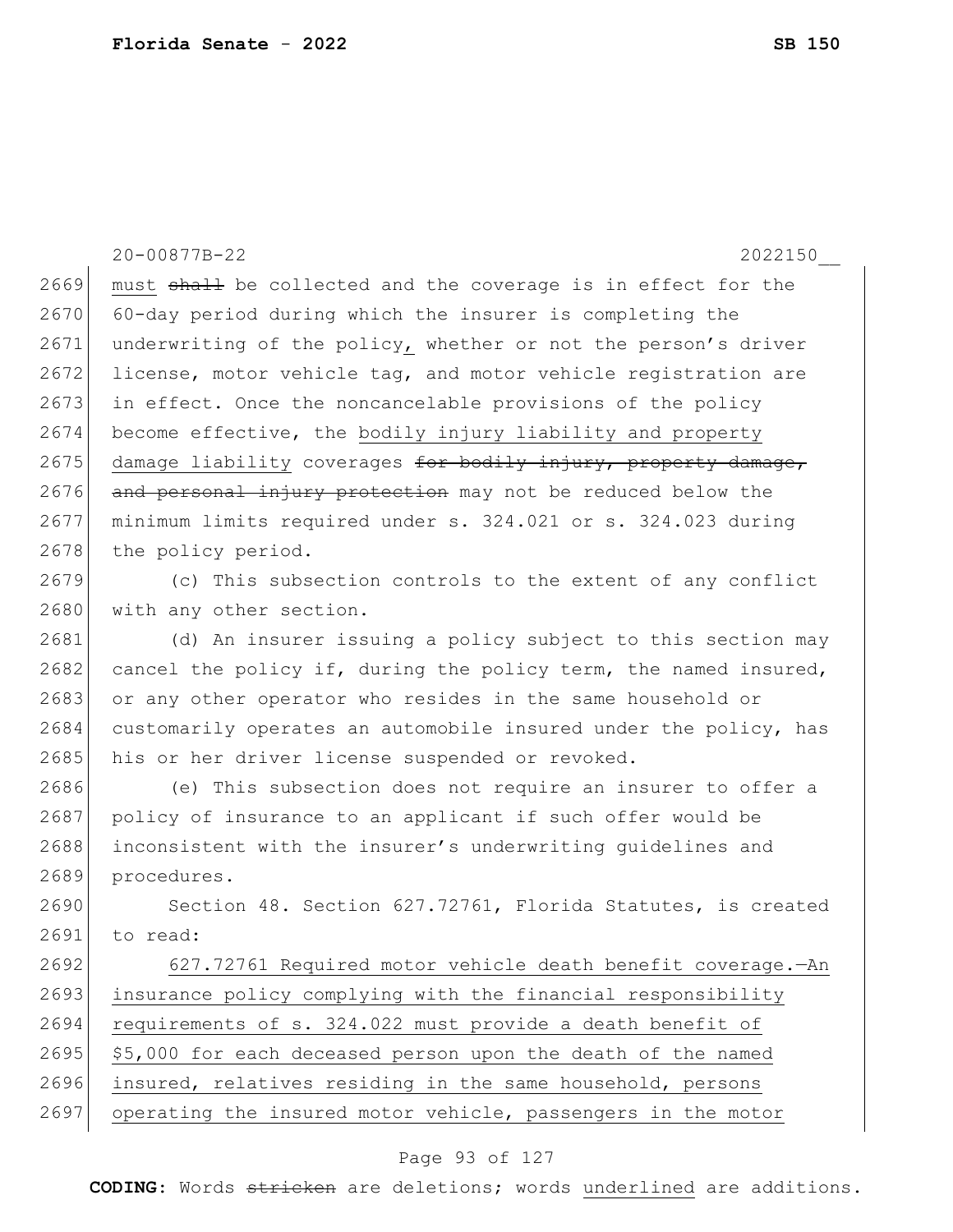|      | 20-00877B-22<br>2022150                                          |
|------|------------------------------------------------------------------|
| 2698 | vehicle, and other persons struck by the motor vehicle and       |
| 2699 | suffering bodily injury while not an occupant of a self-         |
| 2700 | propelled motor vehicle when such death arises out of the        |
| 2701 | ownership, maintenance, or use of a motor vehicle. The insurer   |
| 2702 | may pay death benefits to the executor or administrator of the   |
| 2703 | deceased person; to any of the deceased person's relatives by    |
| 2704 | blood, legal adoption, or marriage; or to any person appearing   |
| 2705 | to the insurer to be equitably entitled to such benefits. The    |
| 2706 | benefit may not be paid if the deceased person died as a result  |
| 2707 | of causing injury or death to himself or herself intentionally   |
| 2708 | or because of injuries or death incurred while committing a      |
| 2709 | felony.                                                          |
| 2710 | Section 49. Effective upon this act becoming a law, section      |
| 2711 | 627.7278, Florida Statutes, is created to read:                  |
| 2712 | 627.7278 Applicability and construction; notice to               |
| 2713 | policyholders.-                                                  |
| 2714 | (1) As used in this section, the term "minimum security          |
| 2715 | requirements" means security that enables a person to respond in |
| 2716 | damages for liability on account of crashes arising out of the   |
| 2717 | ownership, maintenance, or use of a motor vehicle, in the        |
| 2718 | amounts required by s. 324.022.                                  |
| 2719 | (2) Effective July 1, 2023:                                      |
| 2720 | (a) Motor vehicle insurance policies issued or renewed on        |
| 2721 | or after July 1, 2023, may not include personal injury           |
| 2722 | protection.                                                      |
| 2723 | (b) All persons subject to s. 324.022, s. 324.032, s.            |
| 2724 | 627.7415, or s. 627.742 must maintain at least minimum security  |
| 2725 | requirements.                                                    |
| 2726 | (c) Any new or renewal motor vehicle insurance policy            |
|      |                                                                  |

# Page 94 of 127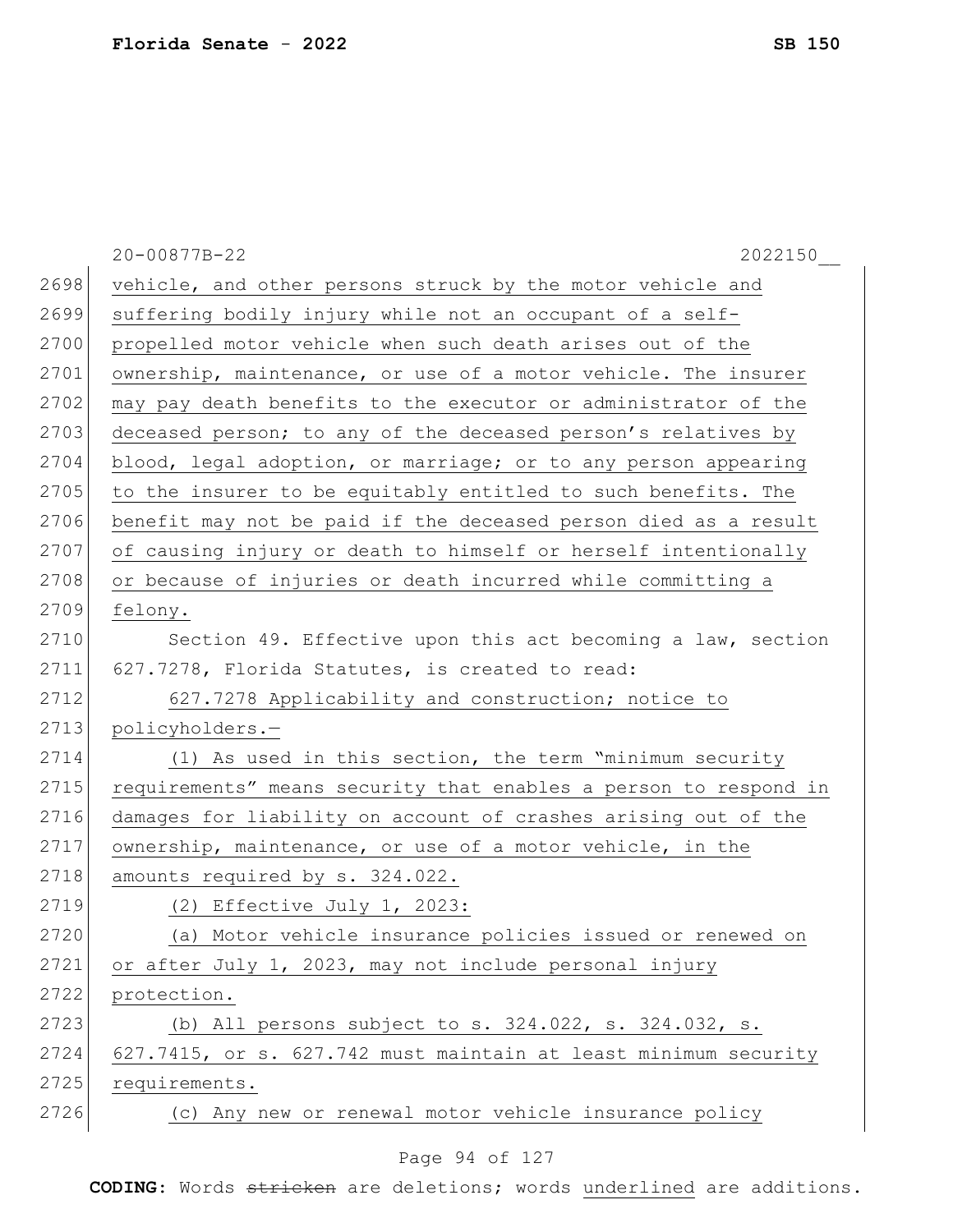|      | 20-00877B-22<br>2022150                                          |
|------|------------------------------------------------------------------|
| 2727 | delivered or issued for delivery in this state must provide      |
| 2728 | coverage that complies with minimum security requirements and    |
| 2729 | provides the death benefit set forth in s. 627.72761.            |
| 2730 | (d) An existing motor vehicle insurance policy issued            |
| 2731 | before July 1, 2023, which provides personal injury protection   |
| 2732 | and property damage liability coverage that meets the            |
| 2733 | requirements of s. 324.022 on June 30, 2023, but that does not   |
| 2734 | meet minimum security requirements on or after July 1, 2023, is  |
| 2735 | deemed to meet minimum security requirements until such policy   |
| 2736 | is renewed, nonrenewed, or canceled on or after July 1, 2023.    |
| 2737 | Sections 400.9905, 400.991, 456.057, 456.072, 626.9541(1)(i),    |
| 2738 | 627.7263, 627.727, 627.730-627.7405, 627.748, and 817.234,       |
| 2739 | Florida Statutes 2020, remain in full force and effect for motor |
| 2740 | vehicle accidents covered under a policy issued under the        |
| 2741 | Florida Motor Vehicle No-Fault Law before July 1, 2023, until    |
| 2742 | the policy is renewed, nonrenewed, or canceled on or after July  |
| 2743 | 1, 2023.                                                         |
| 2744 | (3) Each insurer shall allow each insured who has a new or       |
| 2745 | renewal policy providing personal injury protection which        |
| 2746 | becomes effective before July 1, 2023, and whose policy does not |
| 2747 | meet minimum security requirements on or after July 1, 2023, to  |
| 2748 | change coverages so as to eliminate personal injury protection   |
| 2749 | and obtain coverage providing minimum security requirements and  |
| 2750 | the death benefit set forth in s. 627.72761, which shall be      |
| 2751 | effective on or after July 1, 2023. The insurer is not required  |
| 2752 | to provide coverage complying with minimum security requirements |
| 2753 | and the death benefit set forth in s. 627.72761 in such policies |
| 2754 | if the insured does not pay the required premium, if any, by     |
| 2755 | July 1, 2023, or such later date as the insurer may allow. The   |

# Page 95 of 127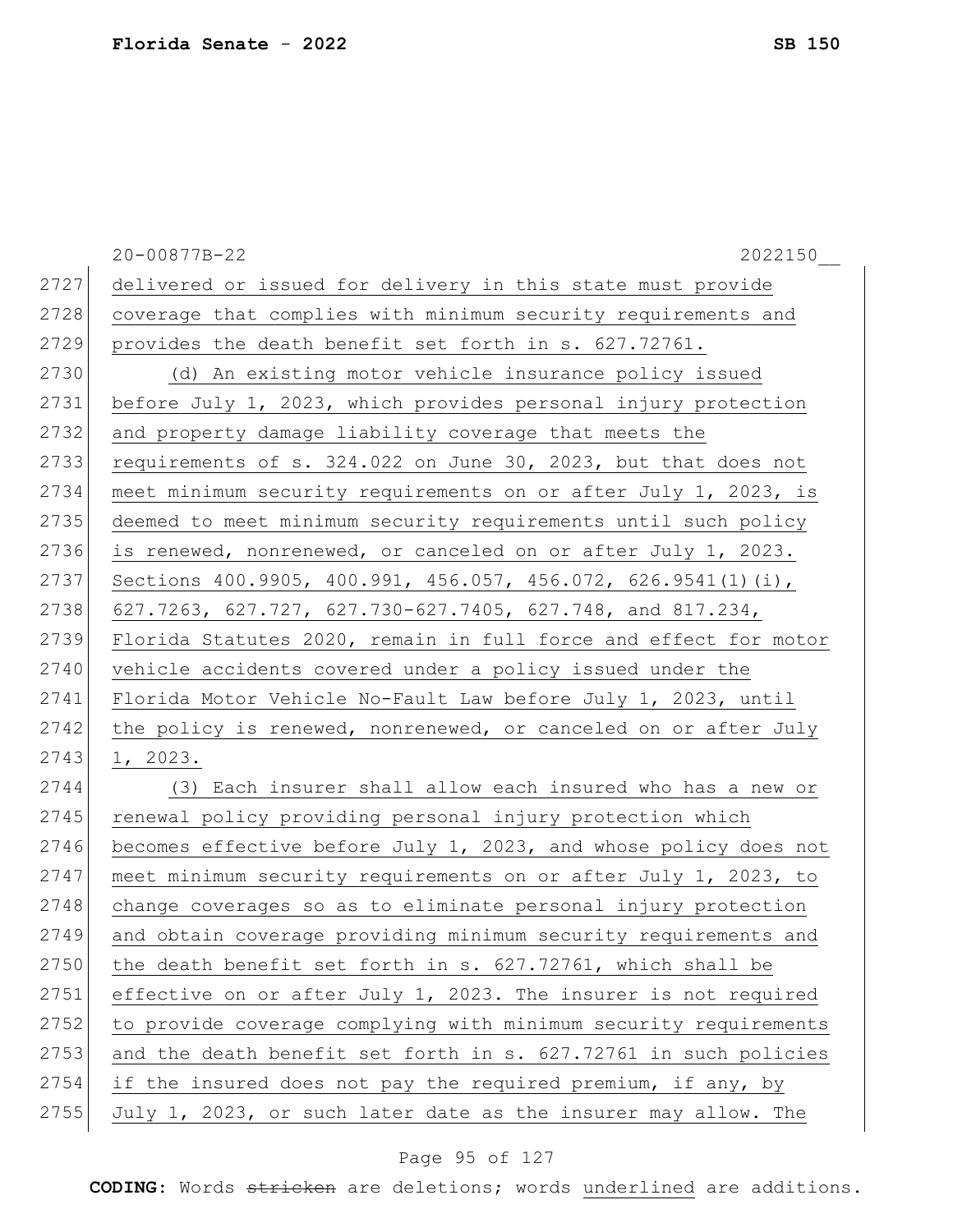|      | 20-00877B-22<br>2022150                                          |
|------|------------------------------------------------------------------|
| 2756 | insurer shall also offer each insured medical payments coverage  |
| 2757 | under s. 627.7265. Any reduction in the premium must be refunded |
| 2758 | by the insurer. The insurer may not impose on the insured an     |
| 2759 | additional fee or charge that applies solely to a change in      |
| 2760 | coverage; however, the insurer may charge an additional required |
| 2761 | premium that is actuarially indicated.                           |
| 2762 | (4) By April 1, 2023, each motor vehicle insurer shall           |
| 2763 | provide notice of this section to each motor vehicle             |
| 2764 | policyholder who is subject to this section. The notice is       |
| 2765 | subject to approval by the office and must clearly inform the    |
| 2766 | policyholder that:                                               |
| 2767 | The Florida Motor Vehicle No-Fault Law is repealed<br>(a)        |
| 2768 | effective July 1, 2023, and that on or after that date, the      |
| 2769 | insured is no longer required to maintain personal injury        |
| 2770 | protection insurance coverage, that personal injury protection   |
| 2771 | coverage is no longer available for purchase in this state, and  |
| 2772 | that all new or renewal policies issued on or after that date    |
| 2773 | will not contain that coverage.                                  |
| 2774 | (b) Effective July 1, 2023, a person subject to the              |
| 2775 | financial responsibility requirements of s. 324.022 must:        |
| 2776 | 1. Maintain minimum security requirements that enable the        |
| 2777 | person to respond to damages for liability on account of         |
| 2778 | accidents arising out of the use of a motor vehicle in the       |
| 2779 | following amounts:                                               |
| 2780 | a. Twenty-five thousand dollars for bodily injury to, or         |
| 2781 | the death of, one person in any one crash and, subject to such   |
| 2782 | limits for one person, in the amount of \$50,000 for bodily      |
| 2783 | injury to, or the death of, two or more persons in any one       |
| 2784 | crash; and                                                       |

# Page 96 of 127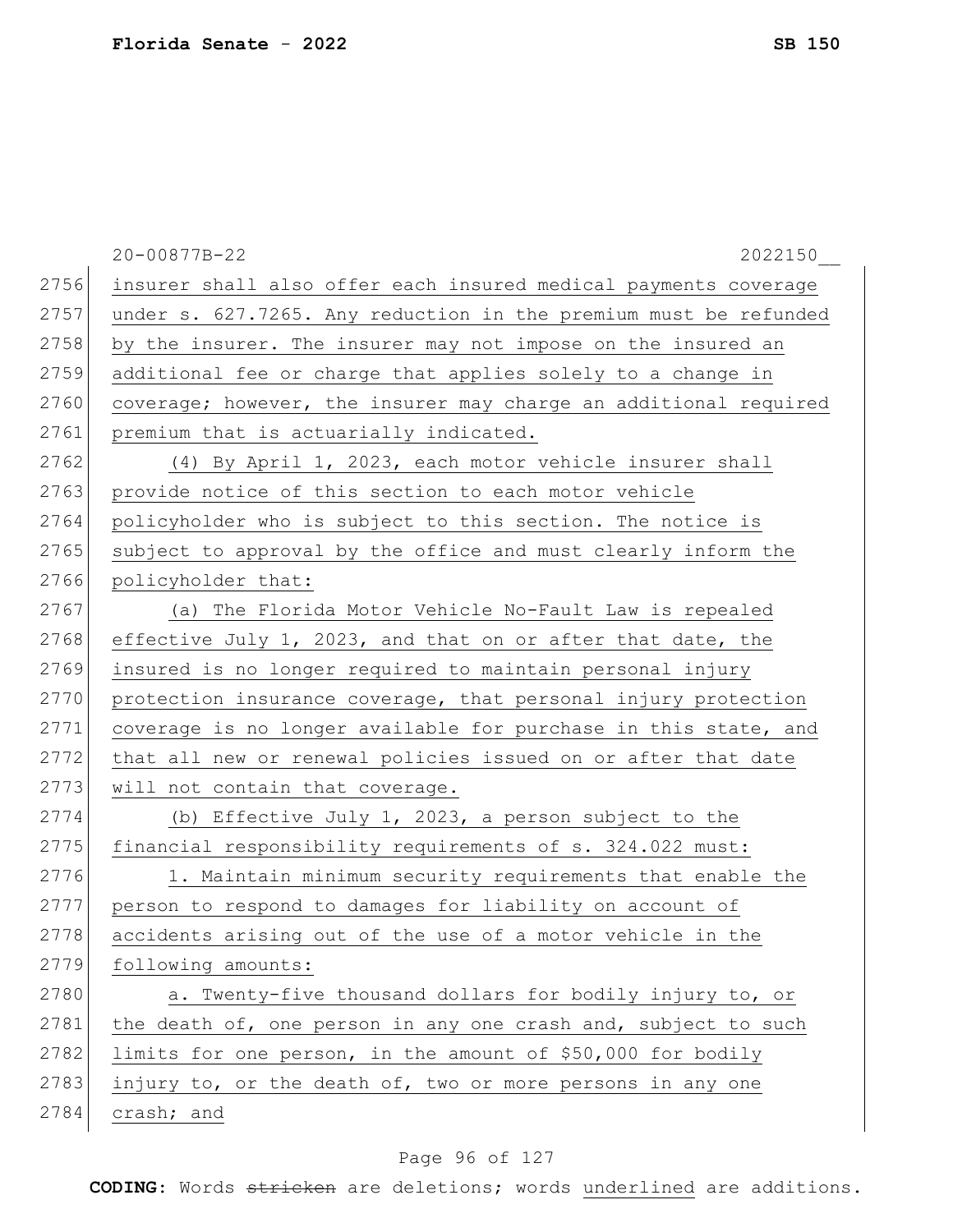|      | 20-00877B-22<br>2022150                                           |
|------|-------------------------------------------------------------------|
| 2785 | b. Ten thousand dollars for damage to, or destruction of,         |
| 2786 | the property of others in any one crash.                          |
| 2787 | 2. Purchase a death benefit under s. 627.72761 providing          |
| 2788 | coverage in the amount of \$5,000 per deceased individual upon    |
| 2789 | the death of the named insured, relatives residing in the same    |
| 2790 | household, persons operating the insured motor vehicle,           |
| 2791 | passengers in the motor vehicle, and other persons struck by the  |
| 2792 | motor vehicle and suffering bodily injury while not an occupant   |
| 2793 | of a self-propelled motor vehicle, when such death arises out of  |
| 2794 | the ownership, maintenance, or use of a motor vehicle.            |
| 2795 | (c) Bodily injury liability coverage protects the insured,        |
| 2796 | up to the coverage limits, against loss if the insured is         |
| 2797 | legally responsible for the death of or bodily injury to others   |
| 2798 | in a motor vehicle accident.                                      |
| 2799 | (d) Effective July 1, 2023, each policyholder of motor            |
| 2800 | vehicle liability insurance purchased as proof of financial       |
| 2801 | responsibility must be offered medical payments coverage          |
| 2802 | benefits that comply with s. 627.7265. The insurer must offer     |
| 2803 | medical payments coverage at limits of \$5,000 and \$10,000       |
| 2804 | without a deductible. The insurer may also offer medical          |
| 2805 | payments coverage at other limits greater than \$5,000 and may    |
| 2806 | offer coverage with a deductible of up to \$500. Medical payments |
| 2807 | coverage pays covered medical expenses incurred due to bodily     |
| 2808 | injury, sickness, or disease arising out of the ownership,        |
| 2809 | maintenance, or use of the motor vehicle, up to the limits of     |
| 2810 | such coverage, for injuries sustained in a motor vehicle crash    |
| 2811 | by the named insured, resident relatives, any persons operating   |
| 2812 | the insured motor vehicle, passengers in the insured motor        |
| 2813 | vehicle, and persons who are struck by the insured motor vehicle  |

# Page 97 of 127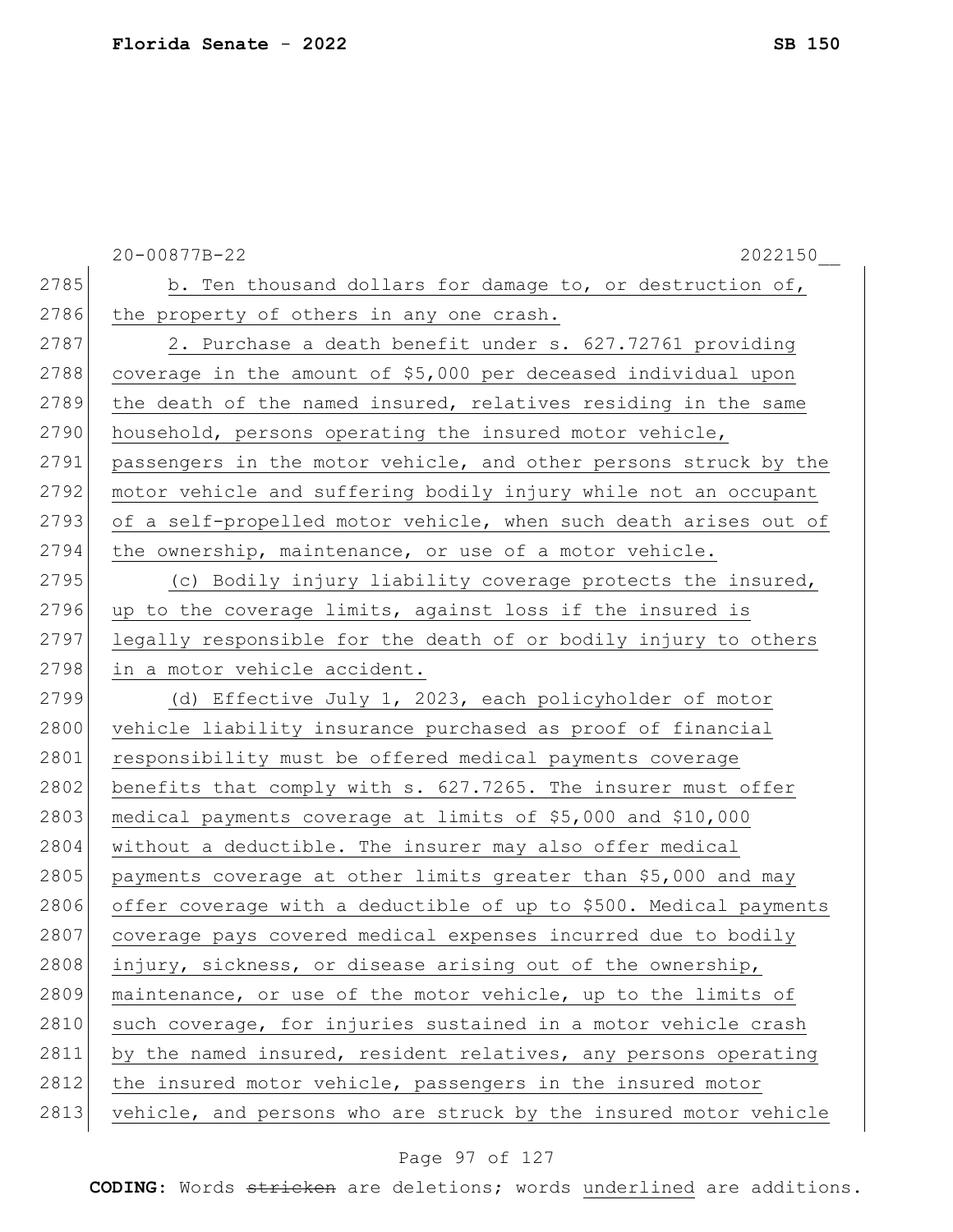|      | 20-00877B-22<br>2022150                                          |
|------|------------------------------------------------------------------|
| 2814 | and suffer bodily injury while not an occupant of a self-        |
| 2815 | propelled motor vehicle as provided in s. 627.7265.              |
| 2816 | (e) The policyholder may obtain uninsured and underinsured       |
| 2817 | motorist coverage that provides benefits, up to the limits of    |
| 2818 | such coverage, to a policyholder or other insured entitled to    |
| 2819 | recover damages for bodily injury, sickness, disease, or death   |
| 2820 | resulting from a motor vehicle accident with an uninsured or     |
| 2821 | underinsured owner or operator of a motor vehicle.               |
| 2822 | (f) If the policyholder's new or renewal motor vehicle           |
| 2823 | insurance policy is effective before July 1, 2023, and contains  |
| 2824 | personal injury protection and property damage liability         |
| 2825 | coverage as required by state law before July 1, 2023, but does  |
| 2826 | not meet minimum security requirements on or after July 1, 2023, |
| 2827 | the policy is deemed to meet minimum security requirements and   |
| 2828 | need not provide the death benefit set forth in s. 627.72761     |
| 2829 | until it is renewed, nonrenewed, or canceled on or after July 1, |
| 2830 | 2023.                                                            |
| 2831 | (g) A policyholder whose new or renewal policy becomes           |
| 2832 | effective before July 1, 2023, but does not meet minimum         |
| 2833 | security requirements on or after July 1, 2023, may change       |
| 2834 | coverages under the policy so as to eliminate personal injury    |
| 2835 | protection and to obtain coverage providing minimum security     |
| 2836 | requirements, including bodily injury liability coverage and the |
| 2837 | death benefit set forth in s. 627.72761, which are effective on  |
| 2838 | or after July 1, 2023.                                           |
| 2839 | (h) If the policyholder has any questions, he or she should      |
| 2840 | contact the person named at the telephone number provided in the |
| 2841 | notice.                                                          |
| 2842 | Section 50. Paragraph (a) of subsection (1) of section           |

# Page 98 of 127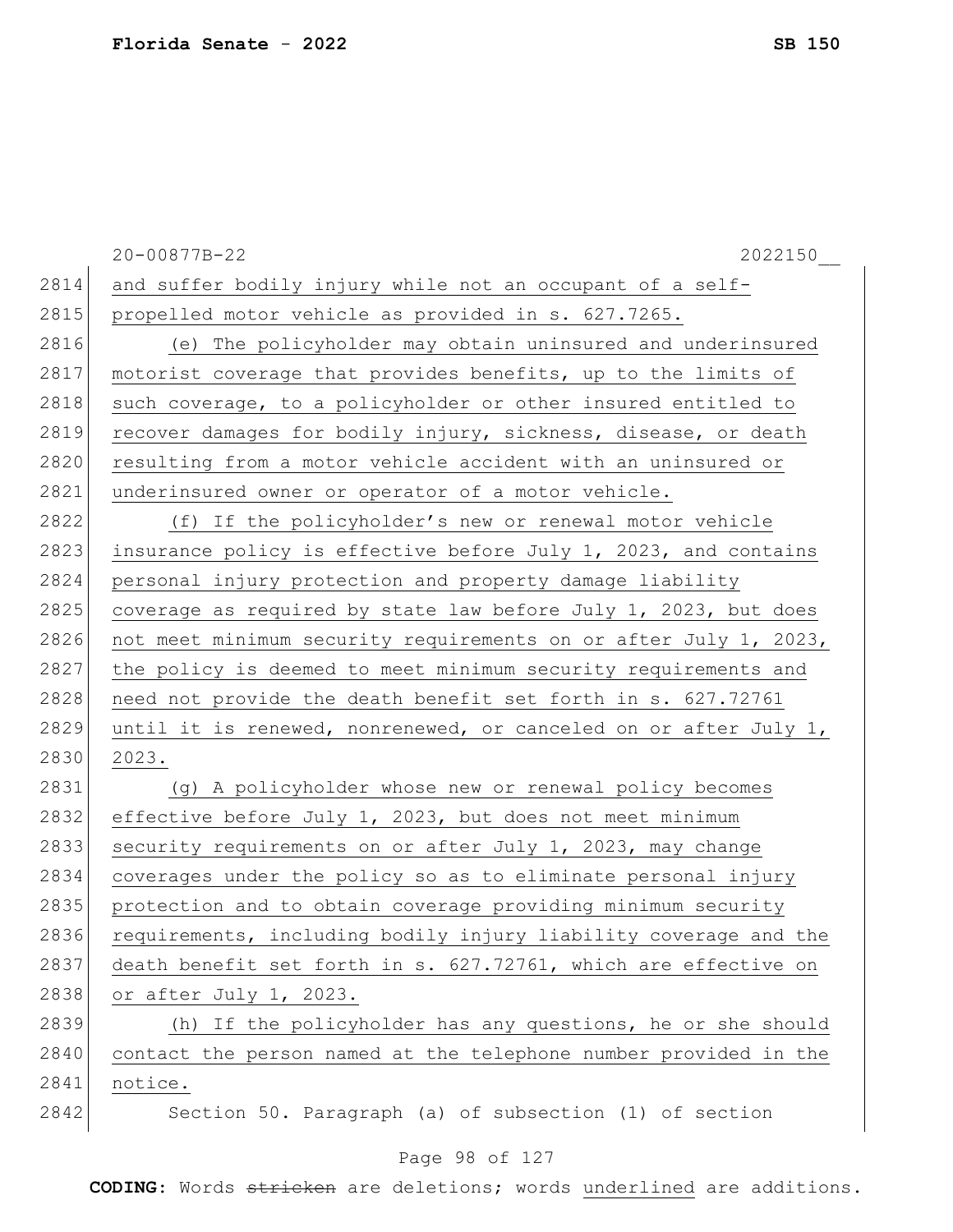|      | 20-00877B-22<br>2022150                                         |
|------|-----------------------------------------------------------------|
| 2843 | 627.728, Florida Statutes, is amended to read:                  |
| 2844 | 627.728 Cancellations; nonrenewals.-                            |
| 2845 | (1) As used in this section, the term:                          |
| 2846 | (a) "Policy" means the bodily injury and property damage        |
| 2847 | liability, personal injury protection, medical payments, death  |
| 2848 | benefit, comprehensive, collision, and uninsured motorist       |
| 2849 | coverage portions of a policy of motor vehicle insurance        |
| 2850 | delivered or issued for delivery in this state:                 |
| 2851 | 1. Insuring a natural person as named insured or one or         |
| 2852 | more related individuals who are residents resident of the same |
| 2853 | household; and                                                  |
| 2854 | 2. Insuring only a motor vehicle of the private passenger       |
| 2855 | type or station wagon type which is not used as a public or     |
| 2856 | livery conveyance for passengers or rented to others; or        |
| 2857 | insuring any other four-wheel motor vehicle having a load       |
| 2858 | capacity of 1,500 pounds or less which is not used in the       |
| 2859 | occupation, profession, or business of the insured other than   |
| 2860 | farming; other than any policy issued under an automobile       |
| 2861 | insurance assigned risk plan or covering garage, automobile     |
| 2862 | sales agency, repair shop, service station, or public parking   |
| 2863 | place operation hazards.                                        |
| 2864 |                                                                 |
| 2865 | The term "policy" does not include a binder as defined in s.    |
| 2866 | 627.420 unless the duration of the binder period exceeds 60     |
| 2867 | days.                                                           |
| 2868 | Section 51. Subsection (1), paragraph (a) of subsection         |
| 2869 | (5), and subsections (6) and (7) of section 627.7295, Florida   |
| 2870 | Statutes, are amended to read:                                  |
| 2871 | 627.7295 Motor vehicle insurance contracts.-                    |

# Page 99 of 127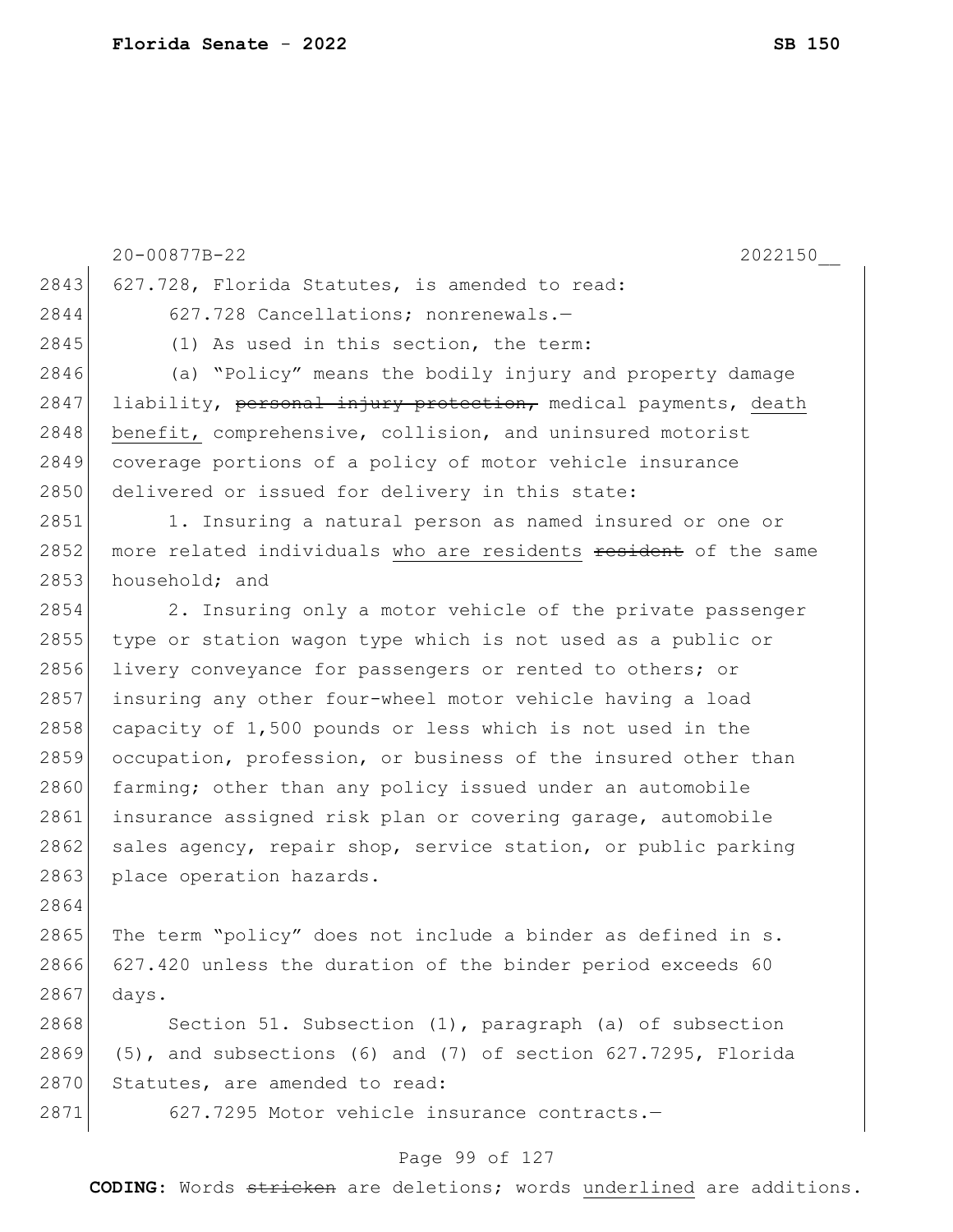20-00877B-22 2022150\_\_ 2872 (1) As used in this section, the term: 2873 (a) "Policy" means a motor vehicle insurance policy that 2874 provides death benefit coverage under s. 627.72761, bodily  $2875$  injury liability personal injury protection coverage, and, 2876 property damage liability coverage, or both. 2877 (b) "Binder" means a binder that provides motor vehicle 2878 death benefit coverage under s. 627.72761, bodily injury 2879 liability coverage, personal injury protection and property 2880 damage liability coverage. 2881 (5)(a) A licensed general lines agent may charge a per-2882 policy fee of up to not to exceed \$10 to cover the 2883 administrative costs of the agent associated with selling the 2884 motor vehicle insurance policy if the policy provides esters 2885 only the death benefit coverage under s.  $627.72761$ , bodily 2886 injury liability coverage, personal injury protection coverage 2887  $\overline{a}$  as provided by s. 627.736 and property damage liability coverage 2888 under  $\frac{a}{b}$  as provided by s. 627.7275 and if no other insurance is 2889 sold or issued in conjunction with or collateral to the policy. 2890 The fee is not considered part of the premium. 2891 (6) If a motor vehicle owner's driver license, license 2892 plate, and registration have previously been suspended pursuant 2893 to s. 316.646 or s. 627.733, an insurer may cancel a new policy 2894 only as provided in s. 627.7275. 2895 (7) A policy of private passenger motor vehicle insurance 2896 or a binder for such a policy may be initially issued in this 2897 state only if, before the effective date of such binder or 2898 policy, the insurer or agent has collected from the insured an 2899 amount equal to at least 1 month's premium. An insurer, agent, 2900 or premium finance company may not, directly or indirectly, take

#### Page 100 of 127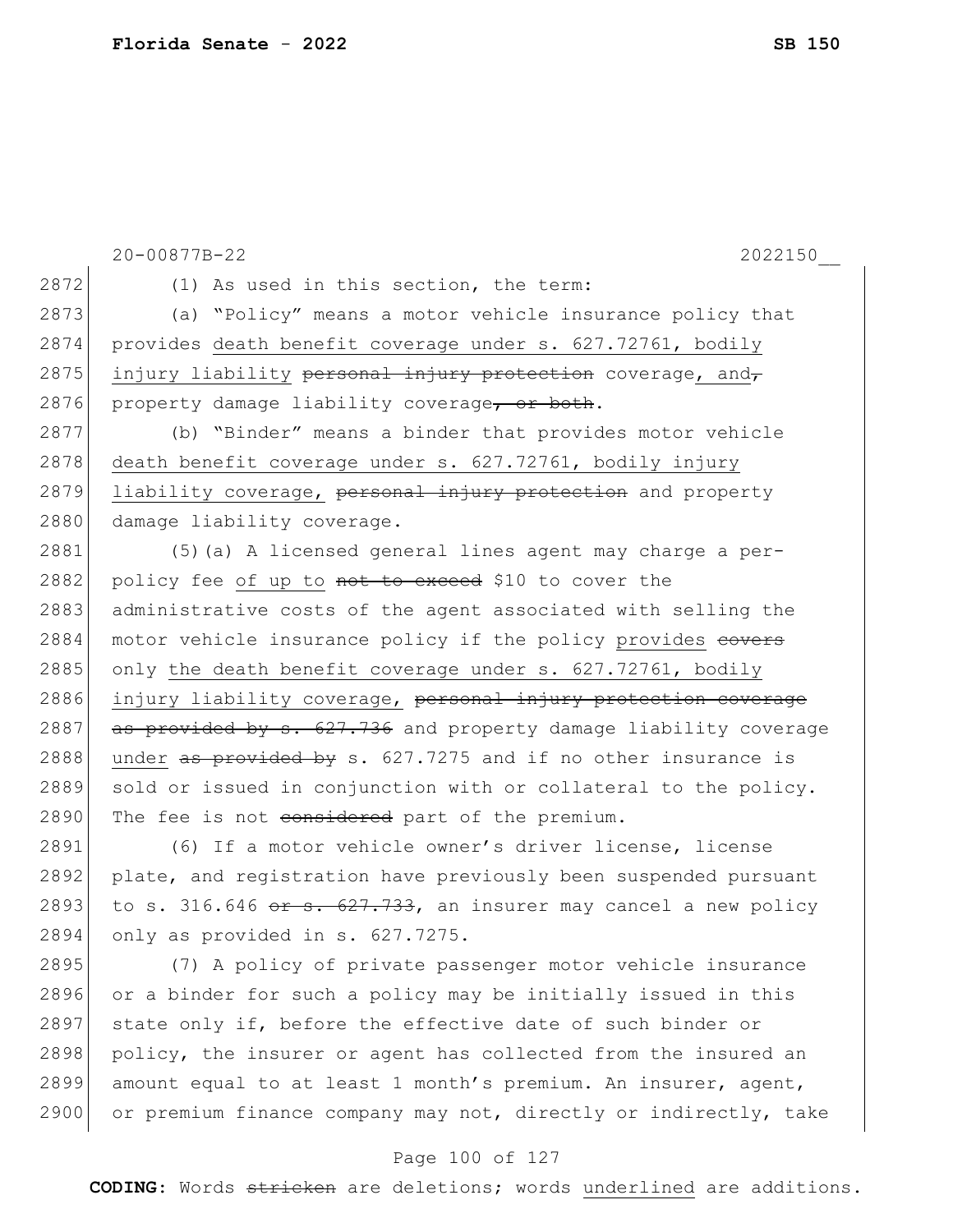20-00877B-22 2022150\_\_ 2901 any action that results  $\frac{1}{2}$  resulting in the insured paying having 2902  $\beta$  paid from the insured's own funds an amount less than the 1 2903 month's premium required by this subsection. This subsection 2904 applies without regard to whether the premium is financed by a 2905 premium finance company or is paid pursuant to a periodic 2906 payment plan of an insurer or an insurance agent. 2907 (a) This subsection does not apply: 2908 1. If an insured or member of the insured's family is 2909 renewing or replacing a policy or a binder for such policy 2910 written by the same insurer or a member of the same insurer  $2911$  group. This subsection does not apply 2912 2. To an insurer that issues private passenger motor 2913 vehicle coverage primarily to active duty or former military 2914 personnel or their dependents. This subsection does not apply 2915 3. If all policy payments are paid pursuant to a payroll 2916 deduction plan, an automatic electronic funds transfer payment 2917 plan from the policyholder, or a recurring credit card or debit 2918 card agreement with the insurer. 2919 (b) This subsection and subsection (4) do not apply if: 2920 1. All policy payments to an insurer are paid pursuant to 2921 an automatic electronic funds transfer payment plan from an 2922 agent, a managing general agent, or a premium finance company 2923 and if the policy includes, at a minimum, the death benefit 2924 coverage under s. 627.72761, bodily injury liability coverage, 2925 and personal injury protection pursuant to ss.  $627.730 - 627.7405$ ; 2926 motor vehicle property damage liability coverage under pursuant  $2927$  to s.  $627.7275$ ; or and bodily injury liability in at least the 2928 amount of  $$10,000$  because of bodily injury to, or death of, 2929 person in any one accident and in the amount of \$20,000 because

#### Page 101 of 127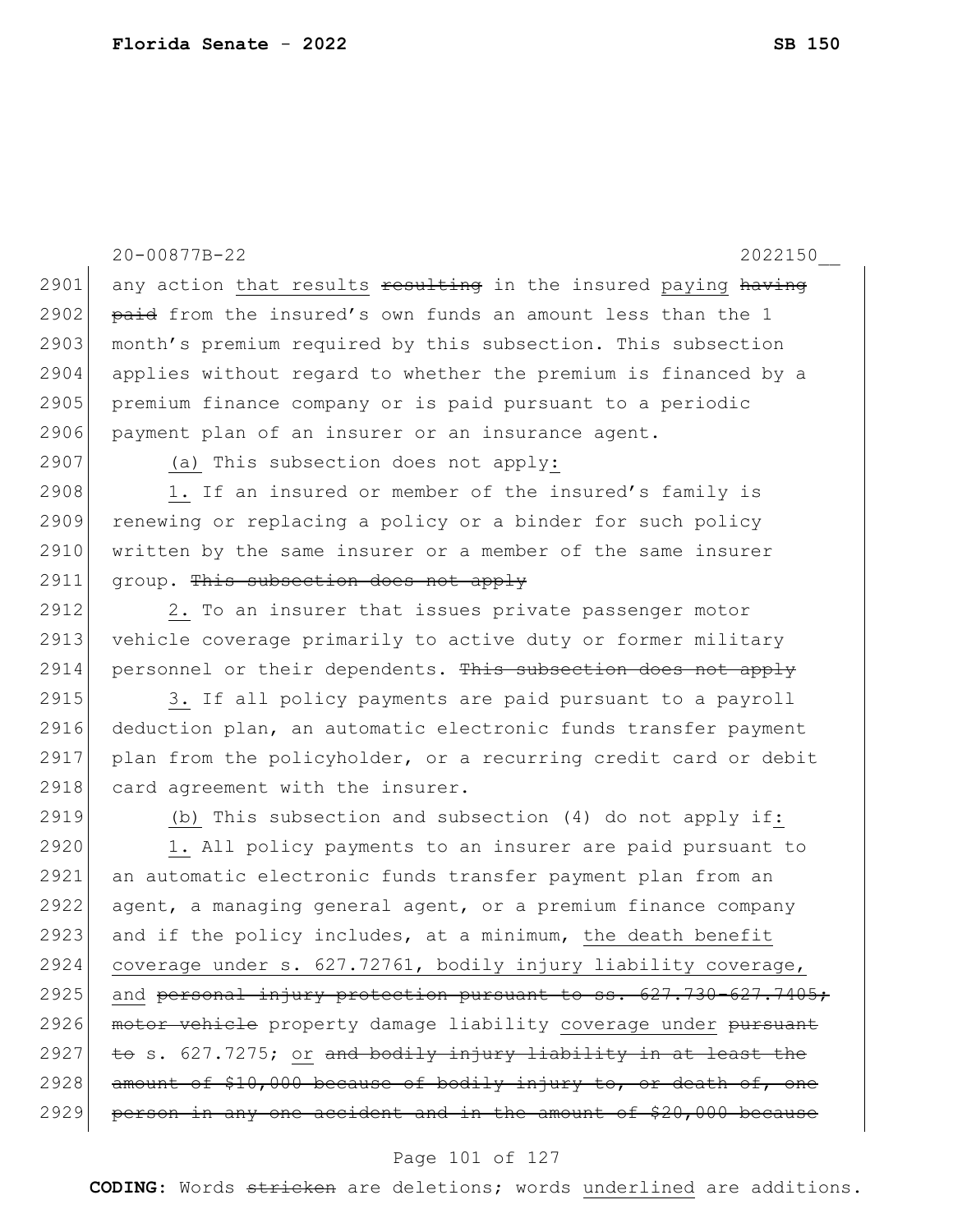|      | 20-00877B-22<br>2022150                                          |
|------|------------------------------------------------------------------|
| 2930 | of bodily injury to, or death of, two or more persons in any one |
| 2931 | accident. This subsection and subsection (4) do not apply if     |
| 2932 | 2. An insured has had a policy in effect for at least 6          |
| 2933 | months, the insured's agent is terminated by the insurer that    |
| 2934 | issued the policy, and the insured obtains coverage on the       |
| 2935 | policy's renewal date with a new company through the terminated  |
| 2936 | agent.                                                           |
| 2937 | Section 52. Section 627.7415, Florida Statutes, is amended       |
| 2938 | to read:                                                         |
| 2939 | 627.7415 Commercial motor vehicles; additional liability         |
| 2940 | insurance coverage.-Beginning July 1, 2023, commercial motor     |
| 2941 | vehicles, as defined in s. 207.002 or s. 320.01, operated upon   |
| 2942 | the roads and highways of this state must shall be insured with  |
| 2943 | the following minimum levels of combined bodily liability        |
| 2944 | insurance and property damage liability insurance in addition to |
| 2945 | any other insurance requirements:                                |
| 2946 | (1) Sixty Fifty thousand dollars per occurrence for a            |
| 2947 | commercial motor vehicle with a gross vehicle weight of 26,000   |
| 2948 | pounds or more, but less than 35,000 pounds.                     |
| 2949 | (2) One hundred twenty thousand dollars per occurrence for       |
| 2950 | a commercial motor vehicle with a gross vehicle weight of 35,000 |
| 2951 | pounds or more, but less than 44,000 pounds.                     |
| 2952 | (3) Three hundred thousand dollars per occurrence for a          |
| 2953 | commercial motor vehicle with a gross vehicle weight of 44,000   |
| 2954 | pounds or more.                                                  |
| 2955 | (4) All commercial motor vehicles subject to regulations of      |
| 2956 | the United States Department of Transportation, 49 C.F.R. part   |
| 2957 | 387, subpart A, and as may be hereinafter amended, shall be      |
| 2958 | insured in an amount equivalent to the minimum levels of         |

# Page 102 of 127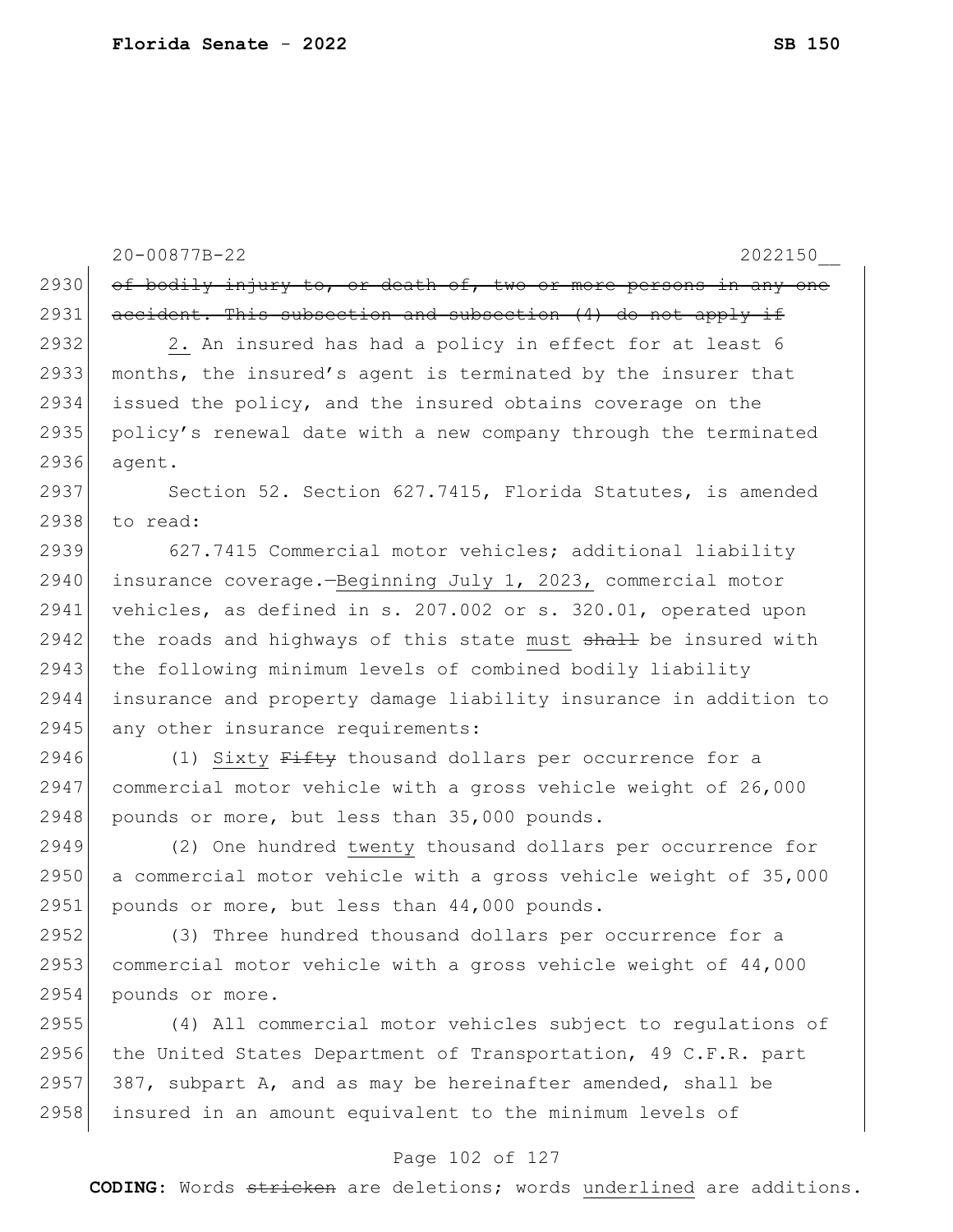|      | 20-00877B-22<br>2022150                                                     |
|------|-----------------------------------------------------------------------------|
| 2959 | financial responsibility as set forth in such regulations.                  |
| 2960 |                                                                             |
| 2961 | A violation of this section is a noncriminal traffic infraction,            |
| 2962 | punishable as a nonmoving violation as provided in chapter 318.             |
| 2963 | Section 53. Paragraphs (a) and (c) of subsection (1) and                    |
| 2964 | subsection (3) of section 627.747, Florida Statutes, are amended            |
| 2965 | to read:                                                                    |
| 2966 | 627.747 Named driver exclusion.-                                            |
| 2967 | (1) A private passenger motor vehicle policy may exclude                    |
| 2968 | the following coverages for all claims or suits resulting from              |
| 2969 | the operation of a motor vehicle by an identified individual who            |
| 2970 | is not a named insured, provided the identified individual is               |
| 2971 | named on the declarations page or by endorsement and the named              |
| 2972 | insured consents in writing to such exclusion:                              |
| 2973 | (a) Notwithstanding the Florida Motor Vehicle No-Fault Law,                 |
| 2974 | the personal injury protection coverage specifically applicable             |
| 2975 | to the identified individual's injuries, lost wages, and death              |
| 2976 | benefits.                                                                   |
| 2977 | (b) $\left\{e\right\}$ Bodily injury liability coverage, if required by law |
| 2978 | and purchased by the named insured.                                         |
| 2979 | (3) A driver excluded pursuant to this section must+                        |
| 2980 | (a) establish, maintain, and show proof of financial                        |
| 2981 | ability to respond for damages arising out of the ownership,                |
| 2982 | maintenance, or use of a motor vehicle as required by chapter               |
| 2983 | $324\div$ and                                                               |
| 2984 | (b) Maintain security as required by s. 627.733.                            |
| 2985 | Section 54. Paragraphs (b), (c), and (g) of subsection $(7)$ ,              |
| 2986 | paragraphs (a) and (b) of subsection (8), and paragraph (b) of              |
| 2987 | subsection (16) of section 627.748, Florida Statutes, are                   |

# Page 103 of 127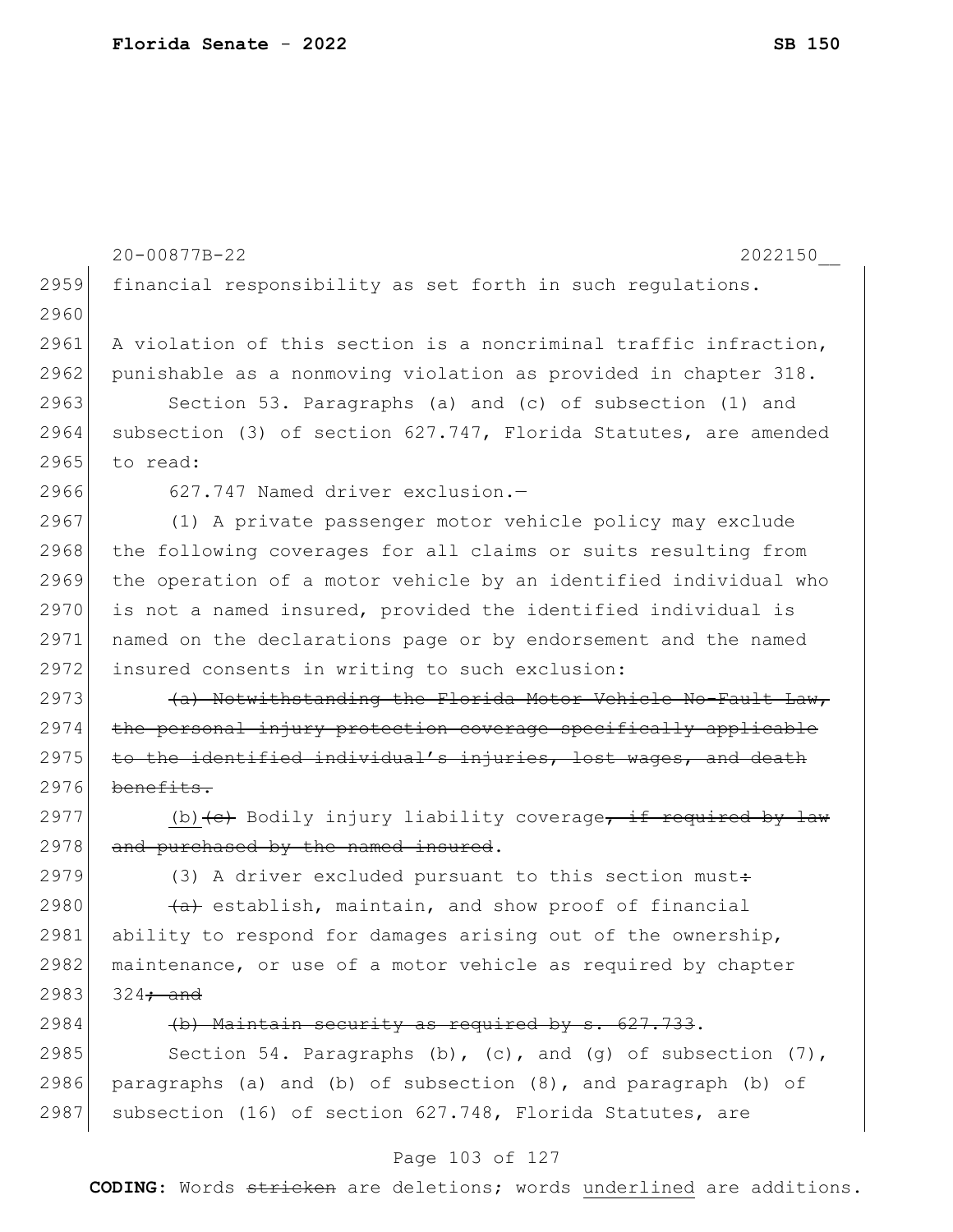|      | 20-00877B-22<br>2022150                                         |
|------|-----------------------------------------------------------------|
| 2988 | amended to read:                                                |
| 2989 | 627.748 Transportation network companies.-                      |
| 2990 | (7) TRANSPORTATION NETWORK COMPANY AND TNC DRIVER INSURANCE     |
| 2991 | REQUIREMENTS.-                                                  |
| 2992 | (b) The following automobile insurance requirements apply       |
| 2993 | while a participating TNC driver is logged on to the digital    |
| 2994 | network but is not engaged in a prearranged ride:               |
| 2995 | 1. Automobile insurance that provides:                          |
| 2996 | a. A primary automobile liability coverage of at least          |
| 2997 | \$50,000 for death and bodily injury per person, \$100,000 for  |
| 2998 | death and bodily injury per incident, and \$25,000 for property |
| 2999 | damage; and                                                     |
| 3000 | b. Personal injury protection benefits that meet the            |
| 3001 | minimum coverage amounts required under ss. 627.730-627.7405;   |
| 3002 | and                                                             |
| 3003 | e. Uninsured and underinsured vehicle coverage as required      |
| 3004 | by s. 627.727.                                                  |
| 3005 | 2. The coverage requirements of this paragraph may be           |
| 3006 | satisfied by any of the following:                              |
| 3007 | a. Automobile insurance maintained by the TNC driver or the     |
| 3008 | TNC vehicle owner;                                              |
| 3009 | b. Automobile insurance maintained by the TNC; or               |
| 3010 | c. A combination of sub-subparagraphs a. and b.                 |
| 3011 | (c) The following automobile insurance requirements apply       |
| 3012 | while a TNC driver is engaged in a prearranged ride:            |
| 3013 | 1. Automobile insurance that provides:                          |
| 3014 | a. A primary automobile liability coverage of at least \$1      |
| 3015 | million for death, bodily injury, and property damage; and      |
| 3016 | b. Personal injury protection benefits that meet the            |
|      |                                                                 |

# Page 104 of 127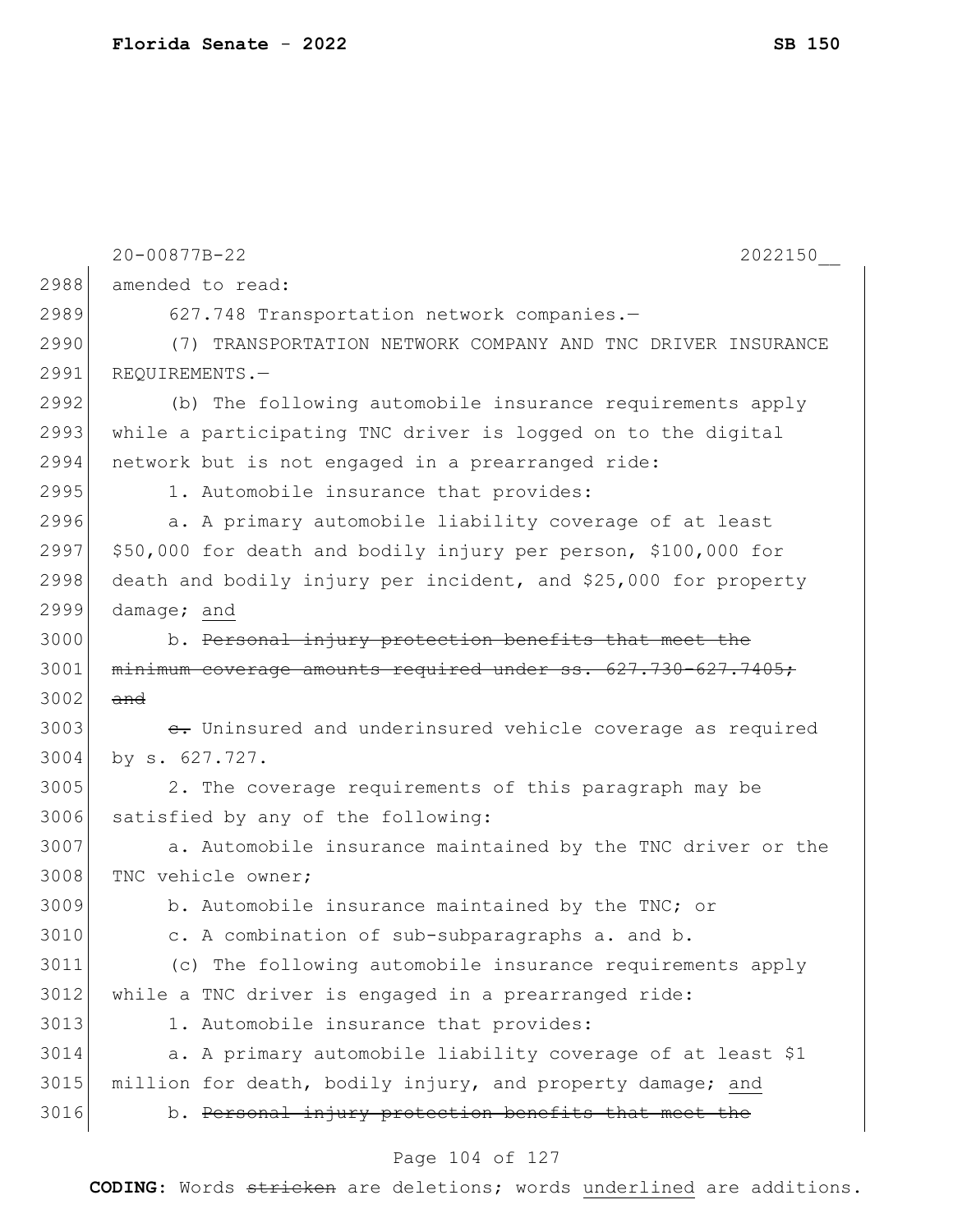|      | 20-00877B-22<br>2022150                                          |
|------|------------------------------------------------------------------|
| 3017 | minimum coverage amounts required of a limousine under ss.       |
| 3018 | 627.730-627.7405; and                                            |
| 3019 | e. Uninsured and underinsured vehicle coverage as required       |
| 3020 | by s. 627.727.                                                   |
| 3021 | 2. The coverage requirements of this paragraph may be            |
| 3022 | satisfied by any of the following:                               |
| 3023 | a. Automobile insurance maintained by the TNC driver or the      |
| 3024 | TNC vehicle owner;                                               |
| 3025 | b. Automobile insurance maintained by the TNC; or                |
| 3026 | c. A combination of sub-subparagraphs a. and b.                  |
| 3027 | (q) Insurance satisfying the requirements under this             |
| 3028 | subsection is deemed to satisfy the financial responsibility     |
| 3029 | requirement for a motor vehicle under chapter 324 and the        |
| 3030 | security required under s. 627.733 for any period when the TNC   |
| 3031 | driver is logged onto the digital network or engaged in a        |
| 3032 | prearranged ride.                                                |
| 3033 | (8) TRANSPORTATION NETWORK COMPANY AND INSURER; DISCLOSURE;      |
| 3034 | EXCLUSIONS.-                                                     |
| 3035 | (a) Before a TNC driver is allowed to accept a request for       |
| 3036 | a prearranged ride on the digital network, the TNC must disclose |
| 3037 | in writing to the TNC driver:                                    |
| 3038 | 1. The insurance coverage, including the types of coverage       |
| 3039 | and the limits for each coverage, which the TNC provides while   |
| 3040 | the TNC driver uses a TNC vehicle in connection with the TNC's   |
| 3041 | digital network.                                                 |
| 3042 | 2. That the TNC driver's own automobile insurance policy         |
| 3043 | might not provide any coverage while the TNC driver is logged on |
| 3044 | to the digital network or is engaged in a prearranged ride,      |
| 3045 | depending on the terms of the TNC driver's own automobile        |
|      |                                                                  |

### Page 105 of 127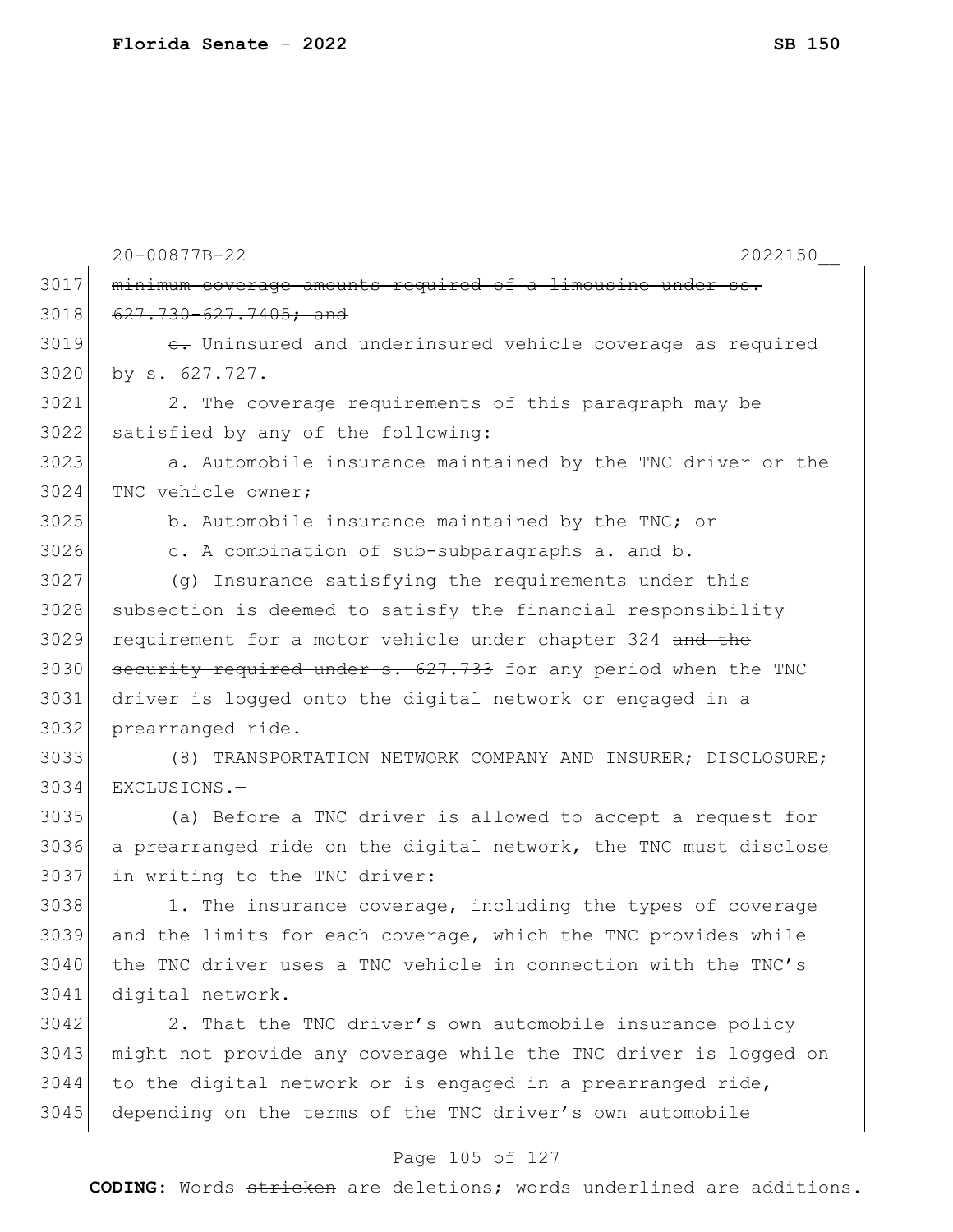insurance policy. 3047 3. That the provision of rides for compensation which are 3048 not prearranged rides subjects the driver to the coverage requirements imposed under s. 324.032(1) and (2) and that failure to meet such coverage requirements subjects the TNC driver to penalties provided in s. 324.221, up to and including a misdemeanor of the second degree. (b)1. An insurer that provides an automobile liability insurance policy under this part may exclude any and all coverage afforded under the policy issued to an owner or operator of a TNC vehicle while driving that vehicle for any 3057 loss or injury that occurs while a TNC driver is logged on to a digital network or while a TNC driver provides a prearranged ride. Exclusions imposed under this subsection are limited to 3060 coverage while a TNC driver is logged on to a digital network or while a TNC driver provides a prearranged ride. This right to 3062 exclude all coverage may apply to any coverage included in an automobile insurance policy, including, but not limited to: a. Liability coverage for bodily injury and property  $3065$  damage; b. Uninsured and underinsured motorist coverage; 3067 c. Medical payments coverage; d. Comprehensive physical damage coverage; e. Collision physical damage coverage; and 3070 f. Death benefit coverage under s. 627.72761 Personal 3071 injury protection. 3072 2. The exclusions described in subparagraph 1. apply 3073 notwithstanding any requirement under chapter 324. These exclusions do not affect or diminish coverage otherwise

20-00877B-22 2022150\_\_

#### Page 106 of 127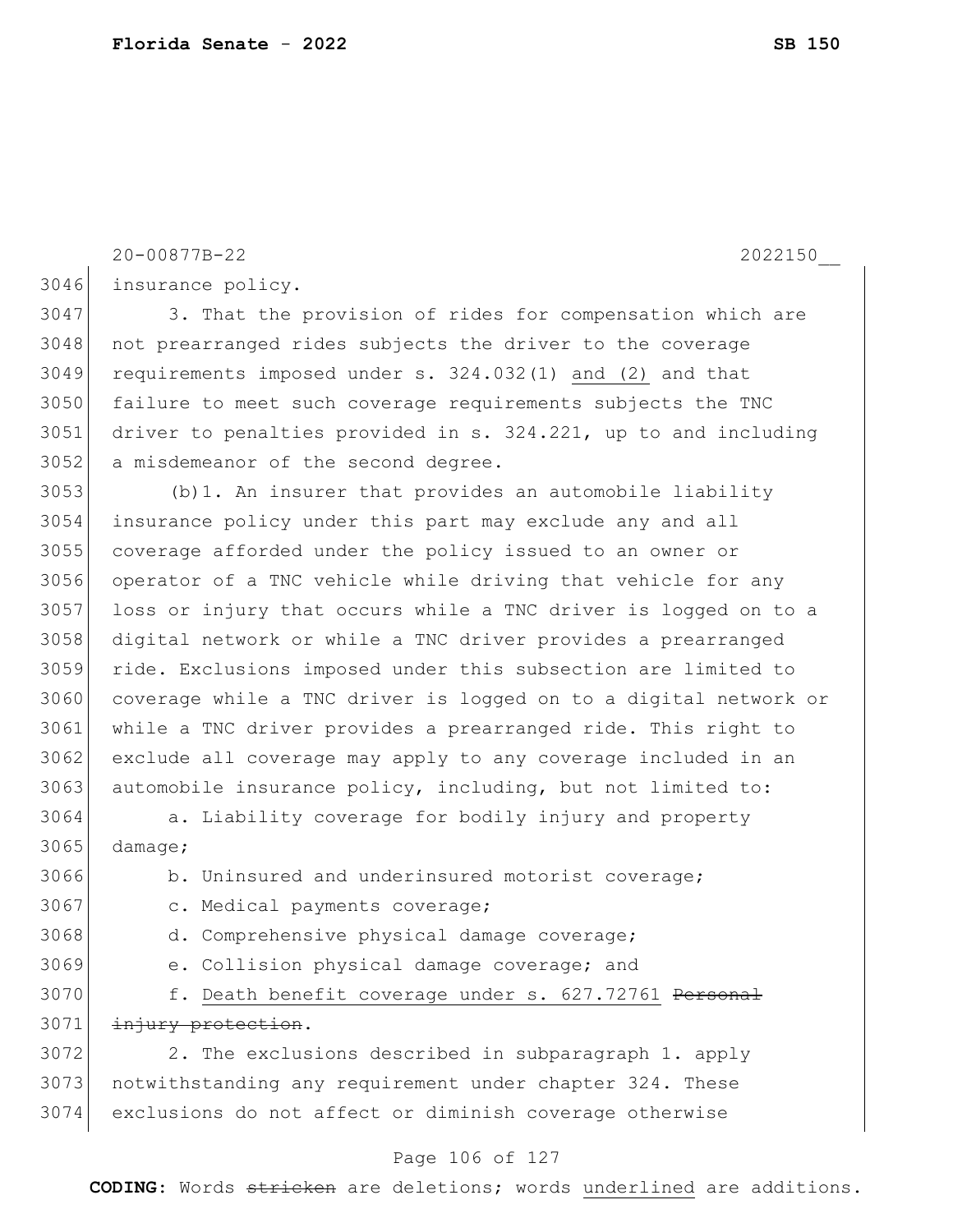20-00877B-22 2022150\_\_ 3075 available for permissive drivers or resident relatives under the personal automobile insurance policy of the TNC driver or owner of the TNC vehicle who are not occupying the TNC vehicle at the 3078 time of loss. This section does not require that a personal automobile insurance policy provide coverage while the TNC 3080 driver is logged on to a digital network, while the TNC driver 3081 is engaged in a prearranged ride, or while the TNC driver 3082 otherwise uses a vehicle to transport riders for compensation. 3083 3083 3. This section must not be construed to require an insurer 3084 to use any particular policy language or reference to this section in order to exclude any and all coverage for any loss or injury that occurs while a TNC driver is logged on to a digital 3087 | network or while a TNC driver provides a prearranged ride. 4. This section does not preclude an insurer from providing primary or excess coverage for the TNC driver's vehicle by contract or endorsement. (16) LUXURY GROUND TRANSPORTATION NETWORK COMPANIES.— (b) An entity may elect, upon written notification to the department, to be regulated as a luxury ground TNC. A luxury ground TNC must: 1. Comply with all of the requirements of this section applicable to a TNC, including subsection (17), which do not conflict with subparagraph 2. or which do not prohibit the company from connecting riders to drivers who operate for-hire vehicles as defined in s. 320.01(15), including limousines and 3100 luxury sedans and excluding taxicabs. 2. Maintain insurance coverage as required by subsection (7). However, if a prospective luxury ground TNC satisfies 3103 minimum financial responsibility through compliance with s.

### Page 107 of 127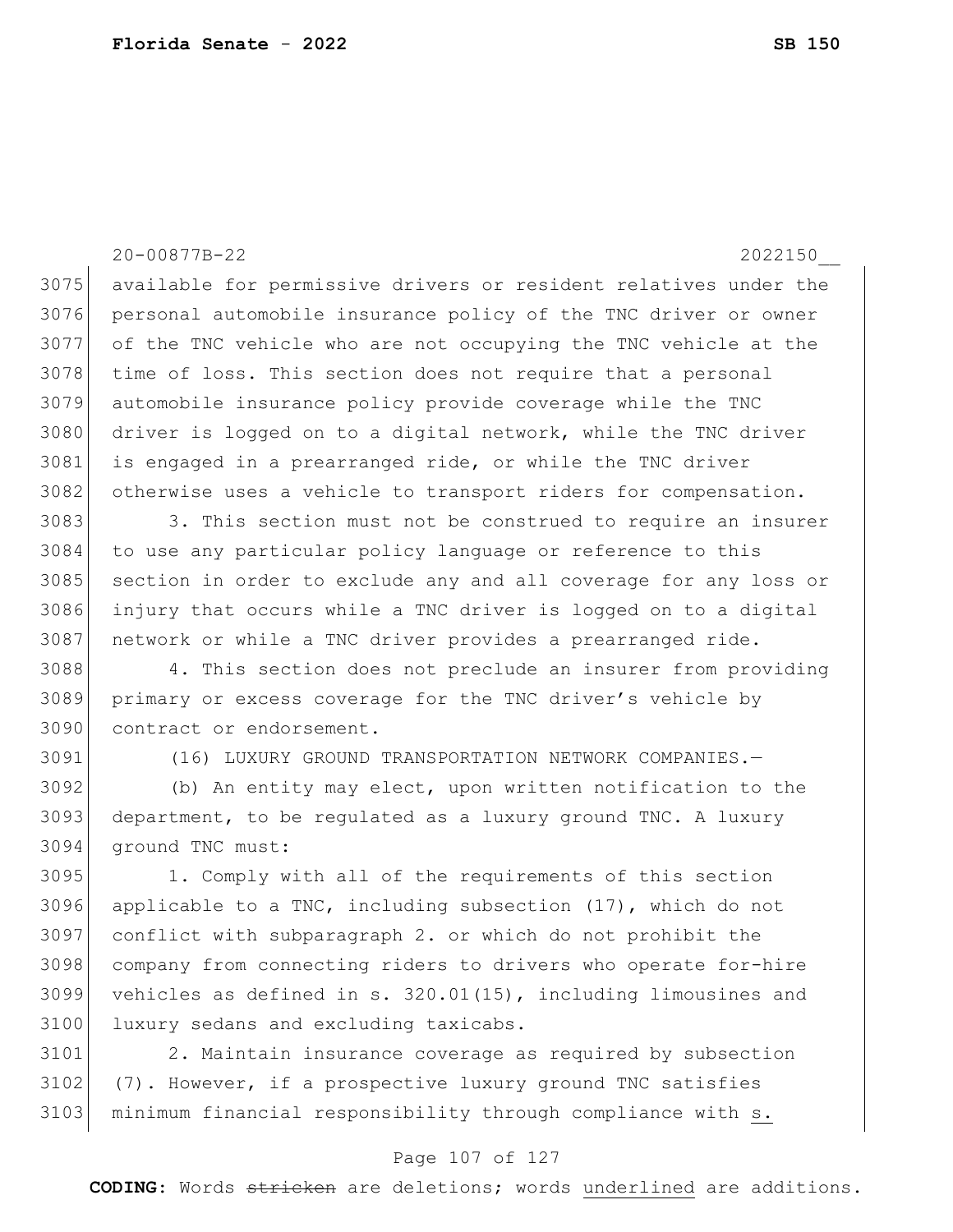|      | 20-00877B-22<br>2022150                                                   |
|------|---------------------------------------------------------------------------|
| 3104 | $324.032(3)$ s. $324.032(2)$ by using self-insurance when it gives        |
| 3105 | the department written notification of its election to be                 |
| 3106 | regulated as a luxury ground TNC, the luxury ground TNC may use           |
| 3107 | self-insurance to meet the insurance requirements of subsection           |
| 3108 | $(7)$ , so long as such self-insurance complies with s. 324.032(3)        |
| 3109 | <del>s. 324.032(2)</del> and provides the limits of liability required by |
| 3110 | subsection (7).                                                           |
| 3111 | Section 55. Subsection (2) and paragraphs (a) and (c) of                  |
| 3112 | subsection (3) of section 627.7483, Florida Statutes, are                 |
| 3113 | amended to read:                                                          |
| 3114 | 627.7483 Peer-to-peer car sharing; insurance requirements.-               |
| 3115 | (2) INSURANCE COVERAGE REQUIREMENTS.-                                     |
| 3116 | (a) 1. A peer-to-peer car-sharing program shall ensure that,              |
| 3117 | during each car-sharing period, the shared vehicle owner and the          |
| 3118 | shared vehicle driver are insured under a motor vehicle                   |
| 3119 | insurance policy that provides all of the following:                      |
| 3120 | a. Property damage liability coverage and bodily injury                   |
| 3121 | liability coverage that meet or exceed meets the minimum                  |
| 3122 | coverage amounts required under s. 324.022.                               |
| 3123 | b. Bodily injury liability coverage limits as described in                |
| 3124 | $\sqrt{324.021(7)(a)}$ and $(b)$ .                                        |
| 3125 | e. Personal injury protection benefits that meet the                      |
| 3126 | minimum coverage amounts required under s. 627.736.                       |
| 3127 | d. Uninsured and underinsured vehicle coverage as required                |
| 3128 | under s. 627.727.                                                         |
| 3129 | 2. The peer-to-peer car-sharing program shall also ensure                 |
| 3130 | that the motor vehicle insurance policy under subparagraph $1$ .:         |
| 3131 | a. Recognizes that the shared vehicle insured under the                   |
| 3132 | policy is made available and used through a peer-to-peer car-             |
|      | Page 108 of 127                                                           |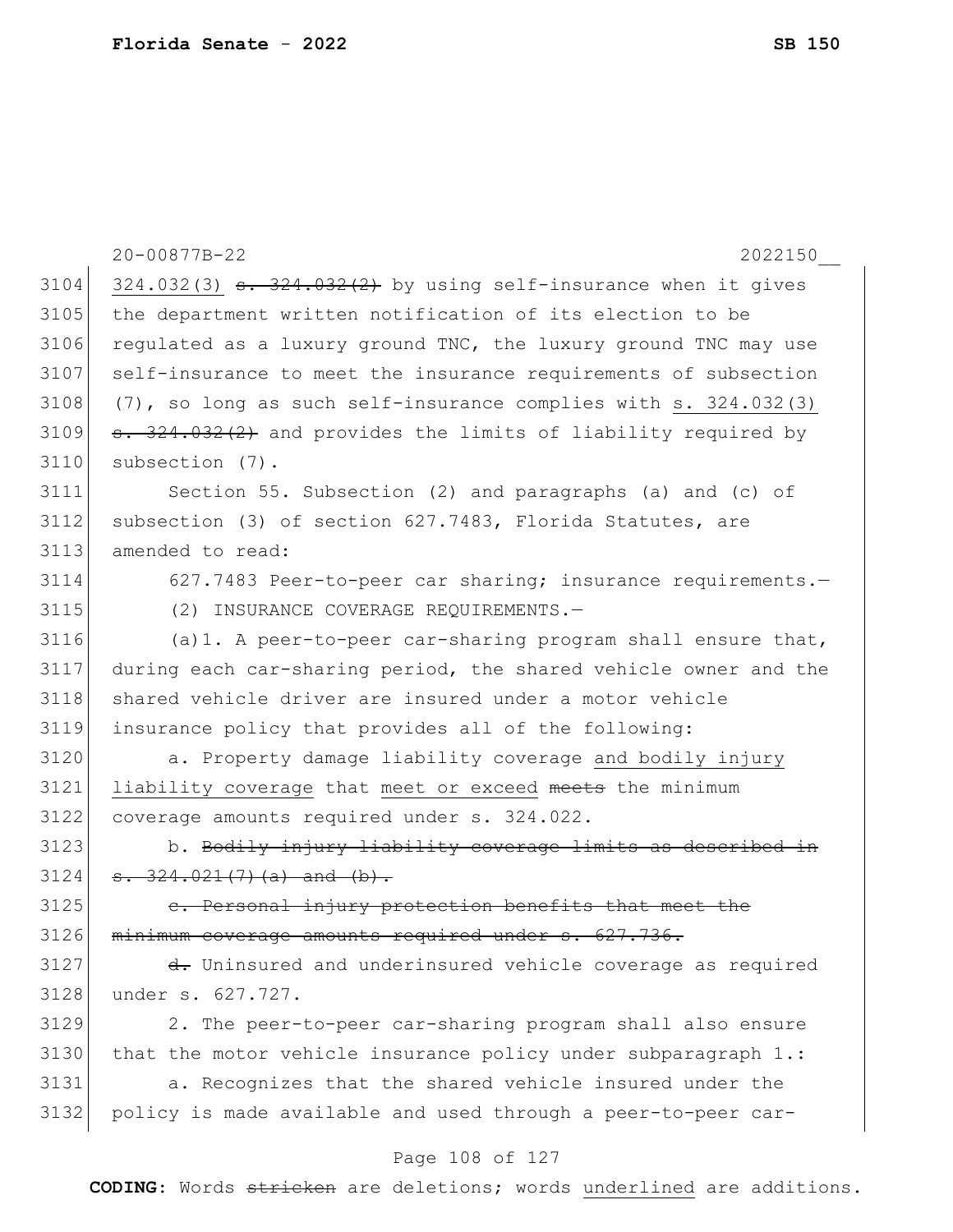|      | 20-00877B-22<br>2022150                                          |
|------|------------------------------------------------------------------|
| 3133 | sharing program; or                                              |
| 3134 | b. Does not exclude the use of a shared vehicle by a shared      |
| 3135 | vehicle driver.                                                  |
| 3136 | $(b)$ 1. The insurance described under paragraph (a) may be      |
| 3137 | satisfied by a motor vehicle insurance policy maintained by:     |
| 3138 | a. A shared vehicle owner;                                       |
| 3139 | b. A shared vehicle driver;                                      |
| 3140 | c. A peer-to-peer car-sharing program; or                        |
| 3141 | d. A combination of a shared vehicle owner, a shared             |
| 3142 | vehicle driver, and a peer-to-peer car-sharing program.          |
| 3143 | 2. The insurance policy maintained in subparagraph 1. which      |
| 3144 | satisfies the insurance requirements under paragraph (a) is      |
| 3145 | primary during each car-sharing period. If a claim occurs during |
| 3146 | the car-sharing period in another state with minimum financial   |
| 3147 | responsibility limits higher than those limits required under    |
| 3148 | chapter 324, the coverage maintained under paragraph (a)         |
| 3149 | satisfies the difference in minimum coverage amounts up to the   |
| 3150 | applicable policy limits.                                        |
| 3151 | 3.a. If the insurance maintained by a shared vehicle owner       |
| 3152 | or shared vehicle driver in accordance with subparagraph 1. has  |
| 3153 | lapsed or does not provide the coverage required under paragraph |
| 3154 | (a), the insurance maintained by the peer-to-peer car-sharing    |
| 3155 | program must provide the coverage required under paragraph (a),  |
| 3156 | beginning with the first dollar of a claim, and must defend such |
| 3157 | claim, except under circumstances as set forth in subparagraph   |
| 3158 | $(3)$ (a) $2$ .                                                  |
| 3159 | b. Coverage under a motor vehicle insurance policy               |
| 3160 | maintained by the peer-to-peer car-sharing program must not be   |

# Page 109 of 127

dependent on another motor vehicle insurer first denying a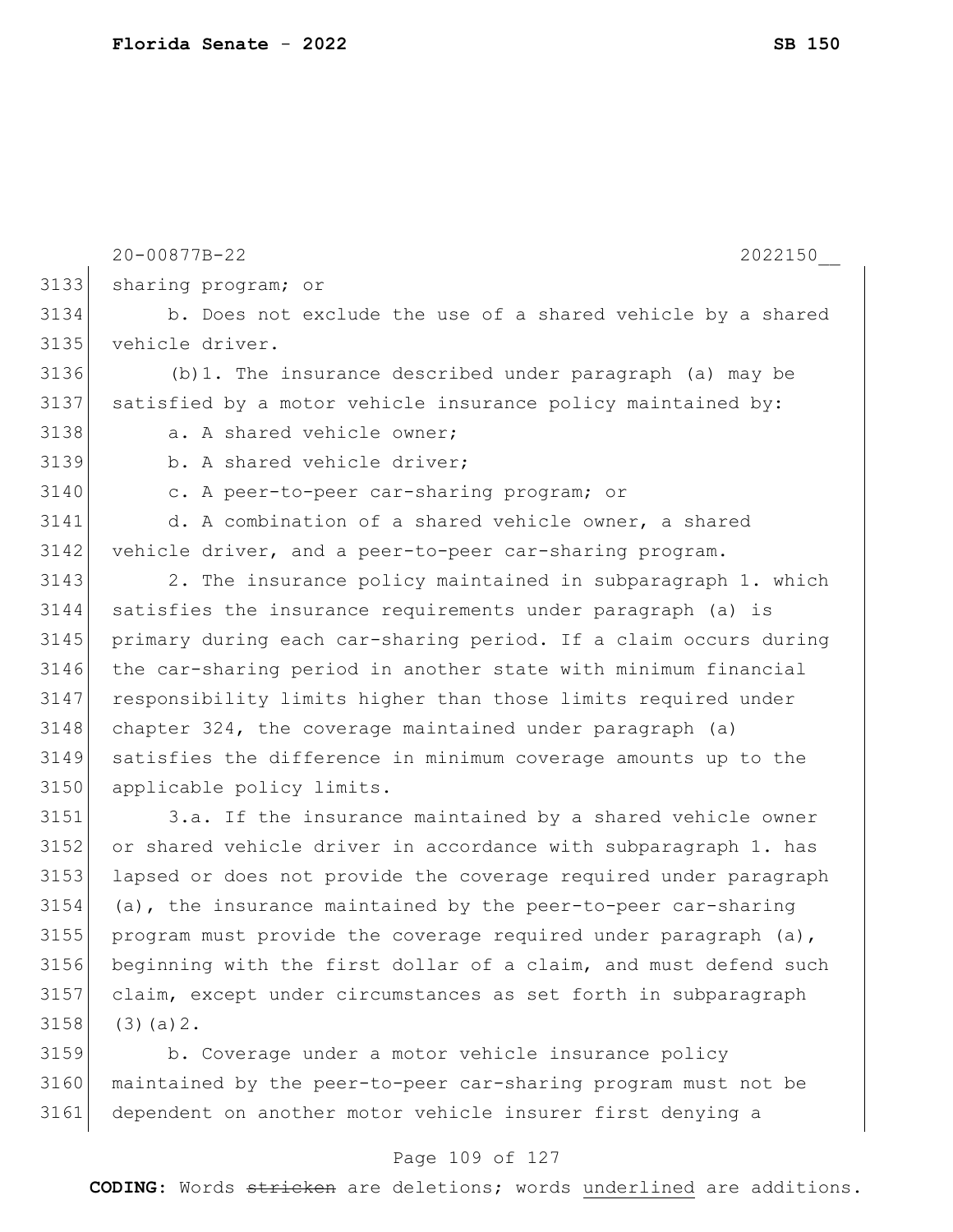20-00877B-22 2022150\_\_ 3162 claim, and another motor vehicle insurance policy is not 3163 required to first deny a claim. 3164 c. Notwithstanding any other law, statute, rule, or  $3165$  regulation to the contrary, a peer-to-peer car-sharing program 3166 has an insurable interest in a shared vehicle during the car-3167 sharing period. This sub-subparagraph does not create liability 3168 for a peer-to-peer car-sharing program for maintaining the 3169 coverage required under paragraph (a) and under this paragraph, 3170 if applicable. 3171 d. A peer-to-peer car-sharing program may own and maintain 3172 as the named insured one or more policies of motor vehicle 3173 insurance which provide coverage for: 3174 (I) Liabilities assumed by the peer-to-peer car-sharing 3175 program under a peer-to-peer car-sharing program agreement; 3176 (II) Liability of the shared vehicle owner; 3177 (III) Liability of the shared vehicle driver; 3178 (IV) Damage or loss to the shared motor vehicle; or 3179 (V) Damage, loss, or injury to persons or property to 3180 satisfy the personal injury protection and uninsured and 3181 underinsured motorist coverage requirements of this section.  $3182$  e. Insurance required under paragraph (a), when maintained 3183 by a peer-to-peer car-sharing program, may be provided by an 3184 insurer authorized to do business in this state which is a 3185 member of the Florida Insurance Guaranty Association or an 3186 eligible surplus lines insurer that has a superior, excellent, 3187 exceptional, or equivalent financial strength rating by a rating 3188 agency acceptable to the office. A peer-to-peer car-sharing 3189 program is not transacting in insurance when it maintains the 3190 insurance required under this section.

#### Page 110 of 127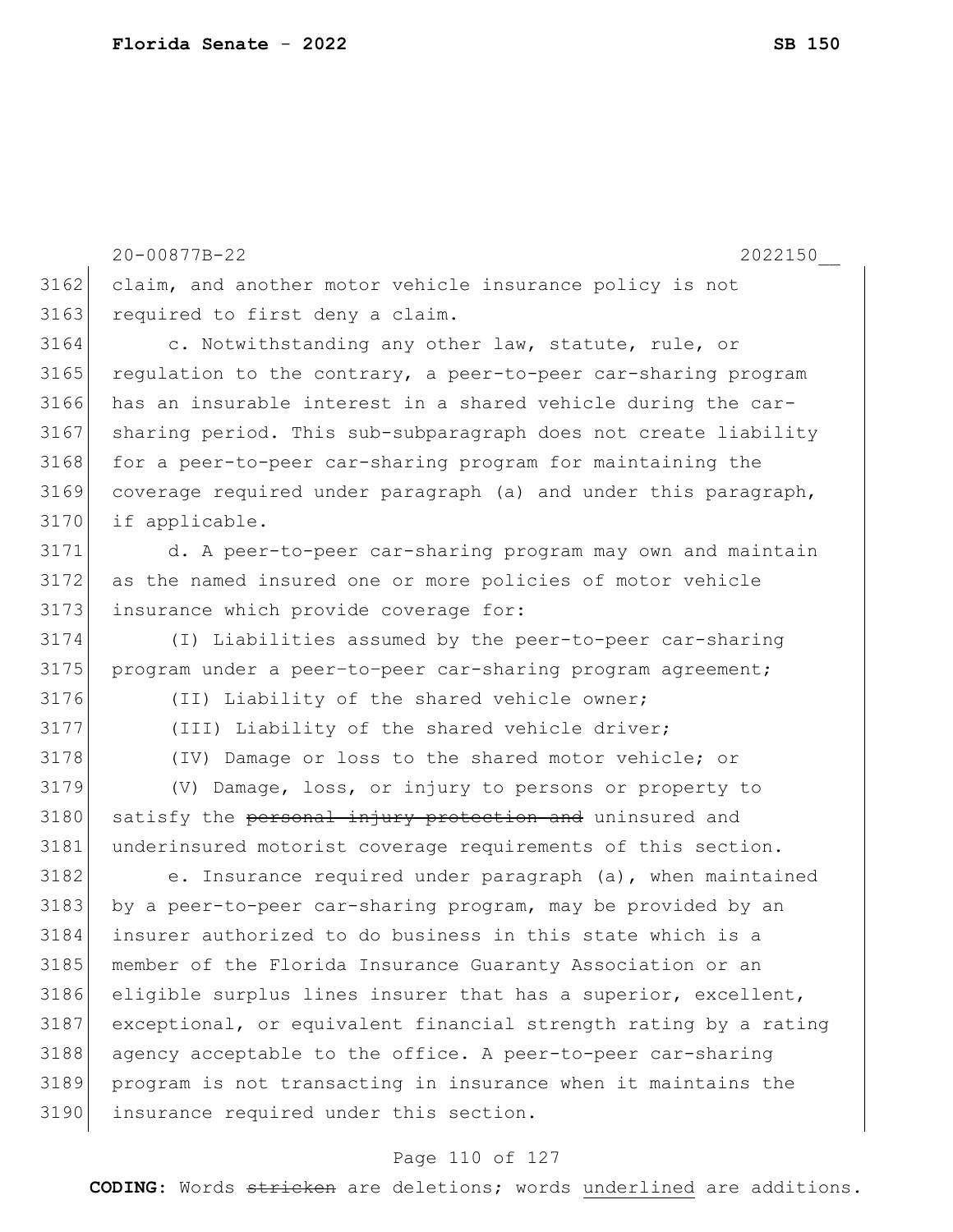|      | 20-00877B-22<br>2022150                                                                                                                                                                                                                                                                                               |
|------|-----------------------------------------------------------------------------------------------------------------------------------------------------------------------------------------------------------------------------------------------------------------------------------------------------------------------|
| 3191 | (3) LIABILITIES AND INSURANCE EXCLUSIONS.-                                                                                                                                                                                                                                                                            |
| 3192 | (a) $Liability.$                                                                                                                                                                                                                                                                                                      |
| 3193 | 1. A peer-to-peer car-sharing program shall assume                                                                                                                                                                                                                                                                    |
| 3194 | liability, except as provided in subparagraph 2., of a shared                                                                                                                                                                                                                                                         |
| 3195 | vehicle owner for bodily injury or property damage to third                                                                                                                                                                                                                                                           |
| 3196 | parties or uninsured and underinsured motorist or personal                                                                                                                                                                                                                                                            |
| 3197 | injury protection losses during the car-sharing period in an                                                                                                                                                                                                                                                          |
| 3198 | amount stated in the peer-to-peer car-sharing program agreement,                                                                                                                                                                                                                                                      |
| 3199 | which amount may not be less than those set forth in ss. 324.022                                                                                                                                                                                                                                                      |
| 3200 | and $\frac{1}{22}$ , $\frac{1}{22}$ , $\frac{1}{22}$ , $\frac{1}{22}$ , $\frac{1}{22}$ , $\frac{1}{22}$ , $\frac{1}{22}$ , $\frac{1}{22}$ , $\frac{1}{22}$ , $\frac{1}{22}$ , $\frac{1}{22}$ , $\frac{1}{22}$ , $\frac{1}{22}$ , $\frac{1}{22}$ , $\frac{1}{22}$ , $\frac{1}{22}$ , $\frac{1}{22}$ , $\frac{1}{22}$ , |
| 3201 | respectively.                                                                                                                                                                                                                                                                                                         |
| 3202 | 2. The assumption of liability under subparagraph 1. does                                                                                                                                                                                                                                                             |
| 3203 | not apply if a shared vehicle owner:                                                                                                                                                                                                                                                                                  |
| 3204 | a. Makes an intentional or fraudulent material                                                                                                                                                                                                                                                                        |
| 3205 | misrepresentation or omission to the peer-to-peer car-sharing                                                                                                                                                                                                                                                         |
| 3206 | program before the car-sharing period in which the loss occurs;                                                                                                                                                                                                                                                       |
| 3207 | or                                                                                                                                                                                                                                                                                                                    |
| 3208 | b. Acts in concert with a shared vehicle driver who fails                                                                                                                                                                                                                                                             |
| 3209 | to return the shared vehicle pursuant to the terms of the peer-                                                                                                                                                                                                                                                       |
| 3210 | to-peer car-sharing program agreement.                                                                                                                                                                                                                                                                                |
| 3211 | 3. The insurer, insurers, or peer-to-peer car-sharing                                                                                                                                                                                                                                                                 |
| 3212 | program providing coverage under paragraph (2) (a) shall assume                                                                                                                                                                                                                                                       |
| 3213 | primary liability for a claim when:                                                                                                                                                                                                                                                                                   |
| 3214 | a. A dispute exists over who was in control of the shared                                                                                                                                                                                                                                                             |
| 3215 | motor vehicle at the time of the loss, and the peer-to-peer car-                                                                                                                                                                                                                                                      |
| 3216 | sharing program does not have available, did not retain, or                                                                                                                                                                                                                                                           |
| 3217 | fails to provide the information required under subsection (5);                                                                                                                                                                                                                                                       |
| 3218 | or                                                                                                                                                                                                                                                                                                                    |
| 3219 | b. A dispute exists over whether the shared vehicle was                                                                                                                                                                                                                                                               |

## Page 111 of 127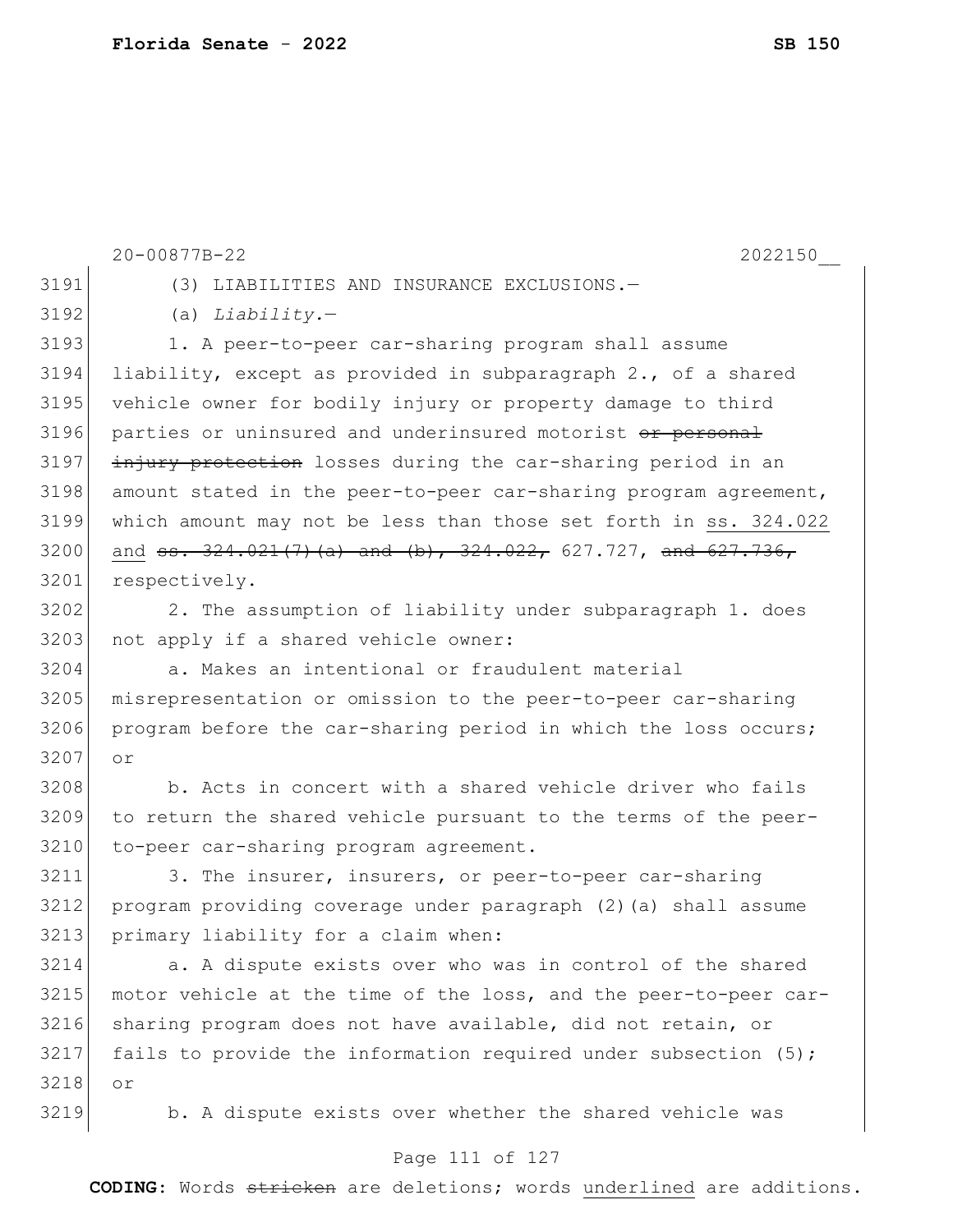|      | 20-00877B-22<br>2022150                                          |
|------|------------------------------------------------------------------|
| 3220 | returned to the alternatively agreed-upon location as required   |
| 3221 | under subparagraph (1)(d)2.                                      |
| 3222 | (c) Exclusions in motor vehicle insurance policies.-An           |
| 3223 | authorized insurer that writes motor vehicle liability insurance |
| 3224 | in this state may exclude any coverage and the duty to defend or |
| 3225 | indemnify for any claim under a shared vehicle owner's motor     |
| 3226 | vehicle insurance policy, including, but not limited to:         |
| 3227 | 1. Liability coverage for bodily injury and property             |
| 3228 | damage;                                                          |
| 3229 | 2. Personal injury protection coverage;                          |
| 3230 | 3. Uninsured and underinsured motorist coverage;                 |
| 3231 | 3.4. Medical payments coverage;                                  |
| 3232 | 4.5. Comprehensive physical damage coverage; and                 |
| 3233 | 5.6. Collision physical damage coverage.                         |
| 3234 |                                                                  |
| 3235 | This paragraph does not invalidate or limit any exclusion        |
| 3236 | contained in a motor vehicle insurance policy, including any     |
| 3237 | insurance policy in use or approved for use which excludes       |
| 3238 | coverage for motor vehicles made available for rent, sharing, or |
| 3239 | hire or for any business use. This paragraph does not            |
| 3240 | invalidate, limit, or restrict an insurer's ability under        |
| 3241 | existing law to underwrite, cancel, or nonrenew any insurance    |
| 3242 | policy.                                                          |
| 3243 | Section 56. Paragraph (a) of subsection (2) of section           |
| 3244 | 627.749, Florida Statutes, is amended to read:                   |
| 3245 | 627.749 Autonomous vehicles; insurance requirements.-            |
| 3246 | INSURANCE REQUIREMENTS.-<br>(2)                                  |
| 3247 | (a) A fully autonomous vehicle with the automated driving        |
| 3248 | system engaged while logged on to an on-demand autonomous        |
|      |                                                                  |

#### Page 112 of 127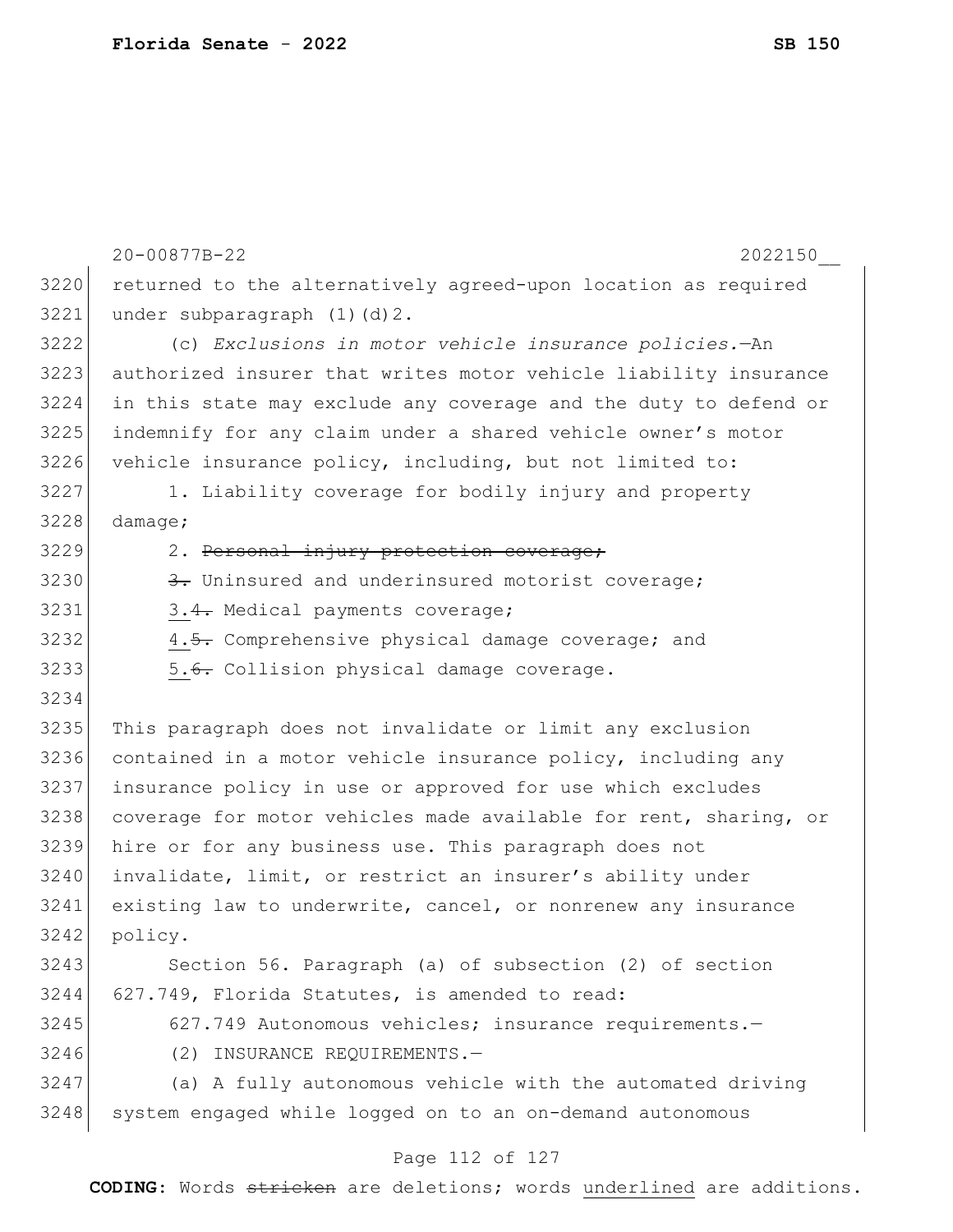|      | 20-00877B-22<br>2022150                                          |
|------|------------------------------------------------------------------|
| 3249 | vehicle network or engaged in a prearranged ride must be covered |
| 3250 | by a policy of automobile insurance which provides:              |
| 3251 | 1. Primary liability coverage of at least \$1 million for        |
| 3252 | death, bodily injury, and property damage.                       |
| 3253 | 2. Personal injury protection benefits that meet the             |
| 3254 | minimum coverage amounts required under ss. 627.730-627.7405.    |
| 3255 | 3. Uninsured and underinsured vehicle coverage as required       |
| 3256 | by s. 627.727.                                                   |
| 3257 | Section 57. Section 627.8405, Florida Statutes, is amended       |
| 3258 | to read:                                                         |
| 3259 | 627.8405 Prohibited acts; financing companies. - A No premium    |
| 3260 | finance company shall, in a premium finance agreement or other   |
| 3261 | agreement, may not finance the cost of or otherwise provide for  |
| 3262 | the collection or remittance of dues, assessments, fees, or      |
| 3263 | other periodic payments of money for the cost of:                |
| 3264 | (1) A membership in an automobile club. The term                 |
| 3265 | "automobile club" means a legal entity that which, in            |
| 3266 | consideration of dues, assessments, or periodic payments of      |
| 3267 | money, promises its members or subscribers to assist them in     |
| 3268 | matters relating to the ownership, operation, use, or            |
| 3269 | maintenance of a motor vehicle; however, the term this           |
| 3270 | definition of "automobile club" does not include persons,        |
| 3271 | associations, or corporations which are organized and operated   |
| 3272 | solely for the purpose of conducting, sponsoring, or sanctioning |
| 3273 | motor vehicle races, exhibitions, or contests upon racetracks,   |
| 3274 | or upon racecourses established and marked as such for the       |
| 3275 | duration of such particular events. As used in this subsection,  |
| 3276 | the term words "motor vehicle" has used herein have the same     |
| 3277 | meaning as defined in chapter 320.                               |
|      |                                                                  |

## Page 113 of 127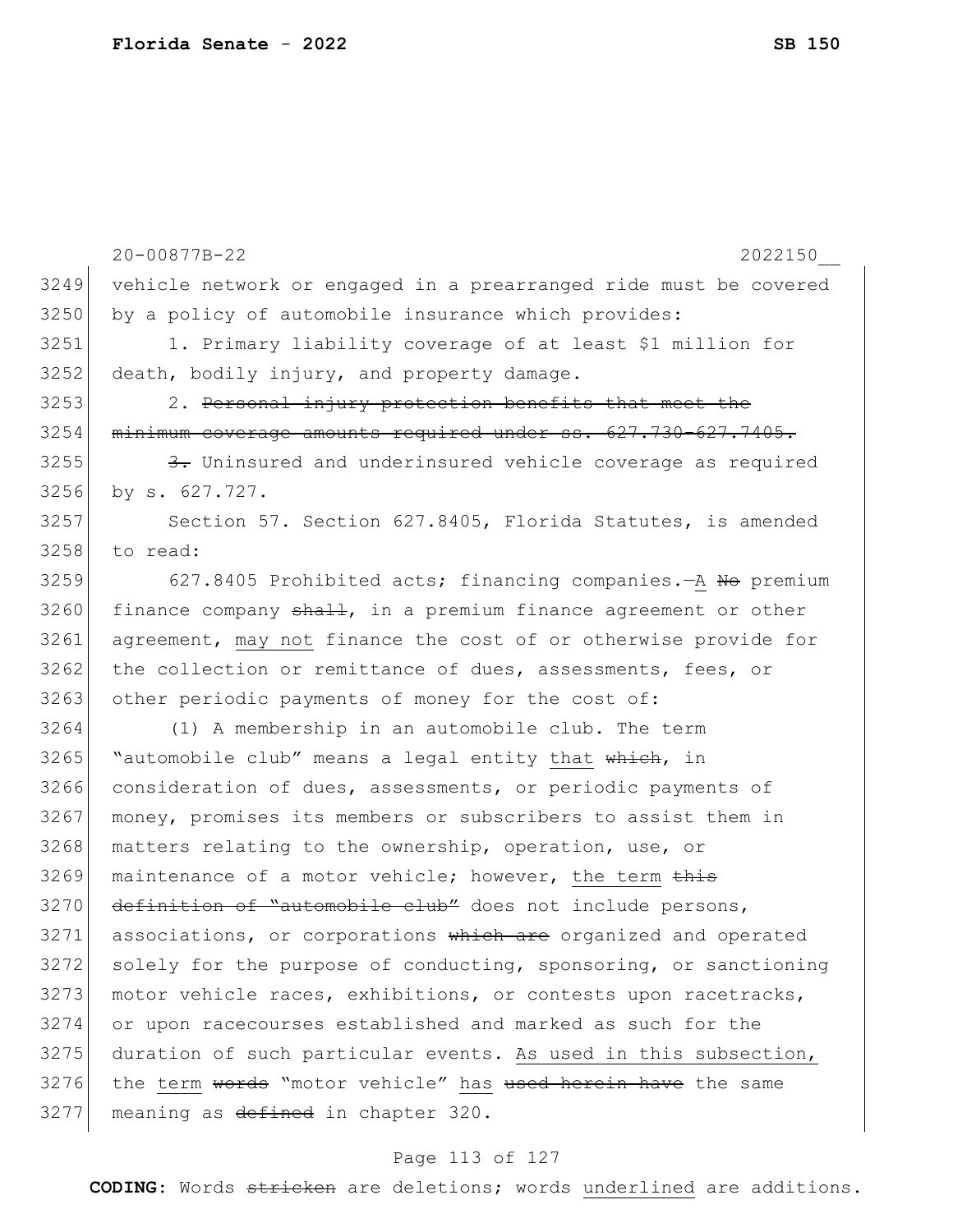|      | $20 - 00877B - 22$<br>2022150                                              |
|------|----------------------------------------------------------------------------|
| 3278 | (2) An accidental death and dismemberment policy sold in                   |
| 3279 | combination with a policy providing only death benefit coverage            |
| 3280 | under s. 627.72761, bodily injury liability coverage, personal             |
| 3281 | injury protection and property damage liability coverage only              |
| 3282 | policy.                                                                    |
| 3283 | (3) Any product not regulated under the provisions of this                 |
| 3284 | insurance code.                                                            |
| 3285 |                                                                            |
| 3286 | This section also applies to premium financing by any insurance            |
| 3287 | agent or insurance company under part XVI. The commission shall            |
| 3288 | adopt rules to assure disclosure, at the time of sale, of                  |
| 3289 | coverages financed with personal injury protection and shall               |
| 3290 | prescribe the form of such disclosure.                                     |
| 3291 | Section 58. Subsection (1) of section 627.915, Florida                     |
| 3292 | Statutes, is amended to read:                                              |
| 3293 | 627.915 Insurer experience reporting.-                                     |
| 3294 | (1) Each insurer transacting private passenger automobile                  |
| 3295 | insurance in this state shall report certain information                   |
| 3296 | annually to the office. The information will be due on or before           |
| 3297 | July 1 of each year. The information must <del>shall</del> be divided into |
| 3298 | the following categories: bodily injury liability; property                |
| 3299 | damage liability; uninsured motorist; death benefit coverage               |
| 3300 | under s. 627.72761 personal injury protection benefits; medical            |
| 3301 | payments; and comprehensive and collision. The information given           |
| 3302 | must shall be on direct insurance writings in the state alone              |
| 3303 | and shall represent total limits data. The information set forth           |
| 3304 | in paragraphs $(a)-(f)$ is applicable to voluntary private                 |
| 3305 | passenger and Joint Underwriting Association private passenger             |
| 3306 | writings and must shall be reported for each of the latest 3               |

## Page 114 of 127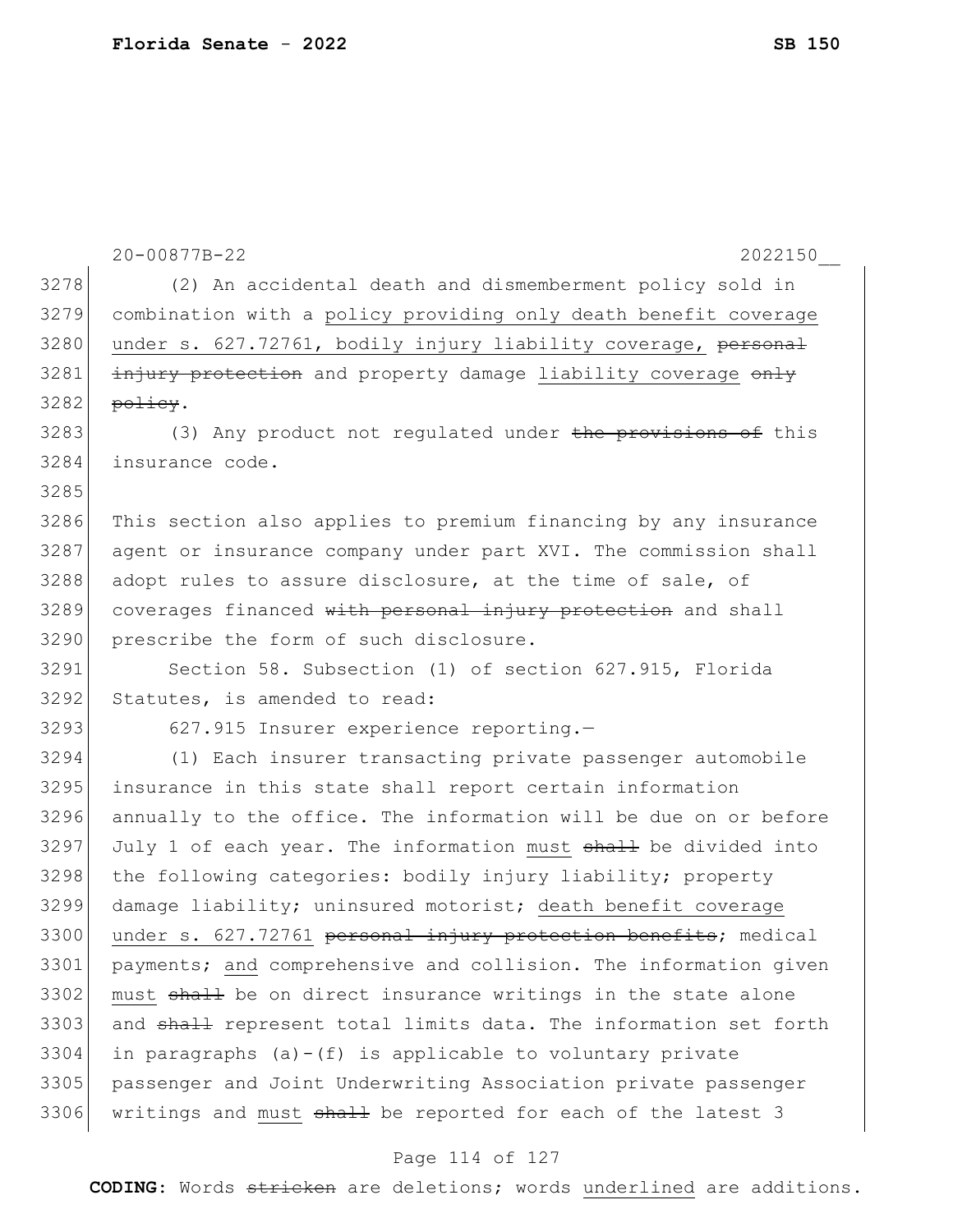|      | 20-00877B-22<br>2022150                                           |
|------|-------------------------------------------------------------------|
| 3307 | calendar-accident years, with an evaluation date of March 31 of   |
| 3308 | the current year. The information set forth in paragraphs $(g)$ - |
| 3309 | (j) is applicable to voluntary private passenger writings and     |
| 3310 | must shall be reported on a calendar-accident year basis          |
| 3311 | ultimately seven times at seven different stages of development.  |
| 3312 | (a) Premiums earned for the latest 3 calendar-accident            |
| 3313 | years.                                                            |
| 3314 | (b) Loss development factors and the historic development         |
| 3315 | of those factors.                                                 |
| 3316 | (c) Policyholder dividends incurred.                              |
| 3317 | (d) Expenses for other acquisition and general expense.           |
| 3318 | (e) Expenses for agents' commissions and taxes, licenses,         |
| 3319 | and fees.                                                         |
| 3320 | (f) Profit and contingency factors as utilized in the             |
| 3321 | insurer's automobile rate filings for the applicable years.       |
| 3322 | (g) Losses paid.                                                  |
| 3323 | (h) Losses unpaid.                                                |
| 3324 | (i) Loss adjustment expenses paid.                                |
| 3325 | (j) Loss adjustment expenses unpaid.                              |
| 3326 | Section 59. Subsections (2) and (3) of section 628.909,           |
| 3327 | Florida Statutes, are amended to read:                            |
| 3328 | 628.909 Applicability of other laws.-                             |
| 3329 | (2) The following provisions of the Florida Insurance Code        |
| 3330 | apply to captive insurance companies that who are not industrial  |
| 3331 | insured captive insurance companies to the extent that such       |
| 3332 | provisions are not inconsistent with this part:                   |
| 3333 | (a) Chapter 624, except for ss. 624.407, 624.408, 624.4085,       |
| 3334 | 624.40851, 624.4095, 624.411, 624.425, and 624.426.               |
| 3335 | (b) Chapter 625, part II.                                         |

## Page 115 of 127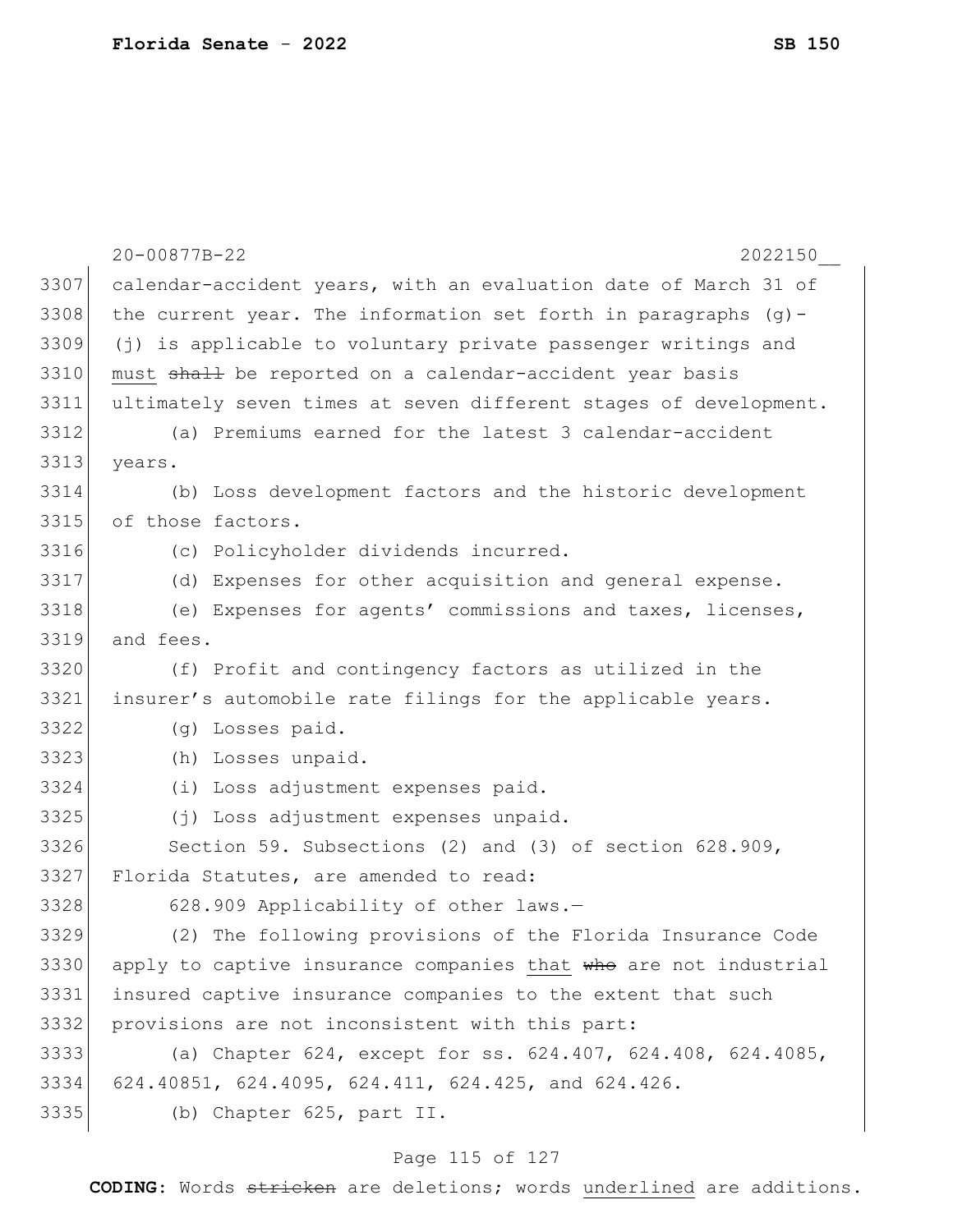|      | 20-00877B-22<br>2022150                                          |
|------|------------------------------------------------------------------|
| 3336 | (c) Chapter 626, part IX.                                        |
| 3337 | (d) Sections 627.730-627.7405, when no-fault coverage            |
| 3338 | provided.                                                        |
| 3339 | (e) Chapter 628.                                                 |
| 3340 | (3) The following provisions of the Florida Insurance Code       |
| 3341 | shall apply to industrial insured captive insurance companies to |
| 3342 | the extent that such provisions are not inconsistent with this   |
| 3343 | part:                                                            |
| 3344 | (a) Chapter 624, except for ss. 624.407, 624.408, 624.4085,      |
| 3345 | 624.40851, 624.4095, 624.411, 624.425, 624.426, and 624.609(1).  |
| 3346 | (b) Chapter 625, part II, if the industrial insured captive      |
| 3347 | insurance company is incorporated in this state.                 |
| 3348 | (c) Chapter 626, part IX.                                        |
| 3349 | (d) Sections 627.730-627.7405 when no-fault coverage             |
| 3350 | provided.                                                        |
| 3351 | (e) Chapter 628, except for ss. 628.341, 628.351, and            |
| 3352 | 628.6018.                                                        |
| 3353 | Section 60. Subsections $(2)$ , $(6)$ , and $(7)$ of section     |
| 3354 | 705.184, Florida Statutes, are amended to read:                  |
| 3355 | 705.184 Derelict or abandoned motor vehicles on the              |
| 3356 | premises of public-use airports.-                                |
| 3357 | (2) The airport director or the director's designee shall        |
| 3358 | contact the Department of Highway Safety and Motor Vehicles to   |
| 3359 | notify that department that the airport has possession of the    |
| 3360 | abandoned or derelict motor vehicle and to determine the name    |
| 3361 | and address of the owner of the motor vehicle, the insurance     |
| 3362 | company insuring the motor vehicle, notwithstanding the          |
| 3363 | provisions of s. 627.736, and any person who has filed a lien on |
| 3364 | the motor vehicle. Within 7 business days after receipt of the   |

## Page 116 of 127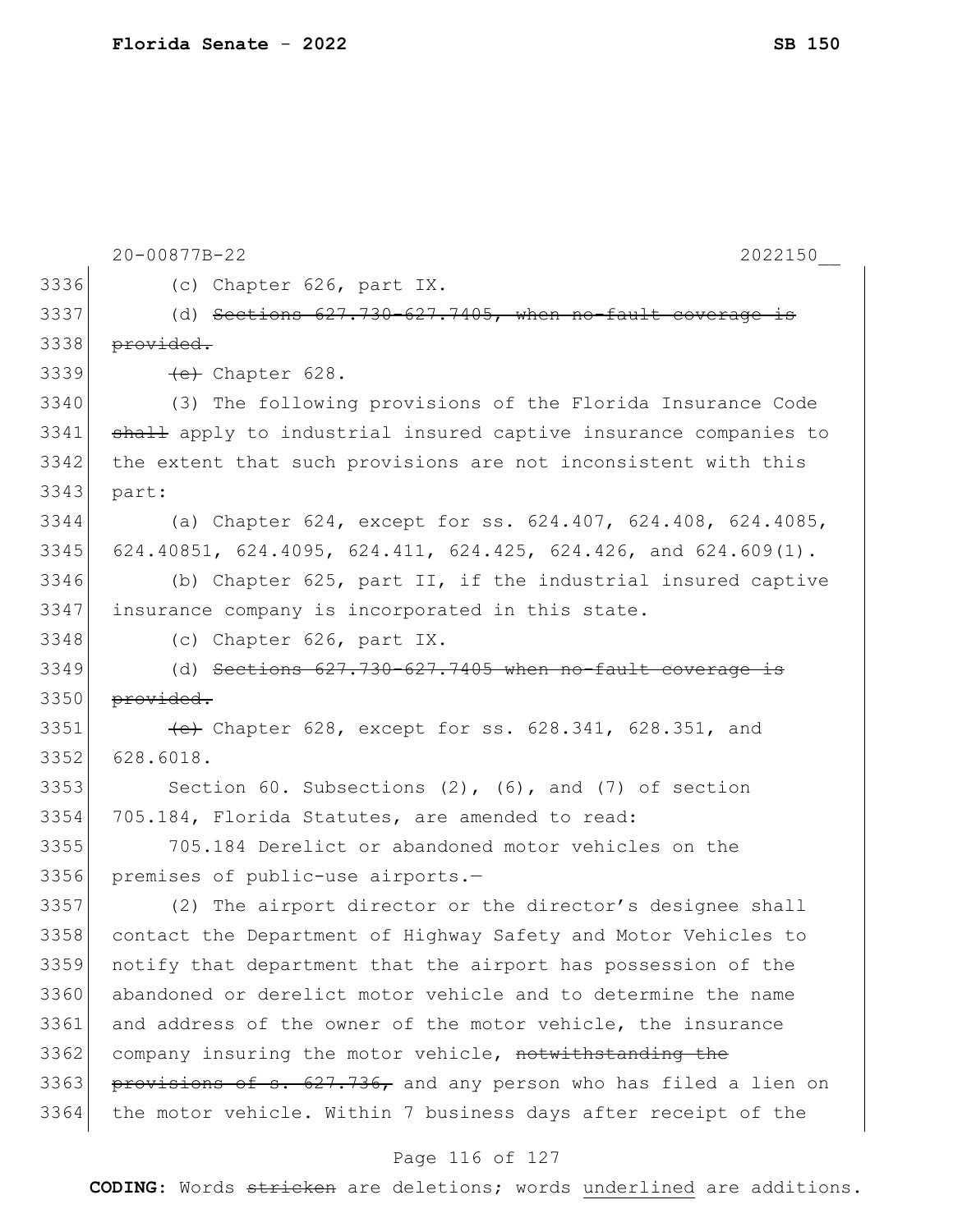20-00877B-22 2022150\_\_ 3365 information, the director or the director's designee shall send 3366 notice by certified mail, return receipt requested, to the owner 3367 of the motor vehicle, the insurance company insuring the motor 3368 vehicle, notwithstanding the provisions of  $s. 627.736$ , and all 3369 persons of record claiming a lien against the motor vehicle. The 3370 notice must shall state the fact of possession of the motor 3371 vehicle, that charges for reasonable towing, storage, and 3372 parking fees, if any, have accrued and the amount thereof, that 3373 a lien as provided in subsection (6) will be claimed, that the 3374 lien is subject to enforcement pursuant to law, that the owner  $3375$  or lienholder, if any, has the right to a hearing as set forth 3376 in subsection  $(4)$ , and that any motor vehicle which, at the end 3377 of 30 calendar days after receipt of the notice, has not been 3378 removed from the airport upon payment in full of all accrued 3379 charges for reasonable towing, storage, and parking fees, if 3380 any, may be disposed of as provided in s. 705.182(2)(a), (b),  $3381$  (d), or (e), including, but not limited to, the motor vehicle 3382 being sold free of all prior liens after 35 calendar days after 3383 the time the motor vehicle is stored if any prior liens on the 3384 motor vehicle are more than 5 years of age or after 50 calendar 3385 days after the time the motor vehicle is stored if any prior 3386 liens on the motor vehicle are 5 years of age or less.

3387 (6) The airport pursuant to this section or, if used, a 3388 licensed independent wrecker company pursuant to s. 713.78 shall 3389 have a lien on an abandoned or derelict motor vehicle for all 3390 reasonable towing, storage, and accrued parking fees, if any, 3391 except that no storage fee may shall be charged if the motor 3392 vehicle is stored less than 6 hours. As a prerequisite to 3393 perfecting a lien under this section, the airport director or

#### Page 117 of 127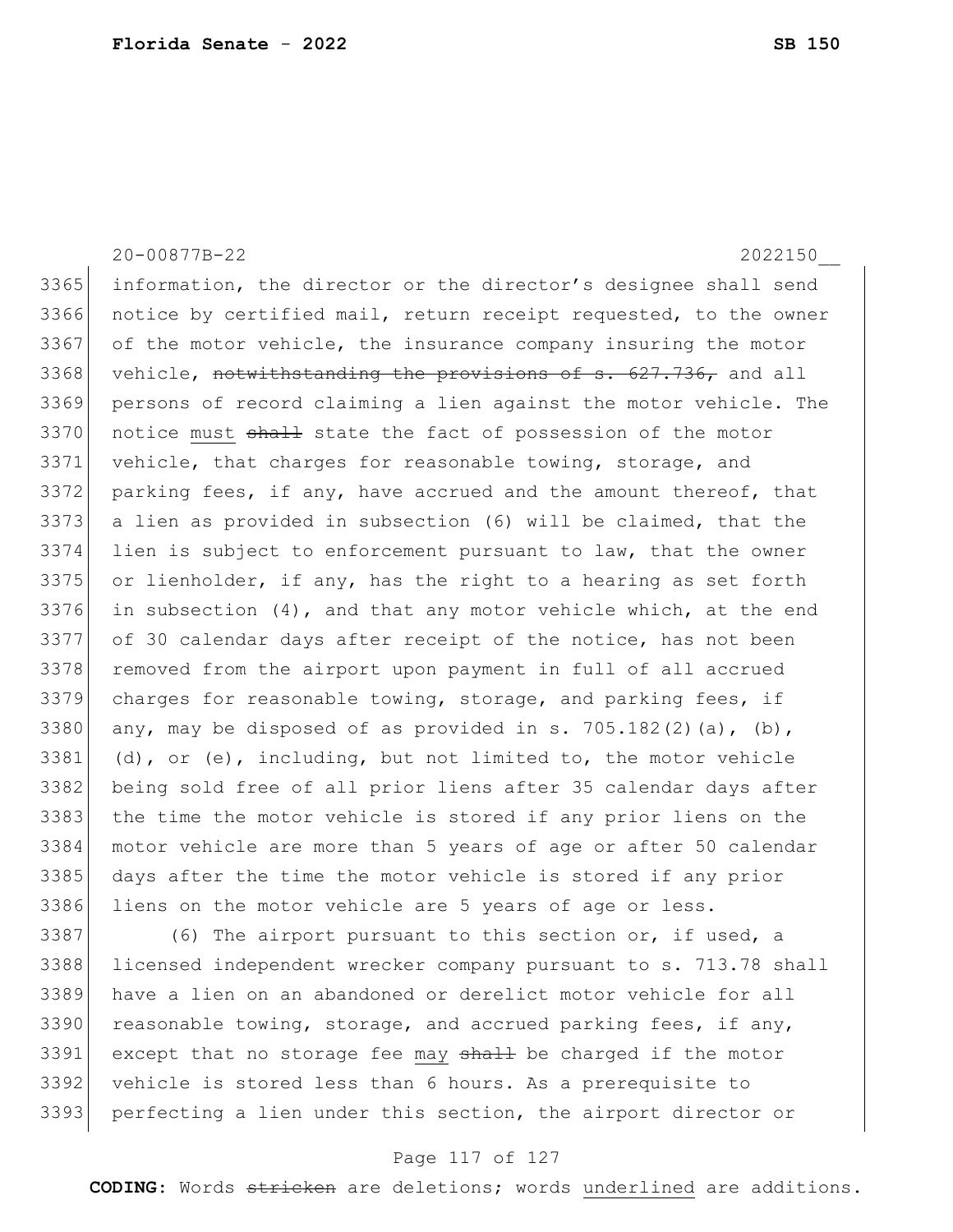|      | 20-00877B-22<br>2022150                                          |
|------|------------------------------------------------------------------|
| 3394 | the director's designee must serve a notice in accordance with   |
| 3395 | subsection (2) on the owner of the motor vehicle, the insurance  |
| 3396 | company insuring the motor vehicle, notwithstanding the          |
| 3397 | provisions of s. 627.736, and all persons of record claiming a   |
| 3398 | lien against the motor vehicle. If attempts to notify the owner, |
| 3399 | the insurance company insuring the motor vehicle,                |
| 3400 | notwithstanding the provisions of s. 627.736, or lienholders are |
| 3401 | not successful, the requirement of notice by mail shall be       |
| 3402 | considered met. Serving of the notice does not dispense with     |
| 3403 | recording the claim of lien.                                     |
| 3404 | (7) (a) For the purpose of perfecting its lien under this        |
| 3405 | section, the airport shall record a claim of lien which states   |
| 3406 | shall state:                                                     |
| 3407 | 1. The name and address of the airport.                          |
| 3408 | 2. The name of the owner of the motor vehicle, the               |
| 3409 | insurance company insuring the motor vehicle, notwithstanding    |
| 3410 | the provisions of s. 627.736, and all persons of record claiming |
| 3411 | a lien against the motor vehicle.                                |
| 3412 | 3. The costs incurred from reasonable towing, storage, and       |
| 3413 | parking fees, if any.                                            |
| 3414 | 4. A description of the motor vehicle sufficient for             |
| 3415 | identification.                                                  |
| 3416 | (b) The claim of lien must shall be signed and sworn to or       |
| 3417 | affirmed by the airport director or the director's designee.     |
| 3418 | (c) The claim of lien is shall be sufficient if it is in         |
| 3419 | substantially the following form:                                |
| 3420 |                                                                  |
| 3421 | CLAIM OF LIEN                                                    |
| 3422 | State of                                                         |

## Page 118 of 127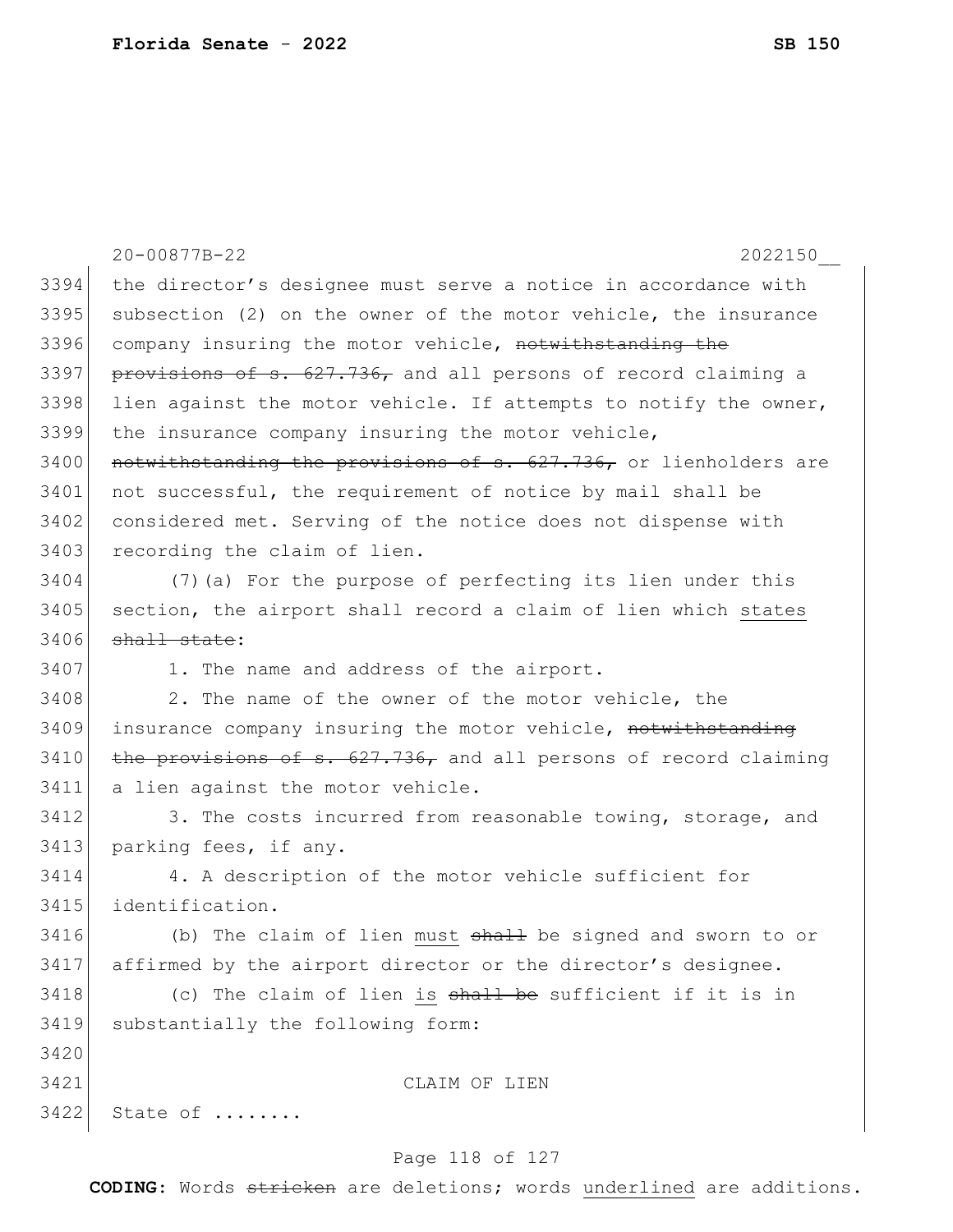|      | 20-00877B-22<br>2022150                                                   |
|------|---------------------------------------------------------------------------|
| 3423 | County of                                                                 |
| 3424 | Before me, the undersigned notary public, personally appeared             |
| 3425 | , who was duly sworn and says that he/she is the                          |
| 3426 | of , whose address is; and that the                                       |
| 3427 | following described motor vehicle:                                        |
| 3428 | (Description of motor vehicle)                                            |
| 3429 | owned by , whose address is , has accrued                                 |
| 3430 | \$ in fees for a reasonable tow, for storage, and for                     |
| 3431 | parking, if applicable; that the lienor served its notice to the          |
| 3432 | owner, the insurance company insuring the motor vehicle                   |
| 3433 | notwithstanding the provisions of s. 627.736, Florida Statutes,           |
| 3434 | and all persons of record claiming a lien against the motor               |
| 3435 | vehicle on $\ldots$ , $\ldots$ (year), by                                 |
| 3436 | $\ldots$ (Signature)                                                      |
| 3437 | Sworn to (or affirmed) and subscribed before me this  day of              |
| 3438 | $\ldots$ , $\ldots$ (year), by $\ldots$ (name of person making statement) |
| 3439 | (Signature of Notary Public)  (Print, Type, or Stamp                      |
| 3440 | Commissioned name of Notary Public)                                       |
| 3441 | Personally KnownOR Producedas identification.                             |
| 3442 |                                                                           |
| 3443 | However, the negligent inclusion or omission of any information           |
| 3444 | in this claim of lien which does not prejudice the owner does             |
| 3445 | not constitute a default that operates to defeat an otherwise             |
| 3446 | valid lien.                                                               |
| 3447 | (d) The claim of lien must shall be served on the owner of                |
| 3448 | the motor vehicle, the insurance company insuring the motor               |
| 3449 | vehicle, notwithstanding the provisions of s. 627.736, and all            |
| 3450 | persons of record claiming a lien against the motor vehicle. If           |
| 3451 | attempts to notify the owner, the insurance company insuring the          |

## Page 119 of 127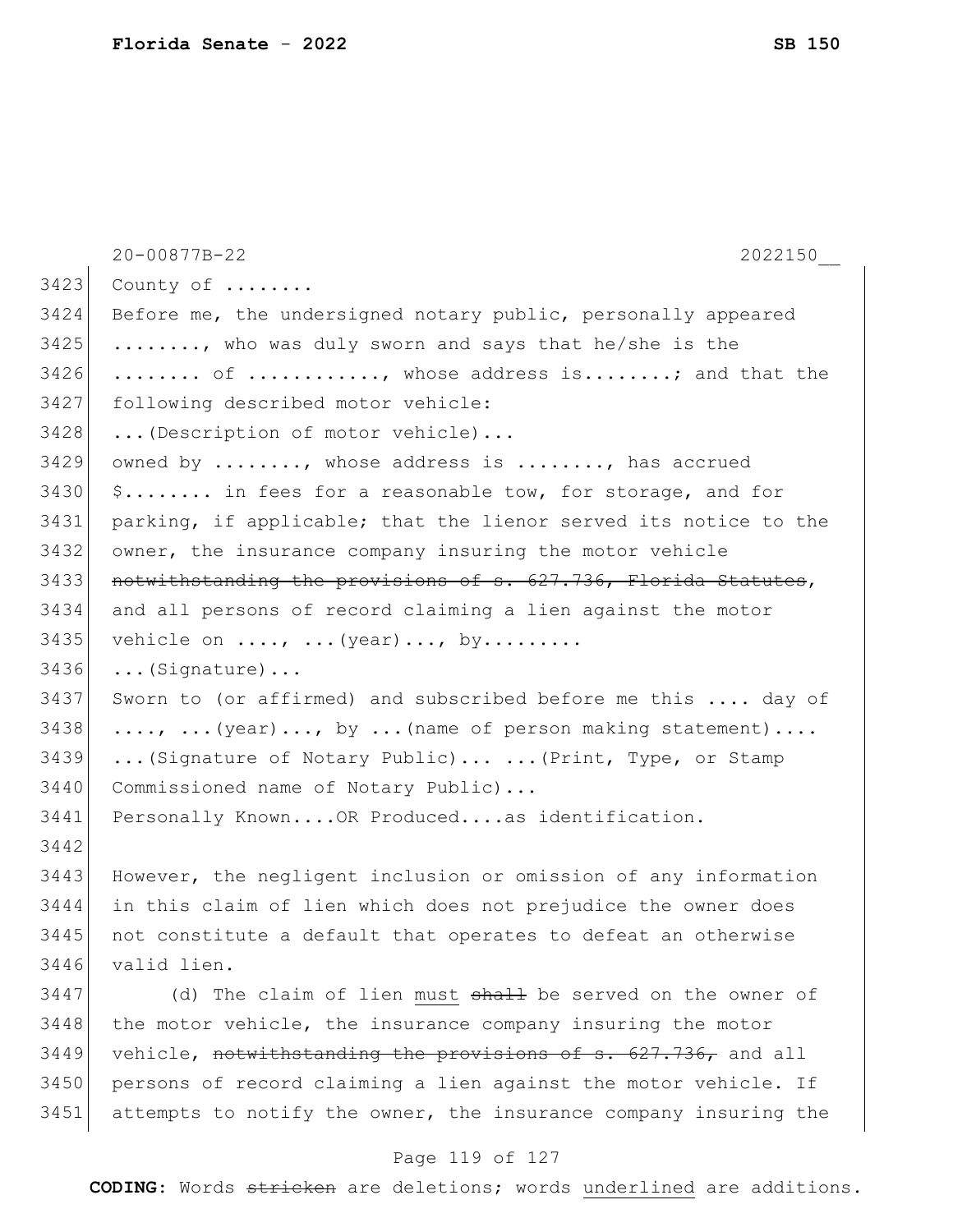20-00877B-22 2022150\_\_ 3452 motor vehicle notwithstanding the provisions of s. 627.736, or 3453 lienholders are not successful, the requirement of notice by 3454 mail is shall be considered met. The claim of lien must shall be 3455 so served before recordation.  $3456$  (e) The claim of lien must  $shath$  be recorded with the clerk 3457 of court in the county where the airport is located. The 3458 recording of the claim of lien shall be constructive notice to 3459 all persons of the contents and effect of such claim. The lien 3460 attaches shall attach at the time of recordation and takes shall  $3461$  take priority as of that time.  $3462$  Section 61. Paragraphs (a), (b), and (c) of subsection (4) 3463 of section 713.78, Florida Statutes, are amended to read: 3464 713.78 Liens for recovering, towing, or storing vehicles  $3465$  and vessels.  $-$ 3466 (4)(a) A person regularly engaged in the business of 3467 recovering, towing, or storing vehicles or vessels who comes 3468 into possession of a vehicle or vessel pursuant to subsection  $3469$  (2), and who claims a lien for recovery, towing, or storage 3470 services, shall give notice, by certified mail, to the 3471 registered owner, the insurance company insuring the vehicle  $3472$  notwithstanding s. 627.736, and all persons claiming a lien 3473 thereon, as disclosed by the records in the Department of 3474 Highway Safety and Motor Vehicles or as disclosed by the records 3475 of any corresponding agency in any other state in which the 3476 vehicle is identified through a records check of the National 3477 Motor Vehicle Title Information System or an equivalent 3478 commercially available system as being titled or registered. 3479 (b) Whenever a law enforcement agency authorizes the

3480 removal of a vehicle or vessel or whenever a towing service,

#### Page 120 of 127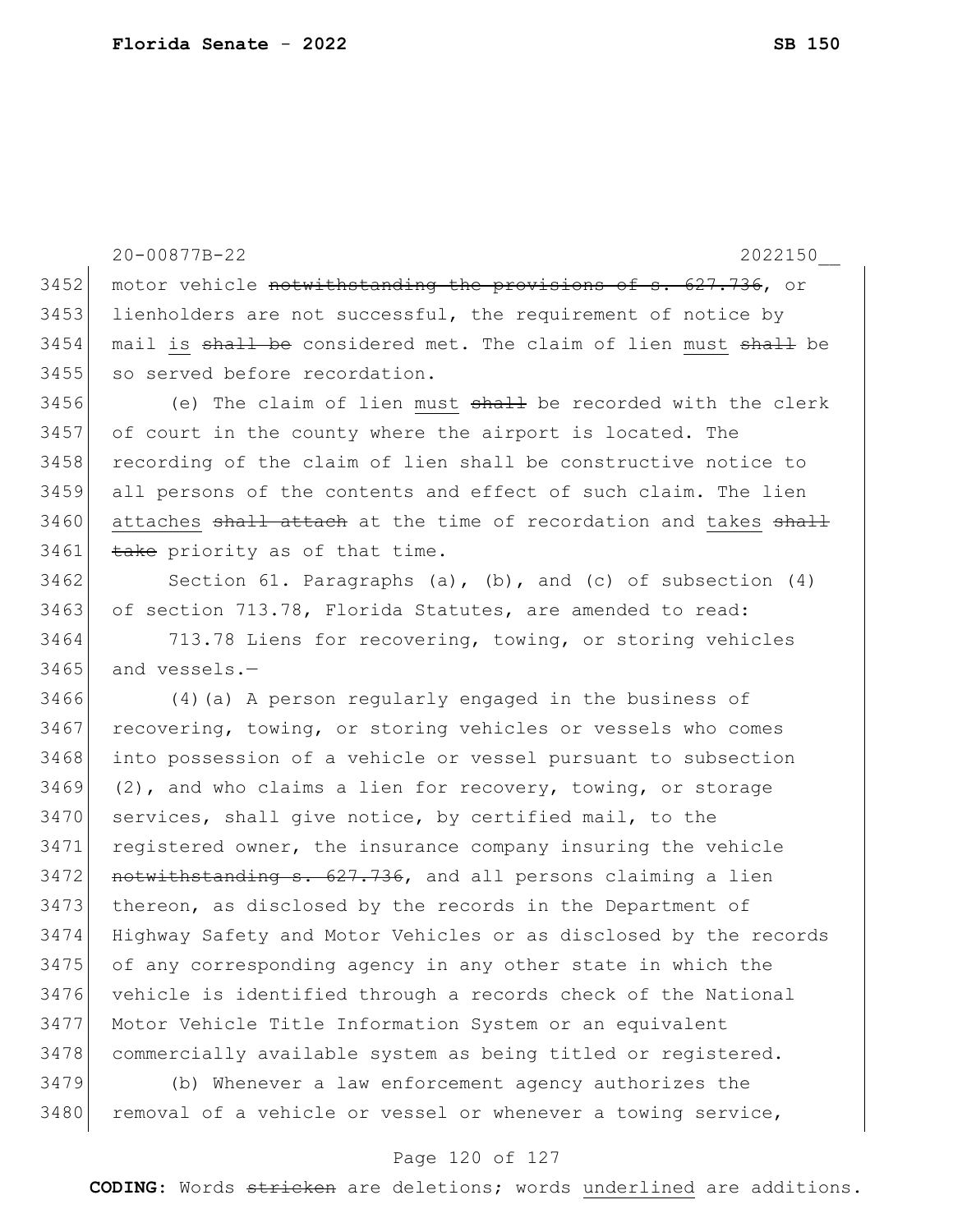20-00877B-22 2022150\_\_ 3481 garage, repair shop, or automotive service, storage, or parking 3482 place notifies the law enforcement agency of possession of a 3483 vehicle or vessel pursuant to s.  $715.07(2)(a)2.$ , the law 3484 enforcement agency of the jurisdiction where the vehicle or 3485 vessel is stored shall contact the Department of Highway Safety 3486 and Motor Vehicles, or the appropriate agency of the state of 3487 registration, if known, within 24 hours through the medium of 3488 electronic communications, giving the full description of the 3489 vehicle or vessel. Upon receipt of the full description of the 3490 vehicle or vessel, the department shall search its files to 3491 determine the owner's name, the insurance company insuring the 3492 vehicle or vessel, and whether any person has filed a lien upon  $3493$  the vehicle or vessel as provided in s.  $319.27(2)$  and (3) and 3494 notify the applicable law enforcement agency within 72 hours. 3495 The person in charge of the towing service, garage, repair shop, 3496 or automotive service, storage, or parking place shall obtain 3497 such information from the applicable law enforcement agency

3498 within 5 days after the date of storage and shall give notice 3499 pursuant to paragraph (a). The department may release the 3500 insurance company information to the requestor notwithstanding  $3501 \quad s. 627.736.$ 

3502 (c) The notice of lien must be sent by certified mail to 3503 the registered owner, the insurance company insuring the vehicle  $3504$  notwithstanding s.  $627.736$ , and all other persons claiming a 3505 lien thereon within 7 business days, excluding Saturday and 3506 Sunday, after the date of storage of the vehicle or vessel. 3507 However, in no event shall the notice of lien be sent less than 3508 30 days before the sale of the vehicle or vessel. The notice 3509 must state:

#### Page 121 of 127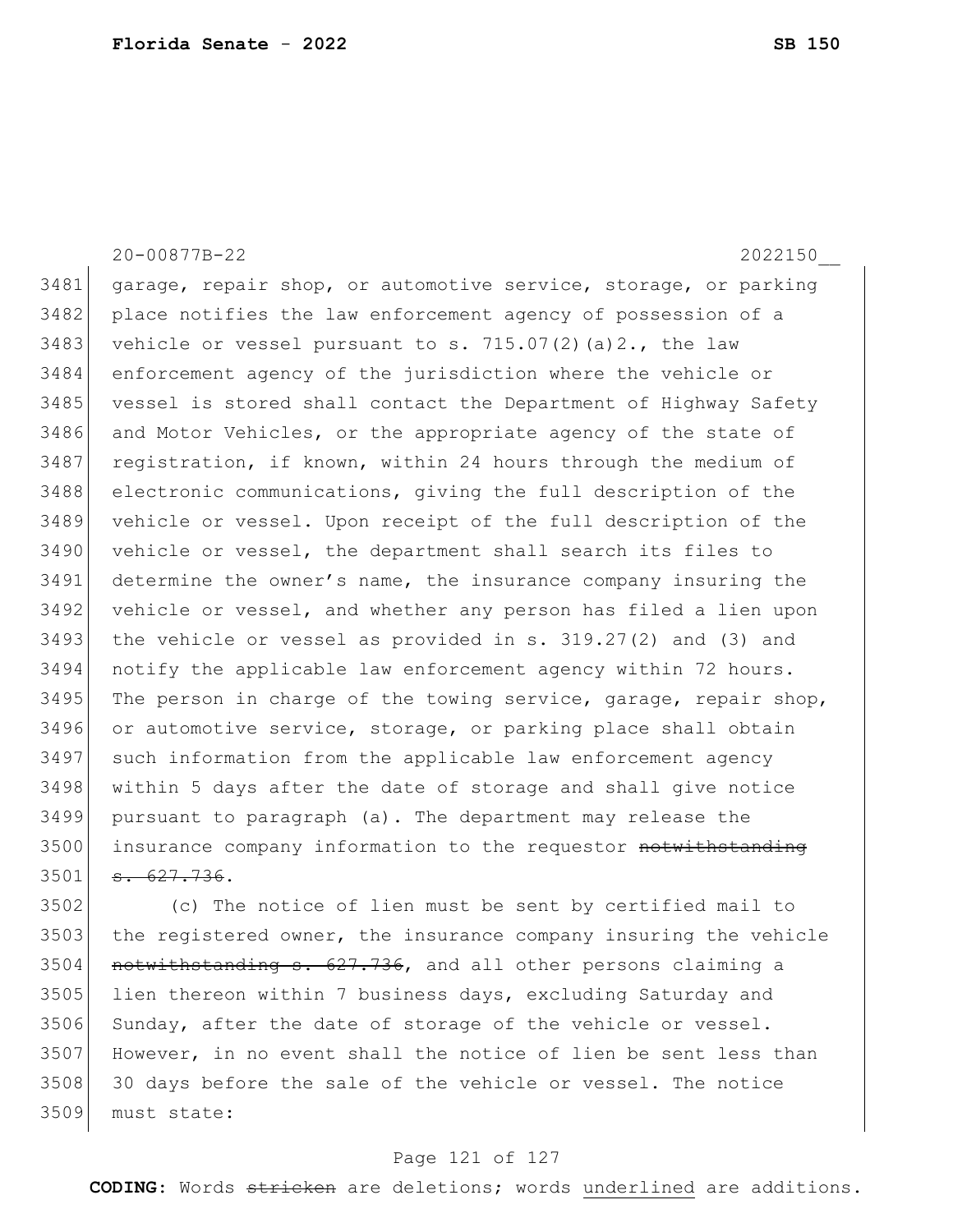|      | 20-00877B-22<br>2022150                                          |
|------|------------------------------------------------------------------|
| 3510 | 1. If the claim of lien is for a vehicle, the last 8 digits      |
| 3511 | of the vehicle identification number of the vehicle subject to   |
| 3512 | the lien, or, if the claim of lien is for a vessel, the hull     |
| 3513 | identification number of the vessel subject to the lien, clearly |
| 3514 | printed in the delivery address box and on the outside of the    |
| 3515 | envelope sent to the registered owner and all other persons      |
| 3516 | claiming an interest therein or lien thereon.                    |
| 3517 | 2. The name, physical address, and telephone number of the       |
| 3518 | lienor, and the entity name, as registered with the Division of  |
| 3519 | Corporations, of the business where the towing and storage       |
| 3520 | occurred, which must also appear on the outside of the envelope  |
| 3521 | sent to the registered owner and all other persons claiming an   |
| 3522 | interest in or lien on the vehicle or vessel.                    |
| 3523 | 3. The fact of possession of the vehicle or vessel.              |
| 3524 | 4. The name of the person or entity that authorized the          |
| 3525 | lienor to take possession of the vehicle or vessel.              |
| 3526 | 5. That a lien as provided in subsection (2) is claimed.         |
| 3527 | 6. That charges have accrued and include an itemized             |
| 3528 | statement of the amount thereof.                                 |
| 3529 | 7. That the lien is subject to enforcement under law and         |
| 3530 | that the owner or lienholder, if any, has the right to a hearing |
| 3531 | as set forth in subsection (5).                                  |
| 3532 | 8. That any vehicle or vessel that remains unclaimed, or         |
| 3533 | for which the charges for recovery, towing, or storage services  |
| 3534 | remain unpaid, may be sold free of all prior liens 35 days after |
| 3535 | the vehicle or vessel is stored by the lienor if the vehicle or  |
| 3536 | vessel is more than 3 years of age or 50 days after the vehicle  |
| 3537 | or vessel is stored by the lienor if the vehicle or vessel is 3  |
| 3538 | years of age or less.                                            |
|      |                                                                  |

## Page 122 of 127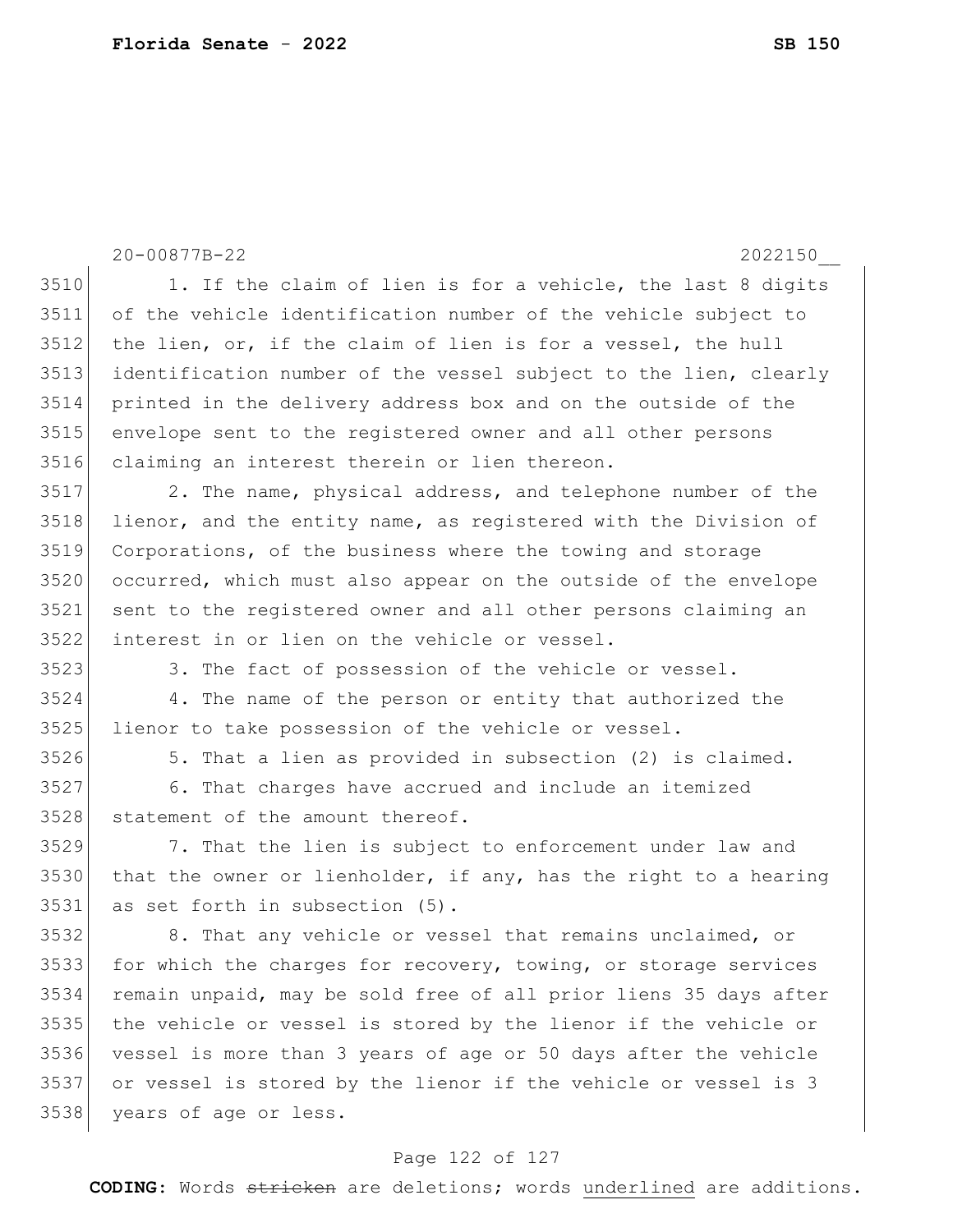|      | 20-00877B-22<br>2022150                                                  |
|------|--------------------------------------------------------------------------|
| 3539 | 9. The address at which the vehicle or vessel is physically              |
| 3540 | located.                                                                 |
| 3541 | Section 62. Section 768.852, Florida Statutes, is created                |
| 3542 | to read:                                                                 |
| 3543 | 768.852 Setoff on damages as a result of a motor vehicle                 |
| 3544 | crash while uninsured.-                                                  |
| 3545 | (1) Except as provided in subsection (2), for any award of               |
| 3546 | noneconomic damages, a defendant is entitled to a setoff equal           |
| 3547 | to \$10,000 if a person suffers injury while operating a motor           |
| 3548 | vehicle as defined in s. 324.022(2) which lacked the coverage            |
| 3549 | required by s. 324.022(1) and the person was not in compliance           |
| 3550 | with s. 324.022(1) for more than 30 days immediately preceding           |
| 3551 | the crash.                                                               |
| 3552 | (2) The setoff on noneconomic damages in subsection (1)                  |
| 3553 | does not apply if the person who is liable for the injury:               |
| 3554 | (a) Was driving while under the influence of an alcoholic                |
| 3555 | beverage, an inhalant, or a controlled substance;                        |
| 3556 | (b) Acted intentionally, recklessly, or with gross                       |
| 3557 | negligence;                                                              |
| 3558 | (c) Fled from the scene of the crash; or                                 |
| 3559 | (d) Was acting in furtherance of an offense or in immediate              |
| 3560 | flight from an offense that constituted a felony at the time of          |
| 3561 | the crash.                                                               |
| 3562 | (3) This section does not apply to any wrongful death                    |
| 3563 | claim.                                                                   |
| 3564 | Section 63. Paragraph (a) of subsection (1), paragraph (c)               |
| 3565 | of subsection $(7)$ , paragraphs $(a)$ , $(b)$ , and $(c)$ of subsection |
| 3566 | (8), and subsections (9) and (10) of section 817.234, Florida            |
| 3567 | Statutes, are amended to read:                                           |
|      |                                                                          |

#### Page 123 of 127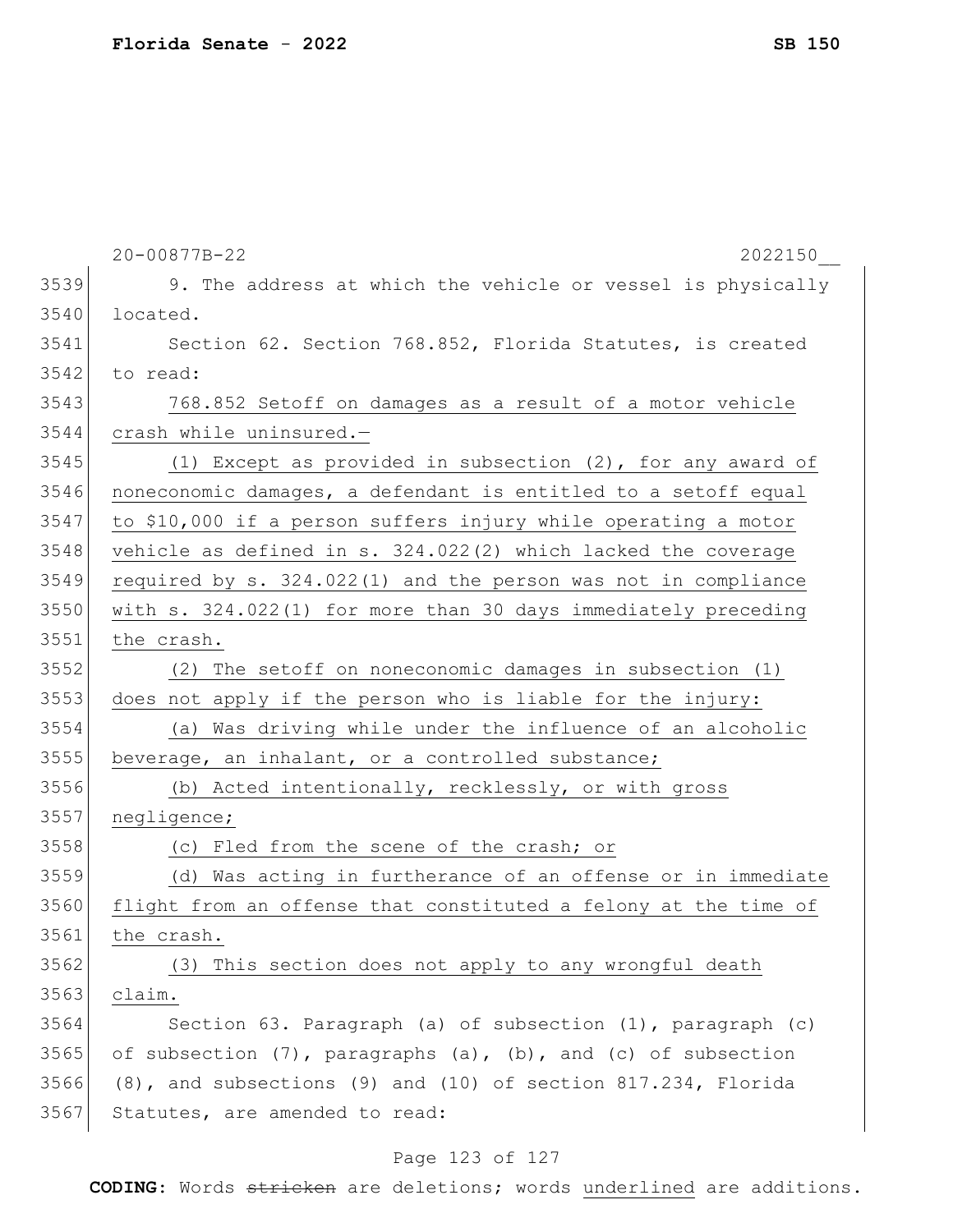|      | 20-00877B-22<br>2022150                                          |
|------|------------------------------------------------------------------|
| 3568 | 817.234 False and fraudulent insurance claims.-                  |
| 3569 | (1) (a) A person commits insurance fraud punishable as           |
| 3570 | provided in subsection (11) if that person, with the intent to   |
| 3571 | injure, defraud, or deceive any insurer:                         |
| 3572 | 1. Presents or causes to be presented any written or oral        |
| 3573 | statement as part of, or in support of, a claim for payment or   |
| 3574 | other benefit pursuant to an insurance policy or a health        |
| 3575 | maintenance organization subscriber or provider contract,        |
| 3576 | knowing that such statement contains any false, incomplete, or   |
| 3577 | misleading information concerning any fact or thing material to  |
| 3578 | such claim;                                                      |
| 3579 | 2. Prepares or makes any written or oral statement that is       |
| 3580 | intended to be presented to an any insurer in connection with,   |
| 3581 | or in support of, any claim for payment or other benefit         |
| 3582 | pursuant to an insurance policy or a health maintenance          |
| 3583 | organization subscriber or provider contract, knowing that such  |
| 3584 | statement contains any false, incomplete, or misleading          |
| 3585 | information concerning any fact or thing material to such claim; |
| 3586 | 3.a. Knowingly presents, causes to be presented, or              |
| 3587 | prepares or makes with knowledge or belief that it will be       |
| 3588 | presented to an any insurer, purported insurer, servicing        |
| 3589 | corporation, insurance broker, or insurance agent, or any        |
| 3590 | employee or agent thereof, any false, incomplete, or misleading  |
|      |                                                                  |

 $3592$  support of, an application for the issuance of, or the rating  $3593$  of, any insurance policy, or a health maintenance organization 3594 subscriber or provider contract; or

3591 information or a written or oral statement as part of, or in

3595 b. Knowingly conceals information concerning any fact 3596 material to such application; or

#### Page 124 of 127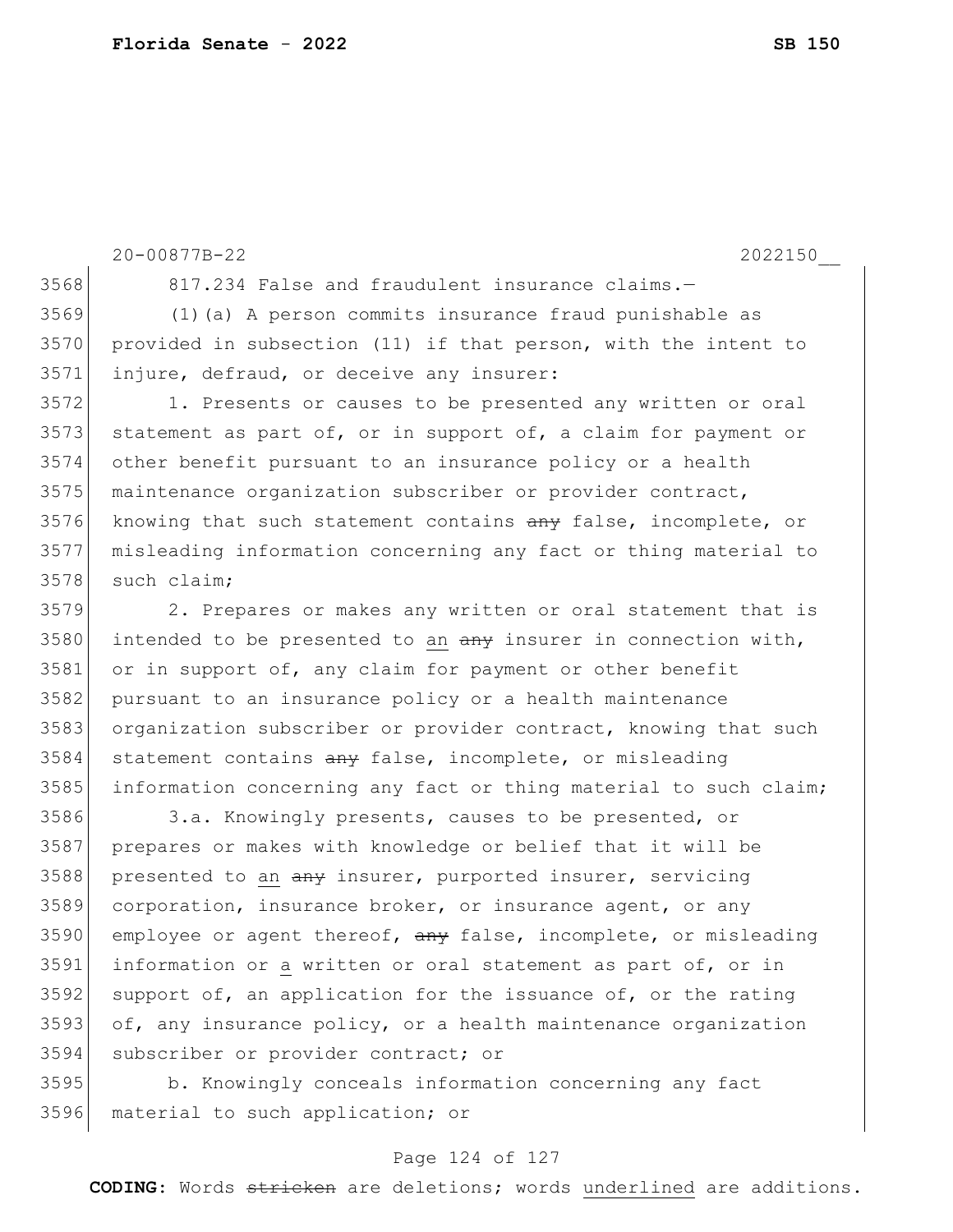20-00877B-22 2022150\_\_ 3597 4. Knowingly presents, causes to be presented, or prepares 3598 or makes with knowledge or belief that it will be presented to 3599 any insurer a claim for payment or other benefit under medical 3600 payments coverage in a motor vehicle <del>a personal injury</del> 3601 protection insurance policy if the person knows that the payee 3602 knowingly submitted a false, misleading, or fraudulent 3603 application or other document when applying for licensure as a 3604 health care clinic, seeking an exemption from licensure as a 3605 health care clinic, or demonstrating compliance with part X of 3606 chapter 400.

3607 (7)

 $3608$  (c) An insurer, or any person acting at the direction of  $3609$  on behalf of an insurer, may not change an opinion  $3610$  or physical report prepared under s.  $627.736(7)$  or direct the 3611 physician preparing the report to change such opinion; however, 3612 this provision does not preclude the insurer from calling to the 3613 attention of the physician errors of fact in the report based 3614 upon information in the claim file. Any person who violates this 3615 paragraph commits a felony of the third degree, punishable as 3616 provided in s. 775.082, s. 775.083, or s. 775.084.

3617 (8)(a) It is unlawful for any person intending to defraud 3618 any other person to solicit or cause to be solicited any 3619 business from a person involved in a motor vehicle accident for 3620 the purpose of making, adjusting, or settling motor vehicle tort 3621 claims or claims for benefits under medical payments coverage in 3622 a motor vehicle insurance policy personal injury protection  $3623$  benefits required by s.  $627.736$ . Any person who violates the 3624 provisions of this paragraph commits a felony of the second  $3625$  degree, punishable as provided in s. 775.082, s. 775.083, or s.

#### Page 125 of 127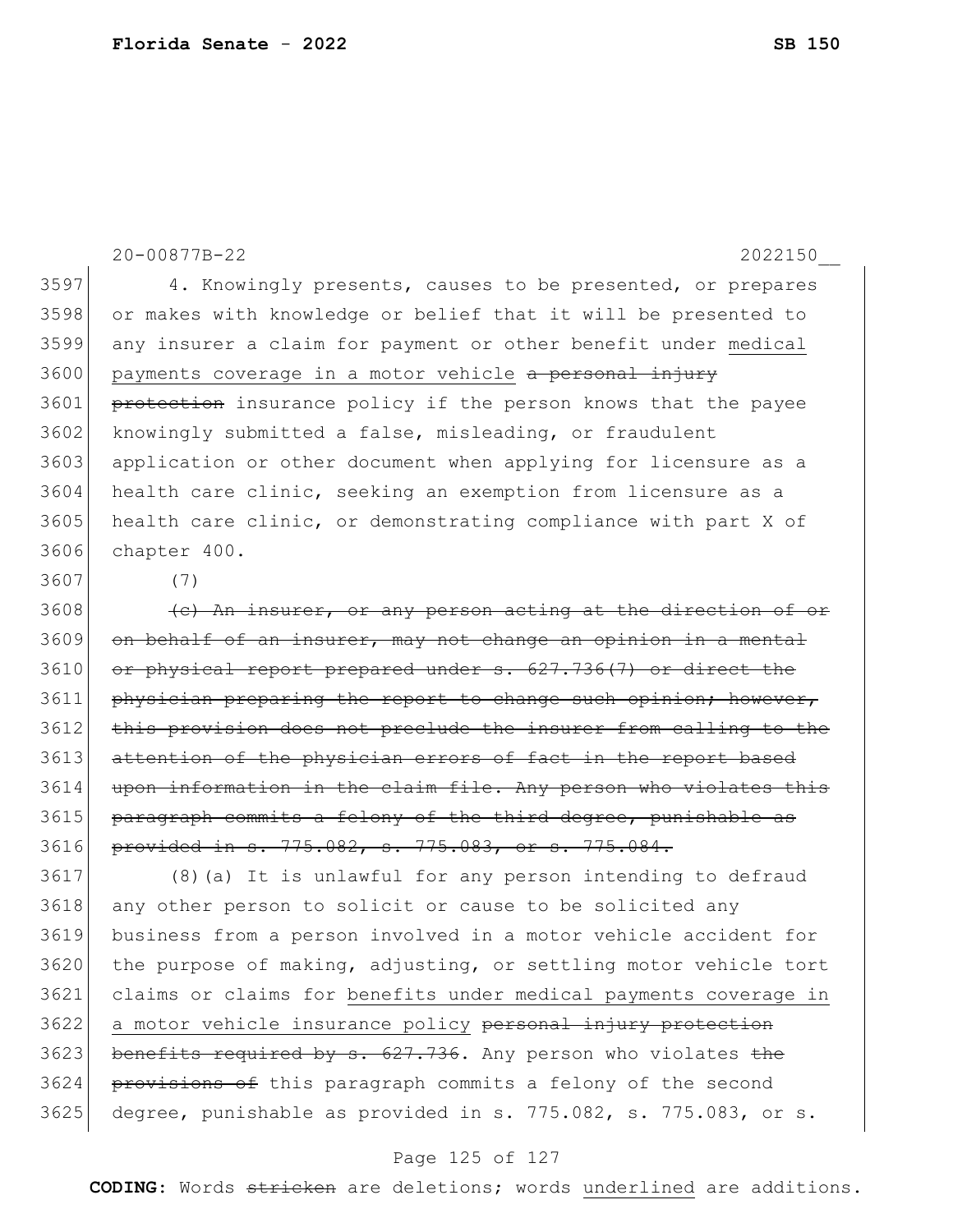20-00877B-22 2022150\_\_ 3626 775.084. A person who is convicted of a violation of this subsection shall be sentenced to a minimum term of imprisonment of 2 years. (b) A person may not solicit or cause to be solicited any business from a person involved in a motor vehicle accident by any means of communication other than advertising directed to the public for the purpose of making motor vehicle tort claims or claims for benefits under medical payments coverage in a 3634 motor vehicle insurance policy personal injury protection 3635 benefits required by s.  $627.736$ , within 60 days after the occurrence of the motor vehicle accident. Any person who violates this paragraph commits a felony of the third degree, punishable as provided in s. 775.082, s. 775.083, or s. 775.084. (c) A lawyer, health care practitioner as defined in s. 456.001, or owner or medical director of a clinic required to be 3641 licensed pursuant to s. 400.9905 may not, at any time after 60 3642 days have elapsed from the occurrence of a motor vehicle 3643 accident, solicit or cause to be solicited any business from a person involved in a motor vehicle accident by means of in 3645 person or telephone contact at the person's residence, for the purpose of making motor vehicle tort claims or claims for benefits under medical payments coverage in a motor vehicle 3648 insurance policy personal injury protection benefits required by 3649 <del>s. 627.736</del>. Any person who violates this paragraph commits a 3650 felony of the third degree, punishable as provided in s. 775.082, s. 775.083, or s. 775.084. (9) A person may not organize, plan, or knowingly

3653 participate in an intentional motor vehicle crash or a scheme to 3654 create documentation of a motor vehicle crash that did not occur

#### Page 126 of 127